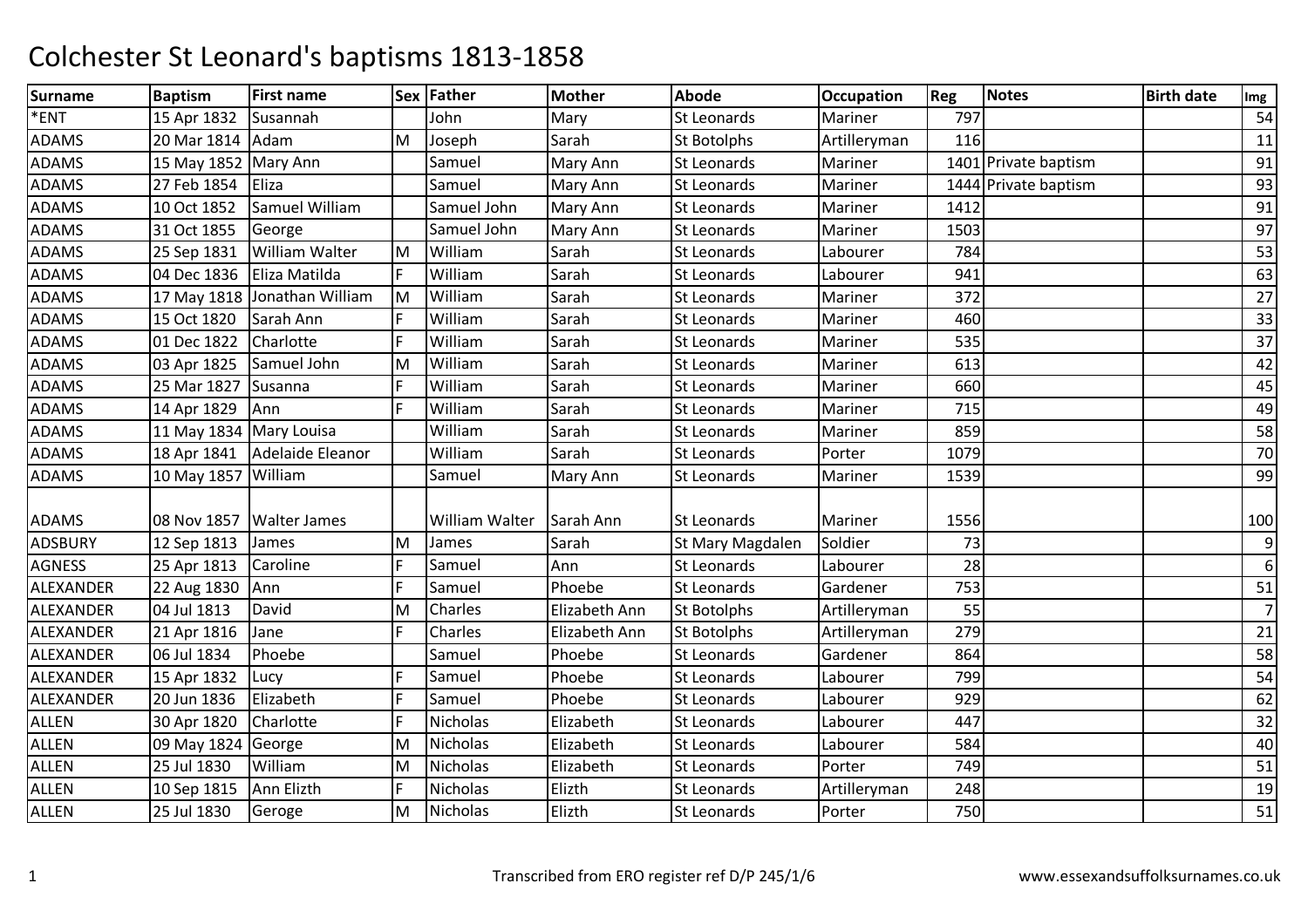| <b>Surname</b>  | <b>Baptism</b>        | <b>First name</b>     |    | Sex Father      | <b>Mother</b>         | <b>Abode</b>       | <b>Occupation</b> | Reg  | Notes                  | <b>Birth date</b> | Img            |
|-----------------|-----------------------|-----------------------|----|-----------------|-----------------------|--------------------|-------------------|------|------------------------|-------------------|----------------|
| <b>ALLEN</b>    | 25 Jul 1830           | Eliza                 | F. | <b>Nicholas</b> | Elizth                | <b>St Leonards</b> | Porter            | 751  |                        |                   | 51             |
| <b>ALLEN</b>    | 08 Oct 1843           | Eleanor               |    | <b>Thomas</b>   | Eleanor               | <b>St Leonards</b> | Mariner           | 1134 |                        |                   | 74             |
| <b>ALLEN</b>    | 19 Sep 1841           | <b>Thomas Miles</b>   |    | Thomas          | Helena                | St Leonards        | Mariner           | 1089 |                        |                   | 71             |
| <b>ALLEN</b>    | 11 Nov 1845           | <b>William George</b> |    | Thomas          | Helena                | <b>St Leonards</b> | Mariner           |      | 1185 Private baptism   |                   | 77             |
|                 |                       |                       |    | George          |                       |                    |                   |      |                        |                   |                |
| $AM*I*$         | 09 Dec 1855           | George Simperley      |    | Simperley       | Celia                 | <b>St Leonards</b> | Cooper            | 1507 |                        |                   | 97             |
| <b>AMBROSE</b>  | 05 Jan 1813           | William               | M  | William         | Martha                | <b>St Leonards</b> | Publican          |      |                        |                   | 4              |
| <b>AMNER</b>    | 08 Mar 1840           | <b>William Rusell</b> |    | Robert          | Susanna               | St Leonards        | Porter            | 1043 |                        |                   | 68             |
| <b>APPLEBY</b>  | 14 Nov 1841           | Eliza                 |    | James           | Ann                   | St Leonards        | Porter            | 1092 |                        |                   | 71             |
| <b>APPLEBY</b>  | 07 Dec 1834           | <b>William Thomas</b> | M  | James           | Ann                   | <b>St Leonards</b> | Publican          | 878  |                        |                   | 59             |
| <b>APPLEBY</b>  | 19 Nov 1837           | Jane Ann              | F  | James           | Ann                   | <b>St Leonards</b> | Publican          | 982  |                        |                   | 64             |
| <b>APPLEBY</b>  | 16 Oct 1850           | Naomi                 |    | Robert          | Naomi                 | St Leonards        | Policeman         | 1352 |                        |                   | 87             |
| <b>APPLEBY</b>  | 08 Feb 1852           | Elizabeth Martha      |    | Robert          | Naomi                 | St Leonards        | Policeman         | 1388 |                        |                   | 90             |
| <b>APPLEBY</b>  | 08 Feb 1857           | Henry                 |    | Robert          | <b>Elizabeth Lucy</b> | <b>St Leonards</b> | Policeman         | 1537 |                        |                   | 99             |
| <b>APPLEBY</b>  | 09 May 1858   Frances |                       |    | Robert          | <b>Elizabeth Lucy</b> | St Leonards        | Coal Agent        | 1565 |                        |                   | 101            |
| <b>ARCHER</b>   | 18 Oct 1818           | John                  | M  | James           | Elizth                | St Mary Magdalen   | Labourer          | 388  |                        |                   | 28             |
| <b>ARDEN</b>    | 22 Apr 1827           | Ann                   | F. | Samuel          | Ann                   | <b>St Leonards</b> | Sailor            | 664  |                        |                   | 45             |
| ARDLEY          | 30 May 1813 Sarah     |                       | F. | Jefre           | Sarah                 | <b>St Giles</b>    | Weaver            | 42   |                        |                   | $\overline{7}$ |
| <b>ARNOLD</b>   | 29 Jan 1815           | Marianne              | F. | James           | Ann                   | St Mary Magdalen   | Artilleryman      | 191  |                        |                   | 16             |
| ARY             | 14 Aug 1823           | Mary Ann              |    | Robert          | Mary                  | St Leonards        | Mariner           |      | 559 Privately baptised |                   | 39             |
| ARY             | 25 Dec 1822           | <b>Thomas Fitch</b>   |    | Robert          | Mary                  | <b>ST Leonards</b> | Porter            | 537  |                        | 30 Aug 1818       | 38             |
| ARY             | 25 Dec 1822           | William               |    | Robert          | Mary                  | St Leonards        | Porter            | 538  |                        | 27 Jan 1820       | 38             |
| ARY             | 30 Oct 1825           | John                  | M  | Robert          | Mary                  | <b>St Leonards</b> | Porter            | 629  |                        |                   | 43             |
| <b>ASPINELL</b> | 20 Nov 1814           | Maria                 | F. | Robert          | Sarah                 | <b>St Leonards</b> | Artilleryman      | 174  |                        |                   | 15             |
| <b>AUSTIN</b>   | 07 Dec 1834           | John Henry            | M  | John            | Mary Elizabeth        | St Leonards        | Mariner           | 878  |                        |                   | 59             |
| <b>AYLETT</b>   | 18 Oct 1818           | Alfred                | M  | Watson          | Elizth                | St Botolphs        | Innkeeper         | 385  |                        |                   | 28             |
| BA[RS]TON       | 03 Dec 1815           | John                  | M  | John            | Eliz'th               | <b>St Botolphs</b> | Soldier           | 263  |                        |                   | 20             |
| BAA*HE*         | 08 May 1813 Hannah    |                       | F. | William         | Peggy                 | St Leonards        | Carpenter         | 29   |                        |                   | 6              |
| <b>BAG*ATT</b>  | 28 Mar 1842 Thomas    |                       |    | George Webb     | Ann                   | <b>St Leonards</b> | Haircutter        |      | 1103 Private baptism   |                   | 72             |
| <b>BAILEY</b>   | 09 Dec 1840           | John                  |    | William         | Mary Ann              | St Leonards        | Labourer          |      | 1068 Private baptism   |                   | 70             |
| <b>BAIRD</b>    | 21 Sep 1817           | Mary                  |    | Thomas          | Andrea                | St Leonards        | Distiller         | 352  |                        |                   | 26             |
| <b>BAIRD</b>    | 04 Dec 1818           | Henrietta             | F. | Thomas          | Andrea                | St Botolphs        | Distiller         | 390  |                        |                   | 28             |
|                 |                       |                       |    |                 |                       |                    |                   |      |                        |                   |                |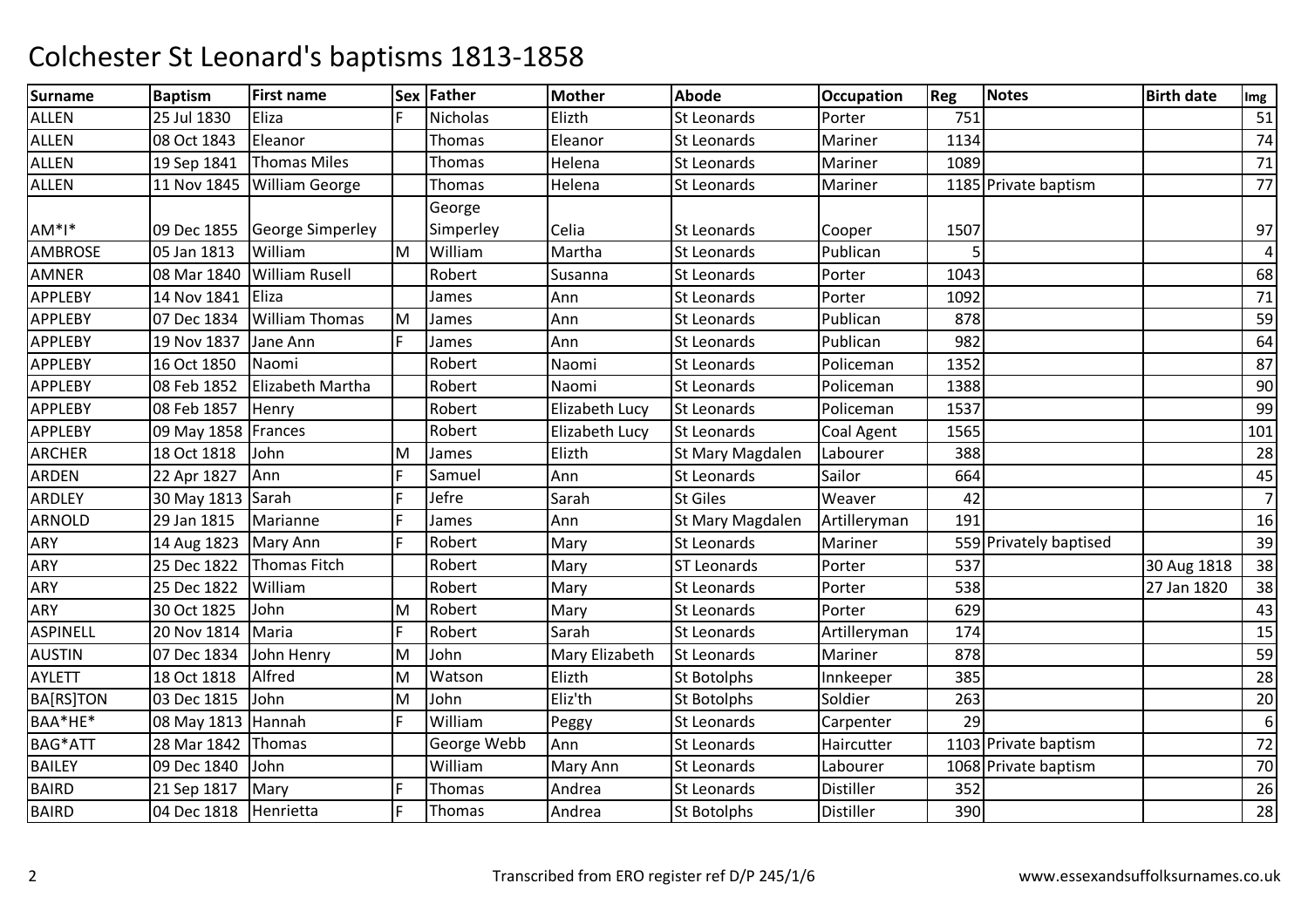| <b>Surname</b> | <b>Baptism</b>        | <b>First name</b>           |   | Sex Father | <b>Mother</b> | <b>Abode</b>       | <b>Occupation</b> | Reg  | <b>Notes</b> | <b>Birth date</b> | Img |
|----------------|-----------------------|-----------------------------|---|------------|---------------|--------------------|-------------------|------|--------------|-------------------|-----|
| <b>BAIRD</b>   | 23 Jul 1820           | Samuel Bantree              | M | Thomas     | Andrea        | St Botolphs        | Distiller         | 452  |              | 02 Jul 1820       | 32  |
| <b>BAKER</b>   | 11 Apr 1813           | Harriet Archer              | F | Barnaby    | Hannah        | St Leonards        | Labourer          | 21   |              |                   | 5   |
| <b>BAKER</b>   | 02 Mar 1828           | Emma                        | F | George     | Ruth          | <b>St Botolphs</b> | Mariner           | 692  |              | 12 Dec 1827       | 47  |
| <b>BAKER</b>   | 04 Nov 1821           | Elizabeth                   |   | George     | Ruth          | St Leonards        | Master marine     | 491  |              | 12 May 1811       | 35  |
| <b>BAKER</b>   | 04 Nov 1821           | George                      |   | George     | Ruth          | St Leonards        | Master mariner    | 492  |              | 22 Apr 1813       | 35  |
| <b>BAKER</b>   | 11 Nov 1821           | John                        |   | George     | Ruth          | St Leonards        | Master mariner    | 494  |              | 02 Dec 1815       | 35  |
| <b>BAKER</b>   | 11 Nov 1821           | Mary Ann                    |   | George     | Ruth          | <b>St Leonards</b> | Master mariner    | 495  |              | 20 Jan 1820       | 35  |
| <b>BAKER</b>   | 23 May 1813 Mary      |                             | F | William    | Sarah         | <b>St Botolphs</b> | Artilleryman      | 39   |              |                   | 6   |
| <b>BAKER</b>   | 04 Mar 1821           | Charles                     | M | William    | Sarah         | St Botolphs        | Labourer          | 470  |              |                   | 33  |
| <b>BALSDON</b> | 31 Jul 1814           | Harriet                     | F | James      | Susan         | <b>St James</b>    | Soldier           | 157  |              |                   | 14  |
| <b>BANKS</b>   | 25 Sep 1814           | George Henry                | M | George     | Hannah        | St Mary Magdalen   | Corporal in the   | 168  |              |                   | 14  |
| <b>BANKS</b>   | 03 Jul 1814           | Abraham                     | M | John       | Sarah         | <b>St Botolphs</b> | Artilleryman      | 142  |              |                   | 13  |
| <b>BARNARD</b> | 15 Oct 1820           | Hannah                      | F | John       | Ruth          | St Leonards        | Servant           | 459  |              |                   | 33  |
| <b>BARNES</b>  | 09 Jul 1843           | Ann Maria                   |   | Charles    | Sarah         | <b>St Leonards</b> | Gardener          | 1130 |              |                   | 74  |
| <b>BARNES</b>  | 12 Mar 1854           | Mary Ann                    |   | Charles    | Sarah         | <b>St Leonards</b> | Gardener          | 1449 |              | 03 Nov 1848       | 94  |
| <b>BARNES</b>  | 11 Apr 1813           | George                      | M | John       | Hannah        | <b>St Leonards</b> | Innkeeper         | 22   |              |                   | 5   |
| <b>BARNES</b>  | 10 Sep 1815           | Thomas Hardy                | M | John       | Hannah        | St Leonards        | Innkeeper         | 244  |              |                   | 19  |
| <b>BARNES</b>  | 19 Apr 1818           | William <sup>*</sup>        | M | John       | Hannah        | <b>St Leonards</b> | Innkeeper         | 371  |              |                   | 27  |
| <b>BARNET</b>  | 18 May 1823 Sarah Ann |                             | F | John       | Ruth          | <b>St Leonards</b> | Labourer          | 554  |              | 10 Feb 1822       | 39  |
| <b>BARNET</b>  | 20 Sep 1818           | <b>Thomas William</b>       | M | John       | Ruth          | St Leonards        | Servant           | 382  |              |                   | 28  |
| <b>BARON</b>   | 02 Nov 1857           | Harriet                     |   | William    | Louisa        | St Leonards        | Labourer          | 1554 |              |                   | 100 |
| <b>BARRET</b>  | 15 Apr 1832           | Frederic                    |   | Jonas      | Hannah        | <b>St Leonards</b> | Labourer          | 798  |              |                   | 54  |
| <b>BARRETT</b> |                       | 06 May 1827 George Nicholas | M | Jonas      | Ann           | <b>St Leonards</b> | Labourer          | 667  |              |                   | 46  |
| <b>BARRETT</b> | 22 Feb 1829           | William                     |   | Jonas      | Ann           | <b>St Leonards</b> | Labourer          | 711  |              |                   | 48  |
| <b>BARRETT</b> | 23 Jan 1831           | Ann Elizabeth               |   | Jonas      | Ann           | St Leonards        | Porter            | 763  |              |                   | 52  |
| <b>BARRETT</b> | 25 Mar 1838           | Susannah                    | E | Jonas      | Ann           | <b>St Leonards</b> | Porter            | 988  |              |                   | 65  |
| <b>BARRETT</b> | 12 Jun 1842           | Susanna                     |   | Jonas      | Ann           | <b>St Leonards</b> | Porter            | 1112 |              |                   | 72  |
| <b>BARRETT</b> | 26 Apr 1829           | Hannah Eliza                |   | Jonas      | Hannah        | <b>St Leonards</b> | Labourer          | 717  |              |                   | 49  |
| <b>BARRETT</b> | 20 Mar 1825           | Robert                      | M | Jonas      | Hannah        | St Leonards        | Mariner           | 612  |              |                   | 42  |
| <b>BARRETT</b> | 20 May 1827 Frederick |                             | M | Jonas      | Hannah        | <b>ST Leonards</b> | Mariner           | 670  |              |                   | 46  |
| <b>BARRETT</b> | 09 Feb 1817           | James                       | M | Thomas     | Eleanor       | <b>St Botolphs</b> | Labourer          | 318  |              |                   | 24  |
| <b>BARRETT</b> | 11 Jan 1857           | Ema                         |   | William    | Mary Ann      | St Leonards        | Lighterman        | 1534 |              |                   | 99  |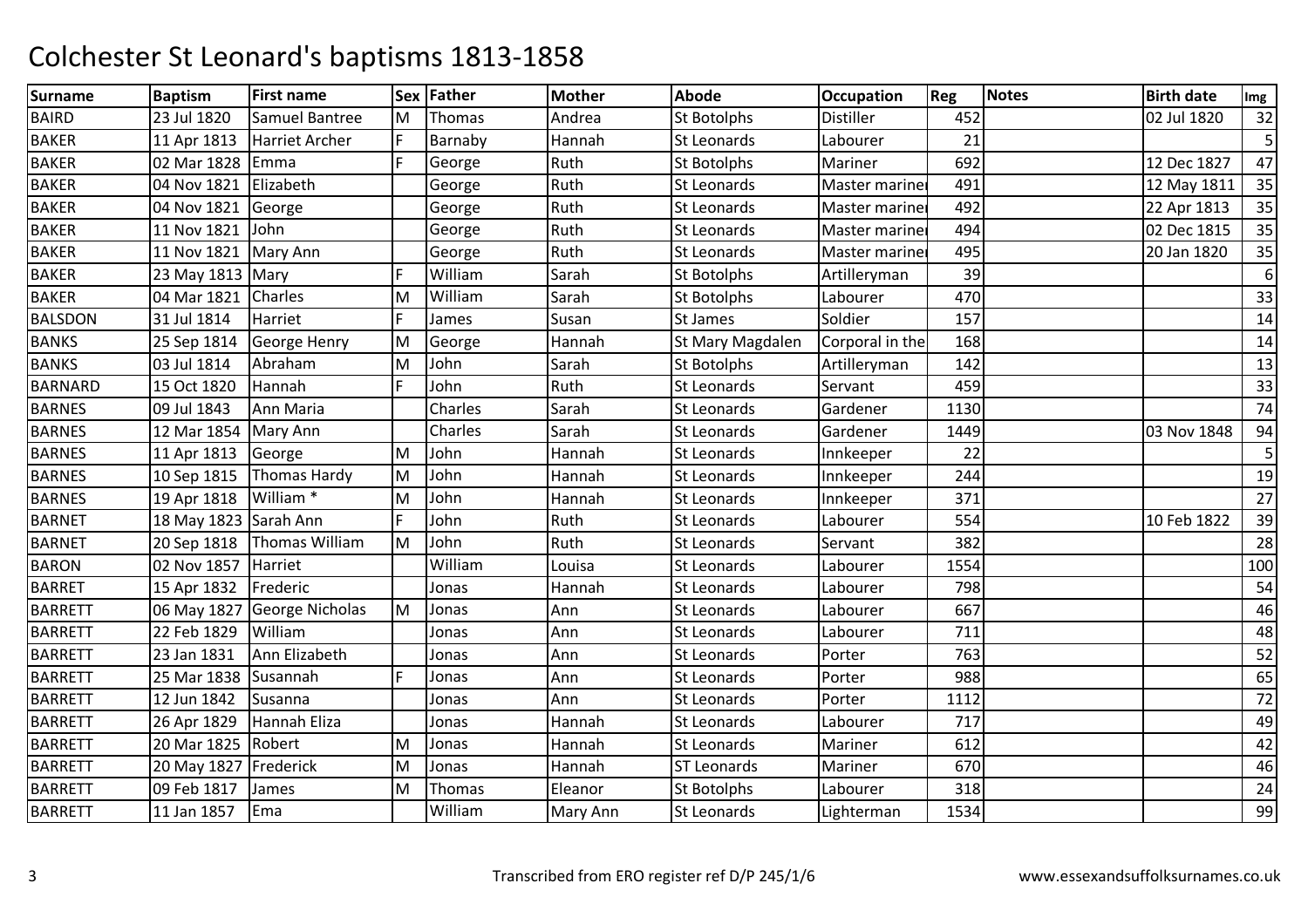| <b>Surname</b>  | <b>Baptism</b>          | <b>First name</b>       |    | Sex Father    | <b>Mother</b> | <b>Abode</b>       | <b>Occupation</b> | Reg  | <b>Notes</b>                                | <b>Birth date</b> | Img |
|-----------------|-------------------------|-------------------------|----|---------------|---------------|--------------------|-------------------|------|---------------------------------------------|-------------------|-----|
| <b>BARRETT</b>  | 08 Aug 1858             | Alice                   |    | William       | Mary Ann      | St Leonards        | Porter            | 1576 |                                             |                   | 101 |
|                 |                         | Andrew *arl             |    |               |               |                    |                   |      |                                             |                   |     |
| <b>BARTELS</b>  | 10 Mar 1816             | Frederick               | M  | Christian     | Louisa        | <b>St Botolphs</b> | Private in the R  | 274  |                                             |                   | 21  |
| <b>BATEMAN</b>  | 23 Dec 1821             | C;arossa                | F  | Barrington    | Matilda       | St Leonards        | Mariner           | 497  |                                             |                   | 35  |
| <b>BATEMAN</b>  | 02 Nov 1823             | Edward                  | M  | Barrington    | Matilda       | St Leonards        | Mariner           | 565  |                                             |                   | 39  |
| <b>BAXTER</b>   | 09 Apr 1815             | John                    | M  | William       | Mary          | <b>St Leonards</b> | Barrack sergea    | 220  |                                             |                   | 17  |
| <b>BEAL</b>     | 30 May 1819             | William                 | M  | Henry         | Ann           | <b>St Giles</b>    | Gardener          | 410  |                                             |                   | 30  |
| <b>BEAUMONT</b> | 29 Mar 1818   Wm        |                         | M  | William       | Lydia         | St Leonards        | Mariner           | 368  |                                             |                   | 27  |
| <b>BEAUMONT</b> | 06 Apr 1823             | <b>George Samuel</b>    |    | William       | Lydia         | St Leonards        | Mariner           | 546  |                                             | 14 Feb 1823       | 38  |
| <b>BEAUMONT</b> | 18 Aug 1839             | <b>Frances Caroline</b> |    | William       | Lydia         | <b>St Leonards</b> | Mariner           | 1022 |                                             | * May 1828        | 67  |
| <b>BEAUMONT</b> | 10 Jun 1821             | Sarah                   | F. | William       | Lydia         | <b>St Leonards</b> | Master mariner    | 475  |                                             | 18 Aug 1820       | 34  |
|                 |                         |                         |    |               |               |                    |                   |      | Faded note in margin.<br>Believe its "born? |                   |     |
| <b>BEAUMONT</b> | 06 Oct 1839             | Eliza                   |    | William       | Lydia         | <b>St Leonards</b> | Porter            |      | 1026 April ** 25"                           |                   | 67  |
| <b>BECKWITH</b> | 27 Jul 1817             | Benjamin                | M  | Joseph        | Sarah         | <b>St Leonards</b> | Sailor            | 349  |                                             |                   | 26  |
| <b>BECKWITH</b> | 18 Dec 1814             | William Joseph          | M  | Joseph        | Sarah         | <b>St Leonards</b> | Mariner           | 180  |                                             |                   | 15  |
| <b>BECKWITH</b> | 30 May 1819 Sarah Ann   |                         | F  | Joseph        | Sarah         | St Leonards        | Master mariner    | 411  |                                             |                   | 30  |
| <b>BENNETT</b>  | 18 May 1817 Anna Louisa |                         | F. | <b>Thos</b>   | Eliz.th       | St Leonards        | Porter            | 341  |                                             |                   | 25  |
| <b>BENNETT</b>  | 04 Dec 1845             | William                 |    | Michael       | Sarah         | <b>St Leonards</b> | Mariner           |      | 1187 Private baptism                        |                   | 77  |
| <b>BENNETT</b>  | 12 Jun 1853             | <b>Charles James</b>    |    | Michael       | Sarah         | <b>St Leonards</b> | Porter            | 1428 |                                             |                   | 92  |
| <b>BENNETT</b>  | 06 Aug 1848             | Samuel                  |    | Michael       | Sarah         | <b>St Leonards</b> | Porter            | 1275 |                                             |                   | 83  |
| <b>BENNETT</b>  | 03 Nov 1850             | Charles                 |    | Michael       | Sarah         | <b>St Leonards</b> | Porter            | 1353 |                                             |                   | 88  |
| <b>BENNETT</b>  | 14 Dec 1851             | John                    |    | Michael       | Sarah         | <b>St Leonards</b> | Porter            | 1384 |                                             |                   | 89  |
| <b>BENNETT</b>  | 10 Apr 1842             | Sarah Ann               |    | Michael       | Sarah         | <b>St Leonards</b> | Sailor            | 1106 |                                             |                   | 72  |
| <b>BENNETT</b>  | 08 Jun 1823             | Michael Codon           |    | <b>Thomas</b> | Elizabeth     | St Leonards        | Porter            | 555  |                                             | 13 Oct 1822       | 39  |
| <b>BENNETT</b>  | 17 Jun 1827             | Samuel                  | M  | Thomas        | Elizabeth     | St Leonards        | Porter            | 672  |                                             |                   | 46  |
| <b>BENNETT</b>  | 31 Jul 1814             | Elizabeth               | F. | Thomas        | Elizabeth     | <b>St Leonards</b> | Sailor            | 154  |                                             |                   | 14  |
| <b>BENNETT</b>  | 18 Jul 1819             | <b>Charles Samuel</b>   | M  | Thomas        | Elizth        | <b>St Leonards</b> | Porter            | 419  |                                             |                   | 30  |
| <b>BENWELL</b>  | 02 Apr 1819             | <b>William Adolphus</b> | Iм | Joseph        | Sophia        | <b>ST Leonards</b> | Gentleman         | 400  |                                             |                   | 29  |
| <b>BERRY</b>    | 25 Dec 1814             | John                    | M  | George        | Ann           | <b>St Botolphs</b> | Artilleryman      | 181  |                                             |                   | 15  |
| <b>BETTS</b>    | 11 May 1851 Adeliza     |                         |    | William       | Ann           | <b>St Leonards</b> | Tailor            | 1368 |                                             |                   | 88  |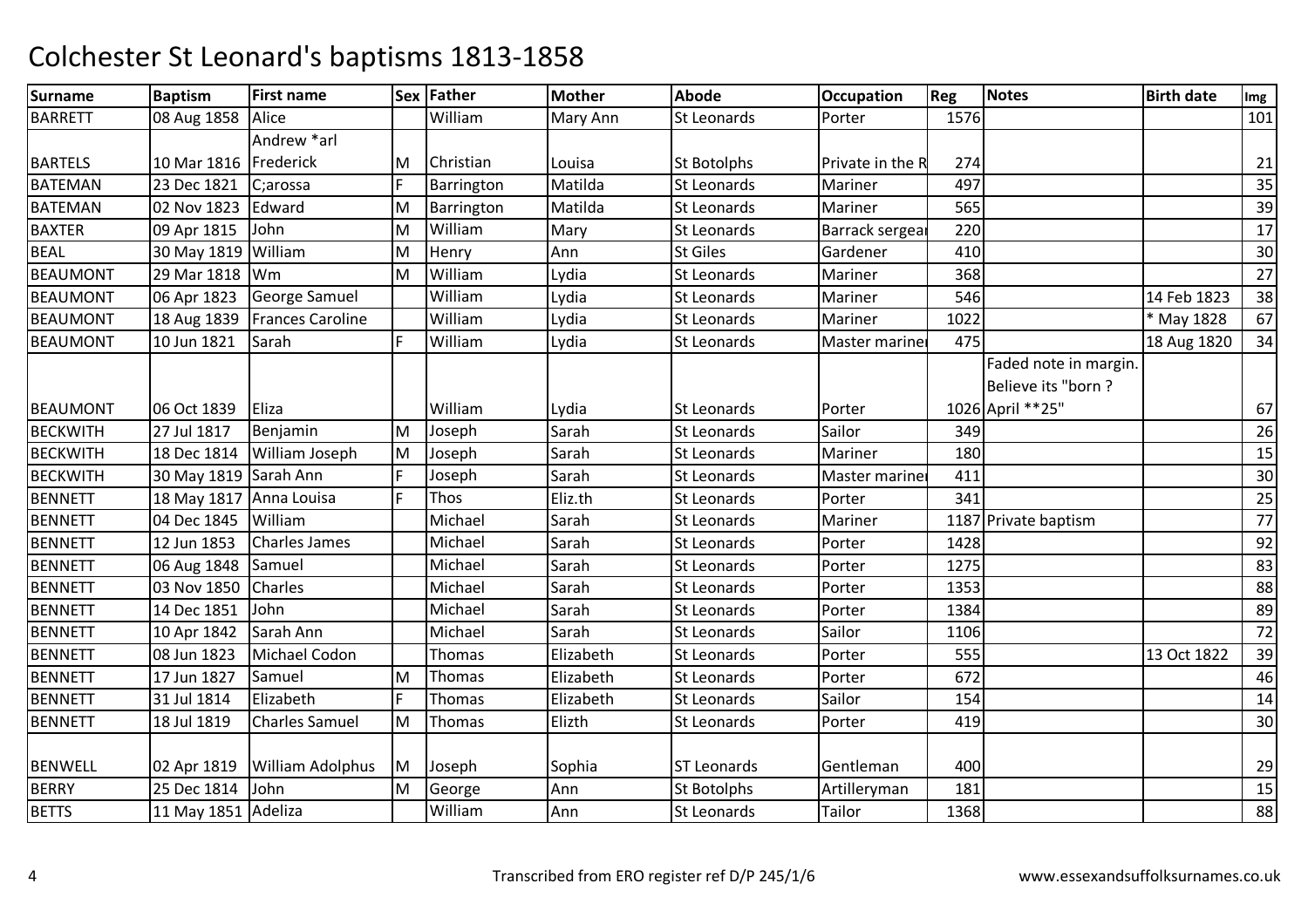| <b>Surname</b>    | <b>Baptism</b>     | <b>First name</b>             |    | Sex Father  | <b>Mother</b> | <b>Abode</b>                  | <b>Occupation</b>    | Reg  | <b>Notes</b>                                               | <b>Birth date</b> | Img |
|-------------------|--------------------|-------------------------------|----|-------------|---------------|-------------------------------|----------------------|------|------------------------------------------------------------|-------------------|-----|
| <b>BETTS</b>      | 14 Nov 1852        | <b>Alfred Augustus</b>        |    | William     | Ann           | <b>St Leonards</b>            | Tailor               | 1416 |                                                            |                   | 91  |
| <b>BETTS</b>      | 09 Apr 1854        | Arthur                        |    | William     | Ann           | St Leonards                   | Tailor               | 1451 |                                                            |                   | 94  |
| <b>BETTS</b>      | 29 May 1855 Eliza  |                               |    | William     | Ann           | St Leonards                   | Tailor               | 1488 |                                                            |                   | 96  |
| <b>BIGG</b>       | 14 Dec 1845        | <b>Charles</b>                |    | Samuel      | Susan         | St Leonards                   | Weaver               | 1194 |                                                            |                   | 78  |
| <b>BIGG</b>       | 21 Dec 1848        | <b>Charles Henry</b>          |    | Samuel      | Susan         | St Leonards                   | Weaver               |      | 1294 Private baptism                                       |                   | 84  |
| <b>BIGGS</b>      | 05 Feb 1815        | Mary Ann                      | F  | William     | Sarah         | St Mary Magdalen              | Soldier              | 193  |                                                            |                   | 16  |
| <b>BILLINGER</b>  | 19 Feb 1815        | Eliza                         | F. | William     | Ann           | <b>St James</b>               | Artilleryman         | 199  |                                                            |                   | 16  |
| <b>BISHOP</b>     | 04 May 1835 Sophia |                               | F  | Francis     | Sophia        | Grinstead near St Lec Painter |                      |      | Note in occupation<br>"The father living in<br>894 London" | 26 Dec 1831       | 60  |
| <b>BISHOP</b>     |                    | 10 May 1835   Francis William | M  | Francis     | Sophia        | Grinstead near St Led Painter |                      |      | Note in occupation<br>"The father living in<br>895 London" | 16 Feb 1833       | 60  |
| <b>BISHOP</b>     | 16 Apr 1820        | Eliza                         | F  | Henry       | Mary          | <b>St Botolphs</b>            | Labourer             | 443  |                                                            |                   | 32  |
| <b>BISHOP</b>     | 05 Sep 1813        | Sarah                         | F  | John        | Sarah         | <b>St Botolphs</b>            | Artilleryman         | 69   |                                                            |                   | 8   |
| <b>BISHOP</b>     | 14 Aug 1814        | Charles                       | M  | John        | Sarah         | <b>St Botolphs</b>            | Sergt Majr in th     | 159  |                                                            |                   | 14  |
| $BL^*$            | 11 Apr 1843        | <b>Richard Vernon</b>         |    | Richard     | Eliza         | <b>St Leonards</b>            | <b>Bricklayer</b>    |      | 1126 Private baptism                                       |                   | 73  |
| <b>BLACKWELL</b>  | 26 Dec 1819        | Richard                       | İΜ | Vernon      | Martha        | <b>St Botolphs</b>            | <b>Bricklayer</b>    | 434  |                                                            | 26 Jul 1819       | 31  |
| <b>BLATCH</b>     | 25 Aug 1816        | <b>Thomas George</b>          | M  | David James | Ann           | St Leonards                   | Labourer             | 300  |                                                            |                   | 23  |
| <b>BLATCH</b>     | 18 Dec 1846        | Susanna Eliza                 |    | Henry       | Eliza         | <b>St Leonards</b>            | Mariner              | 1235 |                                                            |                   | 80  |
| <b>BLATCH</b>     | 08 Jul 1849        | James Wyatt                   |    | Henry       | Eliza         | <b>St Leonards</b>            | Mariner              | 1310 |                                                            |                   | 85  |
| <b>BLATCH</b>     | 10 Aug 1851        | Emma                          |    | Henry       | Eliza         | St Leonards                   | Mariner              | 1375 |                                                            |                   | 89  |
| <b>BLATCH</b>     | 12 Mar 1854        | George                        |    | Henry       | Eliza         | <b>St Leonards</b>            | Mariner              | 1450 |                                                            |                   | 94  |
| <b>BLATCH</b>     | 13 Apr 1856        | <b>Harriet Ann</b>            |    | Henry       | Eliza         | St Leonards                   | Mariner              | 1513 |                                                            |                   | 98  |
| <b>BLATCH</b>     | 22 Aug 1819        | Susannah Ann                  | F  | James       | Ann           | <b>ST Leonards</b>            | Labourer             | 426  |                                                            |                   | 31  |
| <b>BLATOH</b>     | 08 Oct 1815        | James                         | M  | James       | Ann           | St Leonards                   | Labourer             | 255  |                                                            |                   | 20  |
| <b>BLOOMFIELD</b> | 05 Sep 1841        | Thomas                        |    | Thomas      | Sarah         | St Leonards                   | <b>Whiting Maker</b> | 1086 |                                                            |                   | 71  |
| <b>BLOOMFIELD</b> | 10 Dec 1843        | Elizabeth                     |    | James       | Elizabeth     | St Leonards                   | Porter               | 1138 |                                                            |                   | 74  |
| <b>BLOOMFIELD</b> | 03 Jul 1814        | John                          | M  | John        | Martha        | <b>St Leonards</b>            | Bricklayer           | 140  |                                                            |                   | 13  |
| <b>BLOOMFIELD</b> | 09 Feb 1817        | Sarah Martha                  | F. | John        | Martha        | St Leonards                   | Bricklayer           | 317  |                                                            |                   | 24  |
| <b>BLOOMFIELD</b> | 10 Oct 1819        | James                         | M  | John        | Martha        | St Leonards                   | <b>Bricklayer</b>    | 433  |                                                            |                   | 31  |
| <b>BLOOMFIELD</b> | 26 Aug 1821        | William                       |    | John        | Martha        | St Leonards                   | <b>Bricklayer</b>    | 481  |                                                            | 22 May 1821       | 34  |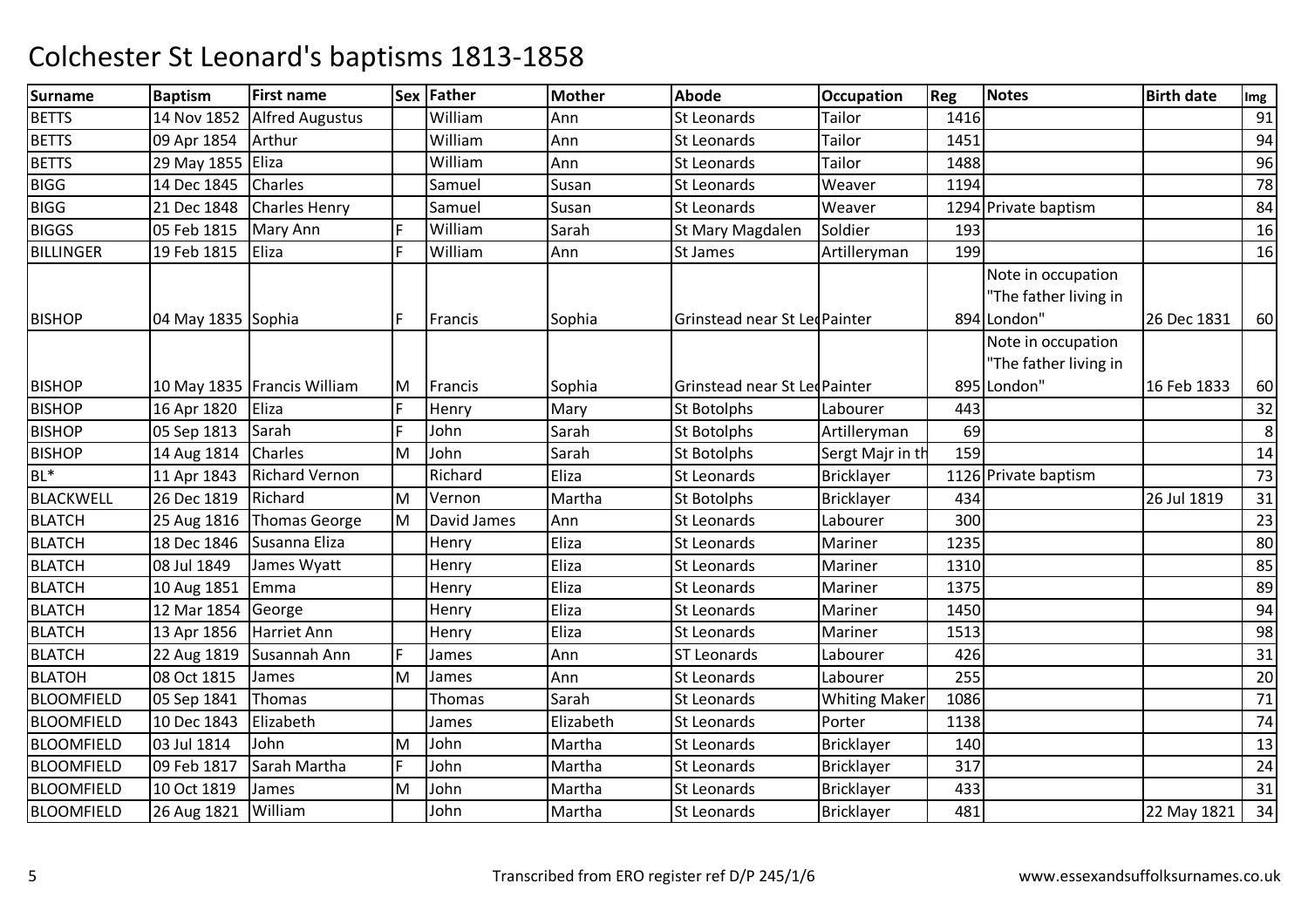| <b>Surname</b>    | <b>Baptism</b>          | <b>First name</b>           |    | Sex Father | <b>Mother</b> | <b>Abode</b>       | <b>Occupation</b>    | Reg  | <b>Notes</b> | <b>Birth date</b> | Img |
|-------------------|-------------------------|-----------------------------|----|------------|---------------|--------------------|----------------------|------|--------------|-------------------|-----|
| <b>BLOOMFIELD</b> | 09 Aug 1846             | John                        |    | Thomas     | Sarah         | St Leonards        | *ing in Manufa       | 1217 |              |                   | 79  |
| <b>BLOOMFIELD</b> | 16 Aug 1835             | Sarah                       | F  | Thomas     | Sarah         | St Leonards        | Labourer             | 906  |              |                   | 61  |
| <b>BLOOMFIELD</b> | 16 Jul 1837             | Thomas                      | M  | Thomas     | Sarah         | <b>St Leonards</b> | <b>Whiling Maker</b> | 971  |              |                   | 64  |
| <b>BLOOMFIELD</b> | 22 Dec 1839             | Eliza                       |    | Thomas     | Sarah         | St Leonards        | <b>Whiting Maker</b> | 1034 |              |                   | 68  |
| <b>BLOOMFIELD</b> | 14 Oct 1821             | Joseph                      |    | William    | Sarah         | St Leonards        | Labourer             | 490  |              |                   | 35  |
| <b>BLOOMFIELD</b> | 16 Nov 1823             | Henry                       |    | William    | Sarah         | St Leonards        | Labourer             | 567  |              |                   | 39  |
| <b>BLOOMFIELD</b> | 02 Apr 1826             | George                      | M  | William    | Sarah         | St Leonards        | Labourer             | 635  |              |                   | 44  |
| <b>BLOOMFIELD</b> | 03 Oct 1819             | Eliza                       | F  | William    | Sarah         | St Leonards        | Mariner              | 430  |              |                   | 31  |
| <b>BLOOMFIELD</b> | 03 Jul 1814             | <b>John Miller</b>          | M  | William    | Sarah         | St Leonards        | Sailor               | 141  |              |                   | 13  |
| <b>BLOOMFIELD</b> | 17 Nov 1816             | James                       | M  | William    | Sarah         | St Leonards        | Sailor               | 308  |              |                   | 23  |
| <b>BLOOMFIELD</b> | 01 Aug 1813 Sarah Eliza |                             | F. | Wm         | Susannah      | St Leonards        | Labourer             | 63   |              |                   | 8   |
|                   |                         |                             |    | Daniel     |               |                    |                      |      |              |                   |     |
| <b>BLYTH</b>      | 18 Aug 1816   Marian    |                             | F  | Oathwaite  | Charlotte     | <b>St Leonards</b> | Merchant             | 298  |              | 16 Jun 1816       | 23  |
|                   |                         |                             |    | Daniel     |               |                    |                      |      |              |                   |     |
| <b>BLYTH</b>      | 20 Nov 1814   Arthur    |                             | ΙM | Oathwaite  | Charlotte     | <b>St Leonards</b> | Merchant             | 173  |              | 08 Oct 1814       | 15  |
|                   |                         |                             |    | Daniel     |               |                    |                      |      |              |                   |     |
| <b>BLYTH</b>      | 06 Dec 1824             | Octavius                    |    | Oathwaite  | Charlotte     | <b>St Leonards</b> | <b>Esq</b>           | 601  |              | 26 Nov 1824       | 42  |
|                   |                         |                             |    | Daniel     |               |                    |                      |      |              |                   |     |
| <b>BLYTH</b>      | 07 Jul 1814             | Walter? James               | ΙM | Oathwaite  | Charlotte     | <b>St Leonards</b> | Merchant             | 144  |              |                   | 13  |
|                   |                         |                             |    | Daniel     |               |                    |                      |      |              |                   |     |
| <b>BLYTH</b>      | 23 Feb 1815             | George Edward               | M  | Oathwaite  | Charlotte     | <b>St Leonards</b> | Merchant             | 200  |              | 11 Jan 1812       | 16  |
|                   |                         |                             |    | Daniel     |               |                    |                      |      |              |                   |     |
| <b>BLYTH</b>      | 10 Oct 1819             | <b>Frederick Edmund</b>     | lм | Oathwaite  | Charlotte     | <b>St Leonards</b> | Merchant             | 431  |              | 20 Sep 1818       | 31  |
|                   |                         |                             |    | Daniel     |               |                    |                      |      |              |                   |     |
| <b>BLYTH</b>      | 10 Oct 1819             | Ellen Sophia                | F  | Oathwaite  | Charlotte     | St Leonards        | Merchant             | 432  |              | 28 Apr 1819       | 31  |
|                   |                         |                             |    | Daniel     |               |                    |                      |      |              |                   |     |
| <b>BLYTH</b>      | 02 Aug 1820             | Louisa Margaret             | F  | Oathwaite  | Charlotte     | <b>St Leonards</b> | Merchant             | 453  |              | 12 Jun 1820       | 32  |
|                   |                         |                             |    | Daniel     |               |                    |                      |      |              |                   |     |
| <b>BLYTH</b>      |                         | 24 Nov 1822 Henry Valentine | M  | Oathwaite  | Charlotte     | <b>St Leonards</b> | Merchant             | 533  |              | 14 Feb 1822       | 37  |
|                   |                         |                             |    | Danieth    |               |                    |                      |      |              |                   |     |
| <b>BLYTH</b>      |                         | 24 Apr 1817 William Harper  | M  | Oathwaite  | Charlotte     | <b>St Leonards</b> | Merchant             | 338  |              |                   | 25  |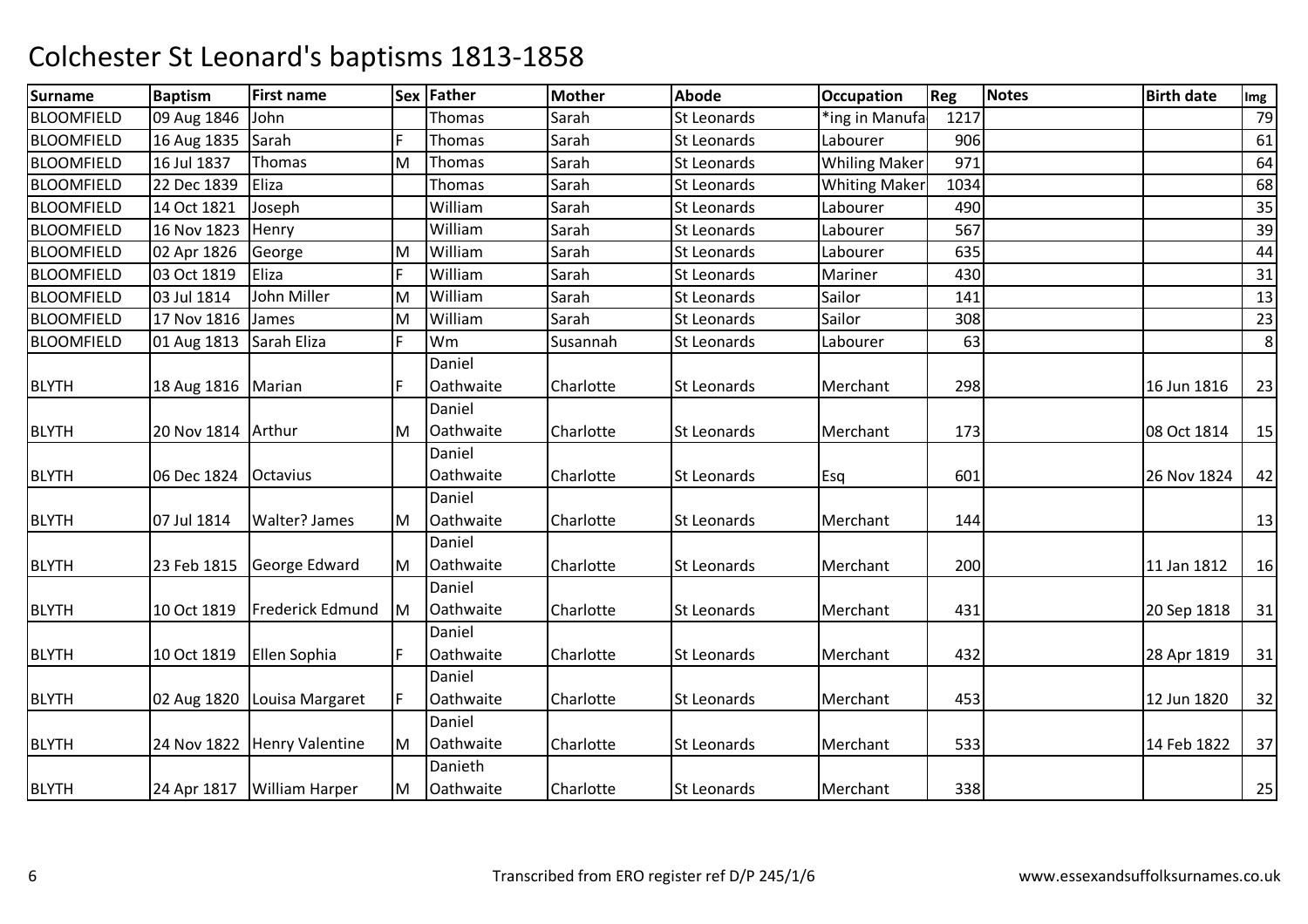| Img | <b>Birth date</b> | Notes                                                                | Reg                                                      | <b>Occupation</b>                                                                                                    | <b>Abode</b>                                                                                                                                                                   | <b>Mother</b>                                                                                                               | Sex Father                                                                                   |        | <b>First name</b>                                                                                     | <b>Baptism</b>                                                                                                                                     | <b>Surname</b>                                                                                                                                                 |
|-----|-------------------|----------------------------------------------------------------------|----------------------------------------------------------|----------------------------------------------------------------------------------------------------------------------|--------------------------------------------------------------------------------------------------------------------------------------------------------------------------------|-----------------------------------------------------------------------------------------------------------------------------|----------------------------------------------------------------------------------------------|--------|-------------------------------------------------------------------------------------------------------|----------------------------------------------------------------------------------------------------------------------------------------------------|----------------------------------------------------------------------------------------------------------------------------------------------------------------|
|     |                   |                                                                      |                                                          |                                                                                                                      |                                                                                                                                                                                |                                                                                                                             | Frederick                                                                                    |        |                                                                                                       |                                                                                                                                                    |                                                                                                                                                                |
| 77  |                   |                                                                      | 1180                                                     | Merchant                                                                                                             | St Leonards                                                                                                                                                                    | Jane Ann                                                                                                                    | Edmund                                                                                       |        | Alice Jane                                                                                            | 11 Jun 1845                                                                                                                                        | <b>BLYTH</b>                                                                                                                                                   |
|     |                   | Daughter of James                                                    |                                                          |                                                                                                                      |                                                                                                                                                                                |                                                                                                                             |                                                                                              |        |                                                                                                       |                                                                                                                                                    |                                                                                                                                                                |
|     |                   | <b>Blyth and Jane</b>                                                |                                                          |                                                                                                                      |                                                                                                                                                                                |                                                                                                                             |                                                                                              |        |                                                                                                       |                                                                                                                                                    |                                                                                                                                                                |
| 29  |                   | 393 Hughes                                                           |                                                          | Wine merchant                                                                                                        | <b>St Leonards</b>                                                                                                                                                             | Jane                                                                                                                        | James                                                                                        | F      | Ann                                                                                                   | 13 Dec 1818                                                                                                                                        | <b>BLYTH</b>                                                                                                                                                   |
|     |                   |                                                                      |                                                          |                                                                                                                      |                                                                                                                                                                                |                                                                                                                             | Frederick                                                                                    |        |                                                                                                       |                                                                                                                                                    |                                                                                                                                                                |
| 75  |                   |                                                                      | 1152                                                     | Merchant                                                                                                             | <b>St Leonards</b>                                                                                                                                                             | Jane Ann                                                                                                                    | Edmund                                                                                       |        | 12 May 1844 Frederick Wilson                                                                          |                                                                                                                                                    | <b>BLYTHE</b>                                                                                                                                                  |
| 82  |                   |                                                                      | 1265                                                     | Mariner                                                                                                              | <b>St Leonards</b>                                                                                                                                                             | Louisa                                                                                                                      | Charles                                                                                      |        |                                                                                                       | 14 May 1848 Charles John                                                                                                                           | <b>BOLINGBROKE</b>                                                                                                                                             |
| 74  |                   |                                                                      | 1133                                                     | Mariner                                                                                                              | St Leonards                                                                                                                                                                    | Louisa                                                                                                                      | Charles                                                                                      |        | Sarah Jane                                                                                            | 13 Aug 1843                                                                                                                                        | <b>BOLINGBROKE</b>                                                                                                                                             |
| 86  |                   |                                                                      | 1333                                                     | Mariner                                                                                                              | St Leonards                                                                                                                                                                    | Louisa                                                                                                                      | Charles                                                                                      |        | George William                                                                                        | 09 Jun 1850                                                                                                                                        | <b>BOLINGBROKE</b>                                                                                                                                             |
| 99  |                   |                                                                      | 1543                                                     | Mariner                                                                                                              | <b>St Leonards</b>                                                                                                                                                             | Louisa                                                                                                                      | Charles                                                                                      |        | Ann Rebecca                                                                                           | 12 Jul 1857                                                                                                                                        | <b>BOLINGBROKE</b>                                                                                                                                             |
| 59  |                   |                                                                      | 875                                                      | Labourer                                                                                                             | St Leonards                                                                                                                                                                    | Mary                                                                                                                        | Samuel                                                                                       | M      | Samuel                                                                                                | 13 Oct 1834                                                                                                                                        | <b>BOLTON</b>                                                                                                                                                  |
| 44  |                   |                                                                      | 641                                                      | Labourer                                                                                                             | St Leonards                                                                                                                                                                    | Mary                                                                                                                        | Samuel                                                                                       | M      | Samuel                                                                                                | 18 Jun 1826                                                                                                                                        | <b>BOOTH</b>                                                                                                                                                   |
| 38  | 03 * 1807         | Aged 15yr 3 months.<br>Theres an illegible<br>543 note in the margin |                                                          | Mariner                                                                                                              | <b>St Leonards</b>                                                                                                                                                             | Mary                                                                                                                        | Samuel                                                                                       |        | Thomas                                                                                                | 09 Feb 1823                                                                                                                                        | <b>BOOTH</b>                                                                                                                                                   |
| 42  |                   |                                                                      | 608                                                      | Porter                                                                                                               | St Leonards                                                                                                                                                                    | Mary                                                                                                                        | Samuel                                                                                       |        | <b>Mary Anne</b>                                                                                      | 09 Jan 1825                                                                                                                                        | <b>BOOTH</b>                                                                                                                                                   |
| 54  |                   |                                                                      | 804                                                      | Labourer                                                                                                             | St Leonards                                                                                                                                                                    | Mary                                                                                                                        | <b>Thomas</b>                                                                                | F      | Mary Ann                                                                                              | 28 Oct 1832                                                                                                                                        | <b>BOOTH</b>                                                                                                                                                   |
| 51  |                   |                                                                      | 758                                                      | Mariner                                                                                                              | St Leonards                                                                                                                                                                    | Mary                                                                                                                        | Thomas                                                                                       | M      | Thomas                                                                                                | 17 Oct 1830                                                                                                                                        | <b>BOOTH</b>                                                                                                                                                   |
| 66  |                   |                                                                      | 1004                                                     |                                                                                                                      | St Leonards                                                                                                                                                                    |                                                                                                                             | Thomas                                                                                       |        | <b>Charles</b>                                                                                        |                                                                                                                                                    | <b>BOOTH</b>                                                                                                                                                   |
| 58  |                   |                                                                      |                                                          | Mariner                                                                                                              |                                                                                                                                                                                | Mary                                                                                                                        |                                                                                              | M      |                                                                                                       | 30 Sep 1838                                                                                                                                        |                                                                                                                                                                |
| 62  |                   |                                                                      |                                                          |                                                                                                                      |                                                                                                                                                                                |                                                                                                                             |                                                                                              |        |                                                                                                       |                                                                                                                                                    |                                                                                                                                                                |
| 68  |                   |                                                                      |                                                          |                                                                                                                      |                                                                                                                                                                                |                                                                                                                             |                                                                                              |        |                                                                                                       |                                                                                                                                                    |                                                                                                                                                                |
| 17  |                   |                                                                      |                                                          |                                                                                                                      |                                                                                                                                                                                |                                                                                                                             |                                                                                              |        |                                                                                                       |                                                                                                                                                    |                                                                                                                                                                |
| 81  |                   |                                                                      |                                                          |                                                                                                                      |                                                                                                                                                                                |                                                                                                                             |                                                                                              |        |                                                                                                       |                                                                                                                                                    |                                                                                                                                                                |
| 87  |                   |                                                                      |                                                          |                                                                                                                      |                                                                                                                                                                                |                                                                                                                             |                                                                                              |        |                                                                                                       |                                                                                                                                                    |                                                                                                                                                                |
| 92  |                   |                                                                      |                                                          |                                                                                                                      |                                                                                                                                                                                |                                                                                                                             |                                                                                              |        |                                                                                                       |                                                                                                                                                    |                                                                                                                                                                |
| 79  |                   |                                                                      |                                                          |                                                                                                                      |                                                                                                                                                                                |                                                                                                                             |                                                                                              |        |                                                                                                       |                                                                                                                                                    |                                                                                                                                                                |
| 79  |                   |                                                                      |                                                          |                                                                                                                      |                                                                                                                                                                                |                                                                                                                             |                                                                                              |        |                                                                                                       |                                                                                                                                                    |                                                                                                                                                                |
| 37  |                   |                                                                      |                                                          |                                                                                                                      |                                                                                                                                                                                |                                                                                                                             |                                                                                              |        |                                                                                                       |                                                                                                                                                    |                                                                                                                                                                |
|     | 30 Jun 1820       | 1214 Private baptism<br>1215 Private baptism                         | 858<br>931<br>1037<br>214<br>1246<br>1348<br>1432<br>524 | Porter<br>Porter<br>Mariner<br>Artilleryman<br>Labourer<br>Labourer<br>Labourer<br>Gardener<br>Gardener<br>* officer | St Leonards<br><b>St Leonards</b><br><b>St Leonards</b><br>St Botolphs<br><b>St Leonards</b><br>St Leonards<br>St Leonards<br>St Leonards<br><b>St Leonards</b><br>St Leonards | Mary<br>Mary<br>Mary Anne<br>Elizabeth<br>Elizabeth<br>Elizabeth<br>Elizabeth<br>Elizabeth Smith<br>Elizabeth Smith<br>Mary | Thomas<br>Thomas<br>Thomas<br>William<br>James<br>James<br>James<br>James<br>James<br>Samuel | F<br>M | Emma<br>Sarah<br><b>Charles</b><br>Thomas<br>Charles<br>Maria<br>William<br>Maria<br>Emma<br>Caroline | 11 May 1834<br>31 Jul 1836<br>29 Dec 1839<br>24 Mar 1815<br>12 Sep 1847<br>13 Oct 1850<br>14 Aug 1853<br>04 Aug 1846<br>04 Aug 1846<br>18 Aug 1822 | <b>BOOTH</b><br><b>BOOTH</b><br>ВООТН<br><b>BOSWORTH</b><br><b>BOTKIN</b><br><b>BOTKIN</b><br><b>BOTKIN</b><br><b>BOTKIN</b><br><b>BOTKIN</b><br><b>BOWYER</b> |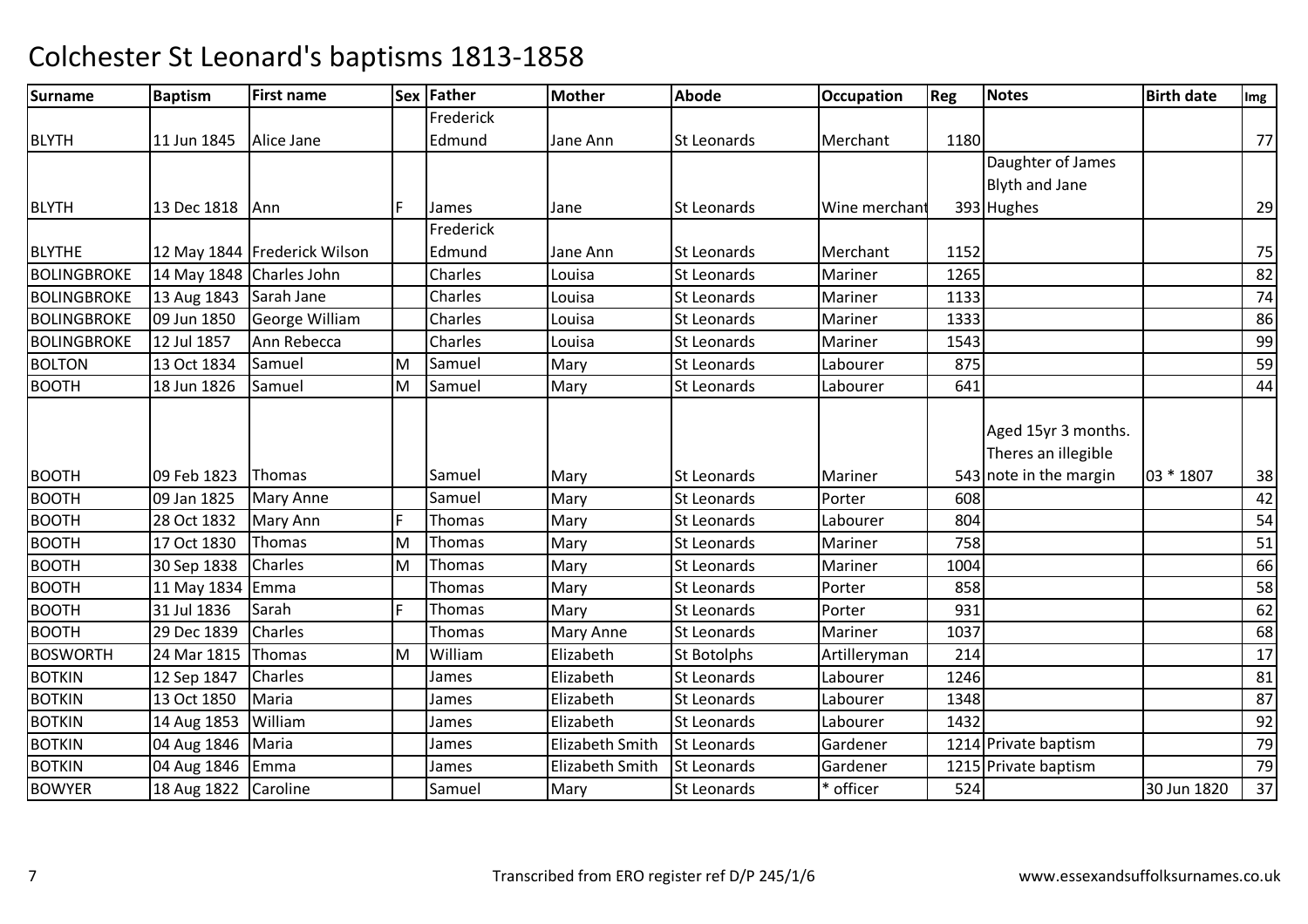| <b>Surname</b>   | <b>Baptism</b>      | <b>First name</b>      |    | Sex Father                 | <b>Mother</b>   | <b>Abode</b>       | <b>Occupation</b> | <b>Reg</b> | <b>Notes</b>         | <b>Birth date</b> | Img            |
|------------------|---------------------|------------------------|----|----------------------------|-----------------|--------------------|-------------------|------------|----------------------|-------------------|----------------|
|                  |                     |                        |    |                            |                 |                    |                   |            | Illegible note in    |                   |                |
| <b>BOWYER</b>    | 18 Aug 1822         | Jane                   |    | Samuel                     | Mary            | <b>St Leonards</b> | * officer         |            | 525 margin           | 21 Jul 1822       | 37             |
| <b>BOX</b>       | 19 Feb 1830         | Joseph                 | M  | John                       | Elizabeth       | St Leonards        | Smith             | 736        |                      |                   | 50             |
| <b>BOX</b>       | 11 Feb 1841         | Ann                    |    | John                       | Elizabeth       | <b>ST Leonards</b> | Blacksmith        |            | 1071 Private baptism |                   | 70             |
| <b>BRANWHITE</b> | 16 Aug 1835         | Henry                  | M  | William                    | Mary            | St Leonards        | Cooper            | 905        |                      |                   | 61             |
| <b>BRANWHITE</b> | 22 Feb 1829         | Maryann                |    | William                    | Maryann         | St Leonards        | Cooper            | 710        |                      |                   | 48             |
| <b>BRAYLEY</b>   | 22 Jun 1817         | Benjamin               | M  | Benjamin                   | Hannah          | <b>St Leonards</b> | Mariner           | 347        |                      |                   | 26             |
| <b>BREAD</b>     | 15 Aug 1813         | James                  | M  | Joseph                     | Elizabeth       | <b>St Botolphs</b> | Artilleryman      | 67         |                      |                   | $\,8\,$        |
| <b>BREATT</b>    | 12 Feb 1815         | John                   | M  | William                    | Margaret        | St Mary Magdalen   | Sergeant in the   | 196        |                      |                   | 16             |
| <b>BRETT</b>     | 20 Jun 1813         | George                 | M  | William                    | Margaret        | St Botolphs        | Artilleryman      | 49         |                      |                   | $\overline{7}$ |
| <b>BRETT</b>     | 09 Feb 1817         | Susan Pitt             | F  | Wm                         | Susan           | St Mary Magdalen   | Bricklayer        | 320        |                      |                   | 24             |
| <b>BRIDGE</b>    | 11 Aug 1816         | John                   | M  | John                       | Faith           | St Botolphs        | Artilleryman      | 297        |                      |                   | 23             |
| <b>BROMLEY</b>   | 04 Jul 1843         | <b>Elizabeth Lucas</b> |    | Nataniel                   | Elizabeth       | St Leonards        | <b>Brewer</b>     | 1131       |                      |                   | 74             |
| <b>BROOKER</b>   | 29 Dec 1816         | Susannah               | F. | John                       | Eliz.th         | <b>St Leonards</b> | Soldier           | 313        |                      |                   | 24             |
| <b>BROOM</b>     | 20 Jun 1819         | Ann                    | F  | Ebenezer                   | Fanny           | St Leonards        | Mariner           | 415        |                      |                   | 30             |
| <b>BROOM</b>     | 08 Dec 1840         | Richard                |    | Richard                    | Eliza           | <b>St Leonards</b> | Cooper            |            | 1067 Private Baptism |                   | 70             |
| <b>BROOM</b>     | 17 Feb 1822         | Charlotte Ann          | F  | William                    | Mary            | St Leonards        | Captain of a Ve   | 506        |                      | 14 Oct 1821       | 36             |
| <b>BROOM</b>     | 12 Mar 1815         | Ann Rebecca            | F. | William                    | Mary            | <b>St Leonards</b> | Mariner           | 209        |                      |                   | 17             |
| <b>BROOM</b>     | 13 Feb 1820         | James                  | İΜ | William                    | Mary            | St Leonards        | Mariner           | 436        |                      |                   | 31             |
| <b>BROOM</b>     | 10 Oct 1824         | Ann Rebecca            | F  | William                    | Mary            | <b>St Leonards</b> | Mariner           | 597        |                      |                   | 41             |
| <b>BROOM</b>     | 30 Jul 1826         | Ebenezer               | M  | William                    | Mary            | St Leonards        | Mariner           | 644        |                      |                   | 44             |
|                  |                     |                        |    |                            |                 |                    |                   |            | Rec into the church  |                   |                |
| <b>BROOM</b>     | 10 Jul 1830         | Ebenezer               | ΙM | William                    | Mary            | <b>St Leonards</b> | Mariner           |            | 746 sept 31          |                   | 51             |
| <b>BROOM</b>     | 18 Jul 1830         | Emmal                  |    | William                    | Mary            | <b>St Leonards</b> | Mariner           | 747        |                      |                   | 51             |
| <b>BROOM</b>     | 17 Jan 1813         | Charlotte              | F  | William                    | Mary            | St Leonards        | Sailor            |            |                      |                   | $\overline{a}$ |
| <b>BROOM</b>     | 26 Feb 1841         | John Dale              |    | William                    | <b>Mary Ann</b> | <b>St Leonards</b> | Mariner           |            | 1075 Private baptism |                   | $70\,$         |
| <b>BROOM</b>     | 24 Apr 1835         | George                 | M  | William                    | Sarah           | <b>St Leonards</b> | Mariner           | 891        |                      |                   | 60             |
| <b>BROOM</b>     | 29 Oct 1837         | Sarah Ann              | F  | William                    | Sarah           | <b>St Leonards</b> | Mariner           | 981        |                      |                   | 64             |
| <b>BROOM</b>     | 18 Aug 1816   Eorge |                        | M  | <b>William George Mary</b> |                 | <b>St Leonards</b> | Sailor            | 299        |                      |                   | 23             |
| <b>BROOM</b>     | 28 Jun 1846         | Edmund                 |    | William Thomas Mary        |                 | <b>St Leonards</b> | Master mariner    |            | 1213 Private baptism |                   | 79             |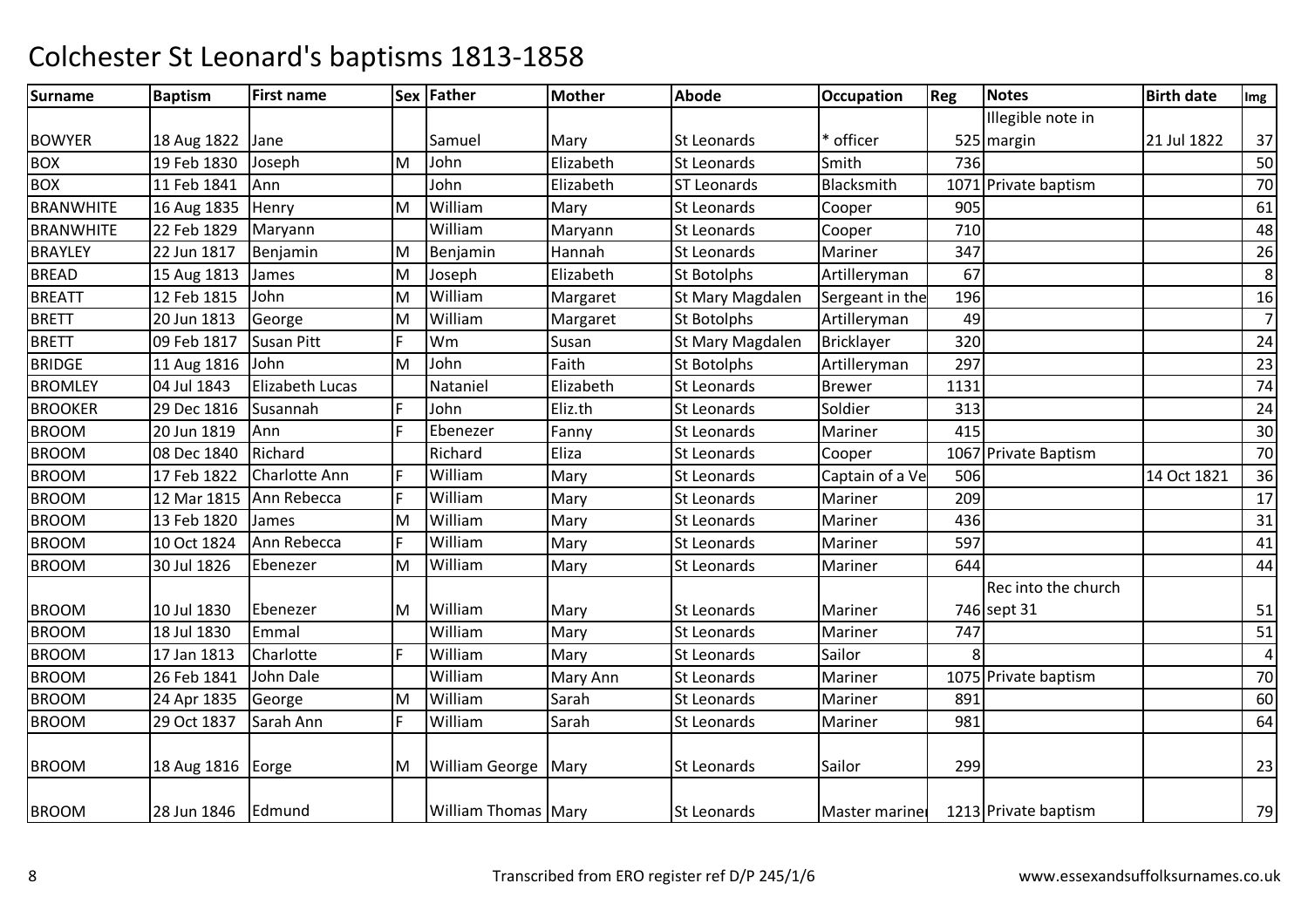| Surname           | <b>Baptism</b>   | <b>First name</b>              |     | Sex Father            | <b>Mother</b> | <b>Abode</b>       | <b>Occupation</b> | Reg  | Notes | <b>Birth date</b> | Img             |
|-------------------|------------------|--------------------------------|-----|-----------------------|---------------|--------------------|-------------------|------|-------|-------------------|-----------------|
|                   |                  |                                |     |                       |               |                    |                   |      |       |                   |                 |
| <b>BROWN</b>      |                  | 31 Mar 1833 William George     |     | Benson William Sarah  |               | <b>St Leonards</b> | Mariner           | 812  |       |                   | 55              |
|                   |                  |                                |     |                       |               |                    |                   |      |       |                   |                 |
| <b>BROWN</b>      |                  | 15 May 1836 Susannah *ing      | IF. | <b>Benson William</b> | Sarah         | <b>St Leonards</b> | Mariner           | 926  |       |                   | 62              |
| <b>BROWN</b>      | 31 Jul 1836      | George William                 | lм  | <b>Benson William</b> | Sarah         | <b>St Leonards</b> | Porter            | 930  |       |                   | 62              |
| <b>BROWN</b>      | 12 Jul 1840      | John                           |     | Ebenezer              | Elizabeth     | <b>St Leonards</b> | Porter            | 1055 |       |                   | 69              |
| <b>BROWN</b>      | 11 Jul 1841      | George                         |     | Ebenezer              | Elizabeth     | <b>St Leonards</b> | Porter            | 1082 |       |                   | 71              |
| <b>BROWN</b>      | 14 Jan 1844      | Mary Elizabeth                 |     | Ebenezer              | Elizabeth     | <b>St Leonards</b> | Porter            | 1140 |       |                   | 74              |
| <b>BROWN</b>      | 19 Apr 1846      | Ebenezer                       |     | Ebenezer              | Elizabeth     | St Leonards        | Porter            | 1206 |       |                   | 78              |
| <b>BROWN</b>      | 10 Dec 1848      | Eliza                          |     | Ebenezer              | Elizabeth     | St Leonards        | Porter            | 1292 |       |                   | 84              |
| <b>BROWN</b>      | 10 Aug 1851      | Sarah Ann                      |     | Ebenezer              | Elizabeth     | <b>St Leonards</b> | Porter            | 1376 |       |                   | 89              |
| <b>BROWN</b>      | 12 Mar 1854      | John                           |     | Ebenezer              | Elizabeth     | <b>St Leonards</b> | Porter            | 1448 |       |                   | 93              |
| <b>BROWN</b>      | 09 Mar 1856      | Maria                          |     | Ebenezer              | Elizabeth     | <b>St Leonards</b> | Porter            | 1511 |       |                   | 97              |
| <b>BROWN</b>      | 24 May 1829 John |                                | M   | <b>John Turrell</b>   | Mary          | <b>St Leonards</b> | Sailor            | 720  |       |                   | 49              |
| <b>BROWN</b>      | 24 Oct 1830      | Mary Ann                       |     | Richard               | Ann           | St Leonards        | Mariner           | 761  |       |                   | 52              |
| <b>BROWN</b>      | 12 Apr 1835      | Richard                        | M   | Richard               | Ann           | St Leonards        | Mariner           | 889  |       |                   | 60              |
| <b>BROWN</b>      |                  | 26 May 1833 Emma Maria         |     | Robert                | Maria         | St Leonards        | Mariner           | 817  |       |                   | 55              |
| <b>BROWN</b>      | 17 Jun 1838      | Maria                          | F   | Robert                | Maria         | St Leonards        | Porter            | 996  |       |                   | 65              |
| <b>BROWN</b>      | 23 Feb 1840      | <b>Robert Albert</b>           |     | Robert                | Maria         | St Leonards        | Porter            | 1039 |       |                   | 68              |
| <b>BROWN</b>      | 09 Feb 1851      | Ellen                          |     | William               | Mary Ann      | <b>St Leonards</b> | Porter            | 1358 |       |                   | 88              |
| <b>BROWN</b>      | * Sep 1833       | William John                   |     | William               | Sarah         | <b>St Leonards</b> | Mariner           | 825  |       |                   | 56              |
|                   |                  |                                |     |                       |               |                    |                   |      |       |                   |                 |
| <b>BROWN</b>      | 02 Feb 1838      | John Benson                    | ΙM  | William Benson Sarah  |               | <b>St Leonards</b> | Porter            | 986  |       |                   | 65              |
| <b>BROWNWHITE</b> | 30 Oct 1831      | William                        | M   | William               | Mary Ann      | St Leonards        | Cooper            | 787  |       |                   | $\overline{53}$ |
| <b>BRUCE</b>      | 12 Apr 1846      | Alice Maria                    |     | Charles               | Matilda       | St leonards        | Mariner           | 1203 |       |                   | 78              |
|                   |                  | William Frederick              |     |                       |               |                    |                   |      |       |                   |                 |
| <b>BUCKINGHAM</b> | 03 Jul 1825      | *more                          |     | William               | Harriet       | <b>St Leonards</b> | Cordswainer       | 619  |       |                   | 43              |
| <b>BUCKINGHAM</b> | 28 Jan 1827      | <b>Harriet Eliza</b>           | F   | William               | Harriet       | <b>St Leonards</b> | Shoemaker         | 656  |       |                   | 45              |
| <b>BULLOCK</b>    | 17 Dec 1815      | Charlotte                      | E   | John                  | Anna Maria    | <b>St Botolphs</b> | Artilleryman      | 264  |       |                   | 20              |
| <b>BURTON</b>     |                  | 01 Oct 1834 Caroline Elizabeth | IF. | Samuel                | Caroline      | <b>St Leonards</b> |                   |      |       |                   | 58              |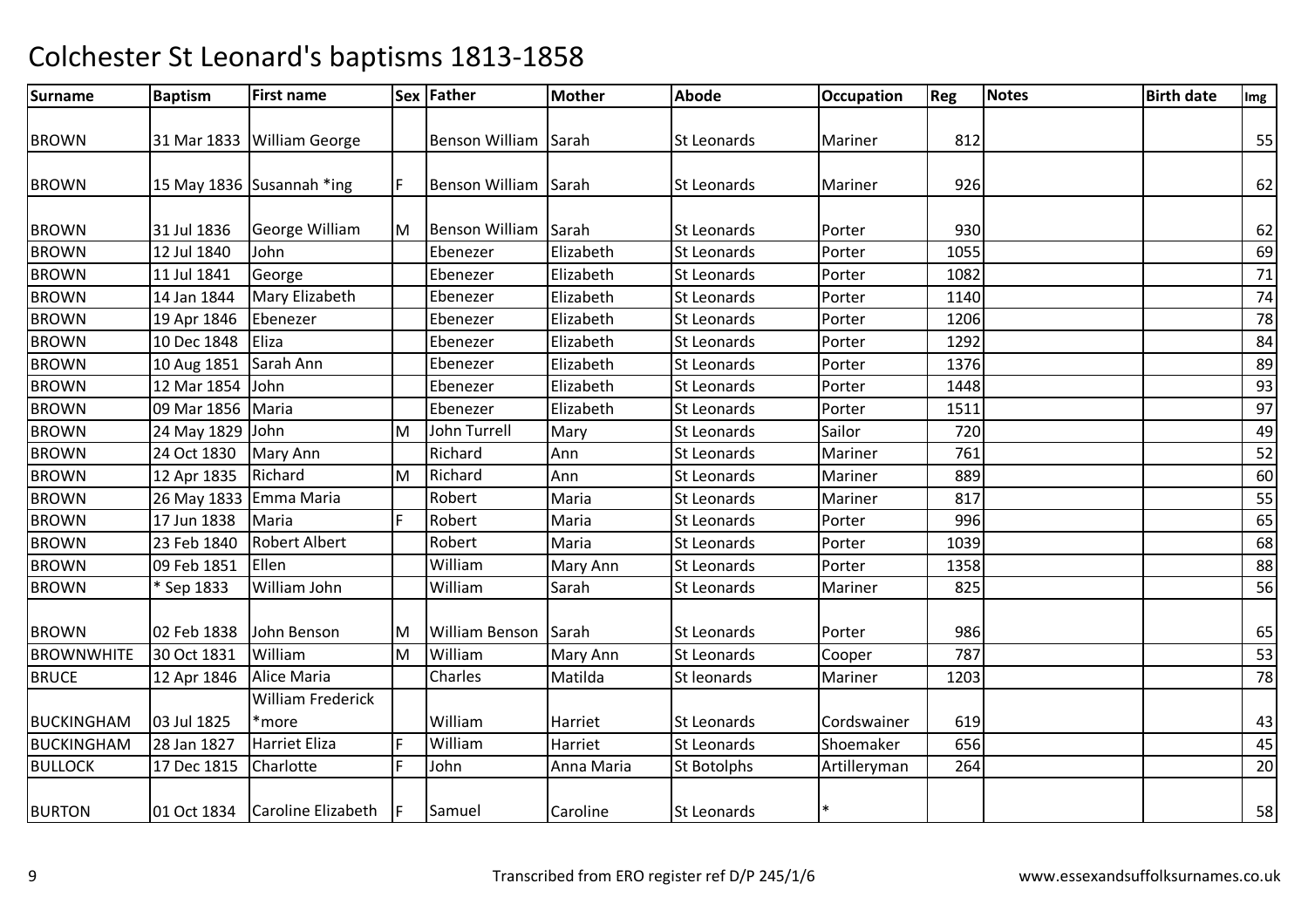| <b>Surname</b>     | <b>Baptism</b>     | <b>First name</b>           |    | Sex Father | <b>Mother</b>         | <b>Abode</b>       | <b>Occupation</b> | Reg  | <b>Notes</b>                                  | <b>Birth date</b> | Img            |
|--------------------|--------------------|-----------------------------|----|------------|-----------------------|--------------------|-------------------|------|-----------------------------------------------|-------------------|----------------|
| <b>BURTON</b>      | 11 Sep 1836        | Emily                       |    | Samuel     | Caroline              | <b>St Leonards</b> | Mariner           | 936  |                                               |                   | 62             |
| <b>BURTON</b>      | 15 Nov 1838        | Susannah                    | F. | Samuel     | Caroline              | St Leonards        | Mariner           | 1006 |                                               |                   | 66             |
| <b>BURTON</b>      | 10 Jul 1842        | Harriet                     |    | Samuel     | Caroline              | St Leonards        | Mariner           | 1115 |                                               |                   | 73             |
| <b>BURTON</b>      | 13 Apr 1845        | Samuel                      |    | Samuel     | Caroline              | <b>St Leonards</b> | Mariner           | 1176 |                                               |                   | 76             |
| <b>BUSH</b>        | 29 Nov 1814        | Abraham                     | M  | James      | Mary                  | Wormingford        | Farmer            | 175  |                                               |                   | 15             |
| <b>BUTLER</b>      | 24 Apr 1814        | Thomas                      | M  | Thomas     | Mary                  | <b>St Botolphs</b> | Artilleryman      | 129  |                                               |                   | 12             |
| <b>BUTTERWORTH</b> | 25 May 1816        | James                       | M  | Robert     | Mary                  | <b>St Botolphs</b> | Artilleryman      | 287  |                                               |                   | 22             |
| <b>BYERS</b>       | 03 Jan 1813        | Elizabeth Sarah             | F  | Richard    | <b>Barbara</b>        | <b>St Botolphs</b> | Labourer          |      |                                               |                   | $\overline{4}$ |
| <b>BYERS</b>       | 13 Aug 1815        | <b>Barbara Tracey</b>       | F  | Richard    | <b>Barbara Tracey</b> | <b>St Botolphs</b> | Labourer          | 239  |                                               |                   | 19             |
| <b>BYRON</b>       | 19 Jun 1814        | Thomas                      | M  | Daniel     | Mary                  | St Mary Magdalen   | Soldier           | 138  |                                               |                   | 13             |
| $C^*OA^*$          | 11 Nov 1855        | Frances Ann Myra            |    | Charles    | Julia                 | <b>St Leonards</b> | <b>Baker</b>      | 1506 |                                               |                   | 97             |
| CADMAN             | 05 Apr 1818        | Lucy                        | F  | Matthew    | Martha                | <b>St Leonards</b> | Mariner           | 370  |                                               |                   | 27             |
| CADMAN             | 24 Feb 1823        | Daniel                      |    | Matthew    | Martha                | <b>St Leonards</b> | Mariner           |      | Theres an illegible<br>545 note on the record |                   | 38             |
| CADMAN             | 02 Oct 1825        | Ann Maria                   | F. | Matthew    | Martha                | <b>St Leonards</b> | Mariner           | 626  |                                               |                   | 43             |
| CADMAN             | 30 Jan 1814        | Jane                        | F  | Matthew    | Martha                | <b>St Leonards</b> | Sailor            | 101  |                                               |                   | 10             |
| CADMAN             |                    | 11 May 1834 George Jonathan |    |            | Charlotte             | St Leonards        | Single woman      |      | 861 Base Born                                 |                   | 58             |
| CADMAN             |                    | 1831 Jonathan               | M  |            | Charlotte             | St Leonards        |                   |      | 775 Illegitimate                              |                   | 52             |
| CALLAGHAN          | 12 Mar 1815        | Ann                         | F. | Hugh       | Martha                | <b>St Botolphs</b> | Labourer          | 208  |                                               |                   | 17             |
| CALLAGHAN          | 17 Mar 1822        | Hugh                        | M  | Hugh       | Martha                | <b>St Botolphs</b> | Labourer          | 511  |                                               |                   | 36             |
| CANDLE[RN]         | 19 Aug 1821        | Henry Hammond               |    | Edward     | Anne                  | St Botolphs        | <b>Butcher</b>    | 478  |                                               |                   | 34             |
| CANDLE[RN]         | 19 Aug 1821        | Eliza Hammond               |    | Edward     | Anne                  | <b>St Botolphs</b> | Butcher           | 479  |                                               |                   | 34             |
| CANDLER            | 21 May 1815 Robert |                             | M  | Robert     | Mary                  | <b>St Botolphs</b> | Carpenter         | 231  |                                               |                   | 17             |
| CANDLER            | 21 May 1815 Mary   |                             | F  | Robert     | Mary                  | <b>St Botolphs</b> | Carpenter         | 232  |                                               |                   | 17             |
| CANHAM             | 13 Nov 1814        | Catherine                   | F. | Philip     | Ann                   | St Mary Magdalen   | Artilleryman      | 172  |                                               |                   | 15             |
| CANHAM             | 16 May 1819 Philip |                             | M  | Philip     | Ann                   | St Mary Magdalen   | Labourer          | 406  |                                               |                   | 29             |
| CANHAM             | 05 Apr 1817        | Ann                         | F. | Philip     | Ann                   | St Mary Magdalen   | Labourer          | 333  |                                               |                   | 25             |
| CANNING            | 04 Jul 1813        | Ann                         | F. | Philip     | Ann                   | <b>St Leonards</b> | Artilleryman      | 56   |                                               |                   | $\overline{7}$ |
| CANT               | 08 Dec 1844        | John Full*er                |    | William    | Martha                | St Leonards        | Mariner           | 1165 |                                               |                   | 76             |
| CANT               | 02 Sep 1846        | Martha                      |    | William    | Martha                | St Leonards        | Mariner           |      | 1224 Private baptism                          |                   | 79             |
| CANT               | 11 Feb 1849        | Benjamin                    |    | William    | Martha                | St Leonards        | Mariner           | 1297 |                                               |                   | 84             |
| CANT               | 08 Apr 1852        | Ann Elizabeth               |    | William    | Martha                | <b>St Leonards</b> | Mariner           |      | 1391 Private baptism                          |                   | 90             |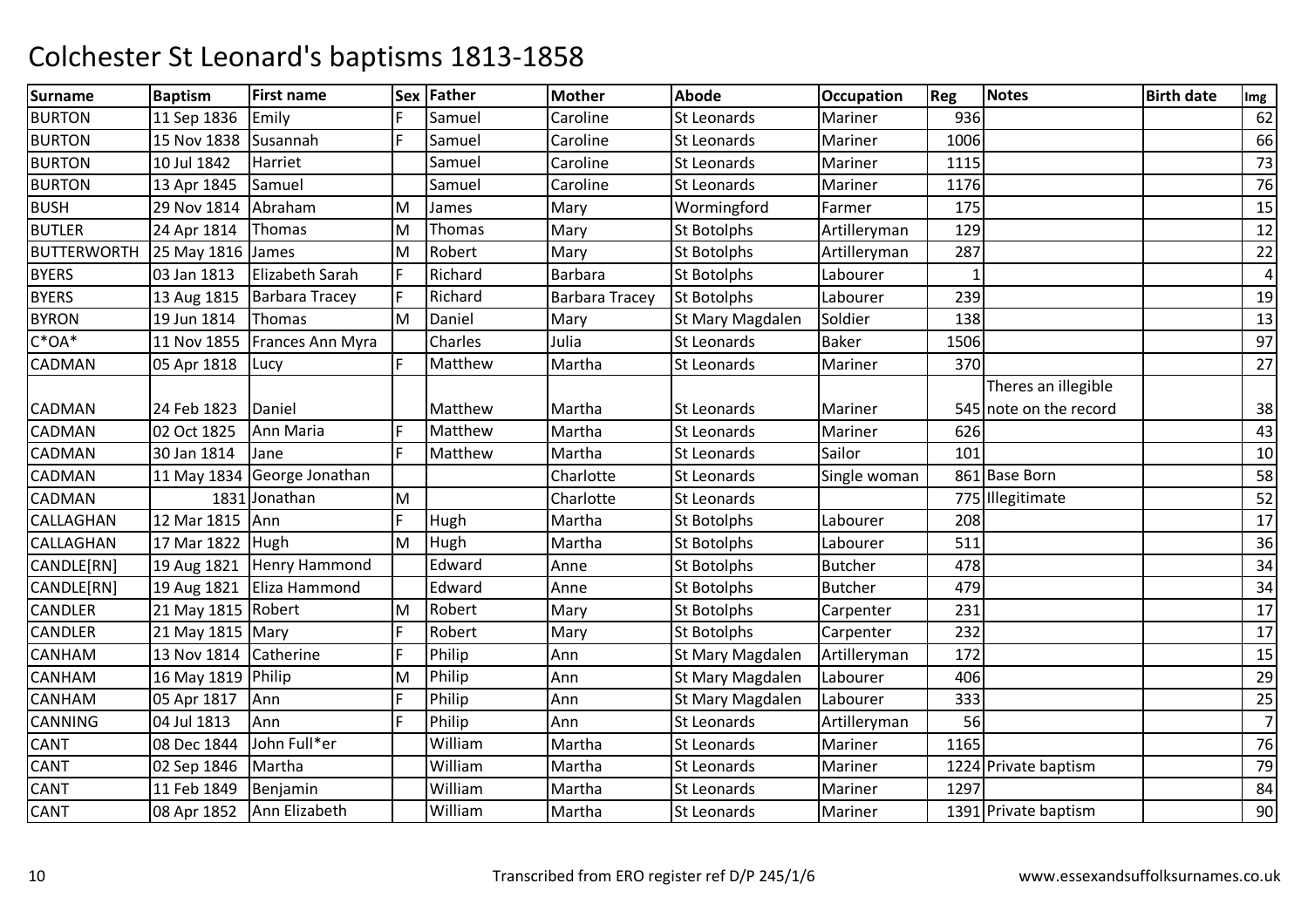| <b>Surname</b>  | <b>Baptism</b>         | <b>First name</b>           |    | Sex Father | <b>Mother</b>   | <b>Abode</b>       | <b>Occupation</b>  | <b>Reg</b> | <b>Notes</b>             | <b>Birth date</b> | Img |
|-----------------|------------------------|-----------------------------|----|------------|-----------------|--------------------|--------------------|------------|--------------------------|-------------------|-----|
|                 |                        | Thomas William              |    |            |                 |                    |                    |            |                          |                   |     |
| CARDY           | 13 May 1855 James      |                             |    | James      | <b>Mary Ann</b> | St Leonards        | Malster            | 1486       |                          |                   | 96  |
| <b>CARDY</b>    | 09 May 1852 Katharine  |                             |    | Samuel     | Mary Ann        | St Leonards        | Malster            | 1398       |                          |                   | 90  |
| CARDY           | 12 Jul 1857            | <b>Francis Louis</b>        |    | Samuel     | Mary Ann        | St Leonards        | Labourer           | 1544       |                          |                   | 99  |
| CARRINGTON      | 11 Jul 1858            | Alonzo                      |    | James      | Caroline        | <b>St Leonards</b> | *awyer             | 1570       |                          |                   | 101 |
| CH*AT           | 13 Jul 1856            | Caroline Julia              |    | Charles    | Julia           | <b>St Leonards</b> | <b>Baker</b>       | 1525       |                          |                   | 98  |
| CHADWICK        | 04 Aug 1816   Mary Ann |                             | E  | James      | Mary            | <b>St Botolphs</b> | Artilleryman       | 296        |                          |                   | 22  |
| <b>CHAMBERS</b> | 10 Jul 1814            | William Kenyon              | M  | William    | Margery         | <b>St Botolphs</b> | Sergeant in the    | 146        |                          |                   | 13  |
| CHAP*           | 14 Nov 1858            | <b>Frederic Allen</b>       |    | Charles    | Mary Ann        | <b>St Leonards</b> | <b>Stone Mason</b> | 1582       |                          |                   | 102 |
| CHAPMAN         | 14 Aug 1825            | William                     | M  | Benjamin   | Mary            | <b>St Leonards</b> | Labourer           | 624        |                          |                   | 43  |
| CHAPMAN         |                        | 12 Mar 1815 Sarah Elizabeth | F  | Benjamin   | Mary            | St Leonards        | Mariner            | 213        |                          |                   | 17  |
| CHAPMAN         | 27 Feb 1820            | James                       | M  | Benjamin   | Mary            | <b>St Leonards</b> | Mariner            | 439        |                          |                   | 31  |
| CHAPMAN         | 16 Feb 1823            | Mary Ann                    |    | Benjamin   | Mary            | <b>St Leonards</b> | Porter             | 544        |                          |                   | 38  |
| CHAPMAN         | 06 Jul 1828            | Lucy                        |    | Benjamin   | Mary            | <b>St Leonards</b> | Porter             | 704        |                          |                   | 48  |
|                 |                        |                             |    |            |                 |                    |                    |            | Note in occupations      |                   |     |
| CHAPMAN         | 24 May 1835 John       |                             | M  | Benjamin   | Mary            | St Leonards        | Porter             |            | 896 The father deceased" |                   | 60  |
| CHAPMAN         | 17 Oct 1830            | Caroline                    | E  | Benjamin   |                 | <b>St Leonards</b> | Porter             |            | 760 Mother not shown     |                   | 51  |
| CHAPMAN         | 04 May 1817            | Benjm                       | M  | Benjm      | Mary            | <b>St Leonards</b> | Mariner            | 340        |                          |                   | 25  |
| CHAPMAN         | 12 Nov 1848            | Charles                     |    | Charles    | Maria           | St Leonards        | Mason              | 1289       |                          |                   | 84  |
| CHAPMAN         | 18 Apr 1852            | Allen Frederic              |    | Charles    | Maria           | <b>St Leonards</b> | <b>Stone Mason</b> |            | 1394 Private baptism     |                   | 90  |
| CHAPMAN         |                        | 30 May 1854 Maria Anitha    |    | Charles    | Maria           | <b>St Leonards</b> | <b>Stone Mason</b> | 1458       |                          |                   | 94  |
| <b>CHAPP</b>    | 28 Apr 1833            | Jane                        |    | Benjamin   | Mary            | <b>St Leonards</b> | Labourer and P     | 814        |                          |                   | 55  |
| CHETHAM         | 29 Oct 1826            | Jane                        | F. | Robert     | Mary            | St Leonards        | Mariner            | 650        |                          |                   | 45  |
| CHETTAM         | 18 Oct 1818            | Richard                     | M  | Robert     | Mary            | <b>St Leonards</b> | Mariner            | 386        |                          |                   | 28  |
| CHIGNALL        | 10 Apr 1842            | James                       |    | Thomas     | Ann H*          | St Leonards        | Coal Porter        | 1104       |                          |                   | 72  |
| <b>CHIGNELL</b> | 09 Aug 1846            | Ann Maria                   |    | Thomas     | Ann Maria       | St Leonards        | Porter             | 1218       |                          |                   | 79  |
| <b>CHIGNELL</b> | 10 Dec 1848            | Lucy Mary                   |    | Thomas     | Ann Maria       | <b>St Leonards</b> | Porter             | 1290       |                          |                   | 84  |
| <b>CHIGNELL</b> | 08 Dec 1850            | Mary Ann                    |    | Thomas     | Ann Maria       | <b>St Leonards</b> | Porter             | 1355       |                          |                   | 88  |
| <b>CHIGNELL</b> | 10 Jul 1853            | <b>Charles William</b>      |    | Thomas     | Ann Maria       | St Leonards        | Porter             | 1429       |                          |                   | 92  |
| <b>CHIGNELL</b> | 02 Dec 1827            | Mary Ann                    | E  | Thomas     | Lucy            | St Leonards        | <b>Butcher</b>     | 689        |                          |                   | 47  |
| <b>CHILD</b>    | 04 Sep 1814            | Harriet                     | F. | Thomas     | Harriet         | St Leonards        | Innkeeper          | 163        |                          |                   | 14  |
|                 |                        |                             |    |            |                 |                    |                    |            |                          |                   |     |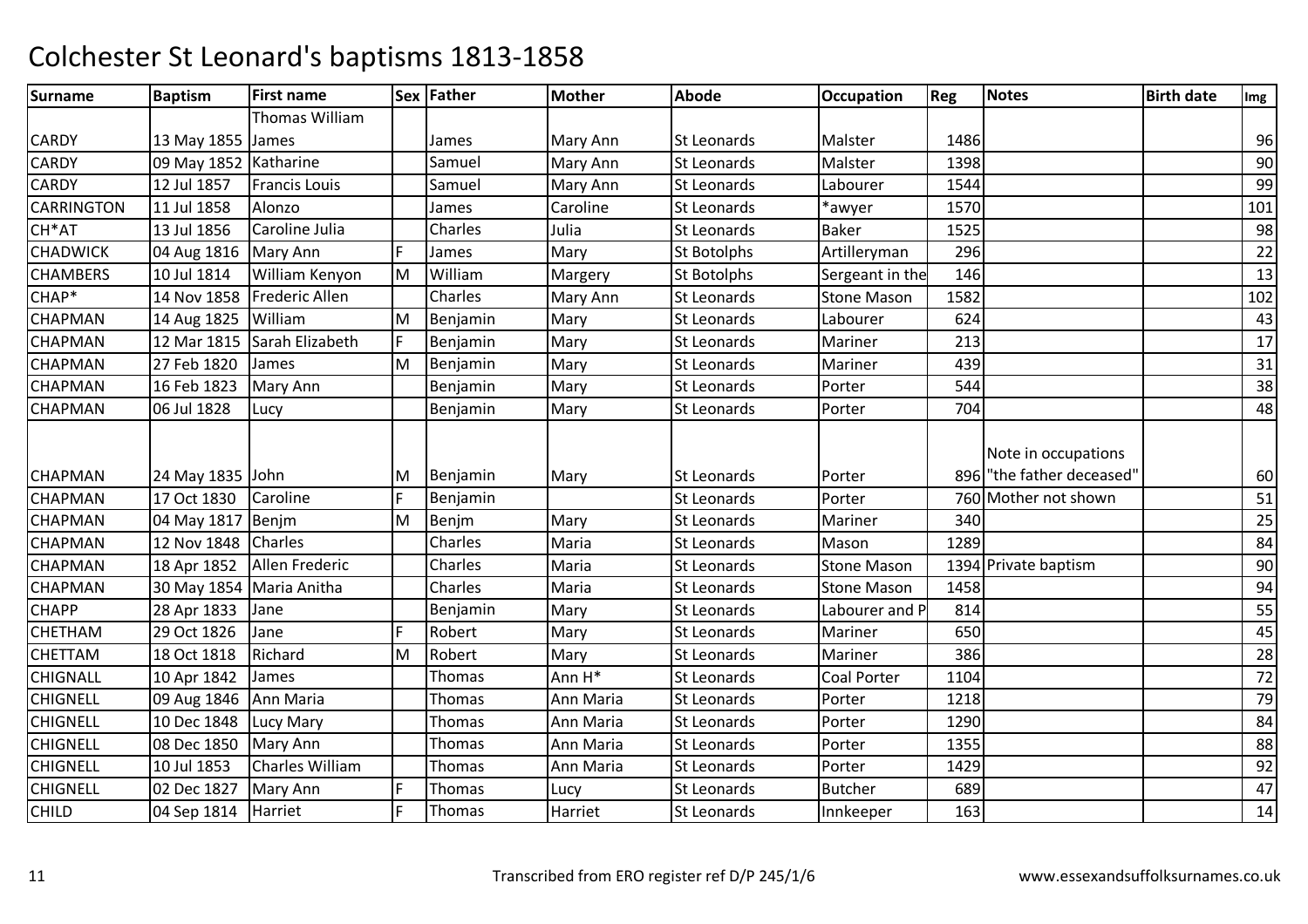| <b>Surname</b>  | <b>Baptism</b>         | <b>First name</b>             |    | Sex Father | Mother                       | <b>Abode</b>       | <b>Occupation</b>    | Reg  | <b>Notes</b>                                                             | <b>Birth date</b> | Img |
|-----------------|------------------------|-------------------------------|----|------------|------------------------------|--------------------|----------------------|------|--------------------------------------------------------------------------|-------------------|-----|
| <b>CHILD</b>    | 01 Dec 1816            | Rebeccah                      |    | Thomas     | Harriet                      | St Leonards        | Innkeeper            | 311  |                                                                          |                   | 23  |
| <b>CHILD</b>    | 18 Apr 1819            | Matilda                       | F. | Thomas     | Susannah Harriet St Leonards |                    | Innkeeper            | 403  |                                                                          |                   | 29  |
| CHILD           | 30 Apr 1820            | Thomas                        | M  | Thomas     | Susannah Harriet St Leonards |                    | Innkeeper            | 446  |                                                                          |                   | 32  |
| <b>CHILD</b>    | 08 Feb 1824            | Mary Ann                      | F  | Thomas     | Susannah Harriet St Leonards |                    | Publican             | 576  |                                                                          |                   | 40  |
| CHITHAM         | 13 Apr 1817            | George                        | M  | Robert     | Mary                         | <b>St Leonards</b> | Mariner              | 335  |                                                                          |                   | 25  |
| CHITHAM         | 10 Jun 1820            | Sarah Matilda                 | F  | Robert     | Mary                         | St Leonards        | Captain of a Ve      | 450  |                                                                          |                   | 32  |
| <b>CHITHAM</b>  | 18 Dec 1814   Mary Ann |                               | F. | Robert     | Mary                         | <b>St Leonards</b> | Mariner              | 179  |                                                                          |                   | 15  |
| <b>CHITHAM</b>  | 07 Sep 1823            | George                        | M  | Robert     | Mary                         | St Leonards        | Mariner              | 562  |                                                                          |                   | 39  |
| CHITTA*         | 19 Dec 1813            | Eliza                         | F  | William    | Elizabeth                    | Grinstead          | <b>Timber Mercha</b> |      | Daughter of William<br>Hawkins and<br>Elizabeth Chitta*<br>91 (Chittam?) |                   | 10  |
| <b>CLAREY</b>   | 15 Sep 1822            | Daniel                        |    | William    | Elizabeth                    | <b>ST Leonards</b> | Porter               | 526  |                                                                          | 16 Jul 1822       | 37  |
| <b>CLARK</b>    | 17 Sep 1815            | Sarah                         | F  | George     | Sarah                        | <b>St Leonards</b> | Artilleryman         | 250  |                                                                          |                   | 20  |
| <b>CLARK</b>    | 27 May 1821 Robert     |                               | M  | George     | Sarah                        | <b>St Leonards</b> | Labourer             | 473  |                                                                          |                   | 34  |
| <b>CLARK</b>    | 13 Apr 1823            | Harriet                       |    | George     | Sarah                        | <b>St Leonards</b> | Labourer             | 551  |                                                                          |                   | 38  |
| <b>CLARK</b>    | 19 Dec 1813            | Thomas                        | M  | Thomas     | Sarah                        | St Leonards        | Artilleryman         | 89   |                                                                          |                   | 10  |
| <b>CLARK</b>    | 19 Sep 1819            | James William                 | M  | Thomas     | Sarah                        | <b>St Leonards</b> | Smith                | 428  |                                                                          |                   | 31  |
| <b>CLARK</b>    | 22 Feb 1824            | Nancy                         | F  | Thomas     | Sarah                        | <b>St Leonards</b> | Smith                | 580  |                                                                          |                   | 40  |
| <b>CLARK</b>    | 06 Jan 1822            | Edward                        | M  | Thos       | Sarah                        | St Leonards        | Smith                | 501  |                                                                          |                   | 35  |
| <b>CLARK</b>    | 19 Apr 1854            | Daniel William                |    |            | Sophia                       | <b>St Leonards</b> |                      |      | 1453 Father not shown                                                    |                   | 94  |
| <b>CLARKE</b>   |                        | 06 Aug 1848   Charlotte Eliza |    | Charles    | Ann                          | <b>St Leonards</b> | Labourer             | 1272 |                                                                          |                   | 82  |
| <b>CLARKE</b>   | 07 May 1815 Mary Ann   |                               | F  | John       | Susannah                     | St Botolphs        | Soldier 4th Reg      | 223  |                                                                          |                   | 17  |
| <b>CLARY</b>    | 08 May 1814 James      |                               | M  | William    | Elizabeth                    | St Leonards        | Labourer             | 133  |                                                                          |                   | 12  |
| <b>CLARY</b>    | 08 May 1814 Catherine  |                               |    | William    | Elizabeth                    | St Leonards        | Labourer             | 134  |                                                                          |                   | 12  |
| <b>CLARY</b>    | 05 May 1816 Samuel     |                               | M  | William    | Elizabeth                    | <b>St Leonards</b> | Labourer             | 283  |                                                                          |                   | 22  |
| <b>CLARY</b>    | 21 Mar 1819 Robert     |                               | M  | Wm         | Elizth                       | <b>St Leonards</b> | Labourer             | 399  |                                                                          |                   | 29  |
| <b>CLAY</b>     | 11 Nov 1850 William    |                               |    |            | Priscilla                    | <b>St Leonards</b> | Single woman         | 1354 |                                                                          |                   | 88  |
| <b>CLEAVIS</b>  | 24 Mar 1816            | James Henry                   | M  | James      | Sarah                        | St Botolphs        | Labourer             | 278  |                                                                          |                   | 21  |
| <b>CLEMENTS</b> | 25 Feb 1816            | Lucy                          | F  | James      | Lucy                         | <b>St Leonards</b> | Sailor               | 272  |                                                                          |                   | 21  |
| <b>CLEMENTS</b> | 31 Mar 1833            | Rosina                        |    | William    | Ann                          | St Leonards        | Mariner              | 813  |                                                                          |                   | 55  |
| <b>CLEMENTS</b> | 25 Dec 1834            | William                       | M  | William    | Ann                          | <b>St Leonards</b> | Mariner              | 879  |                                                                          |                   | 59  |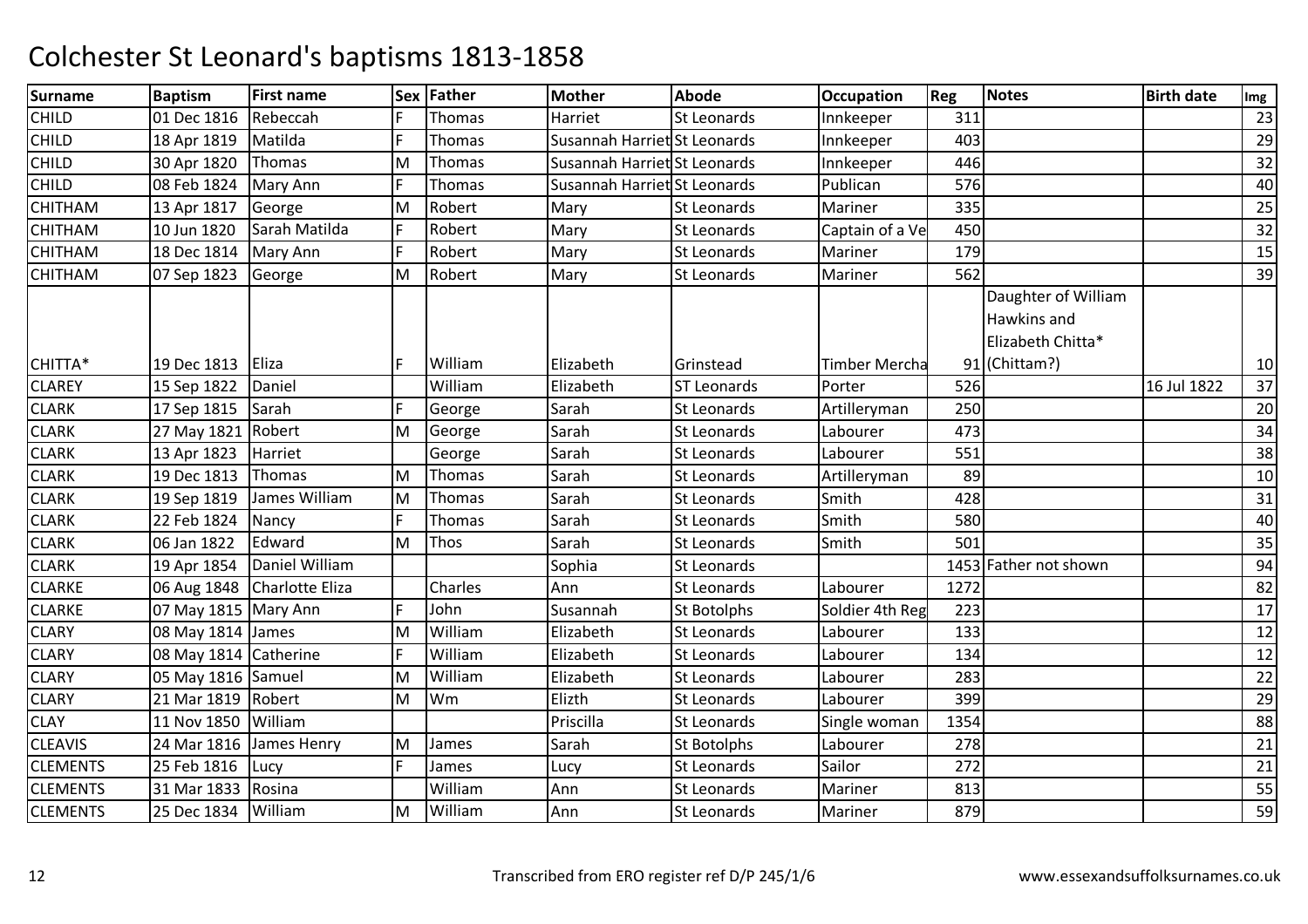| <b>Surname</b>   | <b>Baptism</b>     | <b>First name</b>    |    | Sex Father | <b>Mother</b> | <b>Abode</b>       | <b>Occupation</b> | <b>Reg</b> | <b>Notes</b>                                                       | <b>Birth date</b> | Img |
|------------------|--------------------|----------------------|----|------------|---------------|--------------------|-------------------|------------|--------------------------------------------------------------------|-------------------|-----|
| <b>CLEMENTS</b>  | 06 Sep 1838        | Sarah Ann            | F. | William    | Ann           | <b>St Leonards</b> | Mariner           | 1000       |                                                                    |                   | 65  |
| <b>CLEMENTS</b>  | 20 Jan 1841        | Levina               | F. | William    | Ann           | <b>St Leonards</b> | Mariner           |            | 1070 Private baptism                                               |                   | 70  |
| <b>CLEMENTS</b>  | 26 Jun 1831        | Mary Ann             | F. | William    | Ann           | <b>ST Leonards</b> | Porter            | 772        |                                                                    |                   | 52  |
| <b>CLEMENTS</b>  | 04 Apr 1830        | William              | M  | William    | Anne          | <b>St Leonards</b> | Labourer          | 738        |                                                                    |                   | 50  |
| <b>CLEMENTS</b>  | 10 Mar 1816        | Edward               | M  | William    | Mary          | St Leonards        | Labourer          | 275        |                                                                    |                   | 21  |
| <b>CLERK</b>     | 27 Apr 1834        | Elizabeth            |    | Robert     | Elizabeth     | <b>St Leonards</b> | Sawyer            | 848        |                                                                    |                   | 57  |
| <b>CLERK</b>     | 27 Apr 1834        | Esther               |    | Robert     | Elizabeth     | <b>St Leonards</b> | Sawyer            | 849        |                                                                    |                   | 57  |
| <b>CLOUGH</b>    | 10 Aug 1828        | <b>William Grigg</b> | M  | William    | Elizabeth     | <b>St Leonards</b> | Cooper            | 705        |                                                                    |                   | 48  |
| <b>CLOUGH</b>    | 10 Aug 1828        | <b>Maria Griggs</b>  | F. | William    | Elizabeth     | <b>St Leonards</b> | Cooper            | 706        |                                                                    |                   | 48  |
| <b>COCHRANE</b>  | 07 May 1815 Hannah |                      | F. | Charles    | Hannah        | <b>St Leonards</b> | Artilleryman      | 225        |                                                                    |                   | 17  |
| <b>COCKERELL</b> | 01 Jan 1815        | Susanna              |    |            | Elizabeth     | <b>St Leonards</b> |                   | 182        |                                                                    |                   | 15  |
| <b>COCKRELL</b>  | 05 Sep 1819        | Joseph               | M  | Joseph     | Sarah         | St Leonards        | Labourer          | 427        |                                                                    |                   | 31  |
| <b>COLE</b>      | 26 Sep 1813        | Amelia               | F. | John       | Rebecca       | St Leonards        | Labourer          | 79         |                                                                    |                   | 9   |
|                  |                    |                      |    |            |               |                    |                   |            |                                                                    |                   |     |
| <b>COLE</b>      | 09 Oct 1831        | Harriet Adelaide     | F. | William    | Elizabeth     | <b>St Leonards</b> | Mariner           |            | 785 Note in margin Apr 3?                                          |                   | 53  |
| <b>COLE</b>      | * May 1833         | Mary Ann             | F. | William    | Elizabeth     | St Leonards        | Mariner           | 815        |                                                                    |                   | 55  |
| <b>COLEY</b>     | 26 Feb 1815        | Mary                 | F. | Joseph     | Sarah         | <b>St Botolphs</b> | Artilleryman      | 201        |                                                                    |                   | 17  |
| <b>COLLINS</b>   | 11 Nov 1832        | Emma                 |    | Abraham    | Sarah         | <b>St Leonards</b> | Mariner           | 808        |                                                                    |                   | 54  |
| <b>COLLINS</b>   | 01 Jun 1834        | James                |    | Abraham    | Sarah         | <b>St Leonards</b> | Mariner           |            | Illegible note in<br>margin that may<br>862 relate to this baptism |                   | 58  |
| <b>COLLINS</b>   | 14 Aug 1836        | Caroline             | F. | Abraham    | Sarah         | <b>St Leonards</b> | Mariner           | 934        |                                                                    |                   | 62  |
| <b>COLLINS</b>   | 22 Dec 1839        | Abraham              |    | Abraham    | Sarah         | St Leonards        | Mariner           | 1035       |                                                                    |                   | 68  |
| <b>COLLINS</b>   | 09 Aug 1844        | Maria                |    | Abraham    | Sarah         | <b>St Leonards</b> | Mariner           |            | 1157 Privately                                                     | 09 Jun 1832       | 75  |
| <b>COLLINS</b>   | 08 Oct 1848        | Maria                |    | Abraham    | Sarah         | St Leonards        | Mariner           | 1284       |                                                                    |                   | 83  |
| <b>COLLINS</b>   | 24 Apr 1814        | James                | M  | James      | Elizabeth     | St Leonards        | Sailor            | 128        |                                                                    |                   | 12  |
| <b>COLLINS</b>   | 04 Oct 1818        | Elzth                | F. | James      | Elizth        | St Leonards        | Mariner           | 384        |                                                                    |                   | 28  |
| <b>COLLINS</b>   | 10 Dec 1820        | George               | M  | James      | Elizth        | <b>St Leonards</b> | Mariner           | 463        |                                                                    |                   | 33  |
| <b>COLLINS</b>   | 28 Jan 1816        | Thomas               | M  | James      | Eliz'th       | <b>St Leonards</b> | Sailor            | 269        |                                                                    |                   | 21  |
| <b>COLLINS</b>   | 30 Mar 1817        | Michael              | M  | Thos       | Matilda       | St Mary Magdalen   | Shoemaker         | 332        |                                                                    |                   | 25  |
| COOK             | 16 Apr 1820        | Eliza                | F. | Daniel     | Susan         | <b>St Botolphs</b> | Labourer          | 445        |                                                                    |                   | 32  |
|                  |                    |                      |    |            |               |                    |                   |            |                                                                    |                   |     |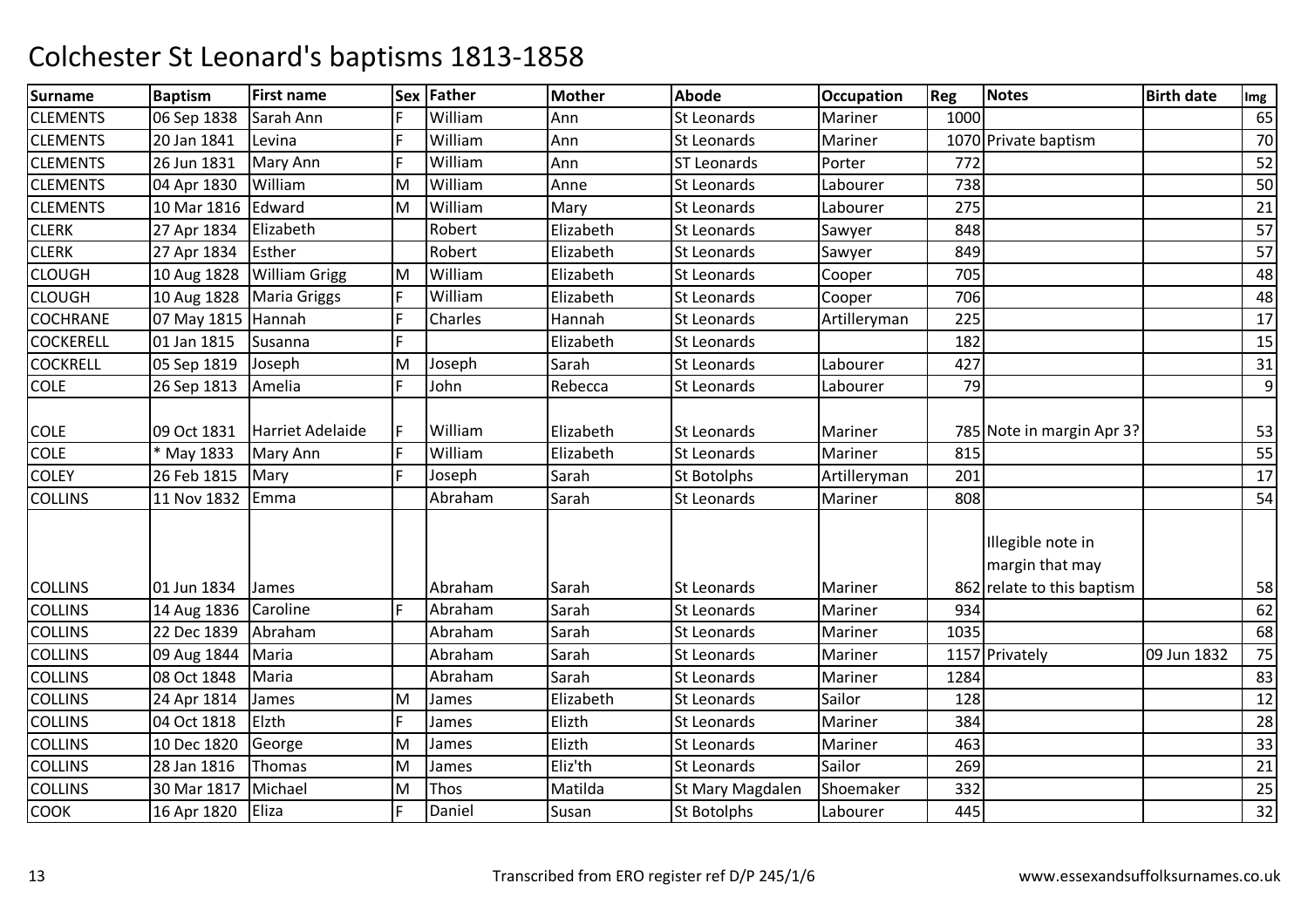| <b>Surname</b>   | <b>Baptism</b>         | <b>First name</b>          |    | Sex Father | <b>Mother</b> | <b>Abode</b>       | <b>Occupation</b> | <b>Reg</b> | <b>Notes</b> | <b>Birth date</b> | Img              |
|------------------|------------------------|----------------------------|----|------------|---------------|--------------------|-------------------|------------|--------------|-------------------|------------------|
| <b>COOK</b>      | 13 Feb 1848            | <b>John Charles</b>        |    | John       | Diana         | <b>St Leonards</b> | Labourer          | 1259       |              |                   | 82               |
| <b>COOK</b>      |                        | 28 May 1815   Mary Frances | F. | William    | Frances       | St Leonards        | Master mariner    | 234        |              |                   | 19               |
| <b>COOK</b>      | 03 Mar 1816 George     |                            | M  | William    | Frances       | St Leonards        | Master mariner    | 273        |              |                   | 21               |
| COOK             | 28 May 1815 Frances    |                            | F. | William    | Francis       | <b>St Leonards</b> | Master mariner    | 233        |              |                   | 19               |
| <b>COOK</b>      | 21 May 1815 Thomas     |                            | M  | Wm         | Frances       | St Leonards        | Master mariner    | 229        |              |                   | 17               |
| COOK             | 21 May 1815 Ann Oates  |                            | F. | Wm         | Frances       | <b>St Leonards</b> | Master mariner    | 230        |              |                   | 17               |
| <b>COOK</b>      | 12 Jan 1845            | <b>Eliza Riches</b>        |    |            | Mary          | St Leonards        | Single woman      | 1169       |              |                   | 76               |
| COOKE            | 01 Aug 1819            | William                    | M  | William    | Frances       | St Leonards        | Master mariner    | 421        |              |                   | 30               |
| COOT             | 14 Jan 1816            | William                    | M  | James      | Eliz'th       | St Leonards        | Carpenter         | 267        |              |                   | 21               |
| COOTE            | 09 Mar 1845            | John                       |    | James      | Mary          | St Leonards        | Sailor            | 1173       |              |                   | 76               |
| COOTE            | 14 Nov 1847            | Susanna                    |    | James      | Mary Ann      | St Leonards        | Carpenter         | 1254       |              |                   | 81               |
| COOTE            | 12 May 1850 George     |                            |    | James      | Mary Ann      | <b>St Leonards</b> | Carpenter         | 1327       |              |                   | 86               |
| COOTE            | 18 Jun 1848            | William                    |    | James      | Mary Ann      | St Leonards        | Carpenter         | 1270       |              |                   | 82               |
| COOTE            | 14 Jul 1844            | Caroline                   |    | William    | Caroline      | St Leonards        | Sawyer            | 1154       |              |                   | 75               |
| COURTENAY        | 09 May 1813 Mary       |                            | F  | Edward     | Jane          | <b>St Botolphs</b> | Soldier           | 35         |              |                   | $\boldsymbol{6}$ |
| <b>COYLE</b>     | 24 Apr 1814            | Eleanor                    | F. | John       | Eleanor       | St Botolphs        | Artilleryman      | 130        |              |                   | 12               |
| <b>CRANLEY</b>   | 16 Apr 1820            | Caroline                   | F. | Thomas     | Mira          | <b>St Botolphs</b> | Stone sawyer      | 444        |              |                   | 32               |
| CREFFIELD        | 26 May 1822            | Thomas                     | M  | John       | Sofia         | St Leonards        | Publican          | 517        |              |                   | 36               |
| CREFFIELD        | 19 Nov 1820            | John                       | M  | John       | Sophia        | St Leonards        | Publican          | 461        |              |                   | 33               |
| CRICKMA*         | 08 Feb 1835            | William James              | M  | William    | Toroza        | St Leonards        | Labourer          | 884        |              |                   | 59               |
| <b>CRICKMORE</b> | 10 Apr 1854            | Eliza                      |    | William    | Threza        | St Leonards        | Labourer          | 1452       |              |                   | 94               |
| <b>CRIDGE</b>    | 05 Aug 1845            | John Woodham               |    | John Brown | Rebecca       | St Leonards        | Master mariner    | 1182       |              |                   | 77               |
| <b>CROFTS</b>    | 12 Feb 1815            | Mary                       | F. | William    | Hannah        | St Leonards        | Artilleryman      | 198        |              |                   | 16               |
| <b>CURRANS</b>   | 25 May 1816 Thomas     |                            | M  | Joseph     | Ann           | St Mary Magdalen   | Sergeant in the   | 286        |              |                   | 22               |
| <b>CURTIS</b>    | 10 Apr 1842            | Randolph                   | M  | Francis    | Jane          | <b>St Leonards</b> | Clerk             | 1105       |              |                   | 72               |
| <b>CURTIS</b>    | 12 Nov 1843 Alice      |                            |    | Francis    | Jane          | St Leonards        | <b>Clerk</b>      | 1136       |              |                   | 74               |
| <b>CURTIS</b>    | 14 Sep 1845            | Margaret                   |    | Francis    | Jane          | St Leonards        | <b>Clerk</b>      | 1183       |              |                   | 77               |
| <b>CURTIS</b>    | 10 Jan 1847            | Gertrude                   | F. | Francis    | Jane          | <b>St Leonards</b> | <b>Clerk</b>      | 1237       |              |                   | 80               |
| <b>CURTIS</b>    | 08 Oct 1848            | <b>Arthur Francis</b>      |    | Francis    | Jane          | <b>St Leonards</b> | Clerk             | 1282       |              |                   | 83               |
| <b>CURTIS</b>    | 11 Aug 1850 Edith Jane |                            |    | Francis    | Jane          | St Leonards        | Clerk             | 1339       |              |                   | 87               |
| <b>CURTIS</b>    | 10 Oct 1852            | Henry Wilson               |    | Francis    | Jane          | St Leonards        | <b>Clerk</b>      | 1410       |              |                   | 91               |
| <b>CURTIS</b>    | 08 Jun 1845            | Henry                      |    | Henry      | Emma          | <b>St Leonards</b> | Sailor            | 1179       |              |                   | 77               |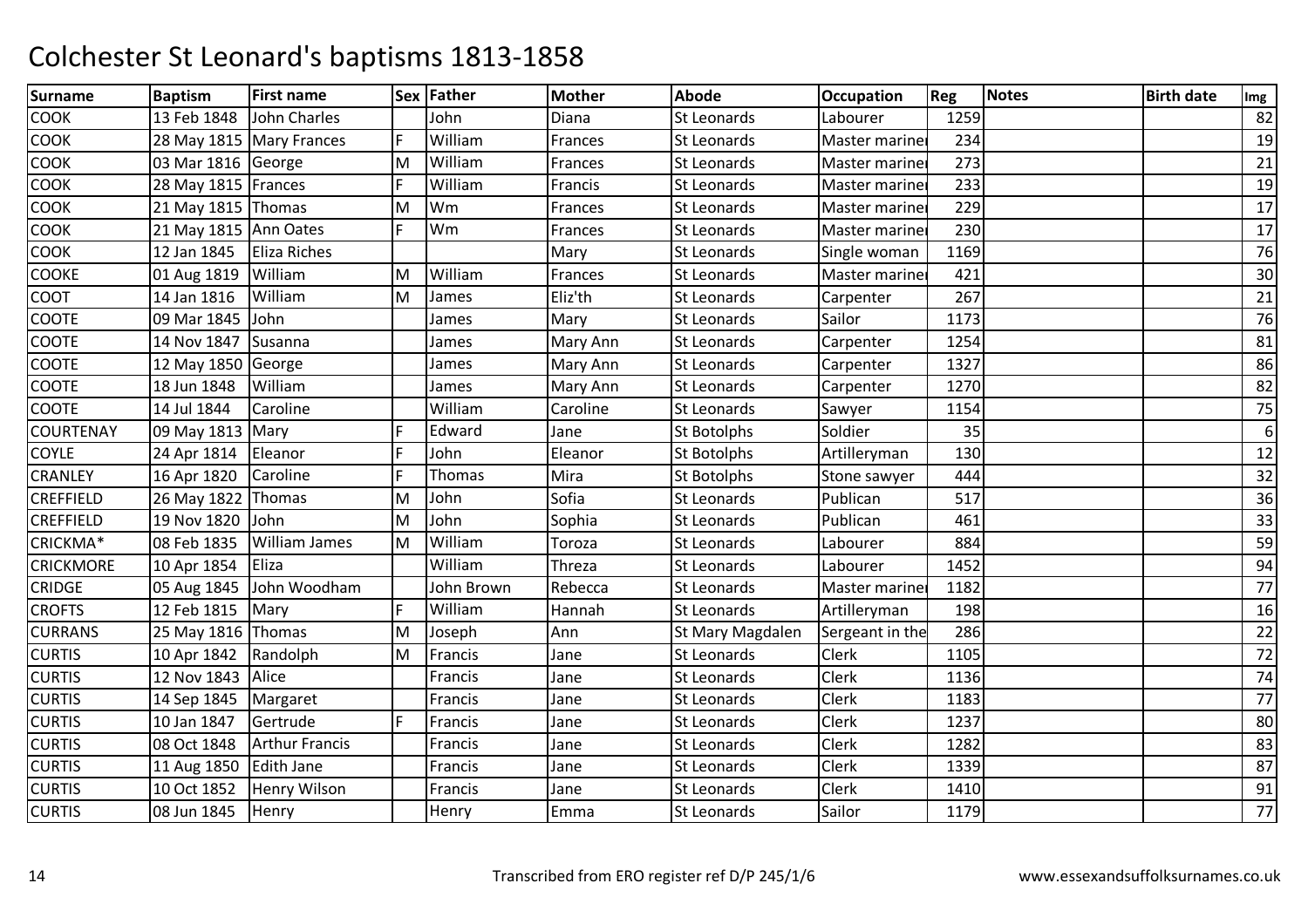| Surname           | <b>Baptism</b>             | <b>First name</b>          |     | Sex Father           | <b>Mother</b> | <b>Abode</b>       | <b>Occupation</b>      | Reg  | Notes                 | <b>Birth date</b> | Img            |
|-------------------|----------------------------|----------------------------|-----|----------------------|---------------|--------------------|------------------------|------|-----------------------|-------------------|----------------|
| <b>CURTIS</b>     | 08 Apr 1848                | <b>William James</b>       |     | James                | Lucy          | St Leonards        | Mariner                | 1263 |                       |                   | 82             |
|                   |                            |                            |     |                      |               |                    |                        |      | Private baptism,      |                   |                |
| <b>CURTIS</b>     | 20 Sep 1852                | Emma Richmond              |     |                      | Emma          | <b>St Leonards</b> |                        |      | 1409 father not shown |                   | 91             |
|                   |                            |                            |     |                      |               |                    |                        |      |                       |                   |                |
|                   |                            |                            |     |                      |               |                    |                        |      | DOB in margin - could |                   |                |
| <b>CUTMORE</b>    | 16 Sep 1827                | Charlotte                  | IF. | <b>Henry Sargent</b> | Elizabeth     | <b>St Leonards</b> | Mariner                |      | 685 be 1823 or 1825   |                   | 47             |
| <b>CUTMORE</b>    | 16 Sep 1827                | Elizabeth                  | F.  | <b>Henry Sergent</b> | Elizabeth     | <b>St Leonards</b> | Mariner                | 684  |                       | 20 Jul 1821       | 47             |
| <b>CUTSS-AVIS</b> | 14 Dec 1845                | Harriet                    |     | Isaac                | Susanna       | <b>St Leonards</b> | Mariner                | 1193 |                       | * Dec 1844        | 78             |
| <b>CUTTS-AVIS</b> | 12 Nov 1844                | Charles William            |     | Isaac                | Susannah Ann  | <b>St Leonards</b> | Mariner                | 1163 |                       |                   | 76             |
| <b>CUTTS-AVIS</b> | 14 May 1848   Isaac Walter |                            |     | Isaac                | Susannah Ann  | <b>St Leonards</b> | Mariner                | 1267 |                       |                   | 82             |
| <b>DALE</b>       | 13 Feb 1842                | James                      |     | James                | Rebecca       | <b>St Leonards</b> | Farmer                 | 1097 |                       |                   | 72             |
| <b>DALE</b>       | 18 Jun 1843                | John Marriott              |     | James                | Rebecca       | <b>St Leonards</b> | Farmer                 | 1129 |                       |                   | 74             |
| <b>DALE</b>       | 12 May 1844                | John Harriet               |     | James                | Rebecca       | St Leonards        | Farmer                 | 1150 |                       |                   | 75             |
| <b>DALE</b>       | 13 Apr 1845                | Rebecca                    |     | James                | Rebecca       | St Leonards        | Farmer                 | 1175 |                       |                   | 76             |
| DALE              | 09 Aug 1846                | Rebecca                    |     | James                | Rebecca       | <b>St Leonards</b> | Farmer                 | 1222 |                       |                   | 79             |
| <b>DALE</b>       | 13 Feb 1848                | Sophia                     |     | James                | Rebecca       | <b>St Leonards</b> | Farmer                 | 1258 |                       |                   | 82             |
| <b>DALE</b>       | 29 May 1850 Martha         |                            |     | lames                | Rebecca       | St Leonards        | Publican               |      | 1330 Private baptism  |                   | 86             |
| <b>DALE</b>       | 11 May 1851 Rosetta        |                            |     | James                | Rebecca       | St Leonards        | Publican               | 1369 |                       |                   | 89             |
| <b>DALE</b>       | 16 Jan 1852                | George                     |     | James                | Rebecca       | <b>St Leonards</b> | Publican               | 1387 |                       |                   | 90             |
| <b>DALE</b>       | 10 Jun 1849                | Martha Ann                 |     | John                 | Rebecca       | St Leonards        | Innkeeper              | 1309 |                       |                   | 85             |
| DAVE*             | 29 Apr 1832                | Edward                     |     | Edward               | Mary          | St Leonards        | Mariner                | 800  |                       |                   | 54             |
| <b>DAVEY</b>      | 27 Feb 1858                | Emily                      |     | James                | Sarah Susan   | <b>St Leonards</b> | Shoemaker              | 1560 |                       |                   | 100            |
| DAVIDSON          | 07 May 1814 Ann Eliza      |                            | F   | Robert               | Elizabeth     | <b>St Giles</b>    | Artilleryman           | 131  |                       |                   | 12             |
| <b>DAVIS</b>      | 18 Apr 1813                | Hannah                     | F   | John                 | Mary          | St Leonards        | <b>Cast Iron Found</b> | 24   |                       |                   | 5              |
| <b>DAVIS</b>      | 20 Mar 1814                | James                      | M   | John                 | Sarah         | <b>St Botolphs</b> | Artilleryman           | 117  |                       |                   | 11             |
| <b>DAY</b>        | 22 Dec 1839                | Etheline                   |     | Samuel               | Mary          | <b>St Leonards</b> | Mariner                | 1036 |                       |                   | 68             |
| DAY               | 08 Nov 1846                | Mary Ann                   |     | Samuel               | Mary          | St Leonards        | Mariner                | 1231 |                       |                   | 80             |
| <b>DAY</b>        | 11 Nov 1849                | Hannah Louisa              |     | Samuel               | Mary          | <b>St Leonards</b> | Mariner                | 1313 |                       |                   | 85             |
| <b>DAY</b>        | 10 Oct 1852                | Samuel                     |     | Samuel               | Mary          | St Leonards        | Mariner                | 1411 |                       |                   | 91             |
| <b>DAY</b>        | 03 Oct 1813                | Thomas                     | M   | Thomas               | Ann           | <b>St Botolphs</b> | Artilleryman           | 81   |                       |                   | $\overline{9}$ |
| DAY               | 10 Mar 1816                | William                    | M   | Thomas               | Ann           | <b>St Botolphs</b> | Artilleryman           | 276  |                       |                   | 21             |
| <b>DAY</b>        |                            | 28 Aug 1831 Alfred William | M   | William              | Mary          | <b>St Leonards</b> | <b>Baker</b>           | 780  |                       |                   | 53             |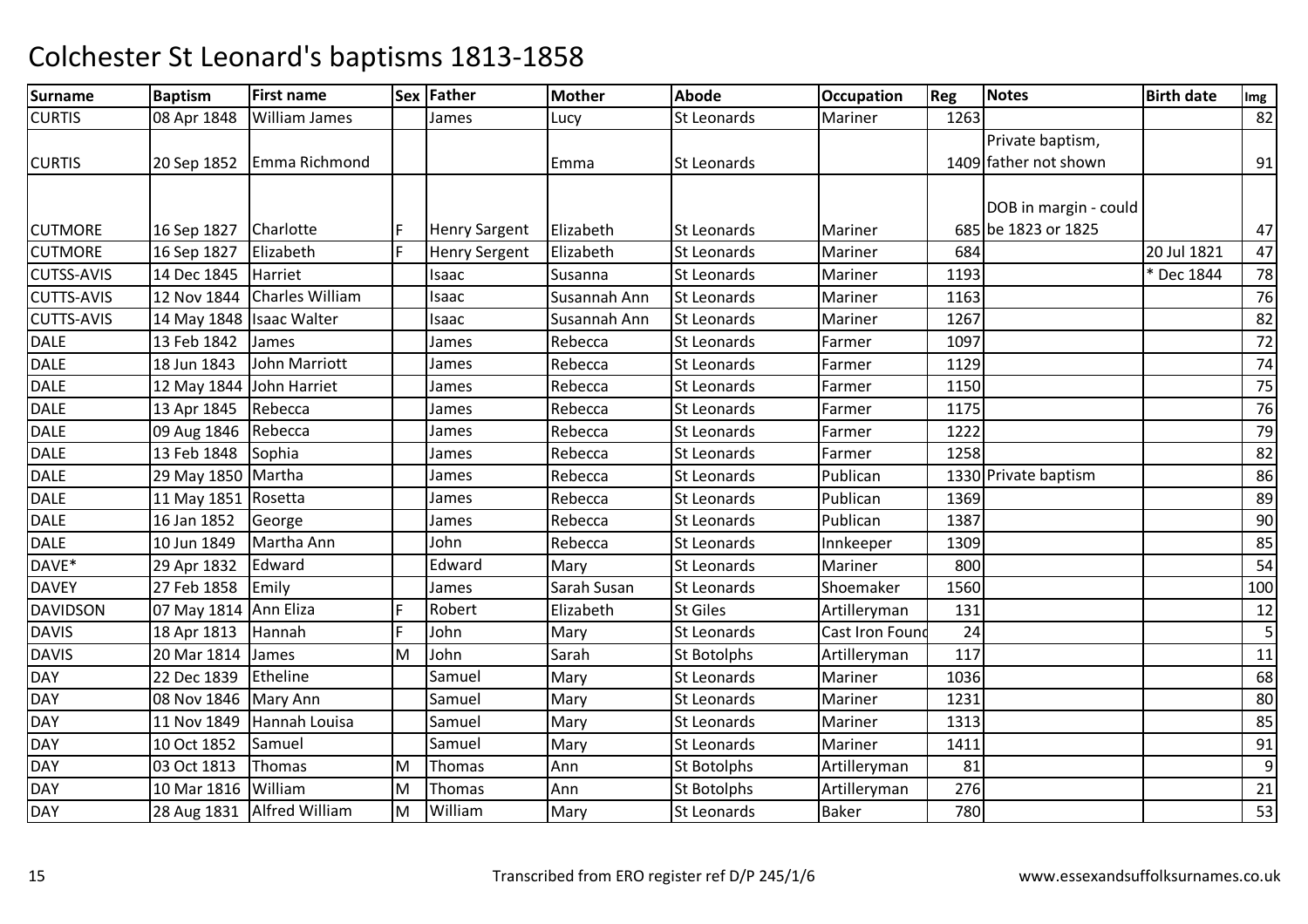| <b>Surname</b> | <b>Baptism</b>         | <b>First name</b>                |          | Sex Father | <b>Mother</b> | <b>Abode</b>               | <b>Occupation</b> | Reg     | <b>Notes</b>                                                                                                                                                                                                                                                  | <b>Birth date</b> | Img |
|----------------|------------------------|----------------------------------|----------|------------|---------------|----------------------------|-------------------|---------|---------------------------------------------------------------------------------------------------------------------------------------------------------------------------------------------------------------------------------------------------------------|-------------------|-----|
| <b>DAY</b>     | 15 Dec 1839            | <b>Philip Platten</b>            |          | William    | Mary          | St Leonards                | Porter            | 1033    |                                                                                                                                                                                                                                                               |                   | 68  |
| <b>DAY</b>     | 08 Aug 1841            | <b>Charles Platten</b>           |          | William    | Mary          | St Leonards                | Porter            | 1085    |                                                                                                                                                                                                                                                               |                   | 71  |
|                |                        |                                  |          |            |               |                            |                   |         |                                                                                                                                                                                                                                                               |                   |     |
| <b>DAY</b>     |                        | 12 Mar 1843   Elizabeth Tryphena |          | William    | Mary          | <b>St Leonards</b>         | Porter            | 1123    |                                                                                                                                                                                                                                                               |                   | 73  |
| <b>DAY</b>     | 09 Mar 1845            | James Clarke                     |          | William    | Mary          | St Leonards                | Porter            | 1171    |                                                                                                                                                                                                                                                               |                   | 76  |
| <b>DAY</b>     | 11 Oct 1846            | <b>Elizabeth Mary</b>            |          | William    | Mary          | <b>St Leonards</b>         | Porter            | 1228    |                                                                                                                                                                                                                                                               |                   | 80  |
| <b>DAY</b>     | 23 Oct 1836            | James Jospeh                     | <b>M</b> | William    | Mary          | St Leonards                | Publican          | 939     |                                                                                                                                                                                                                                                               |                   | 63  |
| <b>DEAL</b>    | 26 Mar 1815 Michael    |                                  | M        | Robert     | Elizabeth     | St Leonards                | Labourer          | 216     |                                                                                                                                                                                                                                                               |                   | 17  |
| <b>DEAN</b>    | 30 Oct 1814            | Jane                             | F        | William    | Elizabeth     | St Mary Magdalen           | Labourer          | 170     |                                                                                                                                                                                                                                                               |                   | 15  |
| <b>DEAN</b>    | 07 Mar 1813            | Elizabeth Mary                   | F        | William    | Elizabeth     | <b>Barracks St Botolph</b> | Soldier           | 16      |                                                                                                                                                                                                                                                               |                   | 5   |
| <b>DEARY</b>   | 17 Jan 1813            | Mary Ann                         | F        | Noah       | Mary          | <b>St Botolphs</b>         | Artilleryman      | 10      |                                                                                                                                                                                                                                                               |                   | 5   |
| <b>DEATH</b>   | 22 Aug 1819   Mary Ann |                                  | F        | Robert     | Ann           | St Leonards                | Mariner           | 425     |                                                                                                                                                                                                                                                               |                   | 31  |
| <b>DEATH</b>   | 20 May 1821 Mehala     |                                  | F        | Robert     | Ann           | St Leonards                | Mariner           | 472     |                                                                                                                                                                                                                                                               |                   | 33  |
| <b>DEATH</b>   | 31 Aug 1823            | Sarah                            | F        | Robert     | Ann           | St Leonards                | Mariner           | 560     |                                                                                                                                                                                                                                                               |                   | 39  |
| <b>DEATH</b>   | 25 Mar 1827            | Harriet                          | F        | Robert     | Ann           | St Leonards                | Mariner           | 659     |                                                                                                                                                                                                                                                               |                   | 45  |
|                |                        |                                  |          |            |               |                            |                   |         | Note in margin -<br>entered this 31 day of<br>july 1837 by me * Ball<br>curate the same<br>having been<br>neglected to be<br>entered at the time in<br>the presence of the<br>godfathers and<br>godmother * * -<br>witness Robt *ack*<br>Sa* * Godfathers *nn |                   |     |
| <b>DEATH</b>   | 18 Apr 1830            | John                             | M        | Robert     | Ann           | St Leonards                | Mariner           | $743$ * |                                                                                                                                                                                                                                                               |                   | 50  |
| <b>DEATH</b>   | 11 Nov 1832            | Harriett                         |          | Robert     | Ann           | <b>ST Leonards</b>         | Mariner           | 807     |                                                                                                                                                                                                                                                               |                   | 54  |
| <b>DEATH</b>   | 01 Feb 1835            | Lydia                            | F        | Robert     | Ann           | St Leonards                | Mariner           | 883     |                                                                                                                                                                                                                                                               |                   | 59  |
| <b>DEATH</b>   | 29 Oct 1837            | Elizabeth                        | F.       | Robert     | Ann           | St Leonards                | Mariner           | 980     |                                                                                                                                                                                                                                                               |                   | 64  |
| <b>DELL</b>    |                        | 14 Nov 1847   Maria Louisa       |          | James      | Rebecca       | <b>St Leonards</b>         | Porter            | 1256    |                                                                                                                                                                                                                                                               |                   | 81  |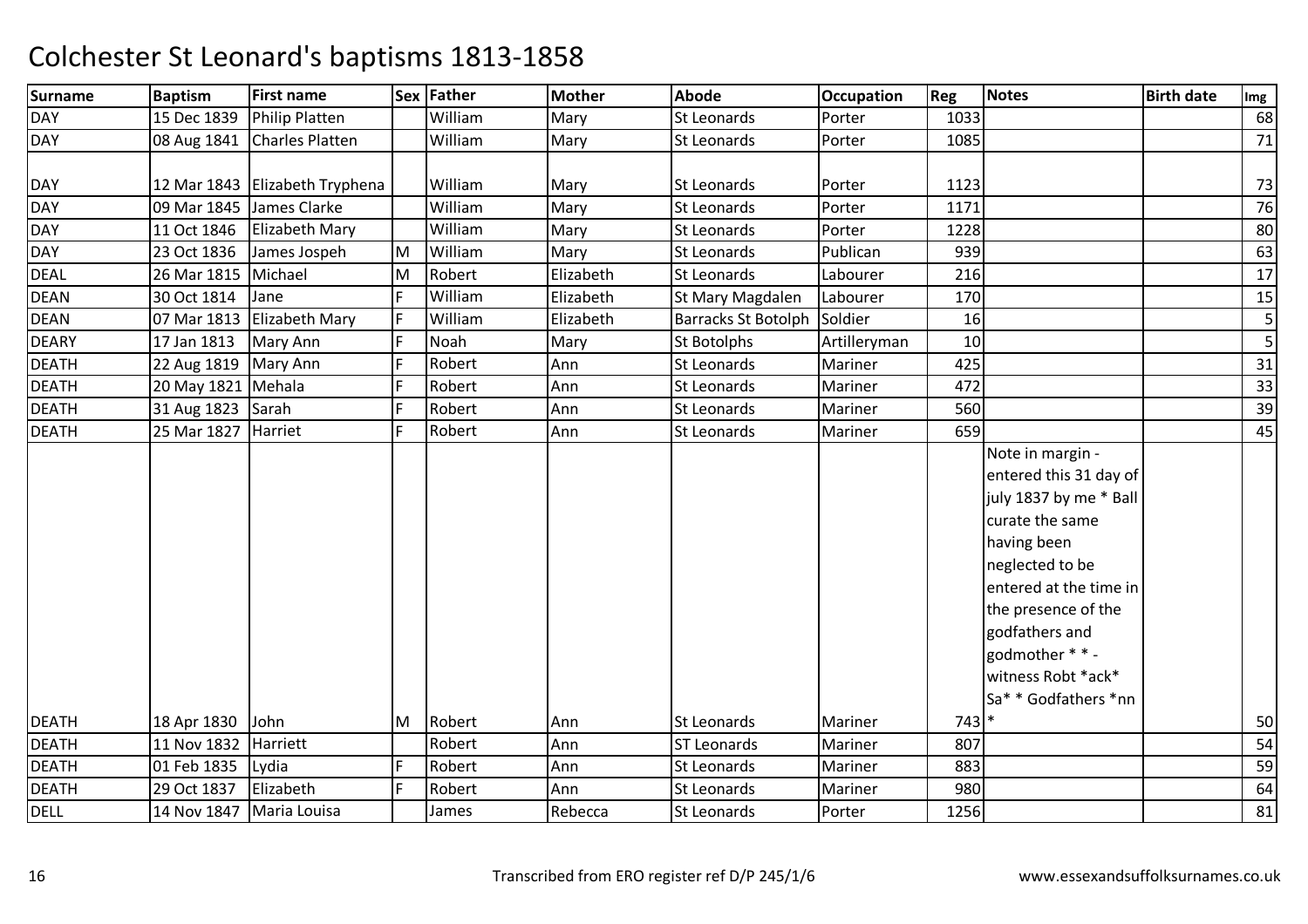| <b>Surname</b>  | <b>Baptism</b>           | <b>First name</b>          |    | Sex Father          | <b>Mother</b> | <b>Abode</b>       | <b>Occupation</b>      | Reg  | <b>Notes</b>                              | <b>Birth date</b> | Img |
|-----------------|--------------------------|----------------------------|----|---------------------|---------------|--------------------|------------------------|------|-------------------------------------------|-------------------|-----|
| <b>DENNIS</b>   | 19 Jun 1825              | Lucy                       |    | Matthew             | Ann           | <b>St Leonards</b> | Bricklayer             | 617  |                                           |                   | 43  |
| <b>DENNIS</b>   | 26 Nov 1826              | Thomas                     | M  | Matthew             | Ann           | <b>St Leonards</b> | Bricklayer             | 651  |                                           |                   | 45  |
| <b>DENNIS</b>   | 30 Nov 1828              | Sarah                      | F. | Matthew             | Ann           | St Leonards        | Bricklayer             | 708  |                                           |                   | 48  |
| <b>DENNIS</b>   | 27 Nov 1831              | Eliza Nan                  | F. | Matthew             | Ann           | St Leonards        | Bricklayer             | 790  |                                           |                   | 53  |
| <b>DENNIS</b>   | 12 Jan 1834              | Eliza                      |    | Matthew             | Ann           | St Leonards        | Bricklayer             | 835  |                                           |                   | 56  |
| <b>DENNIS</b>   | 13 Jul 1851              | <b>Charlotte Susanna</b>   |    | Thomas              | Martha        | <b>St Leonards</b> | Labourer               | 1370 |                                           |                   | 89  |
| <b>DENNIS</b>   | 02 May 1848 Thomas       |                            |    | <b>Thomas</b>       | Martha        | St Leonards        | Mariner                |      | 1303 Private baptism                      |                   | 84  |
| <b>DENNIS</b>   | 30 Sep 1821              | Mary Ann                   |    | Thomas              | Mary          | <b>St Botolphs</b> | Sailor                 | 489  |                                           | 08 Apr 1821       | 35  |
| <b>DENTON</b>   | 11 Aug 1850              | Sarah Munson               |    | John                | Sarah         | St Leonards        | Mariner                | 1341 |                                           |                   | 87  |
| <b>DENTON</b>   | 08 Apr 1819              | Sarah Elizabeth            | F  | <b>Thomas Emery</b> | Sarah         | St Leonards        | Distiller              | 401  |                                           |                   | 29  |
| <b>DENTON</b>   | 04 Feb 1821              | <b>William Emery</b>       | M  | <b>Thomas Emery</b> | Sarah         | St Leonards        | Labourer               | 467  |                                           |                   | 33  |
| <b>DENTON</b>   | 16 Jun 1833              | Eliza                      |    | <b>Thomas Emery</b> | Sarah         | Brightlingsea      | Mariner                | 818  |                                           |                   | 55  |
| <b>DENTON</b>   | 31 Aug 1823              | John                       | M  | <b>Thomas Emery</b> | Sarah         | Brightlingsea      | <b>Tide Surveyor</b>   | 561  |                                           |                   | 39  |
| <b>DENTON</b>   | 23 Jul 1826              | Charlotte                  | F  | <b>Thomas Emery</b> | Sarah         | <b>St Leonards</b> | <b>Tide Waiter</b>     | 643  |                                           |                   | 44  |
| <b>DENTON</b>   | 01 Sep 1828              | Eliza                      | F. | <b>Thomas Emery</b> | Sarah         | St Leonards        | <b>Tide Waiter</b>     | 707  |                                           |                   | 48  |
| <b>DENTON</b>   | 09 Aug 1846              | <b>Charles Evans</b>       |    |                     | Charlotte     | St Leonards        | Single woman           | 1223 |                                           |                   | 79  |
| <b>DEVALL</b>   | 12 Dec 1850              | James William              |    | James               | Rebecca       | St Leonards        | Porter                 | 1357 |                                           |                   | 88  |
| <b>DEVALL</b>   | 04 Sep 1854              | Sarah Ann                  |    | James               | Rebecca       | <b>St Leonards</b> | Porter                 | 1466 |                                           |                   | 95  |
| <b>DEVALL</b>   | 09 Apr 1815              | John                       | M  | Peter               | Susannah      | St Leonards        | Shoemaker              | 221  |                                           |                   | 17  |
| <b>DEVALL</b>   | 14 Feb 1836              | William Henry              | M  | William             | Susannah      | St Leonards        | Clerk of Custon        | 919  |                                           |                   | 61  |
| <b>DEVALL</b>   | 08 Jan 1838              | John Thomas                | M  | William             | Susannah      | <b>St Leonards</b> | <b>Clerk of Custon</b> | 983  |                                           |                   | 64  |
| <b>DEVALL</b>   | 21 Apr 1839              | George                     | M  | William             | Susannah      | St Leonards        | Clerk of Custon        | 1014 |                                           |                   | 66  |
| <b>DEVALL</b>   | 11 May 1856 Mary Ann     |                            |    | James               | Rebecca       | St Leonards        | Porter                 | 1519 |                                           |                   | 98  |
| <b>DEWHURST</b> |                          | 18 May 1817 Thomas Linnett | M  | Wm                  | Eliz.th       | <b>St Botolphs</b> | Artilleryman           | 343  |                                           |                   | 25  |
| <b>DOEG</b>     | 25 Sep 1814              | Thomas                     | M  | Thomas              | May *etrie    | St Leonards        | Artilleryman           | 169  |                                           |                   | 15  |
| <b>DRAPER</b>   | 24 Apr 1814              | Henry                      | M  | Thomas              | Ann           | St Leonards        | Coachmaker             | 127  |                                           |                   | 12  |
| <b>DRENTON</b>  | 09 Mar 1817              | <b>Charles Thomas</b>      | M  | <b>Thomas Emery</b> | Sarah         | <b>St Leonards</b> | Soldier                | 325  |                                           |                   | 24  |
| <b>DREW</b>     | 12 Feb 1815              | William                    | M  | Thomas              | Ann           | St Mary Magdalen   | Sergeant in the        | 197  |                                           |                   | 16  |
| <b>DYKE</b>     | 18 Apr 1819              | William                    | M  | William             | Maria         | <b>St Botolphs</b> | Labourer               | 404  |                                           |                   | 29  |
| E*ARY           | 29 Sep 1857   Emily Mary |                            |    |                     | Rebecca       | S*ford             |                        |      | Private baptism,<br>1550 father not shown |                   | 100 |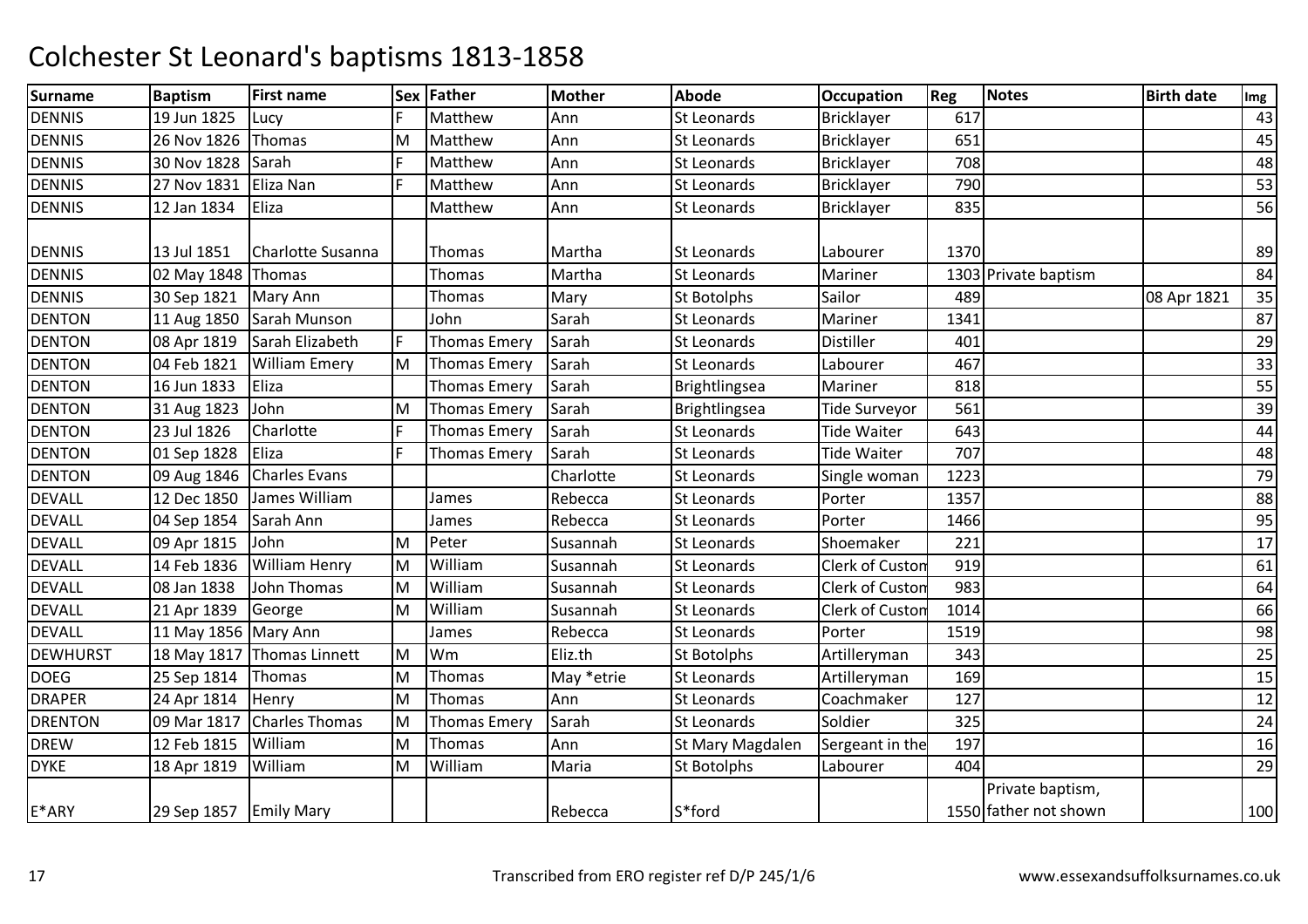| <b>Surname</b>  | <b>Baptism</b>          | <b>First name</b>          |    | Sex Father   | <b>Mother</b> | <b>Abode</b>                    | <b>Occupation</b> | <b>Reg</b> | Notes                | <b>Birth date</b> | Img |
|-----------------|-------------------------|----------------------------|----|--------------|---------------|---------------------------------|-------------------|------------|----------------------|-------------------|-----|
| <b>EDWARDS</b>  | 05 Dec 1854             | Arthur                     |    | Henry        | Sarah         | <b>St Leonards</b>              | Mariner           | 1472       |                      |                   | 95  |
| <b>EDWARDS</b>  | 09 Nov 1856             | Arthur                     |    | Henry        | Sarah         | St Leonards                     | Mariner           | 1531       |                      |                   | 99  |
| <b>EDWARDS</b>  | 08 Aug 1858             | Harry                      |    | Henry        | Sarah         | St Leonards                     | Mariner           | 1574       |                      |                   | 101 |
| <b>ELLIS</b>    | 08 Jan 1815             | Ruth                       | F  | George       | Sarah         | <b>St Botolphs</b>              | Innkeeper         | 183        |                      |                   | 15  |
| <b>ELLIS</b>    | 30 Mar 1817             | Caroline                   | F. | George       | Sarah         | St Botolphs                     | Soldier           | 331        |                      |                   | 25  |
| <b>ELLIS</b>    | 31 Mar 1822             | William                    | M  | William      | Ann           | <b>St Botolphs</b>              | Labourer          | 512        |                      |                   | 36  |
| <b>ELLSDON</b>  | 12 Nov 1843             | Eliza                      |    | Peter        | Susanna       | St Leonards                     | Bricklayer        |            | 1137 Private baptism |                   | 74  |
| <b>ENGLAND</b>  |                         | 10 May 1846 William Thomas |    | William      | Eliza         | <b>St Leonards</b>              | Brickmaker        | 1210       |                      |                   | 79  |
| <b>EUSTACE</b>  | 30 May 1819 Emily       |                            | F  | James        | Sarah         | St Botolphs                     | Shoemaker         | 407        |                      |                   | 29  |
| <b>EVANS</b>    |                         | 20 Aug 1837 James David    | М  | James        | Eliza         | St Leonards                     | Porter            | 975        |                      |                   | 64  |
| <b>EVANS</b>    | 18 Aug 1839   Elizabeth |                            |    | James        | Eliza         | St Leonards                     | Porter            | 1023       |                      |                   | 67  |
| <b>EVANS</b>    | 30 Jun 1816             | Mary Ann                   | F  | James        | Mary          | <b>ST Leonards</b>              | Labourer          | 290        |                      |                   | 22  |
| <b>EVANS</b>    | 23 Dec 1821             | Daniel                     | M  | James        | Mary          | St Leonards                     | Labourer          | 498        |                      |                   | 35  |
| <b>EVANS</b>    | 08 Feb 1824             | Sarah                      | F. | James        | Mary          | <b>St Leonards</b>              | Labourer          | 579        |                      |                   | 40  |
| <b>EVANS</b>    | 12 Aug 1827             | Jospeh                     | M  | James        | Mary          | St Leonards                     | Labourer          | 677        |                      |                   | 46  |
| <b>EVANS</b>    | 24 Mar 1815             | Caroline                   | F  | Owen         | Janetta       | St Leonards                     | Artilleryman      | 215        |                      |                   | 17  |
| <b>EVANS</b>    | 25 Jan 1835             | Mary Ann Jack              | F. | Samuel       | Mary Ann      | St Leonards                     | Mariner           | 882        |                      |                   | 59  |
| <b>EVANS</b>    | 21 Jun 1835             | Mary Ann <sup>*</sup>      | F. | Samuel       | Mary Ann      | St Leonards                     | Mariner           | 899        |                      |                   | 60  |
| <b>EVENS</b>    | 09 Aug 1830             | Jacob                      | M  | James        | Mary          | Workhouse, St Leona Cork cutter |                   | 752        |                      |                   | 51  |
| <b>EVENS</b>    | 31 Jan 1813             | Samuel Allen               | M  | James        | Mary          | St Leonards                     | Labourer          | 12         |                      |                   | 5   |
| <b>EVENS</b>    | 13 Jun 1819             | Robert                     | M  | James        | Mary          | St Leonards                     | Labourer          | 414        |                      |                   | 30  |
| <b>EVENS</b>    | 12 Aug 1832             | John Alerton               | M  | John Alerton | Elizabeth     | <b>St Leonards</b>              | Gardener          | 801        |                      |                   | 54  |
| <b>EVERITT</b>  | 02 Jun 1835             | Louisa                     | F. | George       | Lucy Eliza    | <b>St Botolphs</b>              | Tailor            | 897        |                      |                   | 60  |
| <b>EVES</b>     | 26 Feb 1815             | James                      | M  | John         | Ann           | St James                        | Artilleryman      | 202        |                      |                   | 17  |
| <b>FAIRHEAD</b> | 14 Mar 1858   Eliza     |                            |    | Hezehiah     | Elizabeth     | St Leonards                     | Publican          | 1562       |                      |                   | 101 |
| <b>FENNING</b>  | 16 Nov 1823             | Harriett                   |    | Albert?      | Jane          | <b>St Leonards</b>              | <b>Baker</b>      | 566        |                      |                   | 39  |
| <b>FENNING</b>  | 13 Mar 1851             | Julia                      |    | Frederic     | Hannah        | <b>St Leonards</b>              | Railway Porter    | 1364       |                      |                   | 88  |
| <b>FENNING</b>  | 13 Mar 1853             | Oliver Alfred              |    | Frederick    | Hannah        | St Leonards                     | Railway Porter    | 1422       |                      |                   | 92  |
| <b>FENNING</b>  | 06 Sep 1818             | Robert                     | M  | Robert       | Jane          | St Leonards                     | <b>Baker</b>      | 381        |                      |                   | 28  |
| <b>FENNING</b>  | 15 Apr 1821             | William                    | M  | Robert       | Jane          | St Leonards                     | <b>Baker</b>      | 471        |                      |                   | 33  |
| <b>FENNING</b>  | 30 Mar 1817             | Jane                       | F  | Robert       | Jane          | St Leonards                     | <b>Baker</b>      | 329        |                      |                   | 25  |
| <b>FENNING</b>  | 30 Mar 1817   Mary Ann  |                            | F. | Robert       | Jane          | St Leonards                     | <b>Baker</b>      | 330        |                      |                   | 25  |
|                 |                         |                            |    |              |               |                                 |                   |            |                      |                   |     |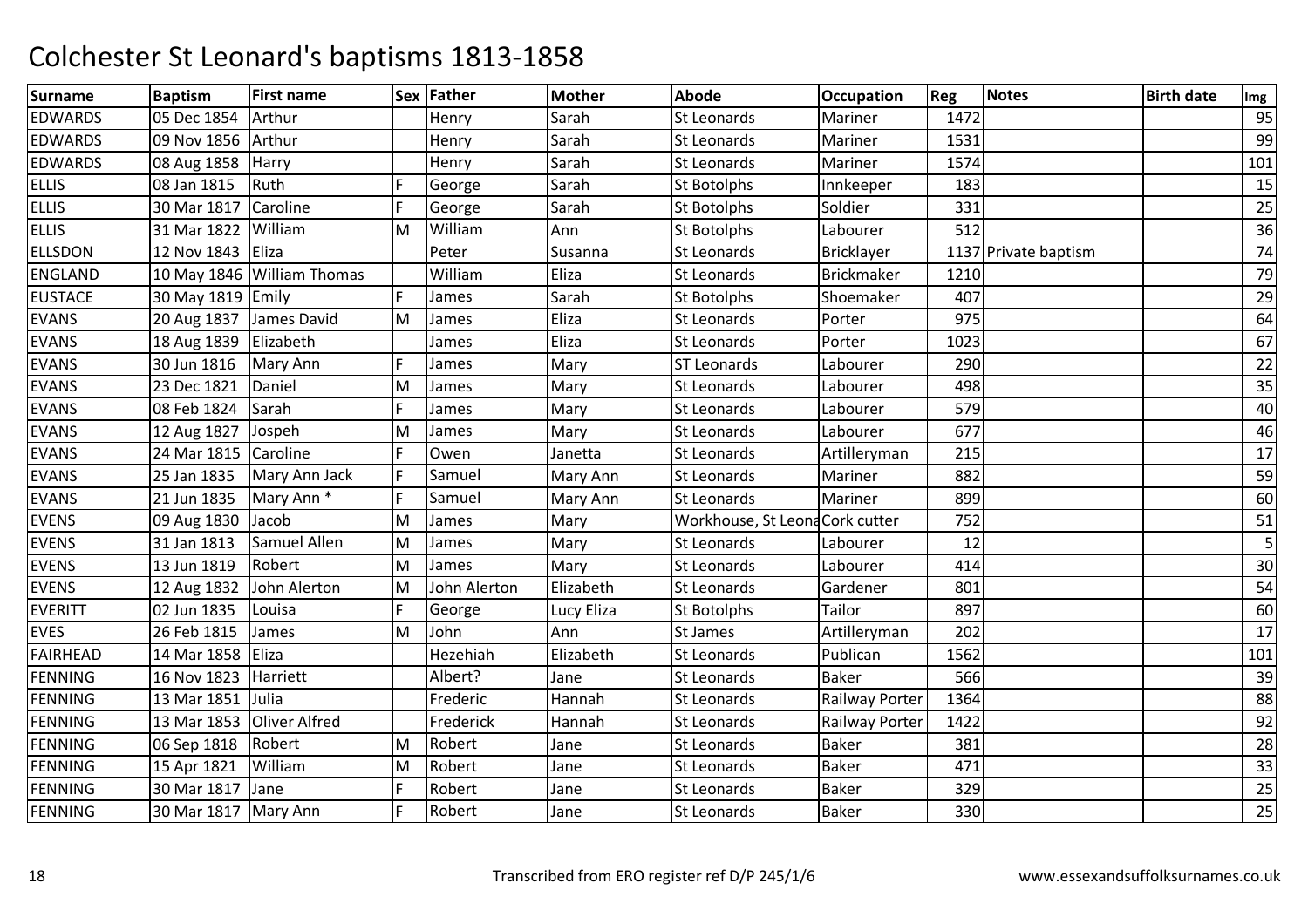| <b>Surname</b> | <b>Baptism</b>       | <b>First name</b>         |    | Sex Father | <b>Mother</b> | <b>Abode</b>       | <b>Occupation</b>     | <b>Reg</b> | <b>Notes</b>         | <b>Birth date</b> | Img |
|----------------|----------------------|---------------------------|----|------------|---------------|--------------------|-----------------------|------------|----------------------|-------------------|-----|
| <b>FENNING</b> | 04 Aug 1822          | Henry                     |    | Robert     | Jane          | <b>St Leonards</b> | <b>Baker</b>          | 523        |                      |                   | 37  |
| <b>FENNING</b> | 27 Nov 1825          | George                    | M  | Robert     | Jane          | St Leonards        | <b>Baker</b>          | 631        |                      |                   | 43  |
| <b>FENNING</b> | 04 Jan 1829          | Caroline                  | F. | Robert     | Jane          | St Leonards        | <b>Baker</b>          | 709        |                      |                   | 48  |
| <b>FENNING</b> | 12 Feb 1832          | Eliza                     | F  | Robert     | Jane          | St Leonards        | <b>Baker</b>          | 795        |                      |                   | 54  |
| <b>FENNING</b> | 11 Jul 1819          | Adelisa                   | F  | Robt       | Jane          | St Leonards        | Baker                 | 417        |                      |                   | 30  |
| <b>FENNING</b> | 11 Jul 1819          | Robert                    | M  | Robt       | Jane          | St Leonards        | <b>Baker</b>          | 418        |                      |                   | 30  |
| <b>FENNING</b> | 04 Nov 1827          | Charles                   | M  | Robt       | Jane          | <b>St Leonards</b> | <b>Baker</b>          | 688        |                      |                   | 47  |
| <b>FENNING</b> | 12 Nov 1848          | Susanna                   |    | William    | Hannah        | <b>St Leonards</b> | *ker                  | 1288       |                      |                   | 83  |
| <b>FENNING</b> | 27 May 1850 Mary Ann |                           |    | William    | Hannah        | St Leonards        | <b>Baker</b>          |            | 1329 Private baptism |                   | 86  |
| <b>FENNING</b> | 11 Jan 1852          | Eliza                     |    | William    | Hannah        | St Leonards        | <b>Baker</b>          | 1385       |                      |                   | 90  |
| <b>FENNING</b> | 10 Apr 1853          | Alice Jane                |    | William    | Hannah        | <b>St Leonards</b> | <b>Baker</b>          | 1424       |                      |                   | 92  |
| <b>FENNING</b> | 14 May 1854 William  |                           |    | William    | Hannah        | <b>St Leonards</b> | <b>Baker</b>          | 1454       |                      |                   | 94  |
| <b>FENNING</b> | 18 Nov 1846          | Jane                      |    | William    | Harriet       | St Leonards        | <b>Baker</b>          |            | 1233 Private baptism |                   | 80  |
| <b>FENNING</b> |                      | 11 May 1856 Charles Henry |    | William    | Hannah        | <b>St Leonards</b> | <b>Baker</b>          | 1517       |                      |                   | 98  |
| <b>FENNING</b> | 11 Oct 1857          | Maria Caroline            |    | William    | Hannah        | St Leonards        | <b>Baker</b>          | 1552       |                      |                   | 100 |
| <b>FILMER</b>  | 09 Apr 1815          | Margaret                  | F. | John       | Charlotte     | <b>St Botolphs</b> | Sergeant in the       | 219        |                      |                   | 17  |
| <b>FINCH</b>   | 08 Aug 1819          | Joseph                    | M  | James      | Charlotte     | St Leonards        | <b>Merchants Cler</b> | 422        |                      |                   | 30  |
| <b>FINCH</b>   | 11 Feb 1821          | Benjamin                  | M  | James      | Charlotte     | <b>St Leonards</b> | <b>Merchants Cler</b> | 468        |                      |                   | 33  |
| <b>FINCHAM</b> | 11 Dec 1853          | James William             |    | James      | Mary Ann      | <b>St Leonards</b> | Whitesmith            | 1439       |                      |                   | 93  |
| <b>FIRMAN</b>  | 13 Oct 1844          | Sarah Ann                 |    | John       | Mary Ann      | St Leonards        | Blacksmith            | 1160       |                      |                   | 75  |
| <b>FLEET</b>   | 27 Aug 1815          | Elizth                    | F  | James      | Elizth        | St Mary Magdalen   | Soldier               | 241        |                      |                   | 19  |
|                |                      |                           |    |            |               |                    |                       |            | Surname could be     |                   |     |
|                |                      |                           |    |            |               |                    |                       |            | Hewett or Flewett -  |                   |     |
| FLEWETT?       | 09 Apr 1815          | John                      | M  | Thomas     | Catherine     | <b>St Botolphs</b> | Smith                 |            | 218 unclear which    |                   | 17  |
| FOGG           | 12 May 1816 William  |                           | M  | William    | Elizabeth     | St Botolphs        | Artilleryman          | 284        |                      |                   | 22  |
| <b>FORD</b>    | 14 Jan 1816          | Eliz'th                   | F  | John       | Eliz'th       | <b>St Botolphs</b> | Artilleryman          | 268        |                      |                   | 21  |
| <b>FOREMAN</b> | 25 Dec 1824          | John House                | M  | John       | Maria         | St Leonards        | Sawyer                | 603        |                      |                   | 42  |
| <b>FOREMAN</b> | 24 Jan 1837          | Thomas                    | M  | Thomas     | Margaret      | <b>St Leonards</b> | Sawyer                | 945        |                      |                   | 63  |
| <b>FORMAN</b>  | 13 Jul 1833          | George                    |    | John       | Maria         | St Leonards        | Sawyer                | 819        |                      |                   | 55  |
| <b>FORSTER</b> | 17 Jan 1813          | William                   | M  | Henry      | Jane          | St Mary Magdalen   | Artilleryman          | 11         |                      |                   | 5   |
| <b>FORSTER</b> | 14 Jan 1827          | Sarah Ann                 | F  | William    | Kezia         | <b>St James</b>    | Shoemaker             | 653        |                      |                   | 45  |
| <b>FOSTER</b>  | 07 Nov 1813          | William                   | M  | William    | Ann           | St Mary Magdalen   | Artilleryman          | 88         |                      |                   | 9   |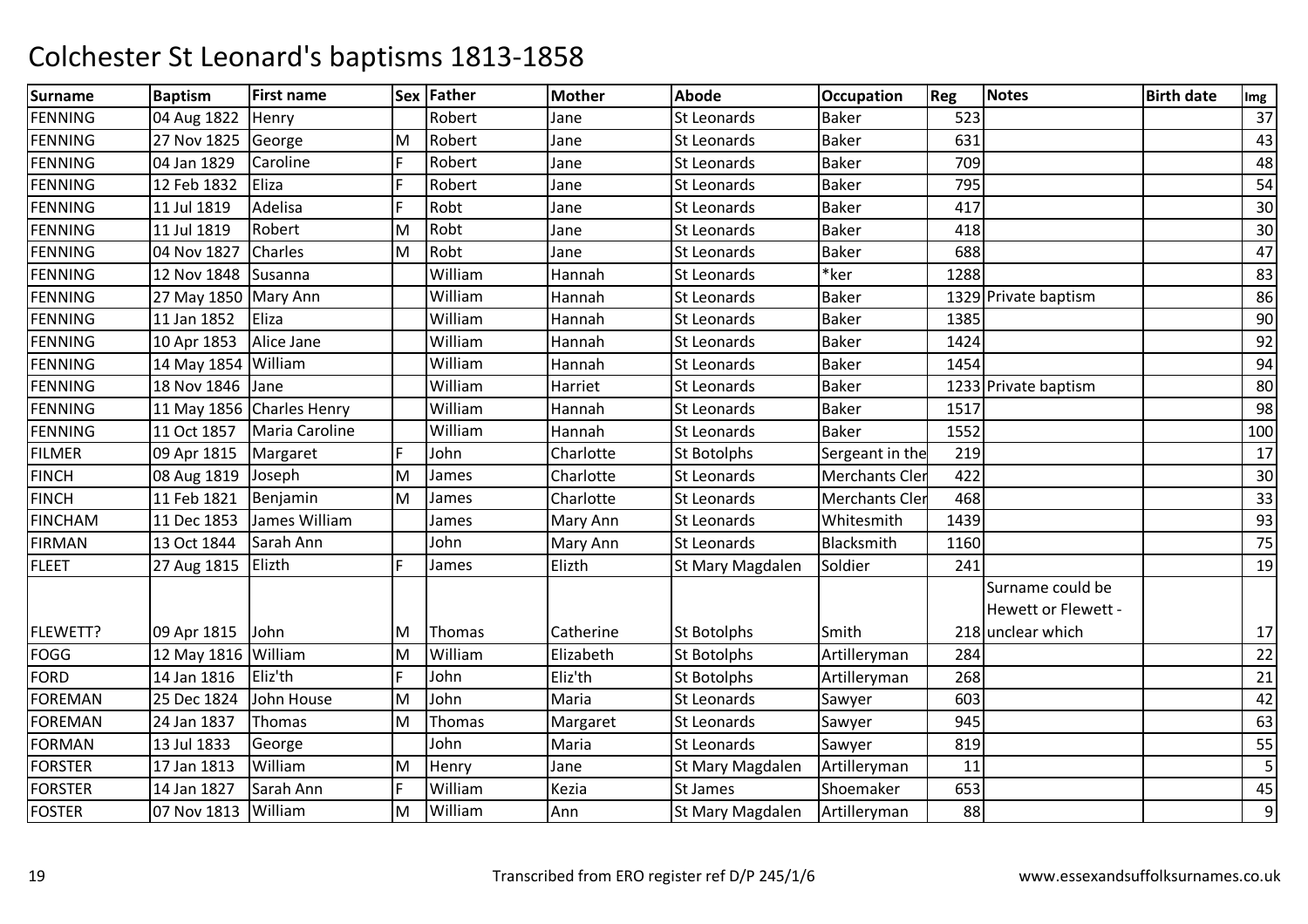| <b>Surname</b>  | <b>Baptism</b>          | <b>First name</b>             |    | Sex Father             | <b>Mother</b> | <b>Abode</b>                    | <b>Occupation</b> | Reg  | <b>Notes</b>         | <b>Birth date</b> | Img |
|-----------------|-------------------------|-------------------------------|----|------------------------|---------------|---------------------------------|-------------------|------|----------------------|-------------------|-----|
| <b>FOWLER</b>   | 18 Feb 1816             | <b>Thomas Pepper</b>          | ΙM | William                | Mary          | <b>St Giles</b>                 | Sergeant in the   | 270  |                      |                   | 21  |
| <b>FOX</b>      | 06 Feb 1831             | Julia                         | F. | Francis                | Martha        | Reepham in the cour Wheelwright |                   | 766  |                      |                   | 52  |
|                 |                         |                               |    |                        |               |                                 |                   |      |                      |                   |     |
| <b>FOX</b>      | 13 Feb 1831             | John Benjamin Le*             | Iм | Francis                | Martha        | Reepham in the cour Wheelwright |                   | 767  |                      |                   | 52  |
| <b>FRANCIS</b>  | 13 Jan 1856             | Alfred                        |    | Joshua                 | Harriet       | St Leonards                     | Mariner           | 1508 |                      |                   | 97  |
|                 |                         |                               |    | <b>Frederic Conrad</b> |               |                                 |                   |      |                      |                   |     |
| <b>FRANKE</b>   | 11 Apr 1858             | Annie Gertrude                |    | George Henry           | Priscilla     | <b>St Leonards</b>              | Tailor            | 1563 |                      |                   | 101 |
| <b>FRANKLIN</b> | 26 Jun 1814             | Eliza                         | E  | George                 | Mary          | <b>St Botolphs</b>              | Artilleryman      | 139  |                      |                   | 13  |
| <b>FRANKLIN</b> | 10 May 1846 Rosina Ruth |                               |    | John                   | Rachel        | <b>St Leonards</b>              | <b>Bricklayer</b> | 1211 |                      |                   | 79  |
| <b>FRANKLIN</b> | 10 May 1846 John Sharp  |                               |    | John                   | Rachel        | St Leonards                     | <b>Bricklayer</b> | 1212 |                      |                   | 79  |
| <b>FRANKLIN</b> | 17 Oct 1841             | John Sh*                      |    | John Shai*             | Rachael       | <b>St Leonards</b>              | <b>Bricklayer</b> | 1091 |                      |                   | 71  |
| <b>FRANKLIN</b> | 28 Apr 1844             | Jane Hannah Annie             |    | John Sharpe            | Rachael       | <b>St Leonards</b>              | <b>Bricklayer</b> | 1148 |                      |                   | 75  |
| <b>FRAZER</b>   | 13 Mar 1814             | Margaret                      |    | John                   | Phoebe        | <b>St Botolphs</b>              | Artilleryman      | 112  |                      |                   | 11  |
| <b>FRENCH</b>   | 11 Apr 1852             | Eliza Frances                 |    | Charles                | Emma          | <b>St Leonards</b>              | Mariner           | 1393 |                      |                   | 90  |
| <b>FRENCH</b>   | 11 Jun 1854             | <b>Harriet Elizabeth</b>      |    | Charles                | Emma          | <b>St Leonards</b>              | Mariner           | 1459 |                      |                   | 94  |
| <b>FRENCH</b>   | 14 May 1843 Joseph      |                               |    | Ephraim                | Sarah         | <b>St Leonards</b>              | Mariner           | 1128 |                      |                   | 73  |
| <b>FRENCH</b>   | 20 Mar 1846             | James George                  |    | Ephraim                | Sarah         | St Leonards                     | Mariner           | 1201 |                      |                   | 78  |
| <b>FRENCH</b>   | 10 Jun 1849             | <b>William James</b>          |    | Ephraim                | Sarah         | <b>St Leonards</b>              | Mariner           | 1308 |                      |                   | 85  |
| <b>FRENCH</b>   | 13 Jul 1851             | Elizabeth                     |    | Ephraim                | Sarah         | <b>St Leonards</b>              | Mariner           | 1372 |                      |                   | 89  |
| <b>FRENCH</b>   | 13 Jul 1856             | Elizabeth Matilda             |    | Charles                | Emma          | <b>St Leonards</b>              | Mariner           | 1524 |                      |                   | 98  |
| <b>FRENCH</b>   | 11 Jul 1858             | Harriet Louisa                |    | Charles                | Emma          | <b>St Leonards</b>              | Mariner           | 1568 |                      |                   | 101 |
| <b>FRISTON</b>  | 09 Oct 1853             | Georgina                      |    | William                | Hannah        | <b>St Leonards</b>              | Engineer          | 1437 |                      |                   | 93  |
| <b>GAME</b>     | 09 Jun 1850             | <b>Charles William</b>        |    | James                  | Mary Ann      | <b>St Leonards</b>              | Weaver            | 1332 |                      |                   | 86  |
| <b>GAME</b>     | 15 May 1852             | Louisa                        |    | William                | Mary Ann      | <b>St Leonards</b>              | Porter            |      | 1400 Private baptism |                   | 90  |
| <b>GARDENER</b> | 18 Nov 1838             | Mary Ann                      |    | William                | Louisa        | <b>St Leonards</b>              | Shoemaker         | 1007 |                      |                   | 66  |
| <b>GARDINER</b> | 17 Apr 1836             | Caroline                      | F  | William<br>Garnham     | Caroline      | <b>St Leonards</b>              | Mariner           | 923  |                      |                   | 62  |
| <b>GARDINER</b> |                         | 23 Feb 1834   William Garnham |    | William<br>Garnham     | Caroline      | <b>St Leonards</b>              | Mariner           | 838  |                      |                   | 56  |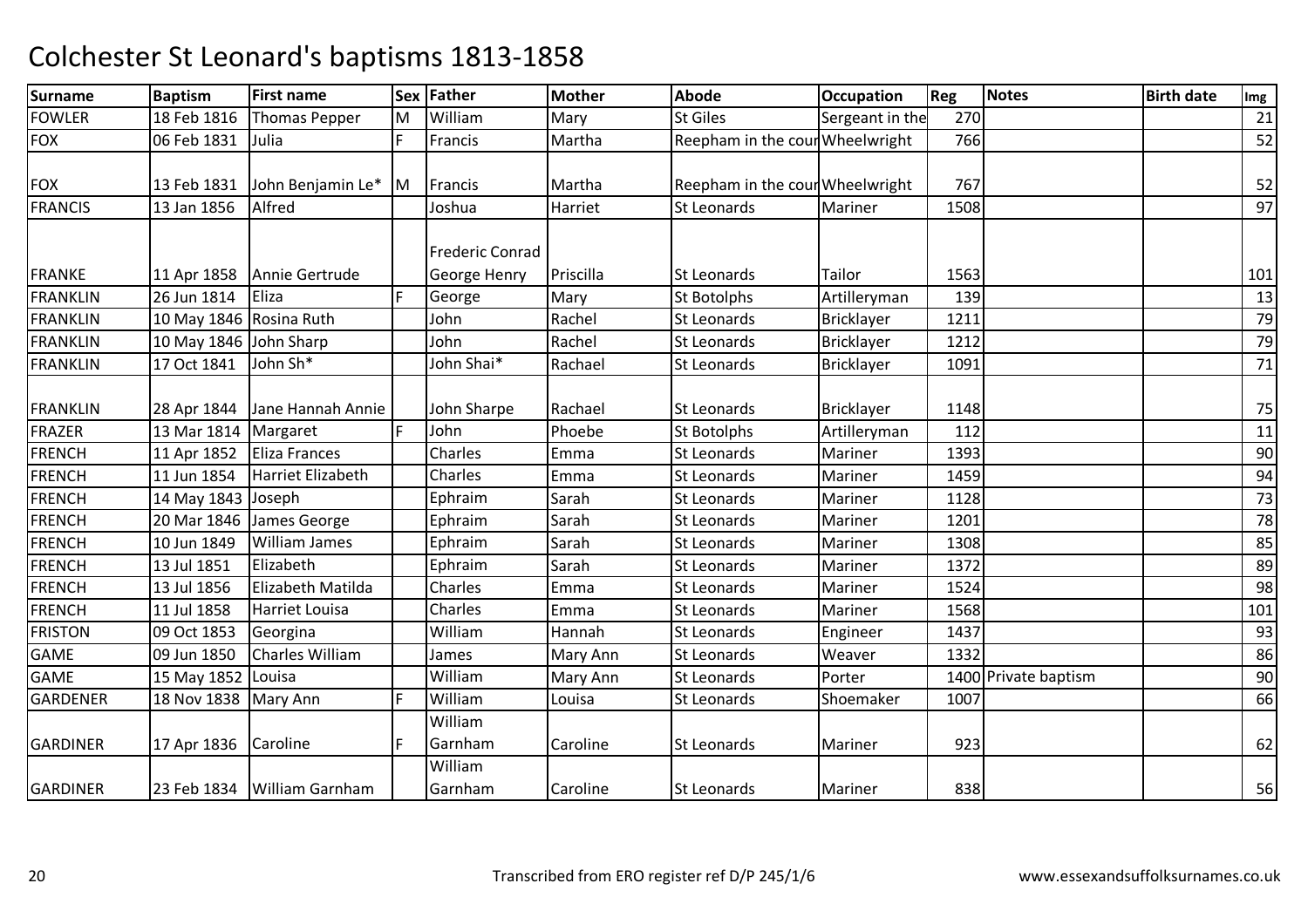| Surname        | <b>Baptism</b>        | <b>First name</b>        |    | Sex Father           | Mother      | <b>Abode</b>                          | <b>Occupation</b> | Reg  | <b>Notes</b>        | <b>Birth date</b> | Img |
|----------------|-----------------------|--------------------------|----|----------------------|-------------|---------------------------------------|-------------------|------|---------------------|-------------------|-----|
|                |                       |                          |    |                      |             |                                       |                   |      | In surname it says  |                   |     |
| <b>GARDNER</b> | 22 Sep 1817           | Alan Henry               | M  | <b>William Henry</b> | Eliza Lydia | <b>St Leonards</b>                    | Leiut Colonel in  |      | 353 "the Honorable" |                   | 26  |
|                |                       |                          |    |                      |             |                                       |                   |      | In surname "the     |                   |     |
| <b>GARDNER</b> | 07 Jul 1829           | <b>Edward Cornwall</b>   | Iм | <b>William Henry</b> | Eliza Lydia | <b>St Leonards</b>                    | Leiut Colonel in  |      | 451 Honorable"      |                   | 32  |
|                |                       |                          |    |                      |             |                                       |                   |      |                     |                   |     |
| <b>GARDNER</b> | 09 Oct 1822           | <b>Herbert Colthorpe</b> |    | <b>William Henry</b> | Eliza Lydia | Belle Vue St Leonard Leiut Colonel in |                   |      | 530 The Honorable   |                   | 37  |
| <b>GARLAND</b> | 17 Feb 1833           | <b>George Thomas</b>     |    | George               | Hannah      | <b>St Leonards</b>                    | Mariner           | 809  |                     |                   | 55  |
| <b>GARLAND</b> | 31 Dec 1835           | Susannah                 | F  | George               | Hannah      | <b>St Leonards</b>                    | Mariner           | 915  |                     |                   | 61  |
| <b>GARLAND</b> | 31 Jul 1838           | Elizabeth Atheline       |    | George               | Hannah      | <b>St Leonards</b>                    | Mariner           | 998  |                     |                   | 65  |
| <b>GARLAND</b> | 14 Jun 1840           | Emma                     |    | George               | Hannah      | <b>St Leonards</b>                    | Mariner           | 1051 |                     |                   | 69  |
| <b>GARLAND</b> | 18 Jun 1848           | Athaline                 |    | George               | Hannah      | <b>St Leonards</b>                    | Mariner           | 1268 |                     |                   | 82  |
| <b>GARLAND</b> | 09 Mar 1845           | Hannah Tryphena          |    | George               | Hannah      | <b>St Leonards</b>                    | Sailor            | 1174 |                     |                   | 76  |
| <b>GARLAND</b> | 07 Aug 1825           | Ann                      | F  | Henry                | Elizabeth   | <b>St Leonards</b>                    | Labourer          | 623  |                     |                   | 43  |
| <b>GARLAND</b> | 09 Mar 1828 Henry     |                          | M  | Henry                | Elizabeth   | St Leonards                           | Labourer          |      | 693 Privately       |                   | 47  |
| <b>GARLAND</b> | 09 Mar 1828           | George                   | M  | Henry                | Elizabeth   | St Leonards                           | Labourer          |      | 694 Privately       |                   | 47  |
| <b>GARLAND</b> | 21 Feb 1830           | Henry                    |    | Henry                | Elizabeth   | <b>St Leonards</b>                    | Labourer          | 737  |                     |                   | 50  |
| <b>GARLAND</b> | 28 Aug 1831           | George                   | M  | Henry                | Elizabeth   | <b>St Leonards</b>                    | Labourer          | 781  |                     |                   | 53  |
| <b>GARLAND</b> | 09 Mar 1856           | Elizabeth                |    | Henry                | Elizabeth   | <b>St Leonards</b>                    | Porter            | 1510 |                     |                   | 97  |
| <b>GARLAND</b> | 10 Aug 1817           | Sarah                    | F  | Henry                | Elizth      | St Leonards                           | Mariner           | 351  |                     |                   | 26  |
| <b>GARLAND</b> | 17 Feb 1822           | Harriet                  | F  | Henry                | Elizth      | <b>St Leonards</b>                    | Mariner           | 507  |                     |                   | 36  |
| <b>GARLAND</b> | 17 Feb 1822           | Ellen                    | F  | Henry                | Elizth      | <b>St Leonards</b>                    | Mariner           | 508  |                     |                   | 36  |
| <b>GARLAND</b> | 07 May 1815 Elizabeth |                          | F  | Henry                | Elizth      | <b>St Leonards</b>                    | Porter            | 224  |                     |                   | 17  |
| <b>GARLAND</b> | 13 Dec 1818           | Maria                    | F  | Henry                | Elizth      | St Leonards                           | Porter            | 392  |                     |                   | 28  |
| <b>GARLAND</b> | 10 Apr 1814           | <b>Thomas William</b>    | M  | Thomas               | Sarah       | <b>St Leonards</b>                    | Labourer          | 124  |                     |                   | 12  |
| <b>GARLAND</b> | 10 Sep 1815           | Elizth Ann               | F  | Thomas               | Sarah       | St Leonards                           | Porter            | 247  |                     |                   | 19  |
| <b>GARLAND</b> | 02 Oct 1825           | <b>Thomas William</b>    | M  | Thomas Walker   Mary |             | <b>St Leonards</b>                    | Mariner           | 625  |                     |                   | 43  |
| GARLAND        | 14 May 1848 William   |                          |    | William              | Sarah       | St Leonards                           | Mariner           | 1266 |                     |                   | 82  |
| <b>GARLAND</b> | 13 Jul 1851           | Elizabeth                |    | William              | Sarah       | <b>St Leonards</b>                    | Mariner           | 1371 |                     |                   | 89  |
| <b>GARLAND</b> | 14 May 1854           | Thomas                   |    | William              | Sarah       | St Leonards                           | Mariner           | 1457 |                     |                   | 94  |
| <b>GARLAND</b> | 27 Oct 1839           | Sarah                    |    | William Hall         | Esther      | St Leonards                           | Mariner           | 1028 |                     |                   | 67  |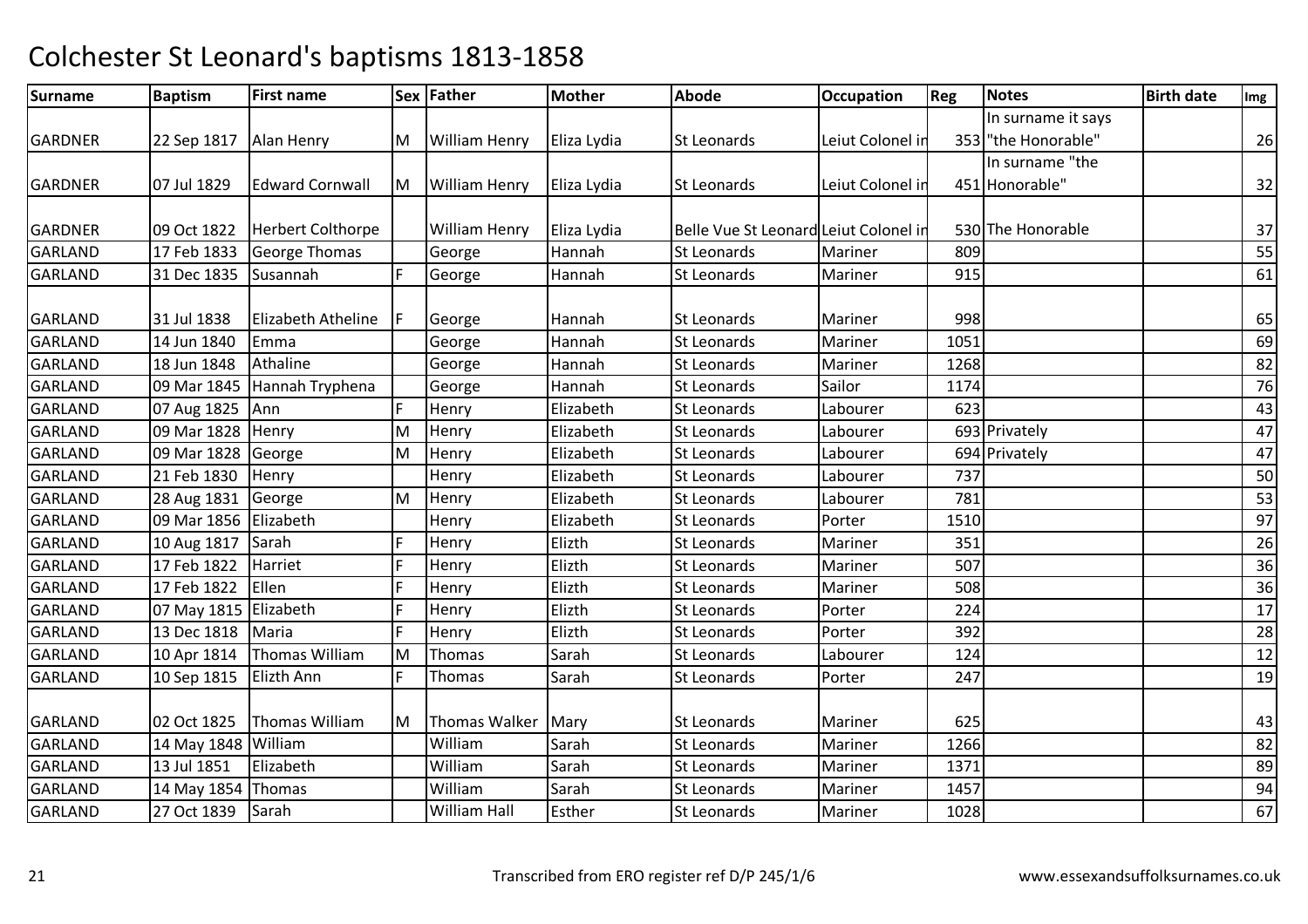| <b>Surname</b>    | <b>Baptism</b> | <b>First name</b>       |    | Sex Father          | <b>Mother</b>    | <b>Abode</b>       | <b>Occupation</b>     | <b>Reg</b> | Notes            | <b>Birth date</b> | Img            |
|-------------------|----------------|-------------------------|----|---------------------|------------------|--------------------|-----------------------|------------|------------------|-------------------|----------------|
| <b>GARLAND</b>    | 08 Apr 1855    | Hannah                  |    | William Hall        | Sarah            | St Leonards        | Mariner               | 1481       |                  |                   | 96             |
| <b>GARLAND</b>    | 08 Apr 1855    | Emma                    |    | <b>William Hall</b> | Sarah            | St Leonards        | Mariner               | 1482       |                  |                   | 96             |
| <b>GASCOIGNE</b>  | 30 Jan 1814    | <b>Benjamin Charles</b> | M  | Benjm               | Lucy             | St Mary Magdalen   | <b>Tile Smith</b>     | 98         |                  |                   | 10             |
| <b>GASKIN</b>     | 30 Jun 1816    | Eliza Jane              | F  | George              | Susannah         | St Botolphs        | Labourer              | 291        |                  |                   | 22             |
| <b>GILES</b>      | 03 Jan 1813    | Sarah                   |    | Isaac               | Sarah            | St Leonards        | Porter                |            |                  |                   | $\overline{a}$ |
| <b>GILES</b>      | 03 Dec 1815    | Charles Isaac           | M  | Isaac               | Sarah            | <b>St Leonards</b> | Porter                | 262        |                  |                   | 20             |
| <b>GILES</b>      | 22 Jul 1821    | Emma                    | F  | Isaac               | Sarah            | <b>St Leonards</b> | Porter                | 477        |                  |                   | 34             |
| <b>GILES</b>      | 30 May 1819    | <b>Charles Isaace</b>   | M  | Isaace              | Sarah            | St Leonards        | Porter                | 409        |                  |                   | 30             |
| <b>GILLESPIE</b>  | 11 Dec 1814    | David                   | M  | David               | Amelia           | St Leonards        | Artilleryman          | 178        |                  |                   | 15             |
| <b>GLENDENING</b> | 06 Aug 1826    | Edwin                   | M  | Adam                | <b>Mary Anne</b> | <b>St Leonards</b> | Mariner               | 645        |                  |                   | 44             |
| <b>GLENDENING</b> | 22 Jun 1828    | Mary Ann                | F. | Arum                | Mary Ann         | <b>St Leonards</b> | Master marine         | 702        |                  |                   | 48             |
| <b>GLENDINING</b> | 15 Oct 1820    | Mary Ann Eve            | F  | Adam                | Mary Ann         | <b>St Leonards</b> | Mariner               | 458        |                  |                   | 33             |
| <b>GLENDINING</b> | 25 Dec 1824    | James                   | M  | Adam                | Mary Ann         | St Leonards        | Mariner               | 602        |                  |                   | 42             |
| <b>GLENDINING</b> | 27 Apr 1817    | Adam                    | M  | Adam                | Mary Ann         | <b>St Leonards</b> | Master mariner        | 339        |                  |                   | 25             |
| <b>GLENDINING</b> | 06 Jun 1819    | William                 | M  | Adam                | Mary Ann         | <b>St Leonards</b> | Master mariner        | 412        |                  |                   | 30             |
| <b>GLENDINING</b> | 02 Feb 1823    | Noah                    |    | Adam                | Mary Ann         | St Leonards        | Master mariner        | 542        |                  |                   | 38             |
| GO*SKIN           | 26 Dec 1841    | Henry                   |    | William             | Jane             | <b>St Leonards</b> | <b>Basket Maker</b>   | 1093       |                  |                   | 71             |
| <b>GOSNALL</b>    | 08 May 1814    | William                 | M  | John                | Sarah            | <b>St Leonards</b> | Carpenter             | 132        |                  |                   | 12             |
|                   |                |                         |    |                     |                  |                    |                       |            | Daughter of John |                   |                |
|                   |                |                         |    |                     |                  |                    |                       |            | Govine and Mary  |                   |                |
| <b>GOVINE</b>     | 07 Jan 1821    | Martha                  | F  | John                | Mary             | <b>St Leonards</b> | Soldier               |            | 465 Liverick     |                   | 33             |
| <b>GRANT</b>      | 03 Nov 1816    | Mari*                   | F  | Joseph              | Judith           | <b>St Leonards</b> | Labourer              | 307        |                  |                   | 23             |
| <b>GRANT</b>      | 19 Sep 1819    | Phoebe                  | F  | Joseph              | Judith           | <b>St Leonards</b> | Labourer              | 429        |                  |                   | 31             |
| <b>GRANT</b>      | 12 Apr 1857    | Mary Ann                |    | Ephraim             | Mary Ann         | <b>St Leonards</b> | Pork Butcher          | 1538       |                  |                   | 99             |
| GRAY              | 17 Jul 1814    | Thomas                  | M  | Henry               | Ann              | <b>St Botolphs</b> | Sergeant in the       | 150        |                  |                   | 13             |
| <b>GREEN</b>      | 16 Jul 1837    | George Arthy            | M  | James               | Mary             | St Leonards        | <b>Butcher</b>        | 969        |                  |                   | 64             |
| <b>GREEN</b>      | 20 Jun 1838    | Ann                     | F  | James               | Mary             | St Leonards        | <b>Butcher</b>        | 997        |                  |                   | 65             |
| <b>GREEN</b>      | 12 Mar 1840    | Charles                 |    | James               | Mary             | St Leonards        | <b>Butcher</b>        | 1044       |                  |                   | 68             |
| <b>GREEN</b>      | 10 Feb 1850    | Lavinia Maria           |    | John                | Sarah            | St Leonards        | Farmer                | 1319       |                  |                   | 85             |
| <b>GREEN</b>      | 12 Jun 1814    | George                  | M  | John                | Sarah            | St Mary Magdalen   | Soldier               | 137        |                  |                   | 13             |
| <b>GREEN</b>      | 22 Feb 1818    | William                 | M  | Joseph              | Susannah         | St Leonards        | <b>Excise Officer</b> | 366        |                  |                   | 27             |
| <b>GREENFIELD</b> | 29 Jan 1815    | Sarah                   | F. | Thomas              | Sarah            | St Botolphs        | Artilleryman          | 190        |                  |                   | 16             |
|                   |                |                         |    |                     |                  |                    |                       |            |                  |                   |                |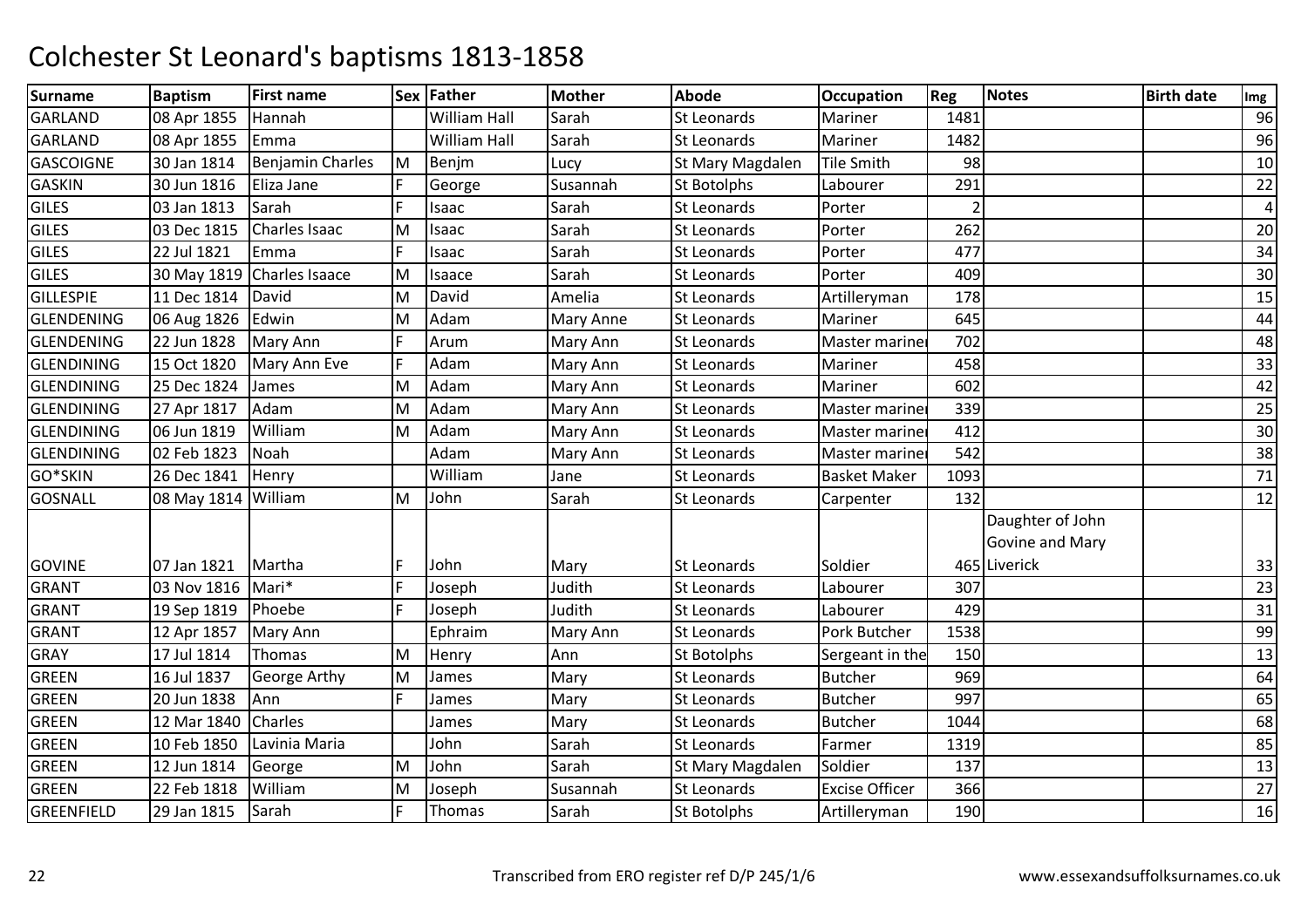| <b>Surname</b>    | <b>Baptism</b>       | <b>First name</b>                        |           | Sex Father     | <b>Mother</b> | <b>Abode</b>       | <b>Occupation</b>     | Reg  | <b>Notes</b>                    | <b>Birth date</b> | Img |
|-------------------|----------------------|------------------------------------------|-----------|----------------|---------------|--------------------|-----------------------|------|---------------------------------|-------------------|-----|
| <b>GREENFIELD</b> | 29 Jan 1815          | E;iza                                    |           | Thomas         | Sarah         | St Botolphs        | Artilleryman          | 190  |                                 |                   | 16  |
| <b>GREGORY</b>    | 07 Jan 1840          | George John                              |           | William        | Mary          | St Leonards        | <b>Excise Officer</b> | 1038 |                                 |                   | 68  |
| <b>GREGORY</b>    | 05 Sep 1841          | Walter                                   |           | William        | Mary          | <b>St Leonards</b> | <b>Excise Officer</b> | 1087 |                                 |                   | 71  |
| <b>GRENCH</b>     | 12 Sep 1841          | Ephraim                                  | M         | Ephraim        | Sarah         | <b>St Leonards</b> | Mariner               | 1088 |                                 |                   | 71  |
| <b>GRIFFITH</b>   | 05 Jun 1814          | Mary                                     | F.        | Partick        | Mary          | St Botolphs        | Artilleryman          | 135  |                                 |                   | 12  |
| <b>GRIMSEY</b>    | 13 Oct 1850          | <b>Mary Anne</b>                         |           | Robert         | Mary Anne     | <b>St Leonards</b> | Gardener              | 1349 |                                 |                   | 87  |
| <b>GRIMSEY</b>    | 13 Oct 1850          | Henry                                    |           | Robert         | Mary Anne     | <b>St Leonards</b> | Gardener              | 1350 |                                 |                   | 87  |
| <b>GRIMWOOD</b>   | 30 Jun 1839          | Sarah Ann Rebecca                        | <b>IF</b> | <b>Charles</b> | Rebecca       | <b>St Leonards</b> | Mariner               | 1021 |                                 |                   | 67  |
| <b>GROVES</b>     | 02 Jun 1839          | Lucy                                     |           | James          | Lucy          | St Leonards        | Labourer              | 1019 |                                 |                   | 67  |
| <b>GROVES</b>     | 02 Jun 1839          | James                                    | M         | James          | Lucy          | St Leonards        | Labourer              | 1020 |                                 |                   | 67  |
| <b>GULL</b>       | 09 Feb 1817          | William *ithey                           | M         | John           | Elizabeth     | <b>St Leonards</b> | Mariner               | 316  |                                 |                   | 24  |
| H*STON            | 06 Aug 1815          | George                                   | M         | Robert         | Jemima        | <b>St Botolphs</b> | Barrack sergea        | 237  |                                 |                   | 19  |
| H*STON            | 17 Oct 1813          | Robert                                   | M         | Robert         | Jemima        | St James           | Soldier               | 84   |                                 |                   | 9   |
| <b>HADFIELD</b>   | 22 Jan 1815          | Maria                                    | F         | James          | Eleanor       | <b>St Rumwalds</b> | Artilleryman          | 186  |                                 |                   | 16  |
| <b>HAGUE</b>      | 07 Feb 1813          | Robert                                   | M         | William        | Isabella      | St Botolphs        | Artilleryman          | 13   |                                 |                   | 5   |
| <b>HALE</b>       | 05 Nov 1815          | Mary                                     | F         | Barnard        | Mary          | St Leonards        | Carpenter             | 257  |                                 |                   | 20  |
| <b>HALE</b>       | 10 Sep 1820          | Martha                                   | F         | Barnard        | Mary          | <b>St Leonards</b> | Carpenter             | 457  |                                 |                   | 33  |
| HALE              | 05 Sep 1813          | <b>Betsy</b>                             | F         | Barnard        | Mary Abigail  | <b>St Leonards</b> | Carpenter             | 70   |                                 |                   | 8   |
| <b>HALE</b>       | 24 Nov 1822          | Louisa                                   | F         | Barnard        | Mary Abigail  | St Leonards        | Carpenter             | 534  |                                 |                   | 37  |
| <b>HALE</b>       | 24 Sep 1826          | Louisa                                   | E.        | Barnard        | Mary Abigail  | <b>St Leonards</b> | Carpenter             | 646  |                                 |                   | 44  |
| <b>HALE</b>       | 06 Jun 1841          | Eliza Harriet                            |           | William        | Mary          | <b>St Leonards</b> | Carpenter             | 1081 |                                 |                   | 71  |
| <b>HALE</b>       | 26 Oct 1844          | <b>William Charles</b><br><b>Barnett</b> |           | William        | Mary          | <b>St Leonards</b> | Carpenter             |      | 1161 Private baptism            |                   | 76  |
| <b>HALE</b>       | 13 Jul 1851          | <b>William Barnett</b><br>Harwood        |           | William        | Mary          | <b>St Leonards</b> | Carpenter             | 1373 |                                 |                   | 89  |
| <b>HALLE</b>      | 25 Dec 1821          | Wm                                       | M         | John           | Judith        | <b>St Botolphs</b> | Clerk                 | 499  |                                 | 22 Nov 1820       | 35  |
| <b>HALLE</b>      | 09 Mar 1817          | Mary Ann                                 | F         | John           | Judith        | <b>St Botolphs</b> | Clerk in a Merc       | 326  |                                 |                   | 24  |
| <b>HALLS</b>      | 04 Apr 1828          | Martha Sarah                             | F         | James          | Mary          | <b>St Leonards</b> | Innkeeper             | 696  |                                 |                   | 47  |
| <b>HALLS</b>      | 17 Jun 1830          | Caroline                                 | F         | James          | Mary          | <b>St Leonards</b> | Innkeeper             | 742  |                                 |                   | 50  |
| <b>HALLS</b>      | 15 Jun 1834   Thomas |                                          |           | James          | Sarah         | <b>St Leonards</b> | Victualler            |      | Illegible note in<br>863 margin |                   | 58  |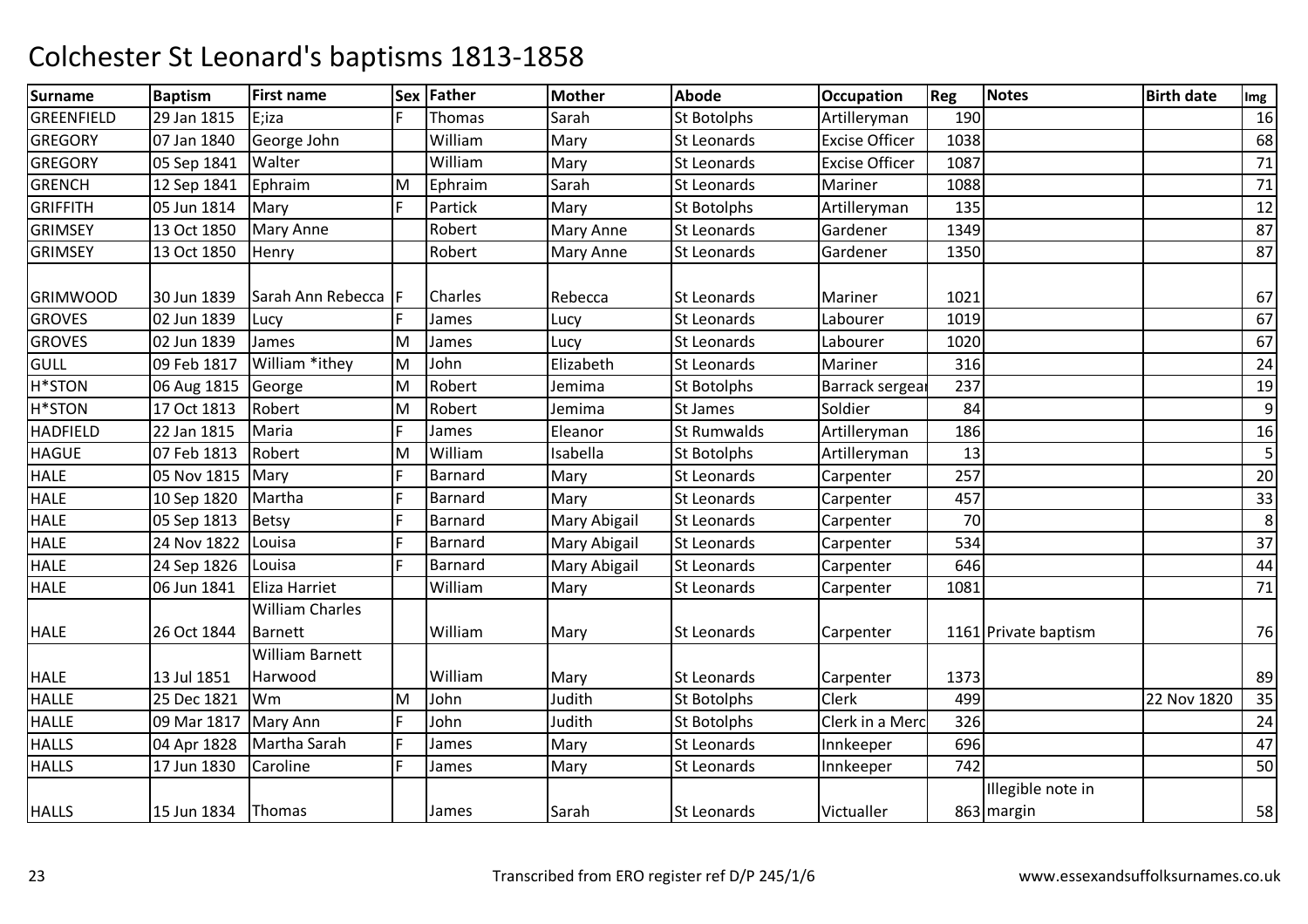| <b>Surname</b>    | <b>Baptism</b>       | <b>First name</b>        |    | Sex Father | <b>Mother</b> | <b>Abode</b>       | <b>Occupation</b>     | Reg  | <b>Notes</b>         | <b>Birth date</b> | Img |
|-------------------|----------------------|--------------------------|----|------------|---------------|--------------------|-----------------------|------|----------------------|-------------------|-----|
| <b>HALLS</b>      | 04 Aug 1833          | James                    |    | John       | Judith        | <b>St Leonards</b> | *awyer                | 821  |                      |                   | 55  |
| <b>HALLS</b>      | 08 Feb 1824          | Norma                    | F. | John       | Judith        | St Leonards        | Lawyer                | 577  |                      |                   | 40  |
| <b>HALLS</b>      | 08 Apr 1819          | Jogn Johnson             | M  | John       | Judith        | <b>St Giles</b>    | <b>Merchants Cler</b> | 402  |                      |                   | 29  |
| <b>HALLS</b>      | 06 Mar 1814          | <b>Judith Hawkins</b>    | F  | John       | Judith        | <b>St Botolphs</b> | Sawyer                | 109  |                      |                   | 11  |
| <b>HALLS</b>      | 06 Mar 1814          | Eliza                    | F. | John       | Judith        | St Botolphs        | Sawyer                | 110  |                      |                   | 11  |
| <b>HALLS</b>      | 20 Oct 1816          | Lucy                     | F. | Tabor      | Lucy          | <b>St Botolphs</b> | Sawyer                | 304  |                      |                   | 23  |
| <b>HALLS</b>      | 09 May 1847 Harriet  |                          |    |            | Harriet       | <b>St Leonards</b> | Single woman          | 1242 |                      |                   | 81  |
| <b>HAMMON</b>     | 20 Jan 1822          | Mary Ann                 | F  | Edward     | Lydia         | St Leonards        | Labourer              | 503  |                      |                   | 35  |
| <b>HAMPHILL</b>   | 25 May 1816 Thomas   |                          | M  | Thomas     | Jane          | St Mary Magdalen   | Sergeant in the       | 285  |                      |                   | 22  |
| <b>HANDLEY</b>    | 17 Jul 1825          | Marianne                 |    | John       | Mary          | <b>St Botolphs</b> |                       | 621  |                      |                   | 43  |
| <b>HARDCASTLE</b> | 17 Sep 1815          | James                    | M  | James      | Sarah         | St Leonards        | Sailor                | 249  |                      |                   | 20  |
| <b>HARDEN</b>     | 31 Jul 1836          | William                  | M  | Samuel     | Ann           | St Leonards        | Labourer              | 933  |                      |                   | 62  |
| <b>HARDEN</b>     | 13 Feb 1842          | James                    |    | Samuel     | Ann           | St Leonards        | Porter                | 1100 |                      |                   | 72  |
| <b>HARDEN</b>     | 17 Apr 1846          | Charles                  |    | Samuel     | Ann           | St Leonards        | Porter                | 1204 |                      |                   | 78  |
| <b>HARDIN</b>     | 21 Oct 1824          | Samuel                   | M  | Samuel     | Ann           | <b>St Leonards</b> | Mariner               | 598  |                      |                   | 41  |
| <b>HARDING</b>    | 11 May 1834   Thomas |                          |    | Samuel     | Ann           | <b>St Leonards</b> | Labourer              | 860  |                      |                   | 58  |
| <b>HARDING</b>    | 05 May 1839 Thomas   |                          | M  | Samuel     | Ann           | St Leonards        | Labourer              | 1017 |                      |                   | 67  |
| <b>HARDING</b>    | 13 Apr 1834          | Sarah                    |    | Samuel     | Anne          | St Leonards        | Labourer              | 840  |                      |                   | 56  |
| <b>HARDING</b>    | 13 Apr 1834          | Eliza                    |    | Samuel     | Anne          | St Leonards        | Labourer              | 839  |                      |                   | 56  |
| <b>HARDING</b>    | 12 Sep 1852          | Samuel James             |    | Samuel     | Louisa        | St Leonards        | Mariner               | 1406 |                      |                   | 91  |
| <b>HARDING</b>    | 11 Nov 1855          | Louisa Lucy              |    | Samuel     | Louisa        | St Leonards        | Mariner               | 1505 |                      |                   | 97  |
| <b>HARDY</b>      | 02 May 1852 John     |                          |    | John       | Martha Sarah  | <b>St Leonards</b> | Mariner               |      | 1395 Private baptism |                   | 90  |
| <b>HARINGTON</b>  | 09 Mar 1851          | Eliza                    |    | William    | Eliza         | St Leonards        | Labourer              | 1363 |                      |                   | 88  |
| <b>HARPER</b>     | 10 Sep 1815          | Rosanna                  | F. | Alexander  | Susan         | St James           | Sergeant in the       | 245  |                      |                   | 19  |
|                   |                      | <b>Webster Frederick</b> |    |            |               |                    |                       |      |                      |                   |     |
| <b>HARPER</b>     | 09 Jun 1816          | Henry                    | M  | Henry      | Caroline      | <b>St James</b>    | Lieut Colonel 6       | 288  |                      |                   | 22  |
| <b>HARRINGTON</b> | 31 Jul 1814          | William                  | M  | Edward     | Ann           | St Leonards        | Labourer              | 152  |                      |                   | 13  |
| <b>HARRINGTON</b> | 25 Nov 1840          | William                  |    | William    | Amelia        | <b>St Leonards</b> | Mariner               | 1066 |                      |                   | 70  |
| <b>HARRINGTON</b> | 06 Oct 1816          | William                  | M  | William    | Sarah         | <b>St Leonards</b> | Labourer              | 302  |                      |                   | 23  |
| <b>HARRINGTON</b> | 31 Jul 1814          | Phoebe                   | F. | William    | Sarah         | <b>St Leonards</b> | Labourer              | 153  |                      |                   | 14  |
| <b>HARRINGTON</b> | 04 Jul 1824          | Charles                  | M  | William    | Sarah         | St Leonards        | Publican              | 589  |                      |                   | 41  |
| <b>HARRIS</b>     | 14 Jul 1844          | James Henry              |    | James      | Maria         | St Leonards        | Mariner               | 1155 |                      |                   | 75  |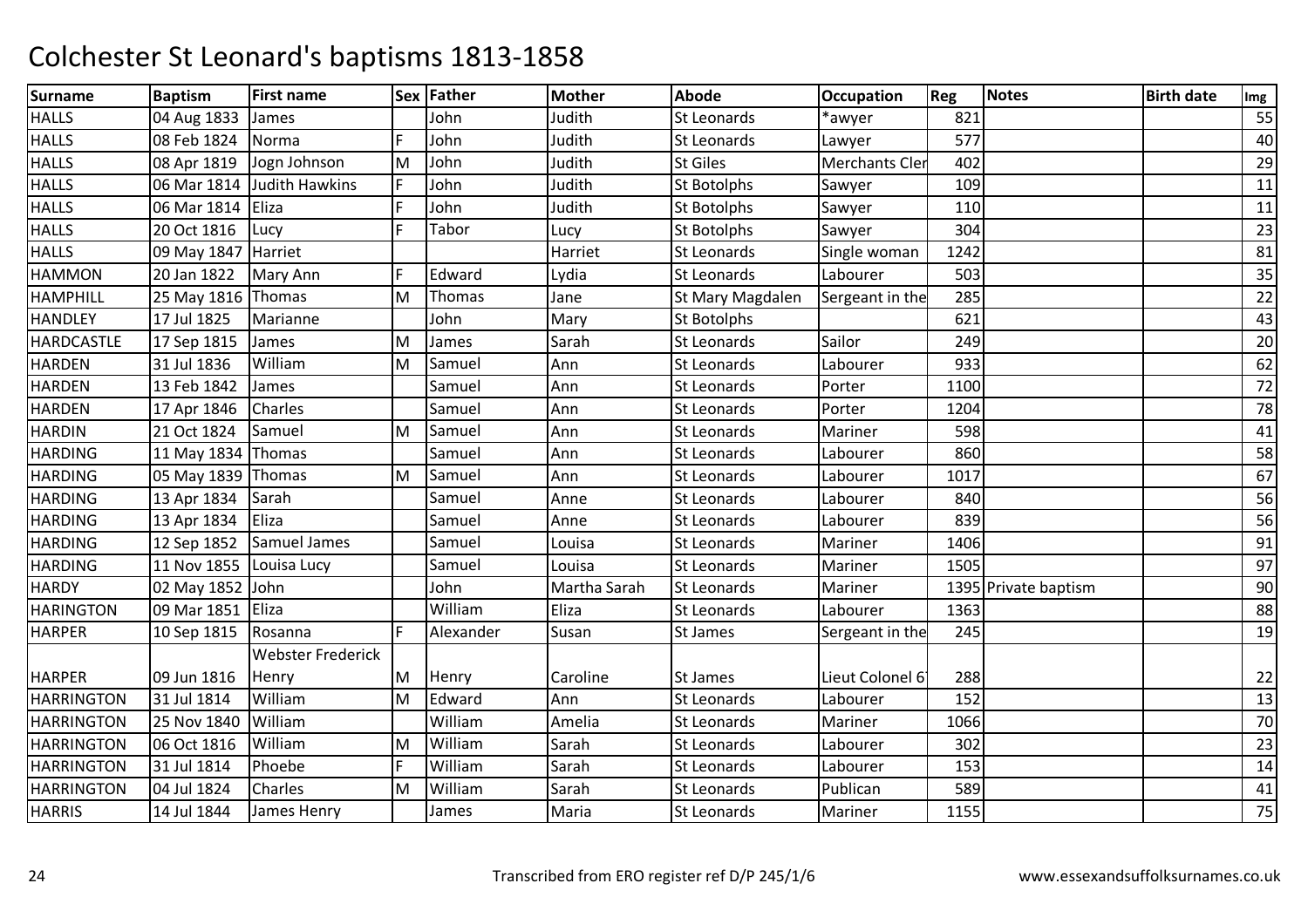| <b>Surname</b> | <b>Baptism</b>      | <b>First name</b>             |    | Sex Father | <b>Mother</b> | <b>Abode</b>       | <b>Occupation</b>    | Reg  | Notes                                                        | <b>Birth date</b> | Img |
|----------------|---------------------|-------------------------------|----|------------|---------------|--------------------|----------------------|------|--------------------------------------------------------------|-------------------|-----|
| <b>HARRIS</b>  | 12 Aug 1855         | <b>Charles Henry</b>          |    | James      | Maria         | <b>St Leonards</b> | Mariner              | 1493 |                                                              |                   | 96  |
| <b>HARRIS</b>  | 12 Jun 1831         | Amelia Sophia                 | F  | James      | Sarah Ann     | St Leonards        | Labourer             | 770  |                                                              |                   | 52  |
| <b>HARRIS</b>  | 11 Jan 1824         | Amelia Sophia                 | F. | James      | Sarah Ann     | <b>St Leonards</b> | Mariner              | 571  |                                                              |                   | 40  |
| <b>HARRIS</b>  | 04 Nov 1821         | Mary Ann                      |    | William    | Mary Ann      | <b>St Leonards</b> | Farmer               | 493  |                                                              |                   | 35  |
| <b>HARRIS</b>  | 22 Mar 1837         | Sophia                        | F  | William    | Mary Ann      | <b>St Leonards</b> | Labourer             | 949  |                                                              |                   | 63  |
| <b>HARRIS</b>  | 02 Feb 1823         | William                       |    | William    | Mary Ann      | <b>St Leonards</b> | Publican             | 540  |                                                              |                   | 38  |
| <b>HARRIS</b>  | 01 Feb 1824         | William                       | M  | William    | Sidney        | St Leonards        | Mariner              | 575  |                                                              |                   | 40  |
| <b>HARRIS</b>  | 16 Apr 1826         | James                         | M  | William    | Sidney        | St Leonards        | Mariner              | 636  |                                                              |                   | 44  |
| <b>HARRIS</b>  | 03 Aug 1834         | <b>Henry Baker</b>            |    | William    | Sidney        | St Leonards        | Mariner              | 867  |                                                              | 03 Nov 1830       | 58  |
| <b>HARRIS</b>  | 03 Aug 1834         | Harriet Falle*                |    | William    | Sidney        | St Leonards        | Mariner              | 868  |                                                              |                   | 58  |
| <b>HARRIS</b>  |                     | 08 Mar 1840   Robert Frederic |    | William    | Sidney        | St Leonards        | <b>Mariner</b>       |      | Theres an illegible<br>note relating to this<br>1040 baptism |                   | 68  |
| <b>HARRIS</b>  | 29 Sep 1822         | William                       |    | William    | Sydney        | <b>St Leonards</b> | Mariner              |      | Note in margin looks<br>to be "about 4<br>527 months old"    |                   | 37  |
|                |                     | Rosamund                      |    |            |               |                    |                      |      |                                                              |                   |     |
| <b>HARRISS</b> | 27 Dec 1829         | Elizabeth                     |    | William    | Mary Ann      | St Leonards        | Shopkeeper           | 735  |                                                              |                   | 50  |
| <b>HARRISS</b> | 10 Oct 1829         | Sarah Emery                   | F. | William    | Syndey        | St Leonards        | Labourer             | 728  |                                                              |                   | 49  |
| <b>HARVEY</b>  | 14 Apr 1850         | Martha Sarah                  |    | John       | Martha Sarah  | <b>St Leonards</b> | Mariner              | 1323 |                                                              |                   | 86  |
| <b>HARVEY</b>  | 16 Jun 1854         | William                       |    | John       | Martha Sarah  | <b>St Leonards</b> | Mariner              | 1461 |                                                              |                   | 94  |
| <b>HARWOOD</b> | 30 Oct 1825         | Charles                       | M  | Charles    | Hannah        | St Leonards        | Labourer             | 630  |                                                              |                   | 43  |
| <b>HARWOOD</b> | 07 Oct 1827         | John                          | M  | Charles    | Hannah        | St Leonards        | Labourer             | 686  |                                                              |                   | 47  |
| <b>HATCH</b>   | 19 Sep 1830         | Edes                          | M  | Edes       | Esther        | St Leonards        | Mariner              | 756  |                                                              |                   | 51  |
| <b>HATCH</b>   | 02 May 1850 Robert  |                               |    | Edis       | Esther        | St Leonards        | Mariner              |      | 1326 Private baptism                                         |                   | 86  |
| <b>HAWKINS</b> | 29 Jul 1827         | Louisa                        | F  | James      | Lucy          | St Leonards        | Shoemaker            | 674  |                                                              | 11 Jun 1827       | 46  |
| <b>HAWKINS</b> | 10 Oct 1829         | Sarah Elizabeth               | F  | James      | Lucy          | St Leonards        | Shoemaker            | 727  |                                                              |                   | 49  |
| <b>HAWKINS</b> | 27 Nov 1831         | James                         | M  | James      | Lucy          | St Leonards        | Shoemaker            | 791  |                                                              |                   | 53  |
|                |                     |                               | F  | William    |               |                    |                      |      | Daughter of William<br>Hawkins and<br>Elizabeth Chitta*      |                   | 10  |
| <b>HAWKINS</b> | 19 Dec 1813   Eliza |                               |    |            | Elizabeth     | Grinstead          | <b>Timber Mercha</b> |      | 91 (Chittam?)                                                |                   |     |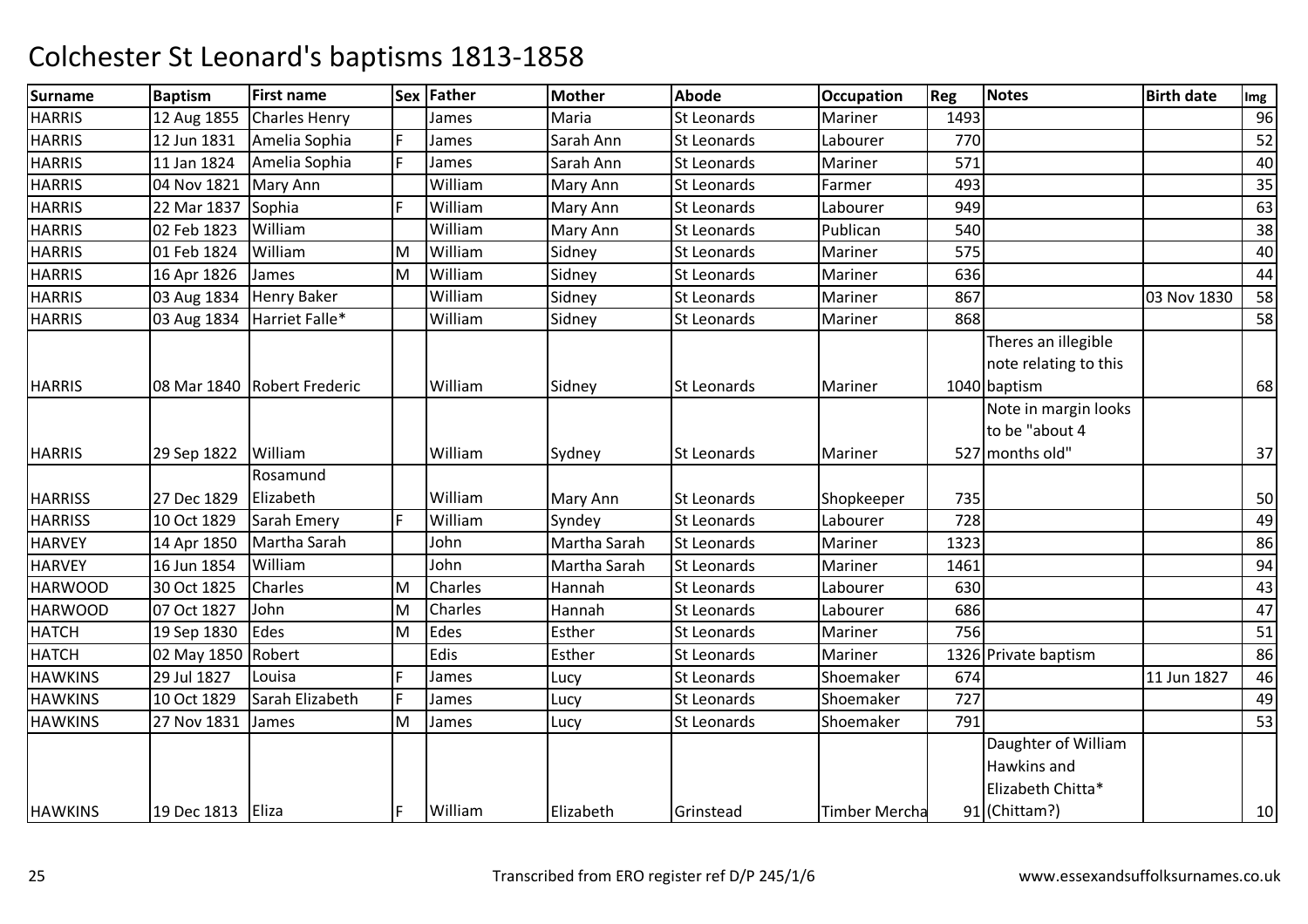| <b>Surname</b>    | <b>Baptism</b>        | <b>First name</b>   |    | Sex Father     | <b>Mother</b> | <b>Abode</b>       | <b>Occupation</b>    | Reg  | Notes                  | <b>Birth date</b> | Img                     |
|-------------------|-----------------------|---------------------|----|----------------|---------------|--------------------|----------------------|------|------------------------|-------------------|-------------------------|
| <b>HAWKINS</b>    | 06 Feb 1831           | George              | M  | William        | Sarah         | <b>St Leonards</b> | Labourer             | 765  |                        |                   | 52                      |
| <b>HAY</b>        | 05 Mar 1815           | Hannah              | F. | William        | Grace         | St Mary Magdalen   | Artilleryman         | 207  |                        |                   | 17                      |
| <b>HEALD</b>      | 28 Mar 1813           | <b>Henry Archer</b> | M  | Andrew         | Maria         | <b>St Leonards</b> | Artilleryman         | 18   |                        |                   | 5                       |
| <b>HEALEY</b>     | 14 Dec 1817           | Harriet             | F  | <b>Barnard</b> | Mary Abigail  | <b>St Leonards</b> | Carpenter            | 362  |                        |                   | 27                      |
| <b>HENDES</b>     | 27 Mar 1814           | Robert              | M  | William        | Jane          | St Mary Magdalen   | Artilleryman         | 121  |                        |                   | 12                      |
| <b>HENSHAW</b>    | 14 Aug 1814           | Sarah               | F. | Thomas         | Mary          | <b>St Botolphs</b> | Artilleryman         | 160  |                        |                   | 14                      |
| <b>HEROD</b>      | 11 Sep 1814           | William             | M  | William        | Ann           | <b>St Leonards</b> | Artilleryman         | 164  |                        |                   | 14                      |
| <b>HERRINGTON</b> | 02 Sep 1821           | Edward              |    | William        | Sarah         | St Leonards        | Labourer             |      | 482 Privately baptised | 23 Nov 1820       | 34                      |
|                   |                       |                     |    |                |               |                    |                      |      | Surname could be       |                   |                         |
|                   |                       |                     |    |                |               |                    |                      |      | Hewett or Flewett -    |                   |                         |
| HEWETT?           | 09 Apr 1815           | John                | ΙM | Thomas         | Catherine     | <b>St Botolphs</b> | Smith                |      | 218 unclear which      |                   | 17                      |
| <b>HICKFORD</b>   | 10 Jan 1813           | Mary                | F  | John           | Rhoda         | <b>St Giles</b>    | Artilleryman         |      |                        |                   | $\overline{\mathbf{4}}$ |
| <b>HILL</b>       | 22 Jan 1815           | Catherine           | F. | David          | Mary          | <b>St Botolphs</b> | Artilleryman         | 185  |                        |                   | 16                      |
| <b>HILL</b>       | 25 Apr 1813           | Charles             | M  | James          | Hannah        | <b>St Leonards</b> | <b>Gunner Driver</b> | 27   |                        |                   | 6                       |
| <b>HILTON</b>     | 04 Aug 1816           | Robert              | M  | Thomas         | Mary          | <b>St Botolphs</b> | Artilleryman         | 295  |                        |                   | 22                      |
| <b>HILTON</b>     | 02 Mar 1817           | Thomas              | M  | Thomas         | Mary          | St Botolphs        | Artilleryman         | 324  |                        |                   | 24                      |
| <b>HOLMES</b>     | 27 Jun 1813           | Frederick John      | M  | John           | Ann Elizabeth | St Leonards        | Land Surveyor        | 52   |                        |                   | $\overline{7}$          |
| <b>HOPE</b>       | 12 Sep 1813           | Jane                | F  | Adam           | Harriet       | <b>St Botolphs</b> | Artilleryman         | 76   |                        |                   | 9                       |
| <b>HOUGHTON</b>   | 17 Jan 1813           | Charlotte           | F  | Amos           | Elizabeth     | <b>St Botolphs</b> | Carpenter            | 9    |                        |                   | 5                       |
| <b>HOULDING</b>   | 09 Jul 1854           | George Anthony      |    | Thomas         | Hannah        | <b>St Leonards</b> | Corn dealer          | 1463 |                        |                   | 94                      |
| <b>HOWARD</b>     | 10 Jan 1813           | Eliza               | E  | Robert         | Mary          | <b>St Giles</b>    | Artilleryman         |      |                        |                   | $\overline{4}$          |
| <b>HOWARD</b>     | 04 Oct 1817           | William Shepherd    | Iм | Robert         | Mary          | <b>St Botolphs</b> | Wheeler              | 355  |                        |                   | 26                      |
| <b>HOWARD</b>     | 03 Jul 1814           | William             | M  | Thomas         | Elizabeth     | St Botolphs        | Artilleryman         | 143  |                        |                   | 13                      |
| <b>HUDSON</b>     | 09 Feb 1817           | Sarah Eliz.th       | F. | Joseph         | Eliz.th       | <b>St Leonards</b> | Mariner              | 319  |                        |                   | 24                      |
| <b>HUDSON</b>     | 05 Apr 1818           | Joseph James        | M  | Joseph         | Elizth        | St Leonards        | Labourer             | 369  |                        |                   | 27                      |
|                   |                       |                     |    |                |               |                    |                      |      | Daughter of James      |                   |                         |
|                   |                       |                     |    |                |               |                    |                      |      | <b>Blyth and Jane</b>  |                   |                         |
| <b>HUGHES</b>     | 13 Dec 1818           | Ann                 | F  | James          | Jane          | <b>St Leonards</b> | Wine merchant        |      | 393 Hughes             |                   | 29                      |
| <b>HUNT</b>       | 28 Apr 1822           | <b>Mary Ann</b>     | F  | Henry          | Barbara       | <b>St Botolphs</b> | Labourer             | 514  |                        |                   | 36                      |
| <b>HUNT</b>       | 21 Nov 1845           | Lydia               |    | Henry          | Susanna       | <b>St Leonards</b> | <b>Bricklayer</b>    |      | 1186 Private baptism   |                   | 77                      |
| <b>HUNT</b>       | 09 May 1813 Elizabeth |                     | E  | Thomas         | Rachel        | <b>St Botolphs</b> | Artilleryman         | 30   |                        |                   | 6                       |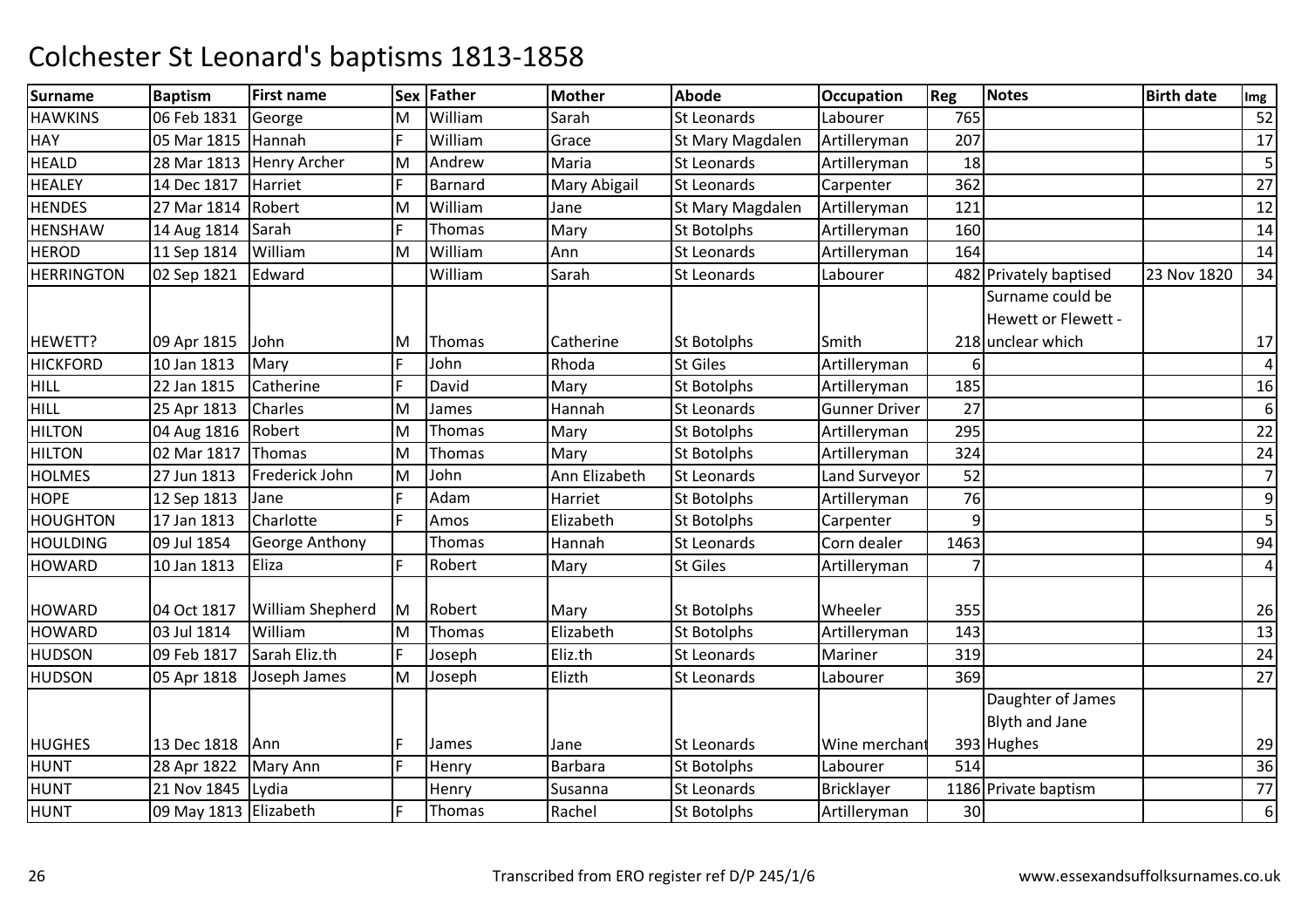| <b>Surname</b>   | <b>Baptism</b> | <b>First name</b>     |    | Sex Father    | <b>Mother</b>   | <b>Abode</b>       | Occupation            | Reg  | <b>Notes</b>               | <b>Birth date</b> | Img     |
|------------------|----------------|-----------------------|----|---------------|-----------------|--------------------|-----------------------|------|----------------------------|-------------------|---------|
| <b>HUNTER</b>    | 05 Mar 1815    | Charlotte             |    | George        | Matilda         | St Botolphs        | Sergeant major        | 204  |                            |                   | 17      |
| <b>HURRELL</b>   | 04 Jul 1813    | Charles John          | M  | John          | Elizabeth       | St Leonards        | *ann*er               | 57   |                            |                   | $\,8\,$ |
| <b>HURRELL</b>   | 04 Jul 1813    | Harriett              | F  | John          | Elizabeth       | St Leonards        | *ann*er               | 58   |                            |                   | 8       |
| <b>HURRELL</b>   | 04 Jul 1813    | Frederic              | M  | John          | Elizabeth       | <b>St Leonards</b> | *ann*er               | 59   |                            |                   | 8       |
| HURRELL          | 04 Jul 1813    | Eliza                 | F  | John          | Elizabeth       | <b>St Leonards</b> | *ann*er               | 60   |                            |                   | 8       |
| <b>HURRELL</b>   | 26 Aug 1827    | William               | M  |               | Elizabeth       | <b>St Leonards</b> | Single woman          |      | 680 Base Born              |                   | 46      |
| <b>HUTCHINGS</b> | 11 Dec 1842    | Sarah Ann             |    | Henry         | <b>Mary Ann</b> | St Leonards        | Seaman                | 1118 |                            |                   | 73      |
| <b>HUTCHINGS</b> | 21 Jul 1816    | Henry                 | M  | William       | Eleanor         | St Leonards        | <b>Baker</b>          | 293  |                            |                   | 22      |
| <b>HUTCHINGS</b> | 21 Jul 1816    | John                  | M  | William       | Eleanor         | <b>St Leonards</b> | <b>Baker</b>          | 294  |                            |                   | 22      |
| <b>HUTCHINGS</b> | 06 Oct 1822    | Elijah                |    | William       | Eleanor         | <b>St Leonards</b> | <b>Baker</b>          | 529  |                            |                   | 37      |
| <b>HUTCHINGS</b> | 09 Sep 1827    | Emma                  | F  | William       | Eleanor         | <b>St Leonards</b> | <b>Baker</b>          | 681  |                            |                   | 47      |
| <b>HUTCHINGS</b> | 09 Sep 1827    | $*an$                 | M  | William       | Eleanor         | St Leonards        | <b>Baker</b>          | 682  |                            |                   | 47      |
| <b>HUTCHINGS</b> | 30 Apr 1820    | Charles               | M  | William       | Eleanor         | <b>St Leonards</b> | Pie Maker             | 448  |                            |                   | 32      |
| <b>INGELS</b>    | 16 Jul 1815    | Mary Ann              | F  | William       | <b>Mary Ann</b> | <b>St Leonards</b> | Artilleryman          | 235  |                            |                   | 19      |
| <b>IRWIN</b>     | 01 Dec 1816    | Charlotte             | F  | Henry         | Sarah           | <b>St Botolphs</b> | Sergeant in the       | 312  |                            |                   | 23      |
| <b>ISOM</b>      | 12 Aug 1855    | Elizabeth             |    | George        | Caroline        | St Leonards        | <b>Brickmaker</b>     | 1494 |                            |                   | 96      |
| <b>JACKSON</b>   | 16 Nov 1817    | Elizth                | F  | Robert        | Mary            | <b>St Botolphs</b> | <b>Excise Officer</b> | 358  |                            |                   | 26      |
| <b>JACKSON</b>   | 16 Nov 1817    | William               | M  | Robert        | Mary            | <b>St Botolphs</b> | <b>Excise Officer</b> | 359  |                            |                   | 26      |
|                  |                |                       |    |               |                 |                    |                       |      | Surname Talks or           |                   |         |
| JALKS?           | 05 Feb 1815    | Joseph                | M  | William       | Elizabeth       | <b>St Botolphs</b> | Artilleryman          |      | 194 Jalks - unclear which. |                   | 16      |
| <b>JENKINS</b>   | 08 Oct 1826    | Eliza                 | F  | Thomas        | Ann             | St Leonards        | Labourer              | 648  |                            |                   | 44      |
| <b>JENKINS</b>   | 17 Jul 1831    | Thomas                | M  | Thomas        | Ann             | St Leonards        | Labourer              | 773  |                            |                   | 52      |
| <b>JENKINS</b>   | 28 Feb 1836    | Ann                   | F  | <b>Thomas</b> | Ann             | <b>St Leonards</b> | Labourer              | 920  |                            |                   | 61      |
| <b>JENKINS</b>   | 17 Mar 1833    | George                |    | Thomas        | Ann             | <b>St Leonards</b> | Porter                | 811  |                            |                   | 55      |
| <b>JENKINS</b>   | 20 Apr 1834    | Eliza Hetty           |    | Thomas        | Ann             | St Leonards        | Porter                | 841  |                            |                   | 57      |
| <b>JENKINS</b>   | 20 Apr 1834    | <b>William Broom</b>  |    | Thomas        | Ann             | St Leonards        | Porter                | 842  |                            |                   | 57      |
| <b>JENKINS</b>   | 20 Apr 1834    | George                |    | Thomas        | Ann             | <b>St Leonards</b> | Porter                | 843  |                            |                   | 57      |
| <b>JENKINS</b>   | 08 Mar 1840    | Charles John          |    | Thomas        | Ann             | <b>St Leonards</b> | Porter                | 1041 |                            |                   | 68      |
| <b>JENKINS</b>   | 12 Aug 1855    | William               |    | William       | Catharine       | <b>St Leonards</b> | Mariner               | 1495 |                            |                   | 96      |
| <b>JENKINS</b>   | 08 Nov 1846    | <b>George Charles</b> |    |               | Eliza           | St Leonards        |                       |      | 1232 Father not shown      |                   | 80      |
| JESSMEY?         | 25 Feb 1816    | Sarah Isabella        | F. | George        | Hannah          | <b>St Botolphs</b> | Shoemaker             | 271  |                            |                   | 21      |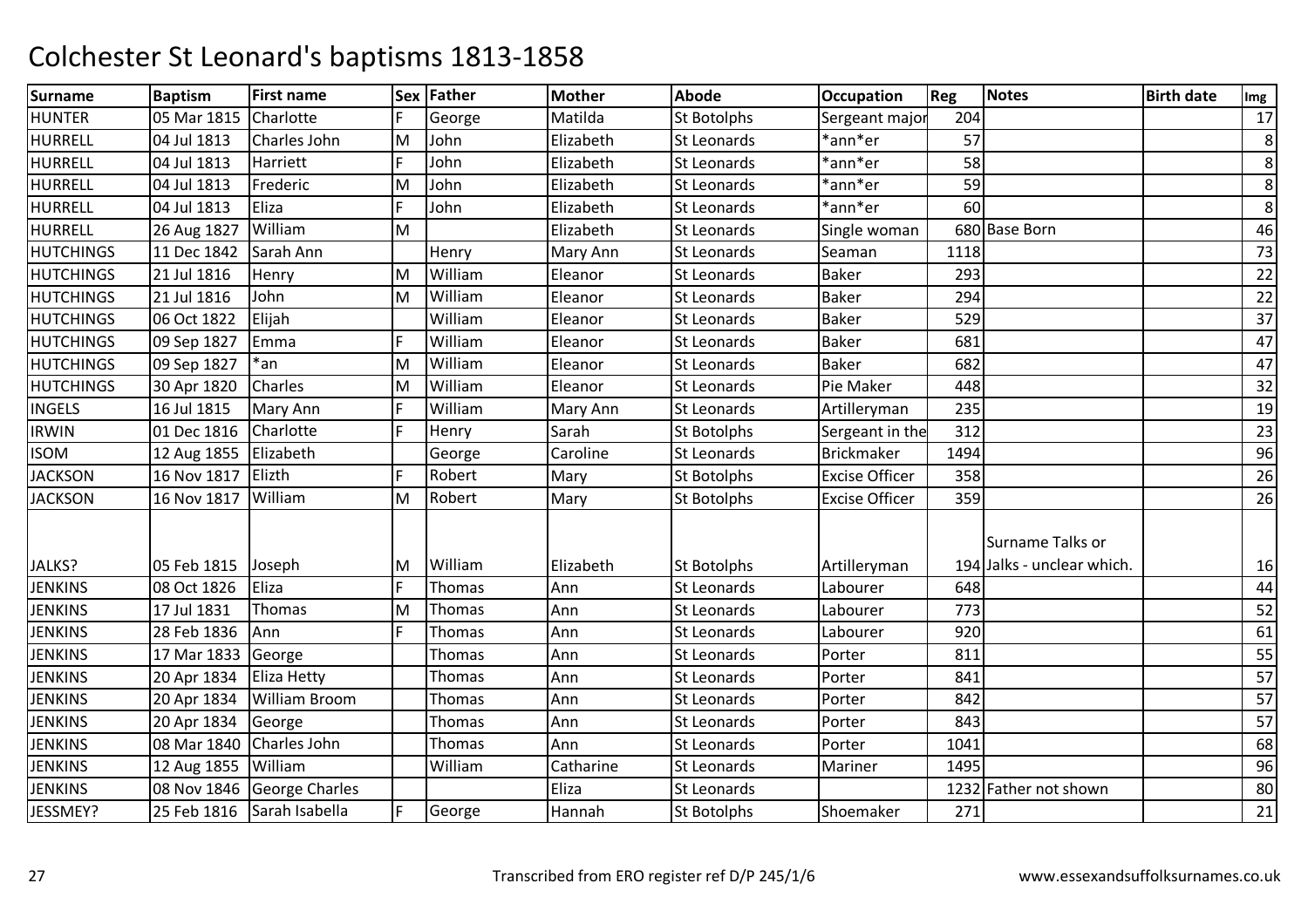| <b>Surname</b> | <b>Baptism</b>         | <b>First name</b>         |    | Sex Father     | <b>Mother</b>  | <b>Abode</b>       | <b>Occupation</b> | Reg  | <b>Notes</b>         | <b>Birth date</b> | Img            |
|----------------|------------------------|---------------------------|----|----------------|----------------|--------------------|-------------------|------|----------------------|-------------------|----------------|
| <b>JINNEY</b>  | 17 Oct 1813            | Sarah                     |    | Joseph         | Elizabeth      | St Mary Magdalen   | Soldier           | 87   |                      |                   | 9              |
| <b>JOHNSON</b> | 14 Mar 1852            | <b>Thomas Pretty</b>      |    | James          | Elizabeth      | St Leonards        | Mariner           | 1389 |                      |                   | 90             |
| <b>JOHNSON</b> | 09 Oct 1853            | Rosina                    |    | James          | Elizabeth      | <b>St Leonards</b> | Mariner           | 1436 |                      |                   | 93             |
|                |                        | <b>Thomas Stiles</b>      |    |                |                |                    |                   |      |                      |                   |                |
| <b>JOHNSON</b> | 27 Jul 1823            | Norman                    | M  | James          | Mary Ann       | <b>St Leonards</b> | Mariner           | 558  |                      |                   | 39             |
| <b>JOHNSON</b> | 02 Nov 1817            | <b>Frances Ann</b>        | F. | James          | Pleasace       | St Leonards        | Sailor            | 357  |                      |                   | 26             |
| <b>JOHNSON</b> | 19 Nov 1815            | James George              | M  | James          | Pleasance      | <b>St Leonards</b> | Sailor            | 261  |                      |                   | 20             |
| <b>JOHNSON</b> | 13 Feb 1820            | <b>Elizabeth Stuttle</b>  | F  | James          | Pleasant       | St Leonards        | Mariner           | 438  |                      |                   | 31             |
| <b>JOHNSON</b> | 20 Jan 1822            | William                   | M  | James          | Pleasant       | St Leonards        | Mariner           | 502  |                      |                   | 35             |
| <b>JOHNSON</b> | 08 Feb 1824            | George Osborn             | M  | James          | Pleasant       | St Leonards        | Mariner           | 578  |                      |                   | 40             |
| <b>JOHNSON</b> | 18 Apr 1813            | Matthew                   | M  | James          | Pleasant       | <b>St Leonards</b> | Sailor            | 23   |                      | 12 Mar 1813       | 5              |
| <b>JOHNSON</b> | 21 Jun 1818            | Eliza                     | F  | Joseph         | <b>Bridget</b> | St Leonards        | Gardener          | 374  |                      |                   | 27             |
| <b>JOHNSON</b> | 04 Jul 1813            | Eleanor                   | F  | Michael        | Sarah          | St Mary Magdalen   | Soldier           | 54   |                      |                   | $\overline{7}$ |
| <b>JOHNSON</b> | 09 Aug 1818            | Amelia                    | F. | Roger          | Mary           | <b>St Leonards</b> | Soldier           | 380  |                      |                   | 28             |
| <b>JOHNSON</b> | 17 Apr 1848            | George Rufus              |    | Samuel         | Sarah          | <b>St Leonards</b> | <b>Baker</b>      |      | 1264 Private baptism |                   | 82             |
| <b>JOHNSON</b> | 18 Sep 1848            | <b>Isaac Wright</b>       |    | Samuel         | Sarah          | St Leonards        | <b>Baker</b>      | 1279 |                      |                   | 83             |
| <b>JOHNSON</b> | 03 Oct 1813            | <b>Bridget</b>            | F  | William        | <b>Bridget</b> | St Leonards        | Labourer          | 80   |                      |                   | 9              |
| <b>JOHNSON</b> | 10 Sep 1815            | William                   | M  | William        | <b>Bridget</b> | <b>St Leonards</b> | Porter            | 246  |                      |                   | 19             |
| <b>JOHNSON</b> | 26 Nov 1820            | <b>William James</b>      | M  | William        | Mary           | <b>St Leonards</b> | Labourer          | 462  |                      |                   | 33             |
| <b>JOHNSON</b> | 09 Mar 1817            | Teriza                    | F  | William        | Mary           | St Leonards        | Mariner           | 327  |                      |                   | 24             |
| <b>JOHNSON</b> | 13 Jul 1856            | Mary Ann                  |    | James          | Elizabeth      | St Leonards        | Mariner           | 1523 |                      |                   | 98             |
| <b>JOHNSON</b> | 14 Mar 1858            | John                      |    | James          | Elizabeth      | <b>St Leonards</b> | Mariner           | 1561 |                      |                   | 101            |
| <b>JONES</b>   | 12 Sep 1813            | William                   | M  | John           | Sarah          | St Mary Magdalen   | Soldier           | 74   |                      |                   | 9              |
| <b>JOSLIN</b>  | 12 Sep 1858            | Clara                     |    | Charles        | Elizabeth      | <b>St Leonards</b> | Porter            | 1578 |                      |                   | 102            |
| <b>JOYCE</b>   | 20 Jun 1813            | Hannah                    | F  | John           | Rose           | <b>St Botolphs</b> | Artilleryman      | 51   |                      |                   | $\overline{7}$ |
|                |                        |                           |    |                |                |                    |                   |      | Turner? Jurner?      |                   |                |
| JURNER?        | 26 Apr 1829            | Mary Ann                  | F. | James          | Mary Ann       | St Leonards        | Labourer          |      | 716 Unclear which.   |                   | 49             |
|                |                        |                           |    |                |                |                    |                   |      |                      |                   |                |
| <b>KEMBALL</b> |                        | 08 May 1853 Alfred Joseph |    | Joseph William | Sophia         | <b>St Leonards</b> | *ter              | 1425 |                      |                   | 92             |
| <b>KEMBALL</b> | 12 May 1844 Susanna    |                           |    | William        | Ann            | St Leonards        | Oil and colourn   | 1151 |                      |                   | 75             |
| <b>KENT</b>    | 28 Mar 1813   Benjamin |                           | M  | James          | Elizabeth      | St Leonards        | Labourer          | 19   |                      |                   | 5              |
| <b>KENT</b>    | 18 Oct 1818            | Thomas                    | M  | James          | Elizth         | <b>St Leonards</b> | Mariner           | 387  |                      |                   | 28             |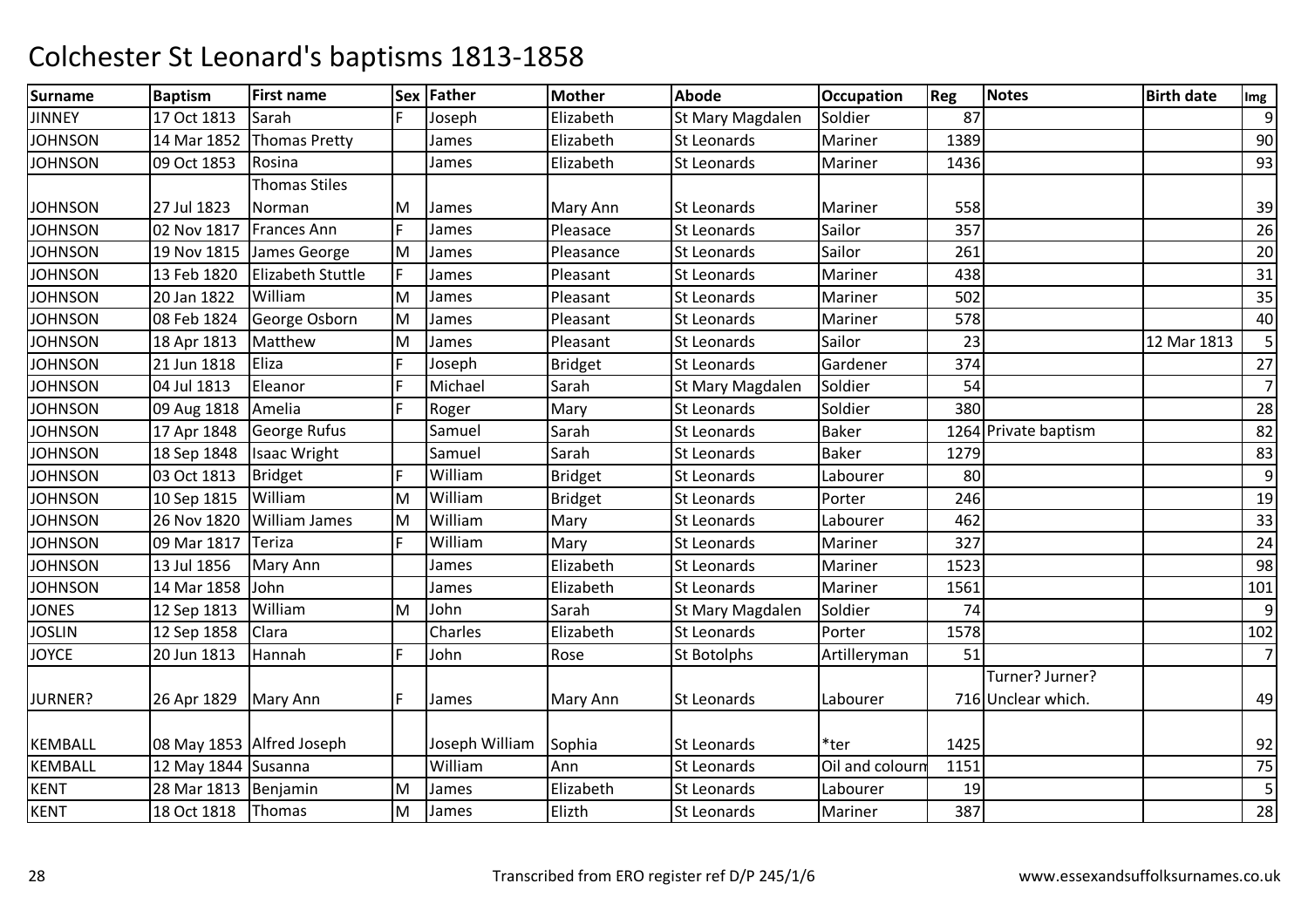| <b>Surname</b>     | <b>Baptism</b>     | <b>First name</b>         |    | Sex Father | <b>Mother</b>              | <b>Abode</b>       | <b>Occupation</b> | Reg  | Notes                    | <b>Birth date</b> | Img |
|--------------------|--------------------|---------------------------|----|------------|----------------------------|--------------------|-------------------|------|--------------------------|-------------------|-----|
| <b>KENT</b>        | 12 Nov 1815        | Benjn                     | M  | James      | Eliz'th                    | <b>St Leonards</b> | Sailor            | 258  |                          |                   | 20  |
| <b>KENT</b>        | 12 Nov 1815 Edward |                           | M  | James      | Eliz'th                    | <b>St Leonards</b> | Sailor            | 259  |                          |                   | 20  |
|                    |                    |                           |    |            |                            |                    |                   |      |                          |                   |     |
|                    |                    |                           |    |            |                            |                    |                   |      | Date just shows 24,      |                   |     |
|                    |                    |                           |    |            |                            |                    |                   |      | but chronologically it   |                   |     |
| <b>KENT</b>        |                    | 1831 James Carrington     | lм | John       | Mary                       | <b>St Leonards</b> | Mariner           |      | 774 would be 24 Jul 1831 |                   | 52  |
| <b>KENT</b>        | 05 Jan 1834        | Mary Ann                  |    | John       | Mary                       | St Leonards        | Mariner           | 834  |                          |                   | 56  |
| <b>KENT</b>        | 22 Nov 1835        | Susannah                  | F  | John       | Mary                       | St Leonards        | Mariner           | 913  |                          |                   | 61  |
| <b>KENT</b>        | 11 Mar 1838        | Ellen                     | F  | John       | Mary                       | St Leonards        | Mariner           | 987  |                          |                   | 65  |
| <b>KENT</b>        | 03 May 1829 Sarah  |                           | E. | John       | Mary                       | <b>St Leonards</b> | Seaman            | 719  |                          |                   | 49  |
| <b>KENT</b>        | 15 Apr 1840        | <b>William James</b>      |    | William    | Martha                     | St Leonards        | Mariner           | 1045 |                          |                   | 68  |
|                    |                    | <b>Charles Edward</b>     |    |            |                            |                    |                   |      |                          |                   |     |
| <b>KENT</b>        | 15 Aug 1854 Wilson |                           |    | William    | Martha                     | <b>St Leonards</b> | Mariner           | 1465 |                          |                   | 95  |
| <b>KENT</b>        |                    | 08 Mar 1842 James Edward  |    | William    | Martha                     | <b>St Leonards</b> | Seaman            |      | 1102 Private baptism     |                   | 72  |
| <b>KENT</b>        | 19 May 1857 George |                           |    | William    | Martha                     | St Leonards        | Mariner           | 1541 |                          |                   | 99  |
| <b>KERRY</b>       |                    | 04 Mar 1841 Thomas Samuel |    | Daniel     | Mary Ann                   | St Leonards        | Porter            |      | 1076 Private baptism     |                   | 70  |
| KIMBULL            | 14 May 1837 Maria  |                           | I۴ | William    | Sarah                      | St Leonards        | Attendant in th   | 951  |                          |                   | 63  |
| <b>KING</b>        | 14 Jun 1840        | Anne Elizabeth            |    | Robert     | Anne                       | St Leonards        | Porter            | 1052 |                          |                   | 69  |
| <b>KING</b>        | 19 Jan 1817        | Robert                    | M  | Robert     | Elizabeth                  | St Leonards        | Sailor            | 314  |                          |                   | 24  |
| <b>KING</b>        | 12 Sep 1858        | <b>Catharine Annie</b>    |    | William    | Catharine                  | St Leonards        | Mariner           | 1577 |                          |                   | 102 |
| <b>KIRKPATRICK</b> | 08 Aug 1813        | Robert                    | İΜ | Robert     | Jane                       | <b>St Botolphs</b> | Artilleryman      | 66   |                          |                   | 8   |
| <b>KNAPLES</b>     | 22 Jun 1817        | <b>William Harvey</b>     | M  | James      | Jane                       | <b>St Botolphs</b> | Vintner           | 346  |                          |                   | 26  |
| <b>KNIGHT</b>      | 10 Apr 1814        | John Robert               | M  | Robert     | Elizabeth                  | St Leonards        | Artilleryman      | 125  |                          |                   | 12  |
| <b>KNIGHTS</b>     |                    | 27 May 1838 Fanny Amelia  | F  | John       | Charlotte                  | St Leonards        | Farmer            | 995  |                          |                   | 65  |
| <b>KNIGHTS</b>     | 03 Nov 1839        | Louisa                    |    | John       | Charlotte                  | <b>St Leonards</b> | Farmer            | 1029 |                          |                   | 67  |
| <b>KNIGHTS</b>     | 04 Dec 1836        | Louisa Frances            | E  | John       | Charlotte                  | St Leonards        | Labourer          | 940  |                          |                   | 63  |
| <b>KNOPP</b>       | 06 Dec 1822        | Samuel George             |    | Samuel     | Hannah Rebecca St Leonards |                    | Porter            | 536  |                          | 01 Sep 1822       | 37  |
| <b>KNOPP</b>       | 08 Mar 1829        | Walter William            |    | Samuel     | Hannah Rebecca St Leonards |                    | <b>Butcher</b>    | 712  |                          | 13 Feb 1829       | 48  |
| <b>KNOPP</b>       | 15 Jul 1827        | Hannah Rebecca            | E  | Samuel     | Hannah Rebecca St Leonards |                    | Innkeeper         | 673  |                          | 19 Jun 1827       | 46  |
|                    |                    | <b>Frederic Douglas</b>   |    |            |                            |                    |                   |      |                          |                   |     |
| <b>KNOPP</b>       | 18 Jul 1824        | Peller                    | M  | Samuel     | Hannah Rebekah St Leonards |                    | Labourer          | 591  |                          | 12 Jan 1824       | 41  |
| LAMB               | 08 Oct 1848        | Eliza                     |    | Charles    | Eliza                      | <b>St Leonards</b> | Mariner           | 1283 |                          |                   | 83  |
|                    |                    |                           |    |            |                            |                    |                   |      |                          |                   |     |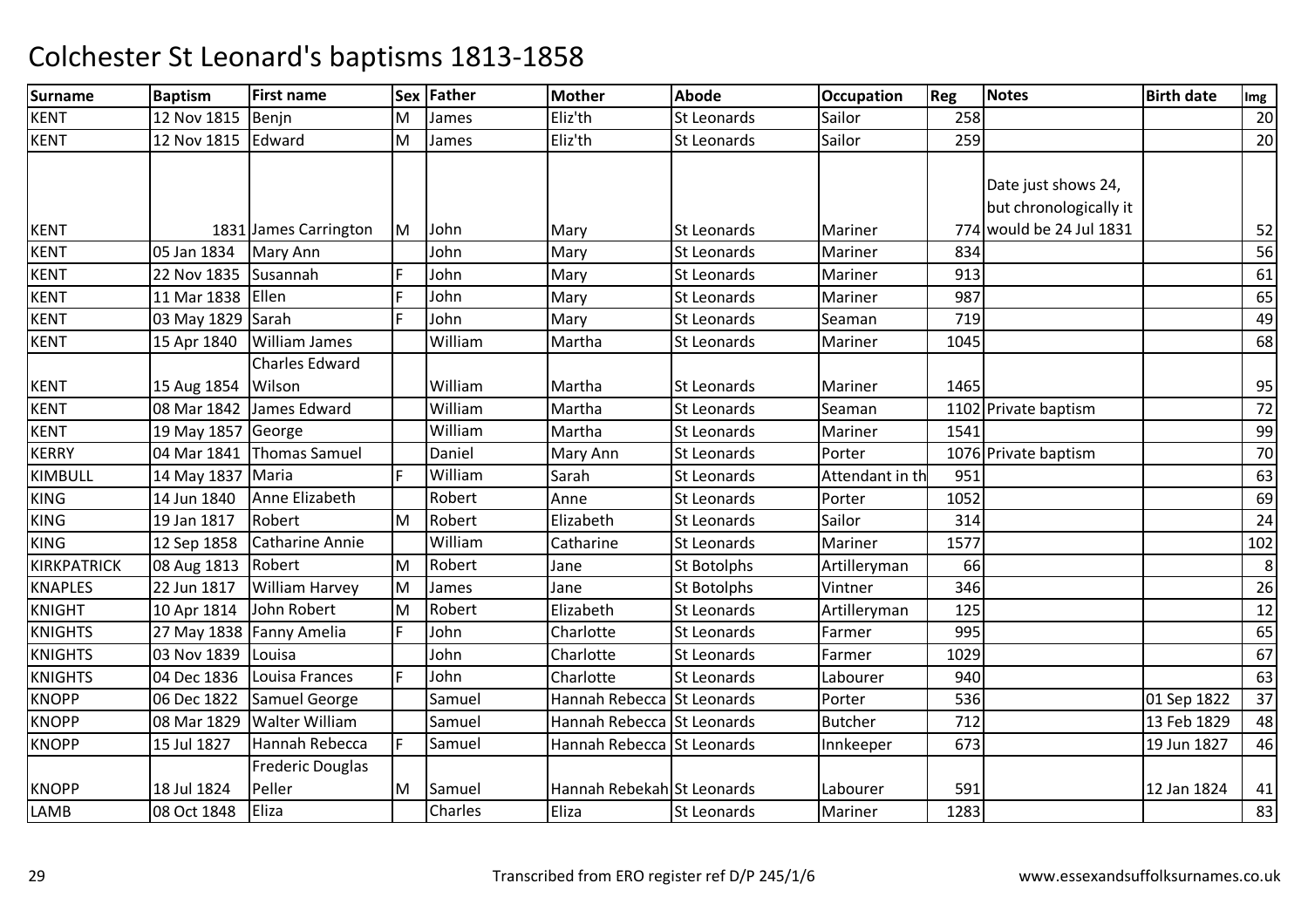| <b>Surname</b> | <b>Baptism</b>         | <b>First name</b>         |    | Sex Father            | <b>Mother</b>     | <b>Abode</b>       | <b>Occupation</b> | Reg  | <b>Notes</b> | <b>Birth date</b> | Img |
|----------------|------------------------|---------------------------|----|-----------------------|-------------------|--------------------|-------------------|------|--------------|-------------------|-----|
| LAMB           | 09 Mar 1851            | Sarah                     |    | Charles               | Eliza             | <b>St Leonards</b> | Mariner           | 1361 |              |                   | 88  |
| LAMB           | 08 Aug 1852   Mary Ann |                           |    | Charles               | Eliza             | St Leonards        | Mariner           | 1403 |              |                   | 91  |
| LAMB           | 12 Mar 1854            | Harriet                   |    | Charles               | Eliza             | St Leonards        | Mariner           | 1447 |              |                   | 93  |
| LAMB           | 13 Apr 1856            | Caroline                  |    | Charles               | Eliza             | St Leonards        | Mariner           | 1514 |              |                   | 98  |
| LAMB           | 12 Jul 1818            | Harriet                   |    | Charles               | Sarah             | St Leonards        | Porter            | 376  |              |                   | 27  |
| LAMB           | 07 Jul 1822            | James Edward              | M  | <b>Charles James</b>  | Sara              | <b>St Leonards</b> | Porter            | 519  |              |                   | 36  |
| LAMB           | 27 Feb 1814            | John                      | M  | Charles William Sarah |                   | <b>St Leonards</b> | Porter            | 108  |              |                   | 11  |
| LAMB           | 10 Mar 1816            | James                     | M  | Charles William Sarah |                   | St Leonards        | Porter            | 277  |              |                   | 21  |
| LAMB           | 08 Oct 1854            | James                     |    | James Edward          | Rebecca           | St Leonards        | Mariner           | 1471 |              |                   | 95  |
| LAMB           | 14 Feb 1841            | James John                |    | John                  | <b>Emily Ann</b>  | St Leonards        | Mariner           | 1073 |              |                   | 70  |
| LAMB           | 08 Dec 1844            | Sarah                     |    | John                  | <b>Emily Ann</b>  | <b>St Leonards</b> | Mariner           | 1166 |              |                   | 76  |
| LAMB           | 08 Dec 1844            | <b>Emily Ann Ratclife</b> |    | John                  | <b>Emily Ann</b>  | St Leonards        | Mariner           | 1167 |              |                   | 76  |
| LAMB           | 10 Mar 1850            | Charles                   |    | John Mingy            | <b>Emily Ann</b>  | <b>St Leonards</b> | Mariner           | 1322 |              |                   | 86  |
| LAMB           | 24 Dec 1846            | James John                |    | John Mingy            | <b>Emily Anne</b> | St Leonards        | Mariner           | 1236 |              |                   | 80  |
| LAMB           | 06 Aug 1848            | Sarah                     |    | John Mingy            | <b>Emily Anne</b> | <b>St Leonards</b> | Mariner           | 1276 |              |                   | 83  |
| LAMB           | 09 May 1852            | Sarah                     |    | John Mingy            | <b>Emily Anne</b> | <b>St Leonards</b> | Mariner           | 1396 |              |                   | 90  |
| LAMB           | 31 Jan 1836            | Ann                       | F  | William               | Sarah             | St Leonards        | <b>Bricklayer</b> | 918  |              |                   | 61  |
| LAMBETH        | 24 Oct 1824            | <b>Benjamin Mower</b>     | M  | John                  | Mary              | St Leonards        | Mariner           | 599  |              |                   | 41  |
| LAMBETH        | 06 May 1827 Henry      |                           | M  | John                  | Mary              | <b>St Leonards</b> | Mariner           | 666  |              |                   | 46  |
| LAND           | 11 Jun 1854            | Thomas                    |    | Thomas                | Ann               | St Leonards        | Labourer          | 1460 |              |                   | 94  |
| LAND           | 11 May 1856 Martha     |                           |    | <b>Thomas</b>         | Ann               | St Leonards        | Labourer          | 1518 |              |                   | 98  |
| LANGLEY        | 12 May 1822            | James                     | M  | James                 | Mary              | <b>St Botolphs</b> | Gardener          | 515  |              |                   | 36  |
| LANGLEY        | 08 Aug 1824            | Sarah Ann<br>Charlotte    | F  | James                 | Mary              | <b>St Botolphs</b> | Gardener          | 593  |              |                   | 41  |
| LANGLEY        | 30 Dec 1827            | Mary Elizabeth            | F. | James                 | Mary              | <b>St Leonards</b> | Gardener          | 690  |              |                   | 47  |
| LANGLEY        | 11 Feb 1849            | <b>Arthur Robert</b>      |    | Robert                | Amelia            | St Leonards        | Gentleman         | 1299 |              |                   | 84  |
| LAST           | 07 Aug 1831            | James                     | M  | Joshua                | Mary Ann          | <b>St Leonards</b> | Cowkeeper         | 778  |              |                   | 53  |
| LAST           | 25 Oct 1840            | Henry                     |    | Joshua                | Mary Ann          | St Leonards        | Jobber            | 1061 |              | 08 Mar 1833       | 69  |
| LAST           | 25 Oct 1840            | Mary Ann                  |    | Joshua                | Mary Ann          | St Leonards        | Jobber            | 1062 |              | 17 May 1835       | 69  |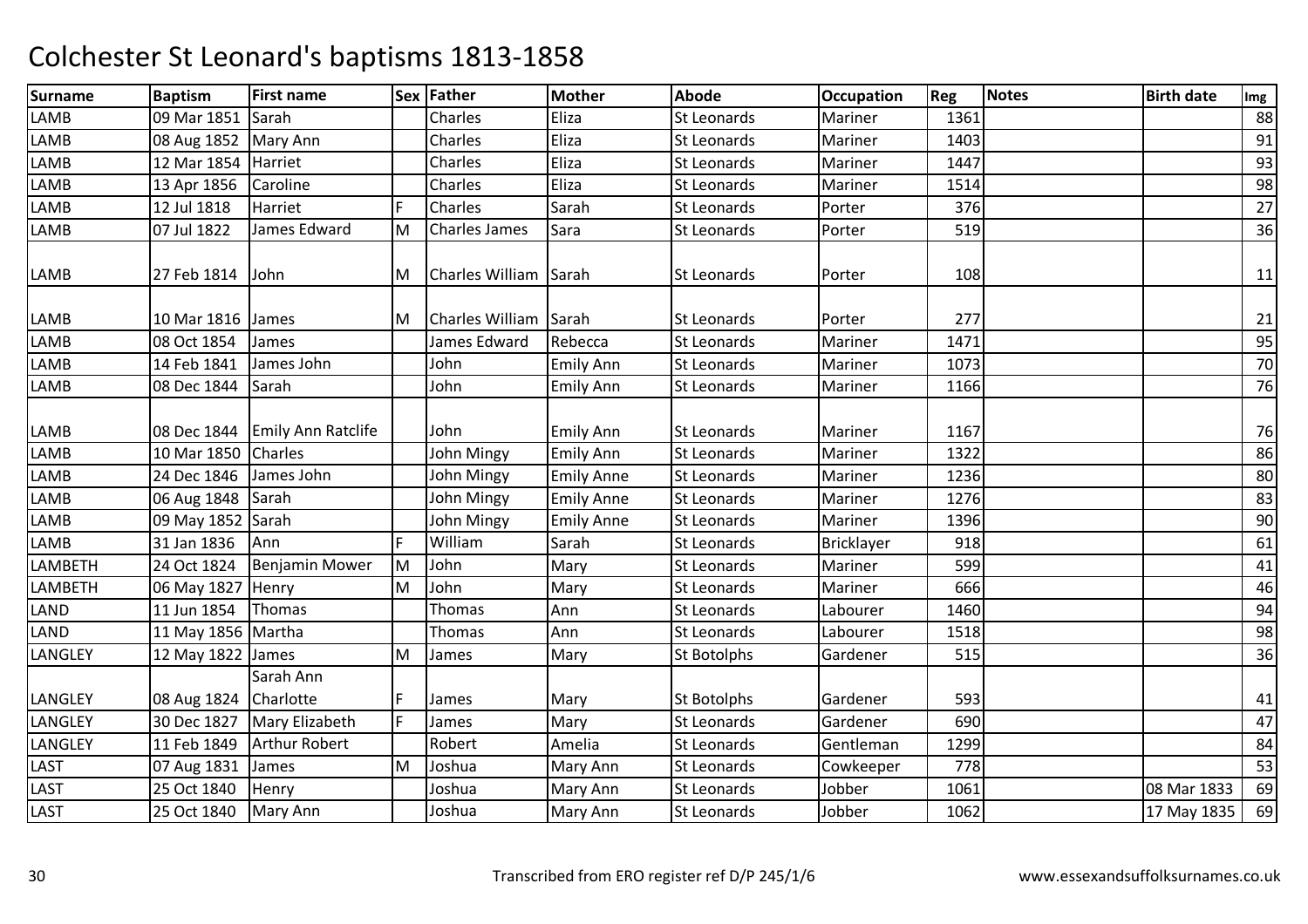| <b>Surname</b>  | <b>Baptism</b>          | <b>First name</b>            |              | Sex Father    | <b>Mother</b>   | <b>Abode</b>       | <b>Occupation</b> | Reg  | Notes                                                        | <b>Birth date</b> | Img            |
|-----------------|-------------------------|------------------------------|--------------|---------------|-----------------|--------------------|-------------------|------|--------------------------------------------------------------|-------------------|----------------|
| LAST            | 25 Oct 1840             | William                      |              | Joshua        | Mary Ann        | <b>St Leonards</b> | Jobber            | 1063 |                                                              | 07 * 1838         | 69             |
| LAST            | 25 Oct 1840             | George                       |              | Joshua        | Mary Ann        | St Leonards        | Jobber            | 1064 |                                                              | 16 Feb 1839       | 69             |
| LAST            | 25 Oct 1840             | Robert                       |              | Joshua        | Mary Ann        | St Leonards        | Jobber            | 1065 |                                                              |                   | 70             |
| LAST            | 14 Dec 1845             | Joshua                       |              | Joshua        | Mary Ann        | St Leonards        | Jobber            | 1190 |                                                              |                   | 77             |
| LAST            | 14 Dec 1845             | Harriet                      |              | Joshua        | Mary Ann        | <b>St Leonards</b> | Jobber            | 1191 |                                                              |                   | 77             |
| LAST            | 14 Dec 1845             | Emma                         |              | Joshua        | <b>Mary Ann</b> | <b>St Leonards</b> | Jobber            | 1192 |                                                              |                   | 77             |
| LAST            | 10 Feb 1856             | Eliza                        |              |               | Mary Ann        | <b>St Leonards</b> |                   |      | 1509 Father not shown                                        |                   | 97             |
| LEAVER          | 03 Oct 1830             | Sarah Ann                    |              | Benjamin      | Sarah           | St Leonards        | Mariner           | 757  |                                                              | 19 Jul 1829       | 51             |
| LEAVER          | 13 Oct 1833             | Emma                         |              | Benjamin      | Sarah           | St Leonards        | Mariner           | 831  |                                                              | 04 * 1832         | 56             |
| LEE             | 06 Jan 1839             | John Mayhew                  | M            | John          | Ann             | <b>St Leonards</b> | Mariner           | 1010 |                                                              |                   | 66             |
| LEMMON          | 14 May 1826 Charles     |                              | M            | John          | Mary            | <b>ST Botolphs</b> | Soldier of the 3  | 638  |                                                              |                   | 44             |
| <b>LETCH</b>    | 29 Feb 1824             | George John                  | M            | James         | Sarah           | <b>St Leonards</b> | Mariner           | 581  |                                                              | 11 * 1823         | 40             |
| LEVERETT        | 24 Nov 1816   Mary Anne |                              | F.           | Henry         | Fanny           | St Leonards        | Mariner           | 309  |                                                              |                   | 23             |
| LEVERETT        | 30 May 1813 Thomas      |                              | M            | Henry         | Fanny           | St Leonards        | Sailor            | 41   |                                                              |                   | $\overline{7}$ |
| LEVERETT        | 18 Jul 1830             | Augustus *denaw*             | $\mathsf{M}$ | Henry         | Frances         | <b>St Leonards</b> | Mariner           | 748  |                                                              |                   | 51             |
| <b>LEVERETT</b> | 07 Feb 1819             | Isaac                        | M            | Isaac         | Mary            | <b>St Botolphs</b> | Labourer          | 397  |                                                              |                   | 29             |
| LEVERETT        |                         | 09 May 1847 Henry William    |              | Philip        | Mary Ann        | St Leonards        | Mariner           | 1241 |                                                              |                   | 81             |
| LEVERETT        | 11 May 1851 Adeline     |                              |              | Philip        | Mary Ann        | St Leonards        | Mariner           | 1367 |                                                              |                   | 88             |
| LEVERETT        | 19 Sep 1854             | Henry                        |              | Philip        | Mary Ann        | <b>St Leonards</b> | Mariner           | 1468 |                                                              |                   | 95             |
| LEVERETT        | 25 Jan 1846             | Philip William               |              | Philip Edward | Marianne        | <b>St Leonards</b> | Mariner           | 1198 |                                                              |                   | 78             |
| LEVERETT        | 10 Dec 1843             | Mary Ann                     |              | Philip Edward | Mary *          | <b>St Leonards</b> | Mariner           | 1139 |                                                              |                   | 74             |
| LEVERETT        | 10 Dec 1848             | Alice                        |              | Philip        | Mary Ann        | St Leonards        | Mariner           | 1291 |                                                              |                   | 84             |
| LEVERETT        |                         | 10 Aug 1856 Alice Martha     |              | Philip        | Mary Ann        | St Leonards        | Mariner           | 1526 |                                                              |                   | 98             |
| LEVERETT        | 13 Dec 1857             | Alice                        |              | Philip        | Mary Ann        | St Leonards        | Mariner           | 1557 |                                                              |                   | 100            |
|                 |                         |                              |              |               |                 |                    |                   |      | Privately baptised<br>sept 6 1818 -<br>admitted to church 13 |                   |                |
| <b>LEVERITT</b> | 13 Apr 1823             | Philip Edward                |              | Henry         | Fanny           | <b>St Leonards</b> | Mariner           |      | 548 apr 1823                                                 | 23 Aug 1818       | 38             |
| <b>LEVERITT</b> |                         | 13 Apr 1823   Elizabeth Lucy |              | Henry         | Fanny           | <b>St Leonards</b> | Mariner           |      | Admitted April 13<br>1823 - privately<br>549 baptsed Dec     | 01 Nov 1822       | 38             |
|                 |                         |                              |              |               |                 |                    |                   |      |                                                              |                   |                |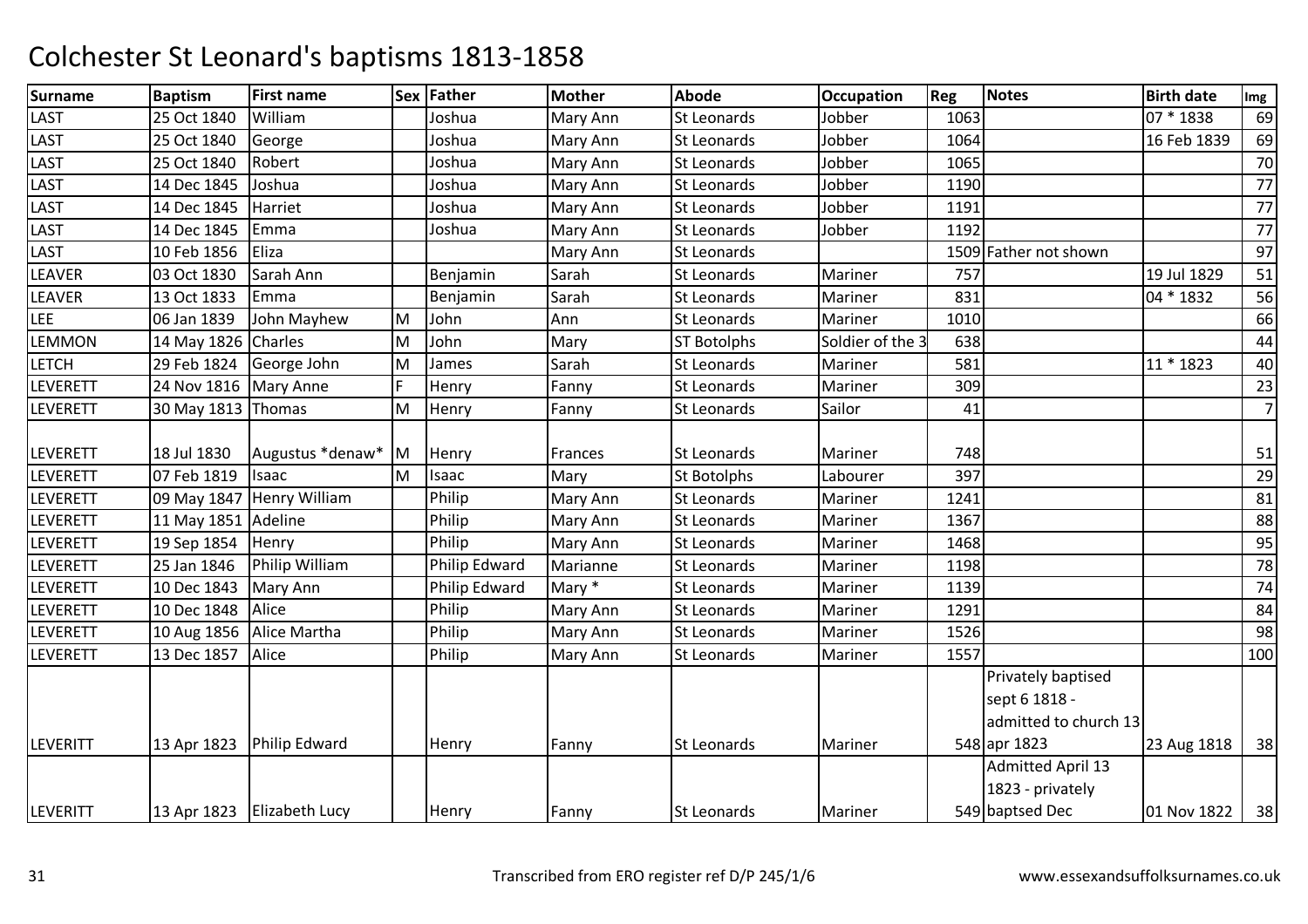| Surname             | <b>Baptism</b>            | <b>First name</b>     |    | Sex Father   | <b>Mother</b> | <b>Abode</b>       | <b>Occupation</b> | Reg  | <b>Notes</b>             | <b>Birth date</b> | Img              |
|---------------------|---------------------------|-----------------------|----|--------------|---------------|--------------------|-------------------|------|--------------------------|-------------------|------------------|
|                     |                           |                       |    |              |               |                    |                   |      |                          |                   |                  |
|                     |                           |                       |    |              |               |                    |                   |      | Birth could be Jan or    |                   |                  |
|                     |                           | <b>Edward Copping</b> |    |              |               |                    |                   |      | Jun.Illegible note,      |                   |                  |
| <b>LEWIS</b>        | 18 Jan 1824               | L*e                   | ΙM | Francis      | Mary          | St Leonards        | Merchant          |      | 574 with date 9 feb 1820 | 1820              | 40               |
| LILLY               | 03 Nov 1816               | Ann                   | F  | Edward       | Susan         | St Botolphs        | Artilleryman      | 306  |                          |                   | 23               |
| LING <sup>*</sup> E | 22 Mar 1843               | William               |    | John *       | Susanna       | St Leonards        | Carpenter         |      | 1125 Private baptism     |                   | 73               |
| <b>LINGLEY</b>      | 03 Apr 1814               | John                  | M  | John         | Mary          | St Botolphs        | Artilleryman      | 123  |                          |                   | 12               |
| <b>LINGWOOD</b>     | 24 May 1824 Isaac Richard |                       | M  | Isaac        | Martha        | <b>St Leonards</b> | Carpenter         | 587  |                          |                   | 41               |
| <b>LITCH</b>        | 06 Feb 1820               | James                 | M  | James        | Sarah         | <b>St Leonards</b> | Mariner           | 435  |                          |                   | 31               |
| <b>LITCH</b>        | 09 Feb 1822               | James George          | M  | James        | Sarah         | <b>St Leonards</b> | Mariner           | 504  |                          | 05 Dec 1821       | 35               |
|                     |                           | <b>Alfred James</b>   |    |              |               |                    |                   |      |                          |                   |                  |
| <b>LITTLE</b>       | 26 Jul 1824               | William               | M  | James        | Rebekah       | <b>St Leonards</b> | Carpenter         | 592  |                          | 18 Dec 1822       | 41               |
|                     |                           |                       |    |              |               |                    |                   |      | Daughter of John         |                   |                  |
|                     |                           |                       |    |              |               |                    |                   |      | Govine and Mary          |                   |                  |
| <b>LIVERICK</b>     | 07 Jan 1821               | Martha                | F  | John         | Mary          | <b>St Leonards</b> | Soldier           |      | 465 Liverick             |                   | 33               |
| <b>LLOYD</b>        | 09 Sep 1833               | <b>Charles Abbott</b> |    | James Abbott | Mary          | <b>St Leonards</b> | Collector and C   | 826  |                          | 06 Aug 1833       | 56               |
| <b>LLOYD</b>        | 01 Oct 1835               | Sidden Henry          | M  | James Abbott | Mary          | <b>St Leonards</b> | Collector and C   | 911  |                          | 01 Aug 1835       | 61               |
| <b>LLOYD</b>        | 30 Jan 1815               | Thomas                | M  | John         | Sarah         | <b>St Botolphs</b> | Sergeant in the   | 99   |                          |                   | 10               |
| LLOYD               | 30 Jan 1814               | John                  | M  | John         | Sarah         | <b>St Botolphs</b> | Sergeant in the   | 100  |                          |                   | 10               |
| <b>LLOYD</b>        | 12 Mar 1815               | Sarah                 | F  | John         | Sarah         | St Mary Magdalen   | Sergeant in the   | 212  |                          |                   | 17               |
| <b>LLOYD</b>        | 03 Sep 1837               | Emma                  | E  | William      | Eliza         | <b>St Leonards</b> | Mariner           | 976  |                          |                   | 64               |
| <b>LLOYD</b>        | 10 May 1840               | William M*            |    | William      | Eliza         | <b>St Leonards</b> | Mariner           | 1050 |                          |                   | 69               |
| <b>LLOYD</b>        | 11 Feb 1844               | Caroline              |    | William      | Eliza         | <b>St Leonards</b> | Mariner           | 1141 |                          |                   | 74               |
| <b>LLOYD</b>        | 10 Jan 1847               | Elizabeth             |    | William      | Eliza         | St Leonards        | Mariner           | 1239 |                          |                   | 80               |
| <b>LLOYD</b>        | 08 Oct 1848               | Ellen                 |    | William      | Eliza         | <b>St Leonards</b> | Mariner           | 1285 |                          |                   | 83               |
| <b>LLOYD</b>        | 14 Sep 1851               | Amelia                |    | William      | Eliza         | <b>St Leonards</b> | Mariner           | 1378 |                          |                   | 89               |
| <b>LOCK</b>         | 12 Aug 1855               | Sarah Ann             |    | Herbert      | Emma          | <b>St Leonards</b> | Mariner           | 1497 |                          |                   | 97               |
| LOCK                | 12 Aug 1855               | Mary Ann              |    | Herbert      | Emma          | St Leonards        | Mariner           | 1498 |                          |                   | 97               |
| <b>LOCK</b>         | 08 Jun 1856               | <b>Herbert George</b> |    | Herbert      | Emma          | <b>St Leonards</b> | Mariner           | 1520 |                          |                   | 98               |
| <b>LOCK</b>         | 11 Jul 1858               | Mary Ann              |    | Herbert      | Emma          | <b>St Leonards</b> | Mariner           | 1569 |                          |                   | 101              |
| <b>LONG</b>         | 17 Jul 1814               | Martha                | F  | Charles      | Sophia        | <b>St Giles</b>    | Artilleryman      | 149  |                          |                   | 13               |
| LONGWORTH           | 09 May 1813 George        |                       | M  | George       | Frances       | <b>St Botolphs</b> | Artilleryman      | 34   |                          |                   | $\boldsymbol{6}$ |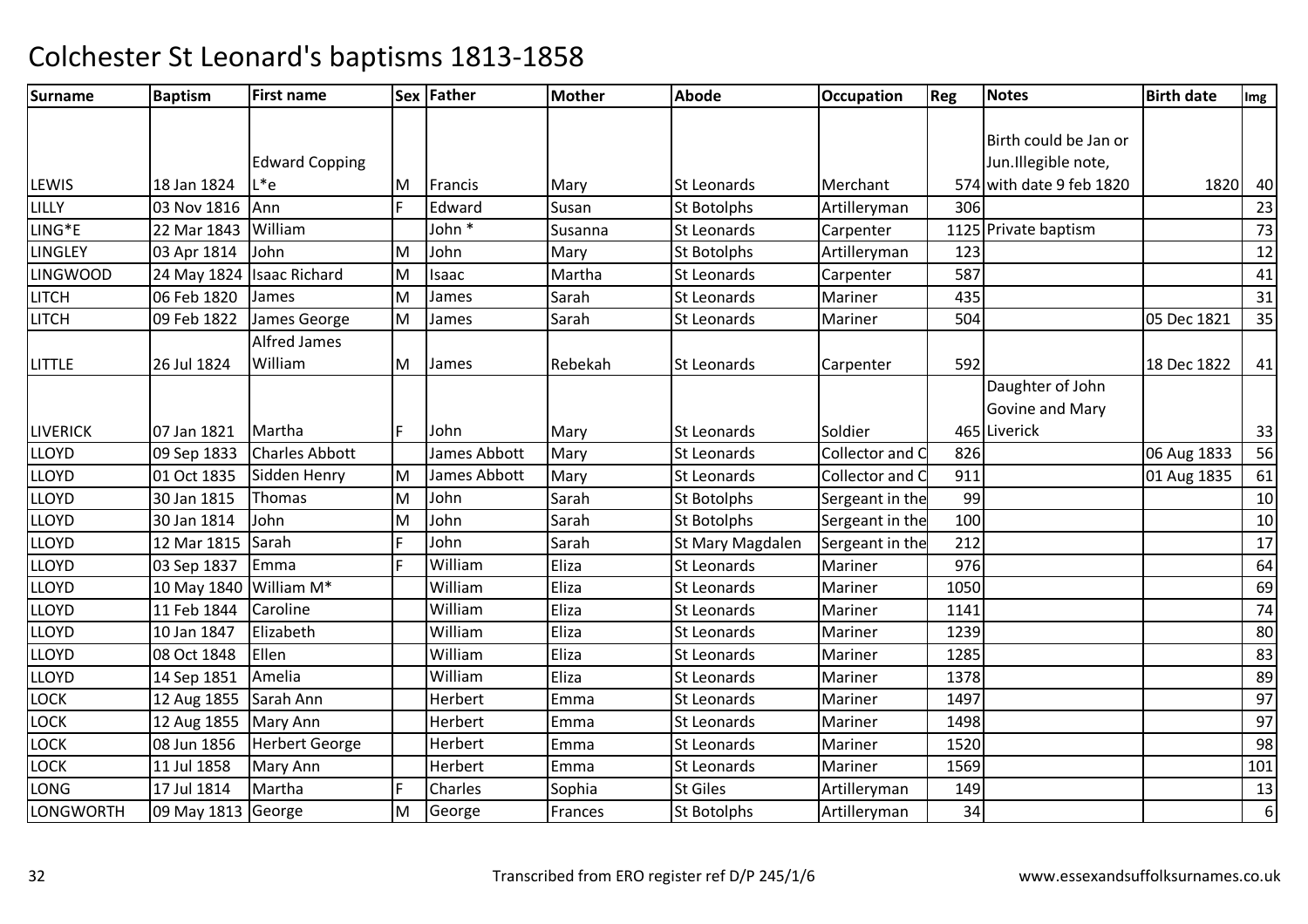| <b>Surname</b>  | <b>Baptism</b>          | <b>First name</b>               |    | Sex Father           | <b>Mother</b> | <b>Abode</b>       | <b>Occupation</b>     | Reg  | <b>Notes</b>  | <b>Birth date</b> | Img              |
|-----------------|-------------------------|---------------------------------|----|----------------------|---------------|--------------------|-----------------------|------|---------------|-------------------|------------------|
| LOTHIAN         | 29 Jan 1815             | Elizabeth                       |    | James                | Jane          | St Mary Magdalen   | Artilleryman          | 189  |               |                   | 16               |
| LOVEDY          | 16 May 1813 Eliza       |                                 | F. | William              | Charlotte     | <b>St Giles</b>    | Artilleryman          | 37   |               |                   | $\boldsymbol{6}$ |
| LOVETT          | 13 Jan 1814             | Sarah Eliza                     | F  | William              | Sarah         | St Botolphs        | Sergt Majr in th      | 94   |               |                   | 10               |
| LOYD            | 22 Apr 1827             | John                            | M  |                      | Ann           | <b>St Leonards</b> | Single woman          |      | 665 Base Born |                   | 46               |
| LOYDD           | 04 Mar 1832             | Mary Ann                        |    |                      | Susan         | St Leonards        | Single woman          |      | 796 Base Born |                   | 54               |
| LUCAS           | 12 Mar 1815             | Edward                          | M  | Edward               | Martha        | <b>St Botolphs</b> | Artilleryman          | 210  |               |                   | 17               |
| LUCAS           | 12 Sep 1813             | Robert                          | M  | James                | Mary          | <b>St Botolphs</b> | Artilleryman          | 75   |               |                   | 9                |
| LUCAS           |                         | 10 Aug 1851   Mary Ann Stannard |    | Jonathan             | Sarah         | <b>St Leonards</b> | Mariner               | 1374 |               |                   | 89               |
| LUCAS           | 11 Dec 1853             | John                            |    | Jonathan             | Sarah         | <b>St Leonards</b> | Mariner               | 1438 |               |                   | 93               |
| <b>LYCETT</b>   | 09 Mar 1851 Robert Page |                                 |    | Edward               | Charlotte     | <b>St Leonards</b> | Mariner               | 1360 |               |                   | 88               |
| LYHURST         | 22 Apr 1838   Mary Ann  |                                 |    | James                | Jane          | <b>St Leonards</b> | <b>Excise Officer</b> | 992  |               |                   | 65               |
| M*NNING         |                         | 02 May 1819 Elizth Hannah       | F  | Thomas               | Mary          | St Botolphs        | Miller                | 405  |               |                   | 29               |
| M*RTIN          | 23 May 1813 Joseph Hart |                                 | M  | Joseph               | Hannah        | <b>St Leonards</b> | Sailor                | 40   |               |                   | 6                |
| <b>MACKNICH</b> | 17 Apr 1825             | Robert                          |    | John                 | Maria         | <b>St Leonards</b> | Mariner               | 614  |               |                   | 42               |
| <b>MADDEN</b>   | 25 Apr 1824             | William                         | M  | <b>William Finch</b> | Mary          | St Leonards        | Mariner               | 583  |               |                   | 40               |
| <b>MADDER</b>   | 03 Oct 1826             | Thomas                          | M  | <b>William Finch</b> | Mary          | <b>St Leonards</b> | Mariner               | 647  |               |                   | 44               |
| <b>MADELEY</b>  | 03 Jan 1813             | Sarah                           | F  | John                 | Charlotte     | <b>St Leonards</b> | Soldier               |      |               |                   | $\overline{4}$   |
| <b>MALTEY</b>   | 12 Mar 1854             | Emma Sophia                     |    | William              | Sophia        | St Leonards        | Pipemaker             | 1445 |               |                   | 93               |
| <b>MANN</b>     | 08 Jan 1843             | Sarah Ellen                     |    | George               | Sarah         | St Leonards        | Lighter Man           | 1120 |               |                   | 73               |
| <b>MANN</b>     | 09 Feb 1845             | Phabe Martha                    |    | George               | Sarah         | <b>St Leonards</b> | Lighter Man           | 1170 |               |                   | 76               |
| <b>MANN</b>     | 14 Nov 1847             | George                          |    | George               | Sarah         | <b>St Leonards</b> | Lighter Man           | 1252 |               |                   | 81               |
| <b>MANN</b>     | 10 Feb 1850             | Louisa Constantia               |    | George               | Sarah         | <b>St Leonards</b> | Lighter Man           | 1318 |               |                   | 85               |
| <b>MANN</b>     | 12 Aug 1855             | James Thompson                  |    | George               | Sarah         | St Leonards        | Lighter Man           | 1496 |               |                   | 96               |
| <b>MANN</b>     |                         | 12 Dec 1852   Frederic James    |    | George<br>Benjamin   | Sarah         | <b>St Leonards</b> | Lighter Man           | 1418 |               |                   | 92               |
| <b>MANN</b>     | 13 Oct 1850             | <b>Walter Henry</b>             |    | Harry<br>Wellington  | Emma          | <b>St Leonards</b> | Lighter Man           | 1346 |               |                   | 87               |
| <b>MANN</b>     | 14 Apr 1850             | George James                    |    | Henry                | Ann           | <b>St Leonards</b> | Mariner               | 1324 |               |                   | 86               |
| <b>MANN</b>     | 14 Nov 1852 Emma Ann    |                                 |    | Henry                | Ann           | St Leonards        | Mariner               | 1414 |               |                   | 91               |
| <b>MANN</b>     |                         | 14 May 1854 George Thomas       |    | Henry                | Ann           | St Leonards        | Mariner               | 1456 |               |                   | 94               |
| <b>MANN</b>     | 09 Jun 1840   Mary Ann  |                                 |    | Henry                | Lucy          | St Leonards        | Mariner               | 1054 |               |                   | 69               |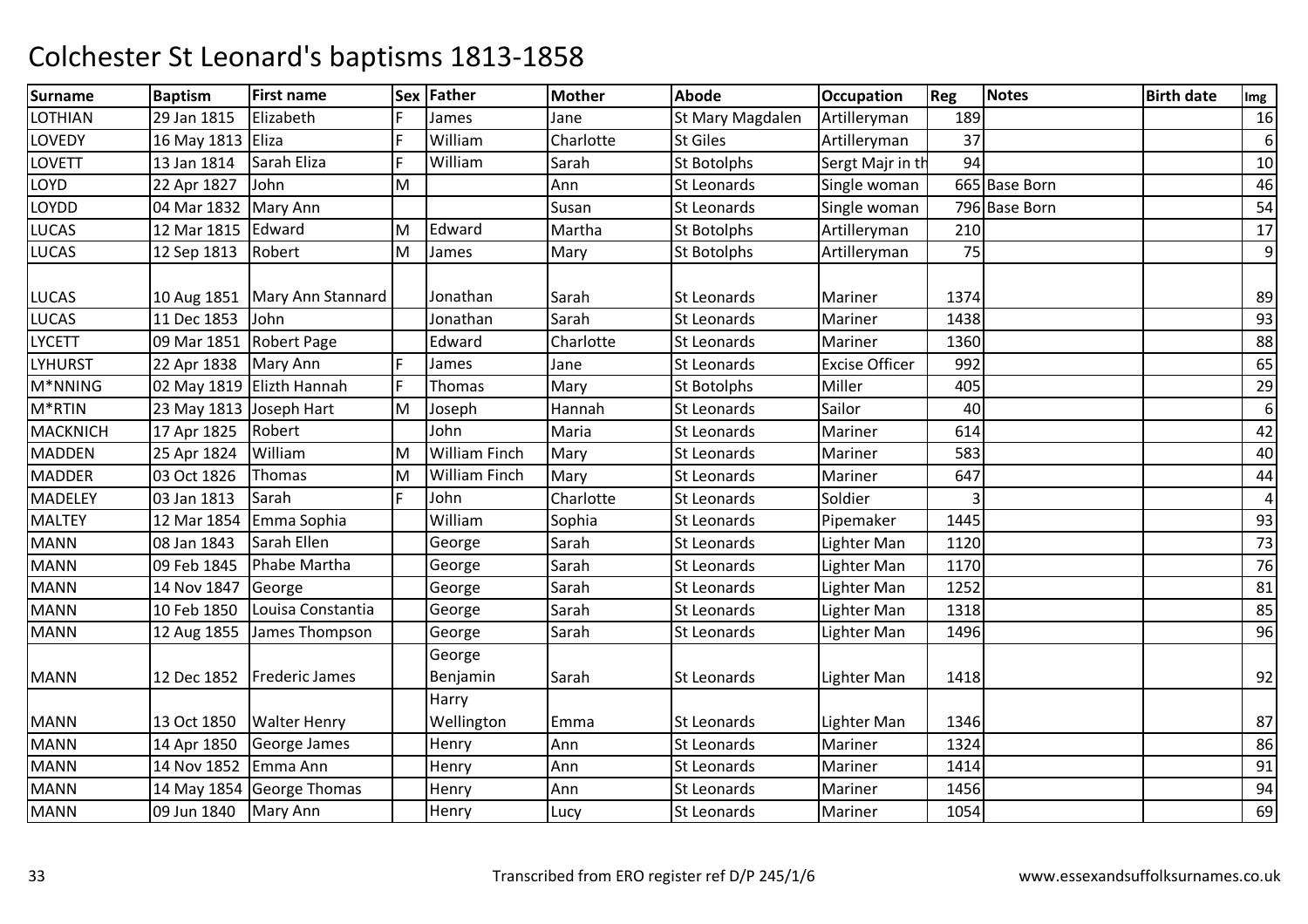| <b>Surname</b> | <b>Baptism</b>    | <b>First name</b>      |    | Sex Father | <b>Mother</b>               | <b>Abode</b>       | <b>Occupation</b>    | Reg  | <b>Notes</b> | <b>Birth date</b> | Img |
|----------------|-------------------|------------------------|----|------------|-----------------------------|--------------------|----------------------|------|--------------|-------------------|-----|
| <b>MANN</b>    | 09 Dec 1848       | Henry                  |    | Henry      | Lucy                        | St Leonards        | Mariner              | 1316 |              |                   | 85  |
|                |                   |                        |    | Henry      |                             |                    |                      |      |              |                   |     |
| <b>MANN</b>    | 09 Jul 1854       | <b>Henry Frederick</b> |    | Wellington | Emma                        | St Leonards        | Innkeeper            | 1462 |              |                   | 94  |
|                |                   |                        |    | Henry      |                             |                    |                      |      |              |                   |     |
| <b>MANN</b>    | 13 Jul 1845       | Thomas Henry           |    | Wellington | Emma                        | St Leonards        | Lighter Man          | 1181 |              |                   | 77  |
|                |                   |                        |    | Henry      |                             |                    |                      |      |              |                   |     |
| <b>MANN</b>    | 11 Jul 1847       | Amelia Ann Ruth        |    | Wellington | Emma                        | St Leonards        | Lighter Man          | 1243 |              |                   | 81  |
|                |                   |                        |    | Henry      |                             |                    |                      |      |              |                   |     |
| <b>MANN</b>    | 11 Feb 1849       | <b>Henry Frederick</b> |    | Wellington | Emma                        | St Leonards        | Lighter Man          | 1296 |              |                   | 84  |
|                |                   |                        |    | Henry      |                             |                    |                      |      |              |                   |     |
| <b>MANN</b>    | 12 Sep 1852       | Thomas                 |    | Wellington | Emma                        | St Leonards        | Lighter Man          | 1405 |              |                   | 91  |
| <b>MANN</b>    | 21 Jun 1835       | Mary Ann               | F  | John       | Caroline                    | St Leonards        | Blacksmith           | 900  |              |                   | 60  |
| <b>MANN</b>    | 06 Aug 1837       | Jane                   | F  | John       | Caroline                    | St Leonards        | Blacksmith           | 974  |              |                   | 64  |
| <b>MANN</b>    | 25 Apr 1839       | John                   | M  | John       | Caroline                    | <b>St Leonards</b> | Blacksmith           | 1016 |              |                   | 66  |
| <b>MANN</b>    | 13 Sep 1846       | Harriet                |    | John       | Caroline                    | St Leonards        | Blacksmith           | 1225 |              | 02 Jul 1844       | 80  |
| <b>MANN</b>    | 13 Sep 1846       | Ellen                  |    | John       | Caroline                    | St Leonards        | Blacksmith           | 1226 |              |                   | 80  |
| <b>MANN</b>    | 20 Sep 1848       | Robert                 |    | John       | Caroline                    | St Leonards        | Blacksmith           | 1281 |              |                   | 83  |
|                |                   |                        |    |            |                             |                    |                      |      |              |                   |     |
| <b>MANN</b>    | 31 Jul 1831       | Caroline Elizabeth     | IF | John       | Caroline                    | St Leonards        | Smith                | 776  |              |                   | 52  |
| <b>MANN</b>    | 21 Jul 1833       | Caroline               |    | John       | Caroline                    | St Leonards        | Smith                | 820  |              |                   | 55  |
| <b>MANN</b>    | 13 Feb 1842       | Martin *ling           | M  | John       | Emma                        | St Leonards        | Porter               | 1098 |              |                   | 72  |
| <b>MANN</b>    | 25 Oct 1837       | Jane                   | F. | John       | Jane                        | <b>St Leonards</b> | Merchant             | 978  |              | 27 Mar 1813       | 64  |
| <b>MANN</b>    | 25 Oct 1837       | Jane Margaret          | F  | John       | Maria                       | St Leonards        | Merchant             | 979  |              | 27 Dec 1836       | 64  |
| <b>MANN</b>    | 06 Sep 1838       | John Jarvis            | M  | John       | Maria                       | St Leonards        | Merchant             | 999  |              |                   | 65  |
| <b>MANN</b>    | 24 Dec 1815       | Samuel                 | M  | John       | Mary                        | <b>St Botolphs</b> | Artilleryman         | 265  |              |                   | 21  |
| <b>MANN</b>    | 01 Dec 1833       | Benjamin               |    | Robert     | Elizabeth                   | St Leonards        | <b>Harness Maker</b> | 833  |              |                   | 56  |
| <b>MANN</b>    | 23 Mar 1814       | Henry Wellington       | lм | Thomas     | Ann                         | St Leonards        | *apboiler            | 119  |              |                   | 11  |
| <b>MANN</b>    | 22 Sep 1815       | <b>Harriet Sarah</b>   | F  | Thomas     | Constance                   | St Leonards        | Soapmaker            | 251  |              |                   | 20  |
| <b>MANN</b>    | 30 Dec 1838       | Elizabeth              | F  | Thomas     | Constantia                  | <b>St Leonards</b> | Porter               | 1009 |              |                   | 66  |
| <b>MANN</b>    | 26 Sep 1817       | George Benjamin        | M  | Thomas     | Constantia                  | St Leonards        | Soap boiler          | 354  |              |                   | 26  |
| <b>MANN</b>    | 20 Jul 1837       | Ellen                  | F  | Thomas     | Constantine Ann St Leonards |                    | Soap manufact        | 972  |              | 01 Jun 1820       | 64  |
| <b>MANN</b>    | 15 May 1825 Sarah |                        |    | Thomas     | Harriet                     | St Leonards        | Soap boiler          | 615  |              |                   | 42  |
|                |                   |                        |    |            |                             |                    |                      |      |              |                   |     |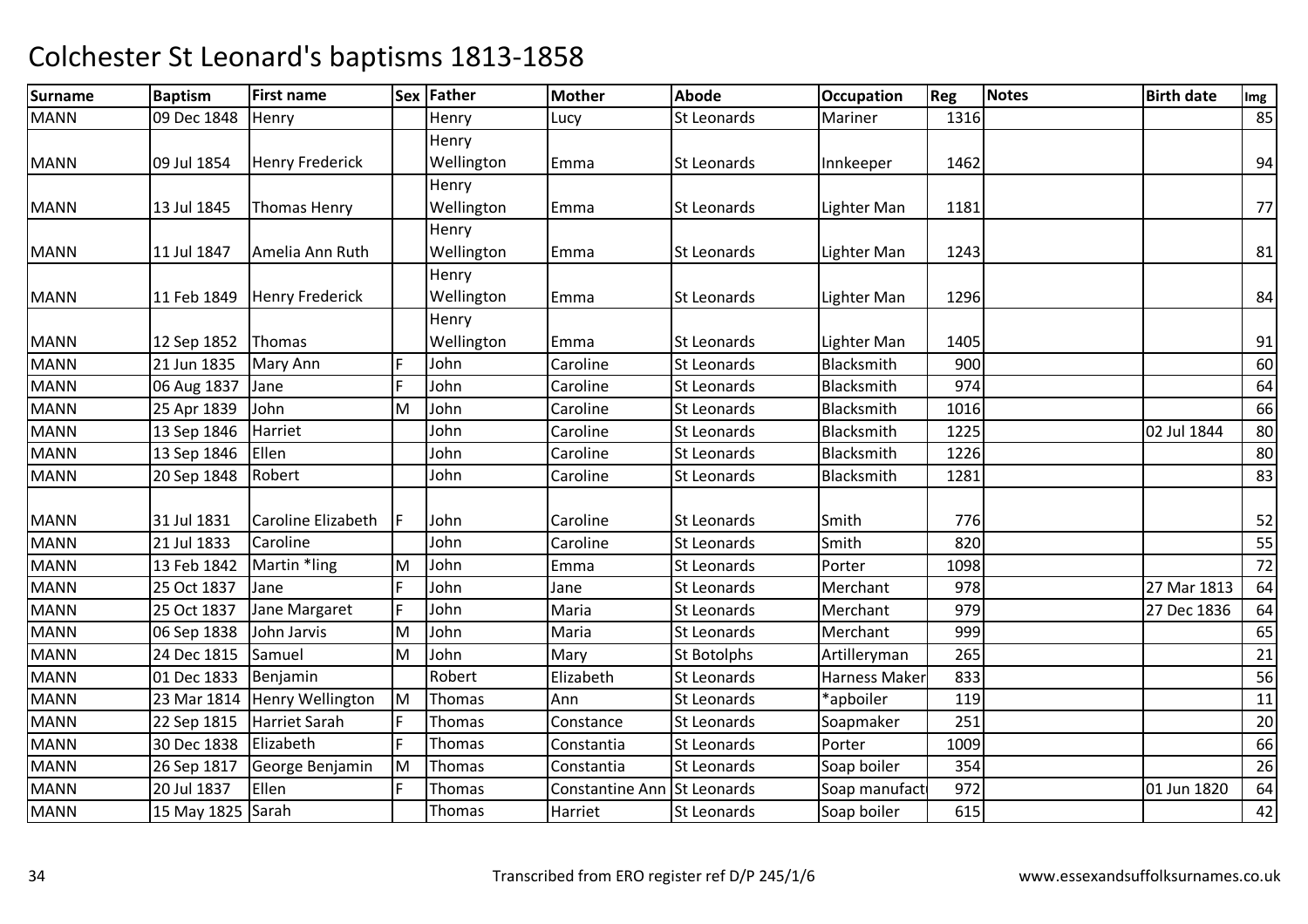| <b>Surname</b> | <b>Baptism</b>           | <b>First name</b>            |    | Sex Father | <b>Mother</b>      | <b>Abode</b>       | <b>Occupation</b> | Reg  | <b>Notes</b> | <b>Birth date</b> | Img |
|----------------|--------------------------|------------------------------|----|------------|--------------------|--------------------|-------------------|------|--------------|-------------------|-----|
| <b>MANN</b>    | 31 Mar 1829              | Thomas                       | M  | Thomas     | Harriott           | <b>St Leonards</b> | Soap boiler       | 714  |              |                   | 49  |
| <b>MANN</b>    | 08 Apr 1838              | Maria                        | F. |            | Elizabeth          | St Leonards        | Single woman      | 989  |              |                   | 65  |
| <b>MANN</b>    | 10 Aug 1856              | Charles                      |    | Henry      | Ann                | St Leonards        | Mariner           | 1527 |              |                   | 98  |
| <b>MANN</b>    | 12 Jul 1857              | Sarah Ellen                  |    | George     | Sarah              | <b>St Leonards</b> | Lighterman        | 1542 |              |                   | 99  |
|                |                          |                              |    | Henry      |                    |                    |                   |      |              |                   |     |
| <b>MANN</b>    | 11 Jul 1858              | Richard                      |    | Wellington | Emma               | St Leonards        | Innkeeper         | 1567 |              |                   | 101 |
| <b>MARTHAM</b> | 25 Sep 1836              | John Edward                  | M  | Joshua     | Lydia              | <b>St Leonards</b> | Labourer          | 937  |              |                   | 63  |
|                |                          | Eliza Rosine                 |    |            |                    |                    |                   |      |              |                   |     |
| <b>MARTIN</b>  | 21 Apr 1816              | Augustine                    | F  | Franz      | Elizabeth          | St Botolphs        | Sergt in the Roy  | 281  |              |                   | 22  |
| <b>MARTIN</b>  | 15 Apr 1840              | <b>Isaac Frederick</b>       |    | Isaac      | Eliza              | St Leonards        | Labourer          | 1046 |              |                   | 68  |
| <b>MARTIN</b>  | 11 Aug 1844 Charles      |                              |    | Isaac      | Eliza              | <b>St Leonards</b> | Labourer          | 1158 |              |                   | 75  |
| <b>MARTIN</b>  |                          | 06 Aug 1848   Thomas Ha*     |    | Isaac      | Eliza              | <b>St Leonards</b> | Labourer          | 1271 |              |                   | 82  |
| <b>MARTIN</b>  | 11 Aug 1850              | Harriet Maria                |    | Isaac      | Eliza              | St Leonards        | Labourer          | 1342 |              |                   | 87  |
| <b>MARTIN</b>  | 14 May 1854 Eliza        |                              |    | Isaac      | Eliza              | <b>St Leonards</b> | Labourer          | 1455 |              |                   | 94  |
| <b>MARTIN</b>  | 09 Jan 1853              | John Samuel                  |    | Isaac      | Eliza              | St Leonards        | Porter            | 1420 |              |                   | 92  |
| <b>MARTIN</b>  | 09 Aug 1846              | Samuel Hurrell               |    | Issac      | Eliza              | <b>St Leonards</b> | Labourer          | 1216 |              |                   | 79  |
| <b>MARTIN</b>  | 16 Sep 1832              | Ann                          |    | James      | Ann                | St Leonards        | Mariner           | 803  |              |                   | 54  |
| <b>MARTIN</b>  | 20 Aug 1836              | Jane                         | Е  | James      | Ann                | St Leonards        | Mariner           | 935  |              |                   | 62  |
| <b>MARTIN</b>  | 30 Sep 1838              | Ellen                        | E  | James      | Ann                | St Leonards        | Mariner           | 1003 |              |                   | 66  |
| <b>MARTIN</b>  | 31 Aug 1834              | George                       |    | James      | Anne               | St Leonards        | Porter            | 871  |              |                   | 58  |
| <b>MARTIN</b>  | 19 Apr 1846              | Henry                        |    | John       | Ann                | St Leonards        | Hawker            | 1208 |              |                   | 78  |
| <b>MARTIN</b>  | 12 Sep 1847              | William                      |    | John       | Ann                | <b>St Leonards</b> | Hawker            | 1245 |              | * Jun 1841        | 81  |
| <b>MARTIN</b>  | 20 Apr 1817              | Benjamin                     | M  | John       | Elizabeth          | <b>St Leonards</b> | Mariner           | 337  |              |                   | 25  |
| <b>MARTIN</b>  | 13 Sep 1829              | Ann Maria                    |    | John       | <b>Ellen Maria</b> | St Leonards        | Nail Maker        | 725  |              |                   | 49  |
| <b>MARTIN</b>  |                          | 11 Nov 1855 Philip John Cole |    | John Cole  | Elizabeth          | St Leonards        | Hawker            | 1504 |              |                   | 97  |
| <b>MARTIN</b>  | 14 Apr 1844              | William                      |    | Joseph     | Harriet            | St Leonards        | Seaman            | 1146 |              |                   | 75  |
| <b>MARTIN</b>  | 27 Mar 1814 Mary         |                              | F  | Joseph     | Mary               | St Leonards        | Mariner           | 122  |              |                   | 12  |
| <b>MARTIN</b>  | 05 May 1816 Elizabeth    |                              | F  | Joseph     | Mary               | <b>St Leonards</b> | Mariner           | 282  |              |                   | 22  |
| <b>MARTIN</b>  | 23 Mar 1828   Rosina M*a |                              | F  | Joseph     | Mary               | St Leonards        | Mariner           | 695  |              |                   | 47  |
| <b>MARTIN</b>  | 13 Sep 1835              | Joseph Isaac                 | M  | Joseph     | Sarah              | <b>St Leonards</b> | Labourer          | 907  |              |                   | 61  |
| <b>MARTIN</b>  | 13 Sep 1835              | Maria                        | F  | Joseph     | Sarah              | St Leonards        | Labourer          | 908  |              |                   | 61  |
| <b>MARTIN</b>  | 18 Dec 1836              | Elisha                       | M  | Joseph     | Sarah              | <b>St Leonards</b> | Labourer          | 942  |              |                   | 63  |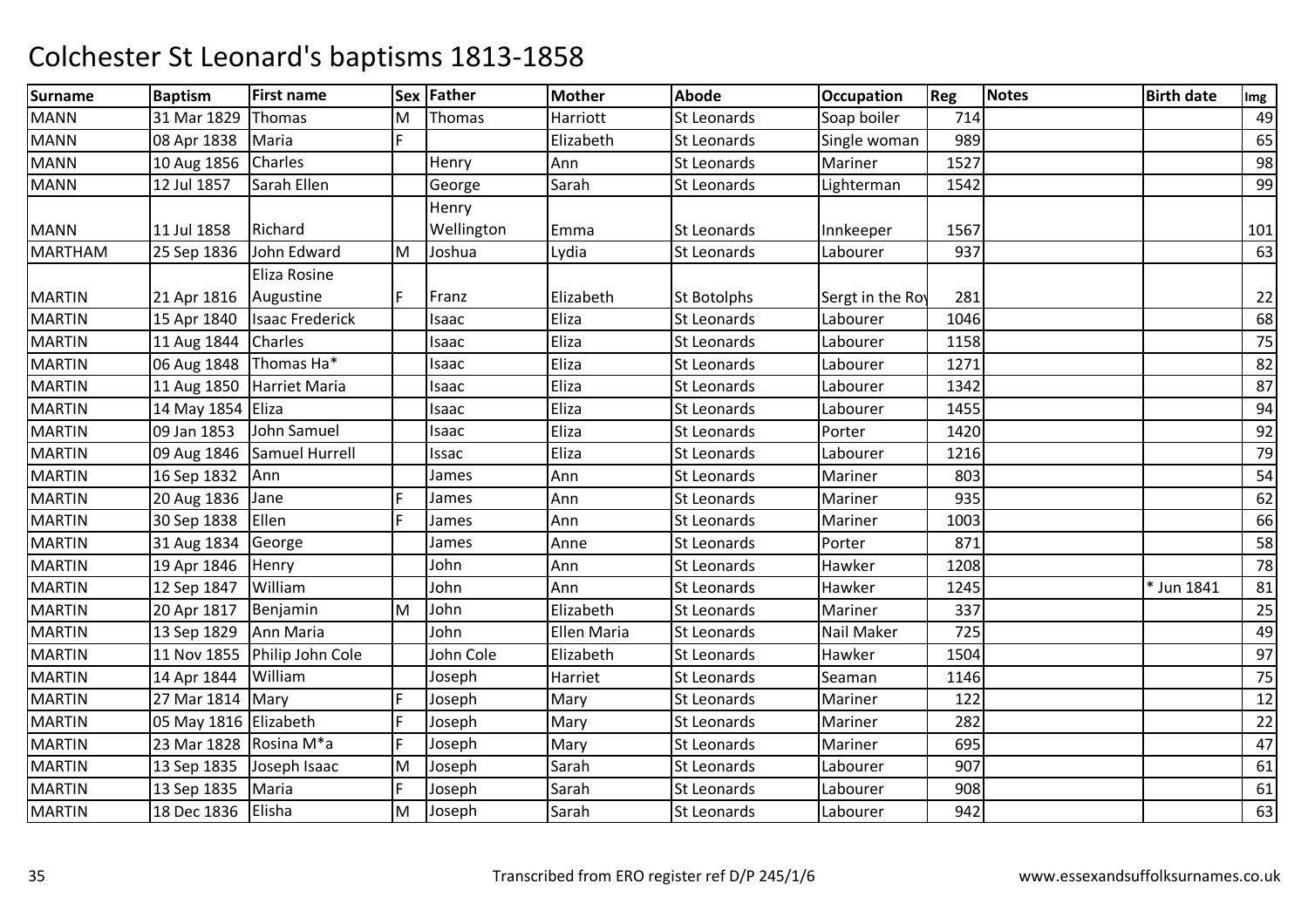| <b>Surname</b>         | <b>Baptism</b>       | <b>First name</b>            |   | Sex Father          | <b>Mother</b> | <b>Abode</b>       | <b>Occupation</b> | Reg  | Notes                 | <b>Birth date</b> | Img |
|------------------------|----------------------|------------------------------|---|---------------------|---------------|--------------------|-------------------|------|-----------------------|-------------------|-----|
| <b>MARTIN</b>          | 10 Jul 1842          | Amelia                       |   | Joseph              | Sarah         | St Leonards        | Labourer          | 1114 |                       |                   | 73  |
| <b>MARTIN</b>          | 11 Oct 1841          | Sarah                        |   | Joseph              | Sarah         | <b>St Leonards</b> | Mariner           | 1090 |                       |                   | 71  |
| <b>MARTIN</b>          | 08 Jan 1843          | Ann Elizabeth                |   | Joseph              | Sarah         | St Leonards        | Mariner           |      | 1121 Posthumous Child |                   | 73  |
| <b>MARTIN</b>          | 21 Aug 1831          | Sarah                        | E | Joseph              | Sarah         | Grimstead          | Porter            | 779  |                       |                   | 53  |
| <b>MARTIN</b>          | 25 Oct 1840          | Eliza Rhoda                  |   | Joseph              | Sarah         | St Leonards        | Porter            | 1059 |                       | 10 Oct 1838       | 69  |
| <b>MARTIN</b>          | 25 Oct 1840          | Susanna                      |   | Joseph              | Sarah         | <b>St Leonards</b> | Porter            | 1060 |                       |                   | 69  |
| <b>MARTIN</b>          | 25 Apr 1813          | Isaac                        | M | Joseph              | Susannah      | St Botolphs        | Innkeeper         | 26   |                       |                   | 6   |
| <b>MARTIN</b>          |                      | 11 May 1856 Elizabeth Amelia |   | Isaac               | Eliza         | <b>St Leonards</b> | Labourer          | 1516 |                       |                   | 98  |
| <b>MARTIN</b>          | 19 Jul 1858          | William                      |   | Henry               | Ann           | St Leonards        | Mariner           | 1571 |                       |                   | 101 |
| <b>MARTYN</b>          | 14 Jan 1827          | Mary Elizabeth               | F | Joseph              | Mary          | St Mary Magdalen   | Mariner           | 654  |                       |                   | 45  |
| <b>MARTYN</b>          | 02 May 1830 Mary Abb |                              | E | James               | Ann           | St Leonards        | Mariner           | 741  |                       |                   | 50  |
| <b>MARTYN</b>          | 26 Jun 1831          | James                        | M | James               | Ann           | <b>St Leonards</b> | Porter            | 771  |                       |                   | 52  |
| <b>MASON</b>           | 19 Nov 1815          | Benjamin                     | M | Benjamin            | Jane          | St Botolphs        | Shoemaker         | 260  |                       |                   | 20  |
| <b>MASON</b>           | 01 Oct 1854          | Harriet                      |   | <b>Henry George</b> | Eliza         | <b>St Leonards</b> | Blacksmith        | 1469 |                       |                   | 95  |
| <b>MASON</b>           | 23 Mar 1817          | Wm                           | M | James               | Sarah         | St Botolphs        | Labourer          | 328  |                       |                   | 24  |
| <b>MASON</b>           | 10 Apr 1836          | John William                 | M | John                | Hannah        | St Leonards        | Limeburner        | 922  |                       |                   | 62  |
| <b>MASON</b>           | 16 Jul 1837          | Hannah                       | E | John                | Hannah        | <b>St Leonards</b> | Porter            | 970  |                       |                   | 64  |
| <b>MASON</b>           | 08 Sep 1839          | <b>William Charles</b>       |   | John                | Hannah        | <b>St Leonards</b> | Porter            | 1025 |                       |                   | 67  |
| <b>MASON</b>           | 11 Oct 1840          | Eliza                        |   | John                | Hannah        | St Leonards        | Porter            | 1058 |                       |                   | 69  |
| <b>MASON</b>           | 06 Jun 1842          | <b>Woodhouse Hunter</b>      |   | John                | Hannah        | <b>St Leonards</b> | Porter            | 1111 |                       |                   | 72  |
| <b>MASON</b>           | 14 Dec 1851          | Esther                       |   | John                | Hannah        | <b>St Leonards</b> | Porter            | 1382 |                       |                   | 89  |
| <b>MASON</b>           | 14 Jan 1854          | John                         |   | John                | Hannah        | <b>St Leonards</b> | Porter            | 1441 |                       |                   | 93  |
| <b>MASON</b>           | 11 Oct 1855          | <b>Esther Caroline</b>       |   | John                | Hannah        | St Leonards        | Porter            | 1502 |                       |                   | 97  |
| <b>MASON</b>           | 27 Apr 1834          | Matilda                      |   | John                | Phoebe        | St Leonards        | Sailmaker         | 845  |                       |                   | 57  |
| <b>MASON</b>           | 27 Apr 1834          | Elizabeth                    |   | John                | Phoebe        | St Leonards        | Sailmaker         | 846  |                       |                   | 57  |
| <b>MASON</b>           | 27 Apr 1834          | Caroline                     |   | John                | Phoebe        | St Leonards        | Sailmaker         | 847  |                       |                   | 57  |
| <b>MASON</b>           | 13 Jul 1856          | <b>Charles Wellington</b>    |   | Henry<br>Wellington | Emma          | <b>St Leonards</b> | Innkeeper         | 1521 |                       |                   | 98  |
| <b>MATTHEWMAN</b>      | 10 Dec 1826          | Susanna                      | F | William             | Mary Ann      | <b>St Leonards</b> | <b>Butcher</b>    | 652  |                       |                   | 45  |
| MATTHEWMAN             | 04 Apr 1824          | Stpehen                      |   | William             | Mary Ann      | <b>St Leonards</b> | <b>Butcher</b>    | 582  |                       |                   | 40  |
| MATTHEWMAN 16 Sep 1821 |                      | Mary Ann                     |   | William             | Maryann       | <b>St Leonards</b> | <b>Butcher</b>    | 486  |                       | 21 Aug 1821       | 34  |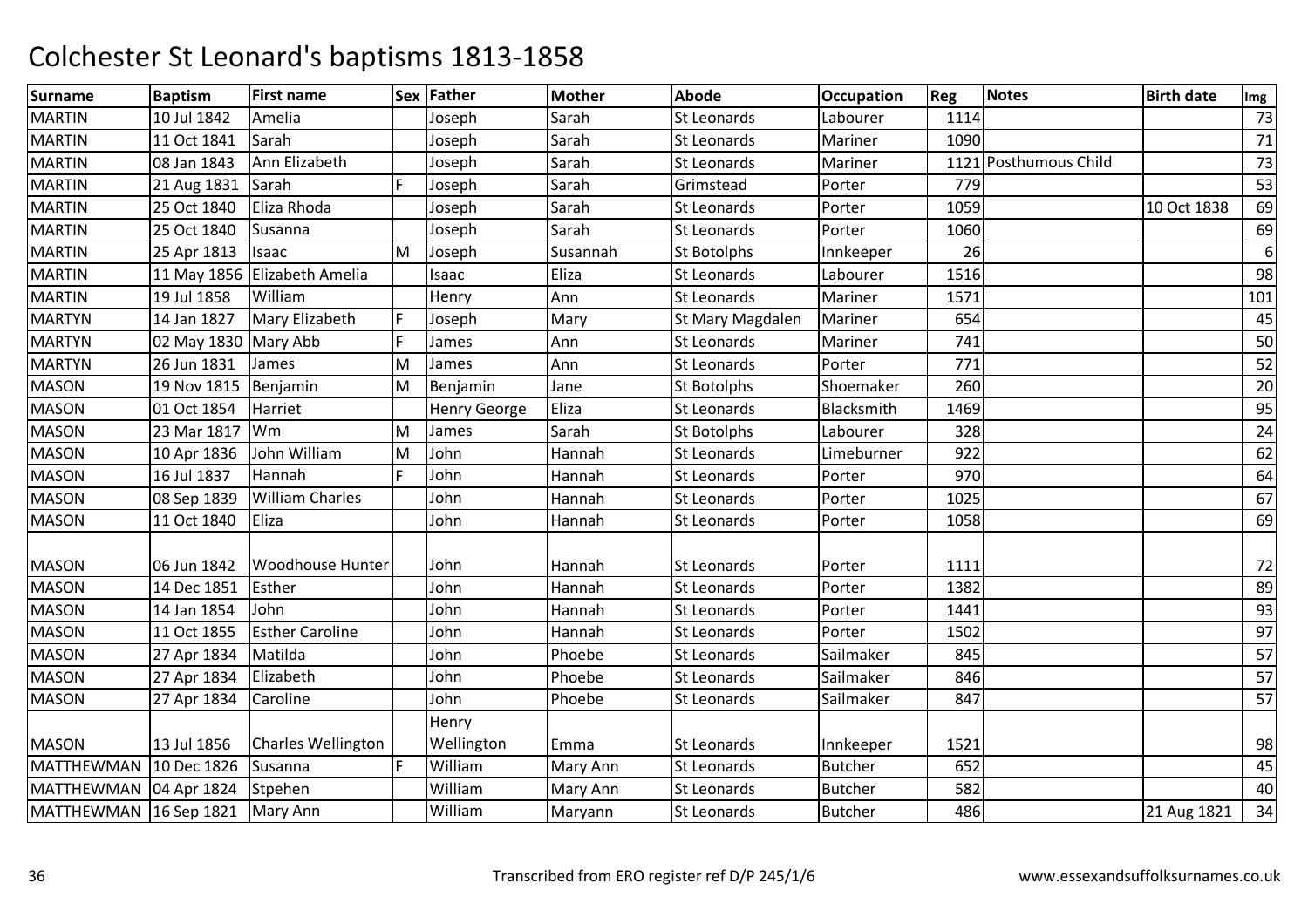| <b>Surname</b>      | <b>Baptism</b>      | <b>First name</b>        |   | Sex Father | <b>Mother</b>                | <b>Abode</b>       | <b>Occupation</b> | Reg  | Notes                                                                                                                                                                                                                     | <b>Birth date</b> | Img            |
|---------------------|---------------------|--------------------------|---|------------|------------------------------|--------------------|-------------------|------|---------------------------------------------------------------------------------------------------------------------------------------------------------------------------------------------------------------------------|-------------------|----------------|
| <b>MAYHEW</b>       | 11 Jul 1841         | Edward                   |   | Edward     | Martha                       | <b>St Leonards</b> | Stoker            | 1083 |                                                                                                                                                                                                                           |                   | 71             |
| <b>MCASKEY</b>      | 27 Aug 1815         | Patrick                  | M | Peter      | Ann                          | St Mary Magdalen   | Soldier           | 242  |                                                                                                                                                                                                                           |                   | 19             |
| <b>MCCEMMAN</b>     | 20 Jun 1813         | Ann                      | F | James      | Mary                         | St Botolphs        | Artilleryman      | 50   |                                                                                                                                                                                                                           |                   | $\overline{7}$ |
| MCCO <sup>*</sup> L | 26 Oct 1817         | Mary                     | F | John       | Florentine MerileSt Botolphs |                    | Soldier           | 356  |                                                                                                                                                                                                                           |                   | 26             |
| MCEA*E*             | 09 May 1813 Harriet |                          | F | John       | Mary                         | <b>St Botolphs</b> | Artilleryman      | 31   |                                                                                                                                                                                                                           |                   | 6              |
| <b>MCGREGOR</b>     | 14 Feb 1813         | Christiana Elizabeth F   |   | Robert     | Martha                       | <b>St Botolphs</b> | Artilleryman      | 14   |                                                                                                                                                                                                                           |                   | 5              |
| <b>MCNISH</b>       | 14 Jun 1840         | <b>Frances Mary</b>      |   | John       | Anne                         | St Leonards        | Mariner           | 1053 |                                                                                                                                                                                                                           |                   | 69             |
| <b>MCNISH</b>       | 12 Jul 1818         | Thomas                   | M | John       | Maria                        | St Leonards        | Mariner           | 377  |                                                                                                                                                                                                                           |                   | 28             |
| <b>MCNISH</b>       | 07 Jul 1822         | William                  | M | John       | Maria                        | <b>St Leonards</b> | Mariner           | 520  |                                                                                                                                                                                                                           |                   | 36             |
| <b>MCNISH</b>       | 07 Jul 1822         | Samuel                   | M | John       | Maria                        | St Leonards        | Mariner           | 521  |                                                                                                                                                                                                                           |                   | 37             |
| <b>MCNISH</b>       | 06 Sep 1829         | Maria Sarah              |   | John       | Maria                        | St Leonards        | Mariner           | 723  |                                                                                                                                                                                                                           |                   | 49             |
| <b>MCNISH</b>       | 20 May 1827         | <b>Benjamin West</b>     | M | John       | Maria                        | St Leonards        | Mariner           | 671  |                                                                                                                                                                                                                           |                   | 46             |
| <b>MCPHERSON</b>    | 22 Jan 1815         | Daniel                   | M | John       | Mary                         | St Botolphs        | Artilleryman      | 187  |                                                                                                                                                                                                                           |                   | 16             |
| <b>MEELING</b>      | 01 Oct 1837         | Mary Ann                 | F |            | Susannah                     | <b>St Leonards</b> | Single woman      | 977  |                                                                                                                                                                                                                           |                   | 64             |
| <b>MICHELL</b>      |                     | 24 Nov 1816 William Mark | M |            | Sarah                        | <b>St Botolphs</b> | Soldier           |      | Fathers christian<br>name not shown but<br>occupation looks to<br>be soldier? Michell<br>may be fathers name<br>or mothers so<br>included in both<br>(normally theres a<br>note if single mother<br>310 or illegitimate). |                   | 23             |
|                     |                     |                          |   |            |                              |                    |                   |      |                                                                                                                                                                                                                           |                   |                |
| <b>MILES</b>        | 17 Oct 1813         | Helena                   | F | William    | Susannah                     | St Leonards        | Artilleryman      | 85   |                                                                                                                                                                                                                           |                   | 9              |
| <b>MILLS</b>        |                     | 01 May 1842 Emma Agatha  |   | Benjamin   | Mary Ann                     | <b>St Leonards</b> | Mariner           |      | 1109 Private baptism                                                                                                                                                                                                      |                   | 72             |
| <b>MILLS</b>        | 02 Aug 1818         | James                    | M | James      | Mary                         | St Leonards        | Porter            | 379  |                                                                                                                                                                                                                           |                   | 28             |
| <b>MILLS</b>        | 09 Jan 1825         | Mary                     |   | James      | Mary                         | St Leonards        | Porter            | 607  |                                                                                                                                                                                                                           |                   | 42             |
| <b>MILLS</b>        | 30 Jul 1815         | Harriet                  | E | James      | Mary                         | <b>St Leonards</b> | Sawyer            | 236  |                                                                                                                                                                                                                           |                   | 19             |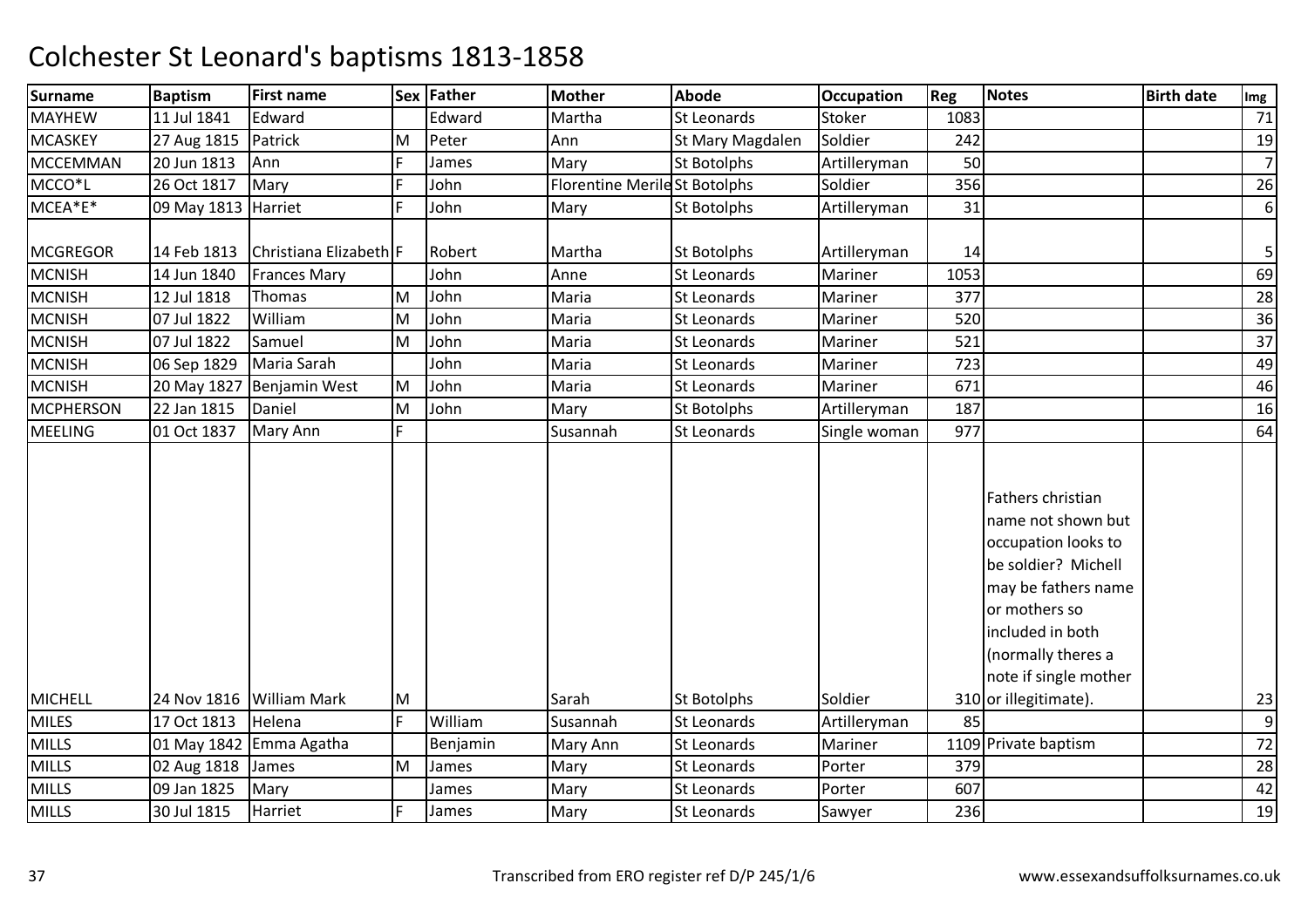| <b>Surname</b>  | <b>Baptism</b> | <b>First name</b>          |    | Sex Father   | <b>Mother</b>                | <b>Abode</b>       | <b>Occupation</b>     | Reg  | <b>Notes</b>                           | <b>Birth date</b> | Img |
|-----------------|----------------|----------------------------|----|--------------|------------------------------|--------------------|-----------------------|------|----------------------------------------|-------------------|-----|
| <b>MONTAGUE</b> | 08 Dec 1839    | Sarah Ann                  |    | James        | Sarah                        | <b>St Leonards</b> | Mariner               | 1032 |                                        |                   | 67  |
| <b>MONTAGUE</b> | 13 Feb 1842    | James                      |    | James        | Sarah                        | <b>St Leonards</b> | Mariner               | 1099 |                                        |                   | 72  |
| <b>MONTAGUE</b> | 13 Aug 1843    | James William              |    | James        | Sarah                        | <b>St Leonards</b> | Mariner               | 1132 |                                        |                   | 74  |
| <b>MONTAGUE</b> | 11 Oct 1846    | George William             |    | James        | Sarah                        | <b>St Leonards</b> | Mariner               | 1229 |                                        |                   | 80  |
| <b>MONTAGUE</b> |                | 16 May 1849 William Henry  |    | James        | Sarah                        | St Leonards        | Mariner               |      | 1306 Private baptism                   |                   | 85  |
| <b>MONTAGUE</b> | 21 Apr 1851    | Mary Ann                   |    | James        | Sarah                        | <b>St Leonards</b> | Mariner               | 1366 |                                        |                   | 88  |
| <b>MONTAGUE</b> | 31 Aug 1852    | <b>William Henry</b>       |    | James        | Sarah                        | St leonards        | Porter                | 1404 |                                        |                   | 91  |
| <b>MONTAGUE</b> | 13 Mar 1814    | Peter                      | M  | William      | Susan                        | St Leonards        | Labourer              | 111  |                                        |                   | 11  |
| <b>MONTAGUE</b> | 24 Jan 1819    | Jane                       | F  | William      | Susan                        | St Leonards        | Malster               | 394  |                                        |                   | 29  |
| <b>MOORE</b>    | 10 Jan 1847    | <b>Charles Frederick</b>   |    | Charles      | Mary                         | <b>St Leonards</b> | Grocer                | 1238 |                                        |                   | 80  |
| <b>MORDEN</b>   | 08 Sep 1816    | Caroline Susannah          | IF | George       | Hannah                       | <b>St Leonards</b> | Mariner               | 301  |                                        |                   | 23  |
| <b>MORDEN</b>   |                | 14 May 1820 Matilda Louisa | F  | George       | Hannah                       | <b>St Leonards</b> | Mariner               | 449  |                                        |                   | 32  |
| <b>MORDEN</b>   |                | 28 May 1844   Matilda Mary |    | James Joseph | Matilda Susannal St Leonards |                    | Plumber               |      | 1153 Private baptism                   |                   | 75  |
| <b>MORDEN</b>   | 27 Sep 1846    | James *urrells             |    | James Joseph | Matilda Susannal St Leonards |                    | Plumber               |      | 1227 Private baptism                   |                   | 80  |
| <b>MORDEN</b>   | 13 Jun 1819    | Elijah                     | M  | Joseph       | Mary                         | <b>St Leonards</b> | Master mariner        | 413  |                                        |                   | 30  |
| <b>MORDEN</b>   |                | 25 May 1817 James Joseph   | M  | Joseph       | Mary                         | St Leonards        | Master of a pad       | 344  |                                        |                   | 25  |
| <b>MORDEN</b>   | 22 Oct 1826    | Ann Elizabeth              | F  | William      | Ann                          | <b>St Leonards</b> | Mariner               | 649  |                                        |                   | 45  |
| <b>MORDEN</b>   | 08 Nov 1829    | <b>Mary Smith</b>          |    | William      | Ann                          | <b>St Leonards</b> | Mariner               | 733  |                                        |                   | 50  |
| <b>MORDEN</b>   | 17 Apr 1831    | Joseph Edward              | M  | William      | Ann                          | This Parish        | Mariner               | 768  |                                        |                   | 52  |
| <b>MORDEN</b>   | 29 Jun 1828    | June Josephine             |    | William      | Ann                          | St Leonards        | <b>Master mariner</b> | 703  |                                        |                   | 48  |
| MORFEY?         | 20 Mar 1814    | James                      | M  | Henry        | Sarah                        | <b>St Leonards</b> | Labourer              |      | Morfey or Norfey,<br>118 unclear which |                   | 11  |
| <b>MORLHAM</b>  | 26 Oct 1827    | Mary Ann                   | F  | Joshua       | Lydia                        | <b>St Leonards</b> | Labourer              | 687  |                                        |                   | 47  |
| <b>MORLHAM</b>  | 22 Aug 1824    | Thomas                     | M  | Joshua       | Lydia                        | St Leonards        | Labourer              | 594  |                                        |                   | 41  |
| <b>MORLHAM</b>  | 16 Sep 1821    | Joshua                     |    | Joshua       | Lydia                        | St Leonards        | Labourer              | 485  |                                        | 29 Aug 1821       | 34  |
| <b>MORLHAM</b>  | 25 Sep 1831    | Thomas                     | M  | Joshua       | Lydia                        | <b>St Leonards</b> | Labourer              | 783  |                                        |                   | 53  |
| <b>MORRIS</b>   | 07 Mar 1853    | Emma                       |    | George       | Jane                         | St Leonards        | Mariner               |      | 1421 Private baptism                   |                   | 92  |
| <b>MORRIS</b>   | 14 Jan 1855    | Jane                       |    | George       | Jane Martha                  | <b>St Leonards</b> | Mariner               | 1476 |                                        |                   | 95  |
| <b>MOWL</b>     | 11 Aug 1850    | Eliza                      |    | William      | Harriet                      | St Leonards        | Mariner               | 1343 |                                        |                   | 87  |
| <b>MOWL</b>     | 11 Jul 1852    | William                    |    | William      | Harriet                      | <b>St Leonards</b> | Mariner               | 1402 |                                        |                   | 91  |
| <b>MOWL</b>     | 11 Feb 1855    | Enoch                      |    | William      | Harriet                      | <b>St Leonards</b> | Porter                | 1479 |                                        |                   | 95  |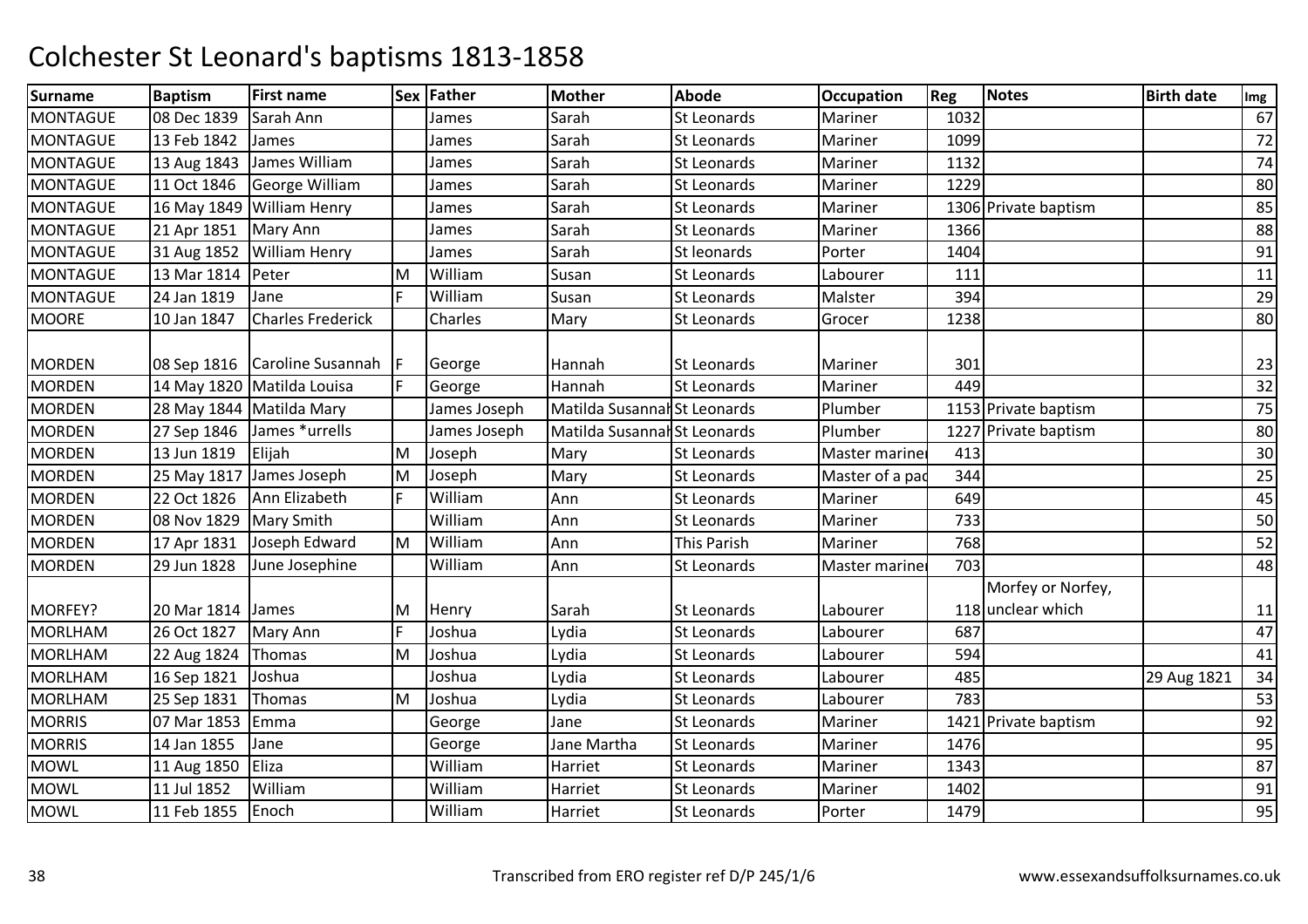| <b>Surname</b>  | <b>Baptism</b>       | <b>First name</b>           |    | Sex Father         | <b>Mother</b> | <b>Abode</b>       | <b>Occupation</b>  | <b>Reg</b> | <b>Notes</b>         | <b>Birth date</b> | Img |
|-----------------|----------------------|-----------------------------|----|--------------------|---------------|--------------------|--------------------|------------|----------------------|-------------------|-----|
| <b>MOWL</b>     | 27 Apr 1834          | Emma                        |    | William            | Mary          | <b>St Leonards</b> | Labourer           | 850        |                      |                   | 57  |
| <b>MOWL</b>     | 27 Apr 1834          | Enoch                       |    | William            | Mary          | <b>St Leonards</b> | Labourer           | 851        |                      |                   | 57  |
| <b>MOWL</b>     | 27 Apr 1834          | William                     |    | William            | Mary          | <b>St Leonards</b> | Labourer           | 852        |                      |                   | 57  |
| <b>MOWL</b>     | 27 Apr 1834          | Sophy                       |    | William            | Mary          | <b>St Leonards</b> | Labourer           | 853        |                      |                   | 57  |
| <b>MOWL</b>     | 22 Jan 1826          | <b>Eliza Frances</b>        |    | William            | Mary Ann      | St Leonards        | Mariner            | 632        |                      |                   | 43  |
| <b>MOWL</b>     | 24 Mar 1839          | Harriet                     | F. | William            | Mary Ann      | St Leonards        | Porter             | 1012       |                      |                   | 66  |
| <b>MOWL</b>     | 23 Feb 1825          | Matilda                     |    | Willm              | Mary          | <b>St Leonards</b> | Mariner            | 611        |                      |                   | 42  |
| <b>MOWL</b>     | 09 Feb 1822          | Lucina                      | F. | Wm                 | Maryanne      | <b>St Leonards</b> | Sailor             | 505        |                      |                   | 36  |
| <b>MOWL</b>     | 27 Mar 1846          | Charles                     |    |                    | Emma          | St Leonards        | Single woman       |            | 1202 Private baptism |                   | 78  |
| <b>MOWL</b>     | 15 Dec 1845          | <b>Charles Turner</b>       | M  |                    | Lucy          | <b>St Leonards</b> | Single woman       | 1196       |                      |                   | 78  |
| <b>MOWL</b>     | 11 Aug 1850          | Ann Maria                   |    |                    | Lucy          | St Leonards        | Single woman       | 1344       |                      |                   | 87  |
| <b>MOWL</b>     | 09 Aug 1857          | Louisa                      |    | William            | Harriet       | St Leonards        | Porter             | 1545       |                      |                   | 100 |
| <b>MURFIELD</b> | 14 Feb 1813          | John                        | M  | John               | Elizabeth     | <b>St Leonards</b> | Soldier            | 15         |                      |                   | 5   |
| <b>MURPHY</b>   | 30 Nov 1823          | Ann                         | F. | Peter              | Ann           | St Leonards        | Soldier            | 568        |                      |                   | 39  |
| <b>NAYLOR</b>   | 20 Aug 1820          | Thomas                      | M  | John               | Ann           | <b>St Botolphs</b> | Labourer           | 455        |                      |                   | 32  |
|                 |                      |                             |    |                    |               |                    |                    |            |                      |                   |     |
| <b>NAYLOR</b>   | 11 Sep 1853          | Frederick John              |    | William Thomas Ann |               | St Leonards        | Carter             | 1434       |                      |                   | 93  |
| <b>NEVARD</b>   | 07 Mar 1841 Adam     |                             |    | Samuel             | Eve           | St Leonards        | Sawyer             | 1078       |                      |                   | 70  |
| <b>NEVILL</b>   |                      | 26 May 1822 Sarah Elizabeth | F. | John               | Sara          | <b>St Leonards</b> | Gardener           | 518        |                      |                   | 36  |
|                 |                      |                             |    |                    |               |                    |                    |            | Son of Edward        |                   |     |
|                 |                      |                             |    |                    |               |                    |                    |            | Robertson and Ann    |                   |     |
| <b>NEVILL</b>   | 19 May 1822 John     |                             | M  | Edward             | Ann           | <b>St Giles</b>    | Soldier            |            | 516 Nevill           | 07 Sep 1799       | 36  |
| <b>NEVILL</b>   | 16 Jan 1824          | John                        | M  | John               | Sarah         | St Leonards        | Gardener           | 572        |                      |                   | 40  |
| <b>NEVILL</b>   | 16 Jan 1824          | Edward                      | M  | John               | Sarah         | St Leonards        | Gardener           | 573        |                      |                   | 40  |
| <b>NEVILL</b>   | 29 May 1825 Caroline |                             |    | John               | Sarah         | <b>St Leonards</b> | Gardener           | 616        |                      |                   | 42  |
| <b>NEVILL</b>   | 27 Sep 1835          | Sarah Ann                   | F. | William            | Elizabeth     | St Leonards        | <b>Coal Porter</b> | 910        |                      |                   | 61  |
| <b>NEVILL</b>   | 27 Jun 1830          | Walter                      | M  | William            | Elizabeth     | St Leonards        | Labourer           | 745        |                      |                   | 51  |
| <b>NEVILL</b>   | 17 Feb 1833          | John Martin                 |    | William            | Elizabeth     | <b>St Leonards</b> | Porter             | 810        |                      |                   | 55  |
| <b>NEVILLE</b>  | 20 Aug 1820          | William                     | M  | John               | Sarah         | <b>St Leonards</b> | Gardener           | 456        |                      |                   | 32  |
| <b>NEVILLE</b>  | 28 Jan 1827          | John Edward                 | M  | John               | Sarah         | <b>St Leonards</b> | Gardener           | 655        |                      |                   | 45  |
| <b>NEVILLE</b>  | 13 Oct 1850          | Thomas William              |    | <b>Thomas</b>      | Susan         | St Leonards        | Lighter Man        | 1347       |                      |                   | 87  |
| <b>NEVILLE</b>  |                      | 13 Mar 1853 Charles Henry   |    | Thomas             | Susan         | <b>St Leonards</b> | Lighter Man        | 1423       |                      |                   | 92  |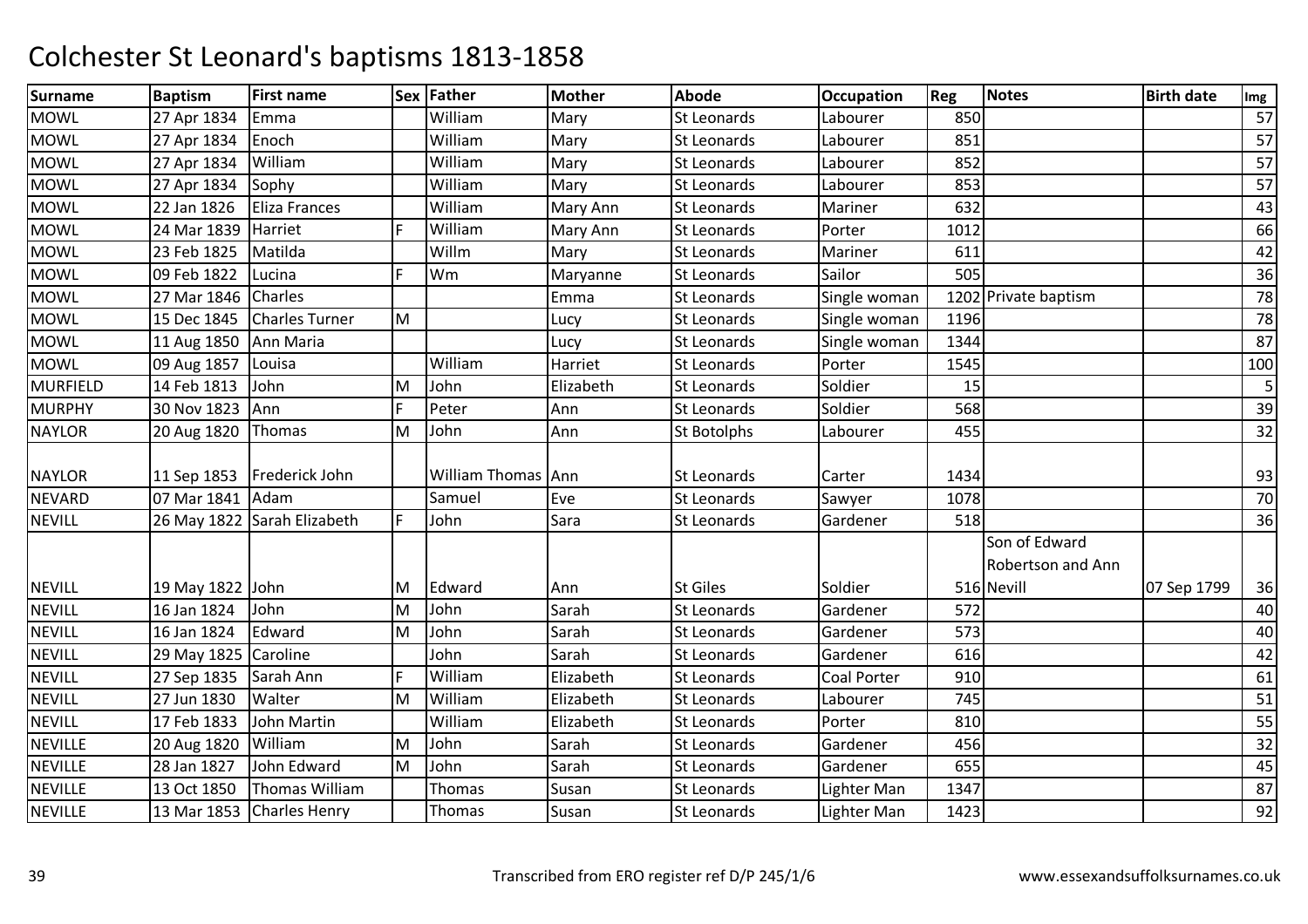| <b>Surname</b> | <b>Baptism</b>        | <b>First name</b>     |    | Sex Father   | <b>Mother</b>                | <b>Abode</b>       | <b>Occupation</b> | Reg  | Notes                | <b>Birth date</b> | Img            |
|----------------|-----------------------|-----------------------|----|--------------|------------------------------|--------------------|-------------------|------|----------------------|-------------------|----------------|
| <b>NEVILLE</b> | 06 Nov 1847           | Louisa                |    | Thomas       | Susan                        | <b>St Leonards</b> | Porter            |      | 1250 Private baptism |                   | 81             |
| <b>NEVILLE</b> | 14 Nov 1847           | <b>Eleanor Ann</b>    |    | William      | Ann                          | St Leonards        | Lighter Man       | 1255 |                      |                   | 81             |
| <b>NEVILLE</b> | 10 Jun 1849           | Emma Elizabeth        |    | William      | Ann                          | St Leonards        | Lighter Man       | 1307 |                      |                   | 85             |
| <b>NEVILLE</b> | 12 Oct 1851           | William John          |    | William      | Ann                          | <b>St Leonards</b> | Porter            | 1379 |                      |                   | 89             |
| <b>NEVILLE</b> | 11 Mar 1827           | William               | M  | William      | Elizabeth                    | St Leonards        | Labourer          | 657  |                      |                   | 45             |
| <b>NEVILLE</b> | 11 Mar 1827           | Thomas                | M  | William      | Elizabeth                    | St Leonards        | Labourer          | 658  |                      |                   | 45             |
| <b>NEVILLE</b> | 14 Feb 1858           | George Henry          |    | William      | Ann                          | <b>St Leonards</b> | Labourer          | 1559 |                      |                   | 100            |
| <b>NEWBURN</b> | 11 Sep 1814           | Timothy               | M  | John         | Elizabeth                    | <b>St Leonards</b> | Artilleryman      | 165  |                      |                   | 14             |
| <b>NEWTON</b>  | 10 Apr 1814           | Sarah                 |    | Edward       | Elizabeth                    | <b>St Rumwalds</b> | Artilleryman      | 126  |                      |                   | 12             |
| <b>NEWTON</b>  | 06 Apr 1817           | Mary Ann              | F. | Edward       | Elizth                       | St Rumwalds        | Shoemaker         | 334  |                      |                   | 25             |
| <b>NEWTON</b>  | 07 Feb 1819           | Margaretta            | F  | Edward       | Elizth                       | <b>St Rumwalds</b> | Shoemaker         | 395  |                      |                   | 29             |
| <b>NEWTON</b>  | 07 Feb 1819           | Harriet               | F. | Edward       | Elizth                       | <b>St Rumwalds</b> | Shoemaker         | 396  |                      |                   | 29             |
| <b>NEWTON</b>  | 21 Jan 1821           | Caroline              | F. | Edward       | Elizth                       | <b>St Rumwalds</b> | Shoemaker         | 466  |                      |                   | 33             |
| <b>NEWTON</b>  | 25 Nov 1821           | John                  | M  | William      | Mary                         | St Mary Magdalen   | Gardener          | 496  |                      |                   | 35             |
| <b>NEWTON</b>  | 13 Dec 1818           | William               | M  | William      | Mary Ann                     | <b>St Botolphs</b> | Gardener          | 391  |                      |                   | 28             |
|                |                       |                       |    |              |                              |                    |                   |      | Morfey or Norfey,    |                   |                |
| NORFEY?        | 20 Mar 1814 James     |                       | M  | Henry        | Sarah                        | St Leonards        | Labourer          |      | 118 unclear which    |                   | 11             |
| <b>NORMAN</b>  | 07 Dec 1835           | Eliza                 | F. | John         | Eliza                        | <b>St Leonards</b> | Labourer          | 916  |                      |                   | 61             |
| <b>NUNN</b>    | 22 Aug 1819           | Thomas Douglas        | M  | Thomas       | Anna Louisa                  | <b>St Leonards</b> | Master mariner    | 423  |                      |                   | 30             |
| <b>NUNN</b>    | 11 Feb 1821           | Frederick             | M  | Thomas       | Anna Louisa                  | <b>St Leonards</b> | Master marine     | 469  |                      |                   | 33             |
| <b>NUNN</b>    | 17 Oct 1823           | Frederic              | M  | Thomas       | Hannah                       | St Leonards        | Mariner           | 563  |                      |                   | 39             |
| <b>NUNN</b>    | 17 Oct 1823           | Etheline              | F. | Thomas       | Hannah                       | St Leonards        | Mariner           | 564  |                      |                   | 39             |
| O' CALLAGHAN   | 26 Jul 1818           | Hannah                | F. | Hugh         | Martha                       | <b>St Botolphs</b> | Weaver            | 378  |                      |                   | 28             |
| <b>OATES</b>   | 27 Jun 1813           | Edward                | M  | Thomas       | Ann                          | St Mary Magdalen   | Soldier           | 53   |                      |                   | $\overline{7}$ |
| <b>OLIVER</b>  | 27 Oct 1816           | Eliz.th               |    | Samuel       | Mary                         | St James           | Lamplighter       | 305  |                      |                   | 23             |
| PAGE           | 02 Apr 1826           | Ann Maria             | F. | David        | Margaret                     | St Leonards        | Soldier of * reg  | 634  |                      |                   | 44             |
| PAGE           | 09 Jan 1825           | George                |    | Geo Henry    | Charlotte                    | St Leonards        | Tailor            | 605  |                      |                   | 42             |
| PAGE           | 09 Jan 1825           | <b>William Robert</b> |    | Geo Henry    | Charlotte                    | <b>St Leonards</b> | Tailor            | 606  |                      |                   | 42             |
| PAGE           | 09 Oct 1825           | Henry                 | M  | George       | Charlotte                    | St Leonards        | <b>Tailor</b>     | 628  |                      |                   | 43             |
| PAGE           | 09 Mar 1851           | Georgiena             |    | George       | Sarah                        | St Leonards        | Mariner           |      | 1362 Posthumous      |                   | 88             |
| PAGE           | 13 May 1849 Sarah Ann |                       |    | George       | Sarah Ann Chalot St Leonards |                    | Mariner           | 1304 |                      |                   | 84             |
| PAGE           | 01 Jun 1828           | Henry                 | M  | George Henry | Charlotte                    | St Leonards        | Tailor            | 699  |                      |                   | 48             |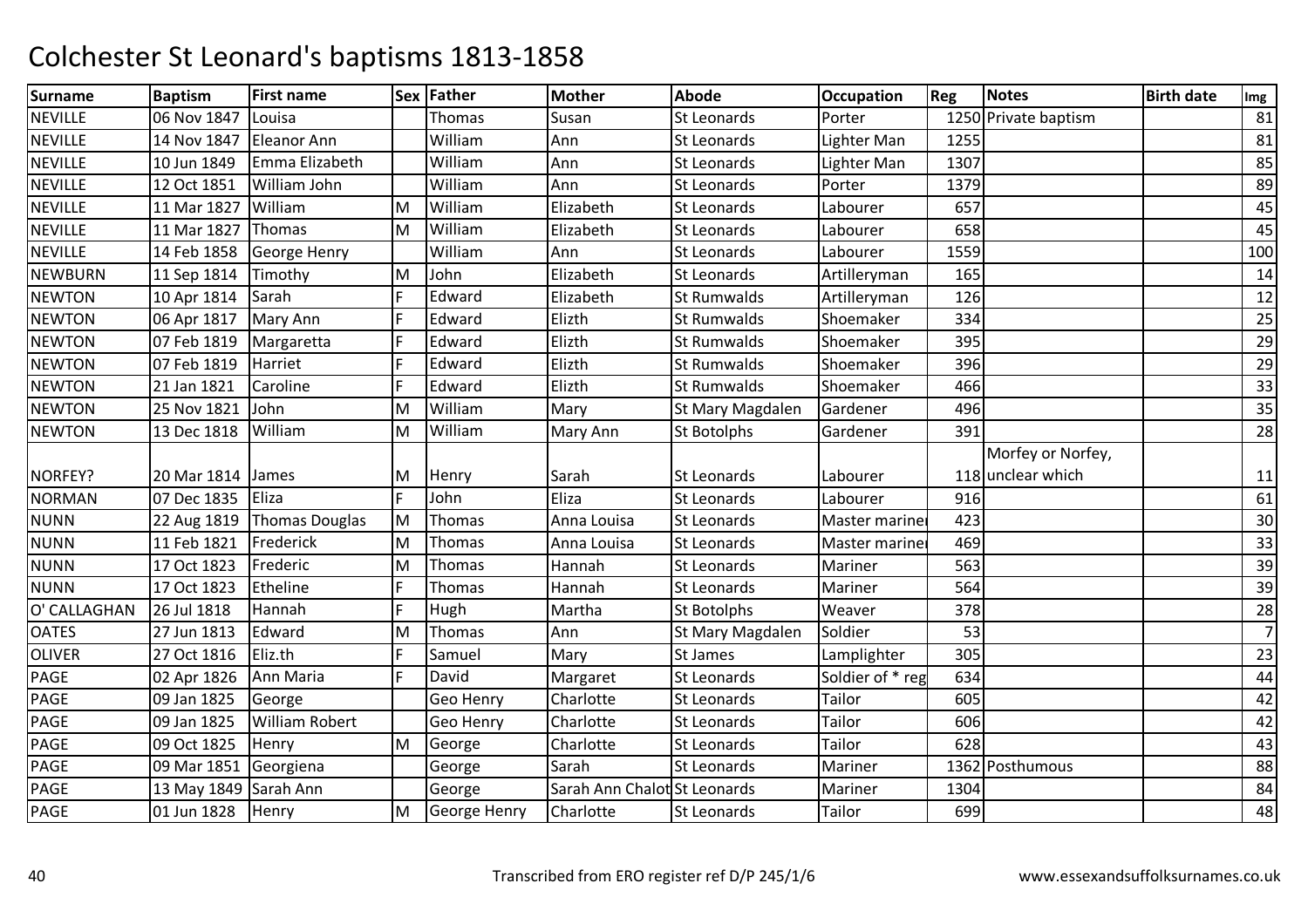| <b>Surname</b>  | <b>Baptism</b>       | <b>First name</b>             |    | Sex Father            | <b>Mother</b>         | <b>Abode</b>       | <b>Occupation</b> | Reg  | <b>Notes</b>         | <b>Birth date</b> | Img            |
|-----------------|----------------------|-------------------------------|----|-----------------------|-----------------------|--------------------|-------------------|------|----------------------|-------------------|----------------|
| PAGE            | 01 Jun 1828          | Charlotte                     |    | George Henry          | Charlotte             | St Leonards        | Tailor            | 700  |                      |                   | 48             |
| PAGE            | 20 Jul 1834          | Robert Woolsey                |    | <b>George Henry</b>   | Charlotte             | <b>St Leonards</b> | Tailor            | 865  |                      |                   | 58             |
| PAGE            | 06 Oct 1849          | Henry James                   |    | Henry                 | Myra                  | St Leonards        | Mariner           | 1311 |                      |                   | 85             |
| PAGE            | 14 Sep 1851          | Myra Avis                     |    | Henry                 | Myra                  | <b>St Leonards</b> | Mariner           | 1377 |                      |                   | 89             |
| PAGE            | 12 Feb 1854          | Charlotte                     |    | Henry                 | Myra                  | St Leonards        | Mariner           | 1443 |                      |                   | 93             |
| PAGE            | 08 Oct 1815          | Henry                         | M  | Henry                 | Susan                 | <b>St Giles</b>    | Gardener          | 253  |                      |                   | 20             |
| PAGE            | 06 Oct 1816          | Elizabeth                     | F  | Samuel                | Elizabeth             | St Leonards        | Gardener          | 303  |                      |                   | 23             |
| PAGE            | 14 Jun 1818          | Mary Ann                      | F  | Samuel                | Elizabeth             | <b>St Leonards</b> | Gardener          | 373  |                      |                   | 27             |
| PAGE            | 17 Nov 1833          | <b>Ellen Mary</b>             |    | Thomas                | Elizabeth Mary        | <b>St Leonards</b> | Gardener          | 832  |                      |                   | 56             |
| PAGE            |                      | 20 May 1838   Thomas Mortimer | M  | Thomas                | <b>Elizabeth Mary</b> | <b>St Leonards</b> | Gardener          | 994  |                      |                   | 65             |
| PAGE            | 09 Nov 1845          | <b>Edward Mortimer</b>        |    | Thomas                | Elizabeth Mary        | St Leonards        | Gardener          | 1184 |                      |                   | 77             |
| PAGE            | 09 Jun 1850          | <b>William Hawkins</b>        |    | Thomas                | Elizabeth Mary        | <b>St Leonards</b> | Gardener          | 1334 |                      |                   | 86             |
| PAGE            | 13 Jun 1813          | Sarah Elizabeth               | F  | Thomas                | Lucy                  | <b>St Botolphs</b> | Gardener          | 44   |                      |                   | $\overline{7}$ |
| PAGE            | 23 Apr 1815          | Lucy Eliza                    | F. | Thomas                | Lucy                  | St Botolphs        | Gardener          | 222  |                      |                   | 17             |
| PAGE            | 25 Jul 1819          | <b>Eliza Hawkins</b>          | F  | Thomas                | Lucy                  | <b>St Botolphs</b> | Gardener          | 420  |                      |                   | 30             |
| PAGE            |                      | 10 Nov 1844 Sarah Charlotte   |    | William Robert        | Sarah                 | St Leonards        | Mariner           | 1162 |                      |                   | 76             |
| PAGE            | 09 Aug 1846 Helen    |                               |    | William Robert        | Sarah                 | <b>St Leonards</b> | Mariner           | 1221 |                      |                   | 79             |
| PAGE            | 21 Oct 1848          | <b>William Robert</b>         |    | <b>William Robert</b> | Sarah                 | <b>St Leonards</b> | Mariner           |      | 1287 Private baptism |                   | 83             |
| PAGE            | 13 Jul 1856          | George Henry                  |    | Henry                 | Myra                  | <b>St Leonards</b> | Mariner           | 1522 |                      |                   | 98             |
| <b>PAINE</b>    | 08 Jun 1853          | James                         |    | John                  | Elizabeth             | St Leonards        | Journeyman M      |      | 1426 Private baptism |                   | 92             |
| <b>PANNIFER</b> | 14 Sep 1856          | <b>William James</b>          |    | William               | Harriet Sarah         | <b>St Leonards</b> | Labourer          | 1530 |                      |                   | 99             |
| PAR*FER         | 11 Sep 1831          | William                       | M  | James                 | Lydia                 | St Leonards        | Labourer          | 782  |                      |                   | 53             |
| <b>PARKER</b>   | 08 May 1836 Caroline |                               | F. | Abraham               | Sarah                 | <b>St Leonards</b> | Mariner           | 925  |                      |                   | 62             |
| <b>PARKER</b>   | 20 Aug 1820          | Eliza                         | F  | Abraham               | Sarah                 | <b>St Leonards</b> | Spinner           | 454  |                      |                   | 32             |
| <b>PARKER</b>   | 09 Dec 1848          | Clarissa Bat*man              |    | Anbraham              | Clarissa              | St Leonards        | Lighter Man       | 1315 |                      |                   | 85             |
| <b>PARKER</b>   | 14 Jan 1838          | Elizabeth Ann                 | F  | James                 | Elizabeth             | <b>St Leonards</b> | Lighter Man       | 984  |                      |                   | 64             |
| <b>PARKER</b>   | 06 Oct 1839          | James Thomas                  |    | James                 | Elizabeth             | St Leonards        | Lighter Man       | 1027 |                      |                   | 67             |
| <b>PARKER</b>   | 31 Jul 1836          | James Thomas                  | M  | James                 | Elizabeth             | <b>St Leonards</b> | Porter            | 932  |                      |                   | 62             |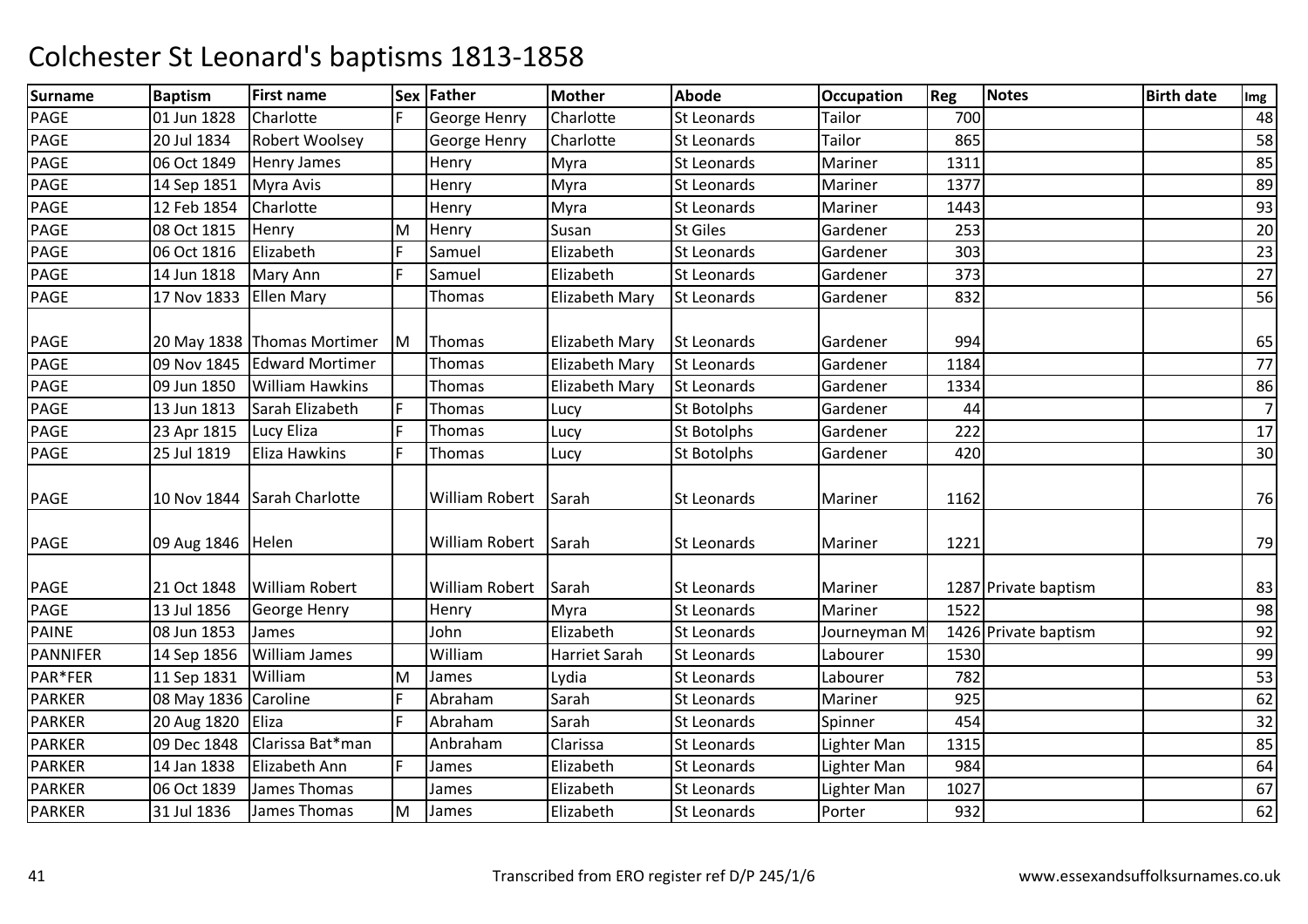| <b>Surname</b>   | <b>Baptism</b>         | <b>First name</b>           |     | Sex Father | <b>Mother</b>                | <b>Abode</b>       | <b>Occupation</b> | Reg  | <b>Notes</b>         | <b>Birth date</b> | Img |
|------------------|------------------------|-----------------------------|-----|------------|------------------------------|--------------------|-------------------|------|----------------------|-------------------|-----|
| <b>PARKER</b>    | 12 Dec 1847            | George Benjamin             |     | James      | Elizabeth                    | St Leonards        | Porter            | 1257 |                      |                   | 82  |
| <b>PARKET</b>    | 09 Jan 1842            | Eliza Charlotte             |     | James      | Elizabeth                    | St Leonards        | Lighter Man       | 1095 |                      |                   | 71  |
| PARMAN           |                        | 18 May 1823 Benjamin Samuel | M   | Thomas     | Sarah                        | St Mary Magdalen   | Miller            | 553  |                      | 03 May 1822       | 39  |
| <b>PARMENTER</b> | 18 Aug 1833   Mary Ann |                             |     | Peter      | Sophia                       | St Leonards        | Carpenter         | 822  |                      |                   | 55  |
| <b>PARMENTER</b> | 31 Aug 1834            | Thomas                      |     | Peter      | Sophia                       | <b>St Leonards</b> | Carpenter         | 870  |                      |                   | 58  |
| <b>PARMENTER</b> | 25 Sep 1836            | Peter                       | M   | Peter      | Sophia                       | <b>St Leonards</b> | Carpenter         | 938  |                      |                   | 63  |
| <b>PARMENTER</b> | 13 Oct 1850            | Sarah Elizabeth             |     | Peter      | Sophia                       | St Leonards        | Carpenter         | 1351 |                      |                   | 87  |
| PARMENTER        | 03 Apr 1835            | George                      | M   | William    | Emma Retty                   | <b>St Leonards</b> | Shoemaker         | 890  |                      |                   | 60  |
| PARMINTER        | 29 Jan 1815            | Mary                        | F   | Thomas     | Mary                         | St Leonards        | Shoemaker         | 188  |                      |                   | 16  |
| PARTRIDGE        | 30 Apr 1826            | Caroline                    | E   | Richard    | Eleanor                      | <b>St Botolphs</b> | Soldier of the 3  | 637  |                      |                   | 44  |
| <b>PATTISON</b>  | 12 Nov 1844            | <b>Francis Henry</b>        |     | Henry      | Eleanora Calvert St Leonards |                    | Clerk in the Lor  |      | 1164 Private baptism |                   | 76  |
| PEARSON          | 20 Sep 1818            | Frances                     | F   | Robert     | Esther                       | St Leonards        | Mariner           | 383  |                      |                   | 28  |
| <b>PEARSON</b>   | 09 Apr 1820            | William                     | M   | Robert     | Esther                       | <b>St Leonards</b> | Mariner           | 441  |                      |                   | 32  |
| <b>PEARSON</b>   | 26 Feb 1826            | Thomas                      | M   | Robert     | Esther                       | St Leonards        | Mariner           | 633  |                      |                   | 44  |
| <b>PEARSON</b>   | 04 Jan 1824            | Thomas                      | M   | Robert     | Esther                       | St Leonards        | Porter            | 569  |                      |                   | 40  |
| <b>PEARSON</b>   | 04 Jan 1824            | Esther                      | F   | Robert     | Esther                       | St Leonards        | Porter            | 570  |                      |                   | 40  |
| PENNELL          | 15 Jun 1817            | Elizabeth                   | F   | Thomas     | Margaret                     | <b>St Botolphs</b> | Cordswainer       | 345  |                      |                   | 26  |
| <b>PERRY</b>     | 08 Mar 1818            | Lucy                        | E   | Thomas     | Lucy                         | St Leonards        | Labourer          | 367  |                      |                   | 27  |
| PERRYMAN         | 18 Oct 1829            | James                       | M   | John       | Susannah                     | St Leonards        | Labourer          | 729  |                      |                   | 50  |
| PETTETT          | 10 Mar 1844            | Charles                     |     | Peter      | Martha                       | <b>St Leonards</b> | Cordswainer       | 1143 |                      | 23 Jul 1842       | 74  |
| PETTETT          | 10 Mar 1844 William    |                             |     | Peter      | Martha                       | <b>St Leonards</b> | Cordswainer       | 1144 |                      | 17 Oct 1839       | 74  |
| <b>PETTETT</b>   |                        | 06 Aug 1848   Maria Amelia  |     | Peter      | Martha                       | St Leonards        | Cordswainer       | 1274 |                      |                   | 83  |
| PETTETT          | 12 May 1850 Henry      |                             |     | Peter      | Martha                       | St Leonards        | Labourer          | 1328 |                      |                   | 86  |
|                  |                        | Maria Amelia                |     |            |                              |                    |                   |      |                      |                   |     |
| PETTIT           | 12 Dec 1830            | Alotta                      | IF. | Peter      | Martha                       | <b>St Leonards</b> | Labourer          | 762  |                      |                   | 52  |
| PETTITT          | 16 Jul 1853            | Martha Elizabeth            |     | John       | <b>Frances Mary</b>          | <b>St Leonards</b> | Lighter Man       | 1431 |                      |                   | 92  |
| PETTITT          | 14 Jan 1855            | Sarah Ann Sinai             |     | John       | <b>Frances Mary</b>          | <b>St Leonards</b> | Lighter Man       | 1475 |                      |                   | 95  |
| PETTITT          | 20 Apr 1834            | John                        |     | Peter      | Martha                       | <b>St Leonards</b> | Shoemaker         | 844  |                      |                   | 57  |
| PETTITT          | 01 May 1835 Mary Ann   |                             | F   | Peter      | Martha                       | St Leonards        | Shoemaker         | 892  |                      |                   | 60  |
| <b>PETTITT</b>   | 14 Sep 1856            | John                        |     | John       | <b>Frances Mary</b>          | <b>St Leonards</b> | Lighterman        | 1529 |                      |                   | 99  |
| <b>PICKERING</b> | 16 Jan 1814            | Matilda Caroline            | F.  | Joseph     | Sarah                        | St Mary Magdalen   | Adjutant in the   | 95   |                      |                   | 10  |
| <b>PICKMAN</b>   | 15 Jan 1815            | William                     | M   | James      | Ann                          | St Botolphs        | Artilleryman      | 184  |                      |                   | 15  |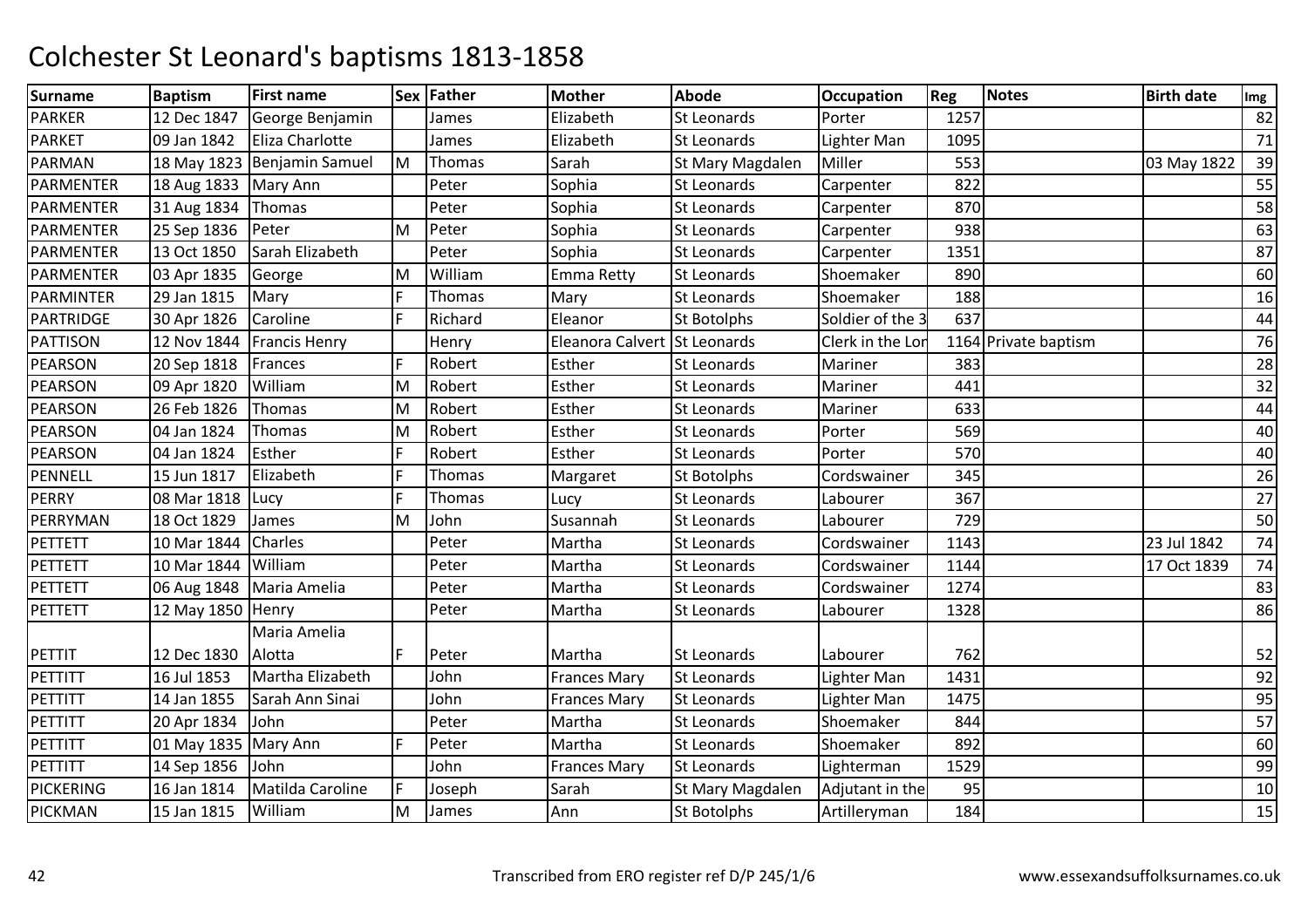| <b>Surname</b> | <b>Baptism</b>       | <b>First name</b>      |    | Sex Father           | <b>Mother</b> | <b>Abode</b>            | <b>Occupation</b> | Reg  | <b>Notes</b>         | <b>Birth date</b> | Img |
|----------------|----------------------|------------------------|----|----------------------|---------------|-------------------------|-------------------|------|----------------------|-------------------|-----|
| PIERPOINT      | 10 Oct 1813          | James                  | M  | James                | Susan         | St Mary Magdalen        | Labourer          | 82   |                      |                   | 9   |
| <b>PIGGOTT</b> | 25 Jul 1813          | William                | M  | James                | Mary          | St Mary Magdalen        | Soldier           | 61   |                      |                   | 8   |
| PILGRIM        | 26 Nov 1846          | Matilda                |    | William              | Caroline      | <b>St Leonards</b>      | Mariner           |      | 1234 Private baptism |                   | 80  |
| <b>PITCHER</b> | 17 Jul 1814          | William                | M  | William              | Mary          | <b>St Botolphs</b>      | Artilleryman      | 151  |                      |                   | 13  |
| PITT           | 04 Nov 1838          | Susan                  | F. | William              | Eliza         | St Leonards             | Bricklayer        | 1005 |                      |                   | 66  |
| PITT           | 19 Apr 1846          | George                 |    | William              | Eliza         | St Leonards             | Bricklayer        | 1205 |                      |                   | 78  |
| PITT           | 02 Apr 1848          | <b>Charles Brett</b>   |    | William              | Eliza         | St leonards             | <b>Bricklayer</b> |      | 1262 Private baptism |                   | 82  |
| PITT           | 09 Jun 1850          | Sophia                 |    | <b>William Brett</b> | Eliza         | <b>St Leonards</b>      | Bricklayer        | 1331 |                      |                   | 86  |
| <b>PITT</b>    | 25 Dec 1821          | Caroline               | F. | Wm                   | Susan         | St Botolphs             | Master Bricklay   | 500  |                      |                   | 35  |
| <b>PITTS</b>   | 08 Feb 1818          | Mary                   | F. | James                | Charlotte     | <b>St Botolphs</b>      | Labourer          | 365  |                      |                   | 27  |
| <b>POLLARD</b> | 16 Jun 1816          | <b>Nabal Frederick</b> | M  | William              | Mary          | St Mary Magdalen        | Shoemaker         | 289  |                      |                   | 22  |
| POLLARD        | 16 Nov 1817          | Sarah                  | F. | William              | Mary          | <b>St Mary Magdalen</b> | Shoemaker         | 360  |                      |                   | 26  |
| <b>PONDER</b>  | 29 Jun 1817          | George                 | M  | George               | Ann           | St Botolphs             | Taylor            | 348  |                      |                   | 26  |
| <b>POOLEY</b>  | 28 Jun 1835          | James Miller           | M  | Isaac                | Elizabeth     | <b>St Leonards</b>      | Shoemaker         | 901  |                      | 09 Sep 1827       | 60  |
| <b>POOLEY</b>  | 28 Jun 1835          | John Wright            | M  | Isaac                | Elizabeth     | <b>St Leonards</b>      | Shoemaker         | 902  |                      | 12 Jun 1831       | 60  |
| <b>POOLEY</b>  | 28 Jun 1835          | Samuel Winch           | M  | Isaac                | Elizabeth     | <b>St Leonards</b>      | Shoemaker         | 903  |                      | 23 May 1833       | 60  |
| <b>POOLEY</b>  | 28 Jun 1835          | Elizabeth Jaggard      | F  | Isaac                | Elizabeth     | St Leonards             | Shoemaker         | 904  |                      | 19 Jan 1835       | 60  |
| <b>POOLEY</b>  | 07 May 1837 Mary Ann |                        | F. | Isaac                | Elizabeth     | <b>St Leonards</b>      | Shoemaker         | 950  |                      |                   | 63  |
| <b>POOLEY</b>  | 21 Apr 1839          | Mary                   | F. | Isaac                | Elizabeth     | <b>St Leonards</b>      | Shoemaker         | 1013 |                      |                   | 66  |
| <b>POOLEY</b>  | 10 Jul 1842          | <b>Isaac Barry</b>     |    | Isaac                | Elizabeth     | St Leonards             | Shoemaker         | 1116 |                      |                   | 73  |
| <b>POTKIN</b>  | 13 May 1855          | Thomas                 |    | James                | Elizabeth     | St Leonards             | Labourer          | 1485 |                      |                   | 96  |
| <b>POTKIN</b>  | 11 Apr 1858          | Louisa                 |    | James                | Elizabeth     | <b>St Leonards</b>      | Labourer          | 1564 |                      |                   | 101 |
| PR*A*          | 14 Jul 1825          | William                | M  | Thomas               | Sarah         | <b>St Leonards</b>      | Shoemaker         | 620  |                      |                   | 43  |
| PR*NALL        | 23 Dec 1840          | Sarah                  |    | John                 | Mary Ann      | St Leonards             | Mariner           |      | 1069 Private baptism |                   | 70  |
| PRESSNELL      | 08 Oct 1854          | Charles                |    | George               | Mary          | St Leonards             | Mariner           | 1470 |                      |                   | 95  |
| PRESSNELL      | 12 Nov 1843          | George                 |    | George               | Mary Ann      | St Leonards             | Mariner           | 1135 |                      |                   | 74  |
| PRESSNELL      | 14 Oct 1847          | Thomas                 |    | George               | Mary Ann      | St Leonards             | Mariner           |      | 1249 Private baptism |                   | 81  |
| PRESSNELL      | 10 Mar 1850          | George                 |    | George               | Mary Ann      | <b>St Leonards</b>      | Mariner           | 1320 |                      |                   | 85  |
| PRESSNELL      | 14 Dec 1845          | James                  |    | George               | Mary Ann      | St Leonards             | Mariner           | 1188 |                      |                   | 77  |
| PRESSNELL      | 13 Jun 1858          | Elizabeth              |    | George               | Mary Ann      | <b>St Leonards</b>      | Mariner           | 1566 |                      |                   | 101 |
| <b>PRIOR</b>   | 10 Oct 1858          | James Alfred           |    | <b>Charles Henry</b> | Hannah        | St Leonards             | Mariner           | 1580 |                      |                   | 102 |
| <b>PRITTY</b>  | 14 Jan 1816          | Samuel                 | M  | James                | Mary          | St Leonards             | Painter           | 266  |                      |                   | 21  |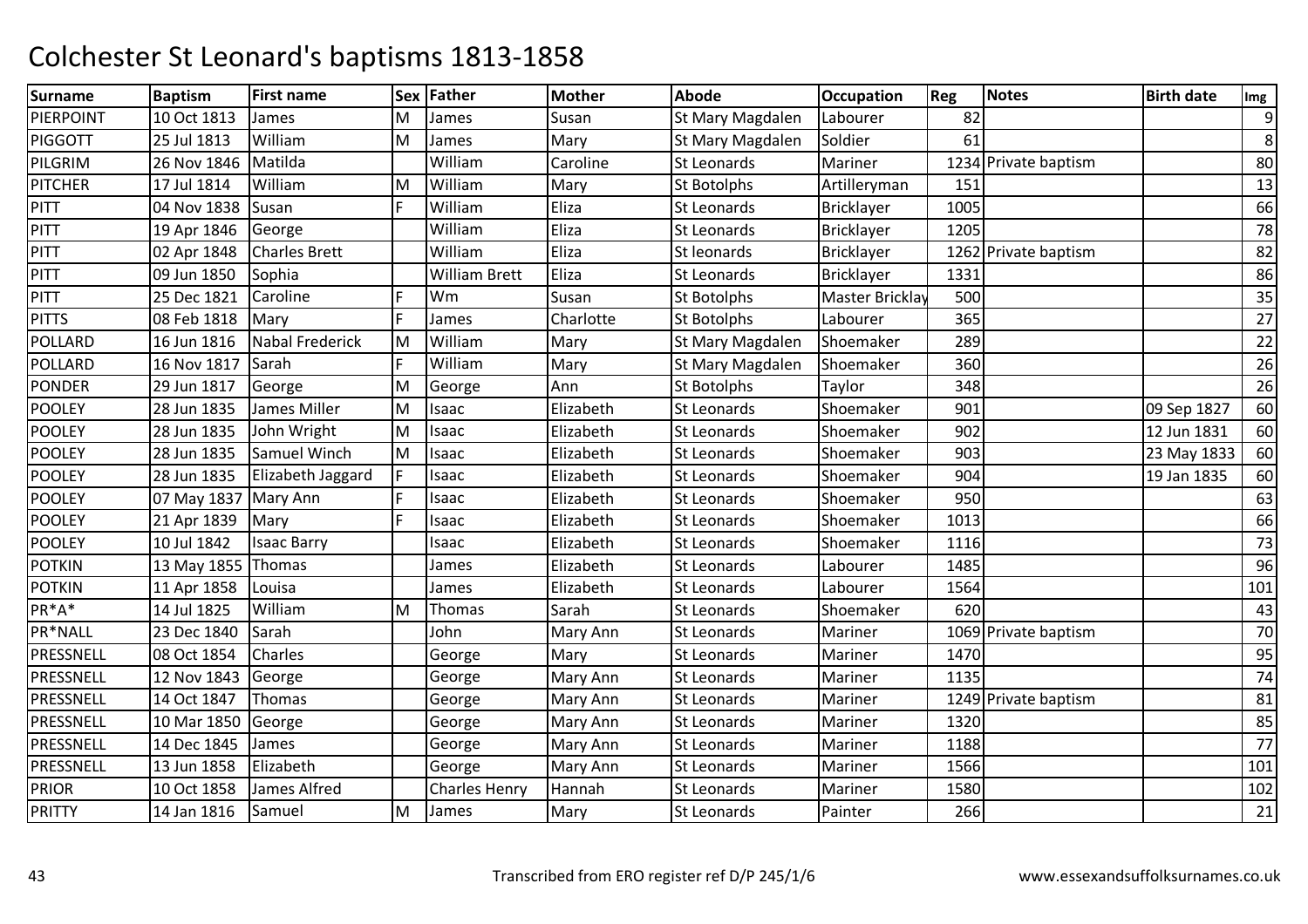| <b>Surname</b>    | <b>Baptism</b>     | <b>First name</b>       |    | Sex Father         | <b>Mother</b> | <b>Abode</b>       | <b>Occupation</b> | Reg  | Notes                 | <b>Birth date</b> | Img |
|-------------------|--------------------|-------------------------|----|--------------------|---------------|--------------------|-------------------|------|-----------------------|-------------------|-----|
| <b>PULLEN</b>     | 17 Sep 1824        | Caroline                | F. | Henry              | Eliza         | <b>St Leonards</b> | Mariner           |      | 595 Privately         |                   | 41  |
| <b>PULLEN</b>     | 09 Oct 1825        | Eliza                   | F. | Henry              | Eliza         | <b>St Leonards</b> | Mariner           | 627  |                       |                   | 43  |
| <b>PULLEN</b>     | 26 Aug 1827        | Sarah                   | F. | Henry              | Eliza         | <b>St Leonards</b> | Mariner           | 678  |                       |                   | 46  |
| <b>PULLEN</b>     | 01 Nov 1829        | <b>Henry Peacock</b>    | M  | Henry              | Eliza         | St Leonards        | Mariner           | 730  |                       |                   | 50  |
| <b>PULLEN</b>     | 05 Aug 1827        | William                 | M  | John               | <b>Bethia</b> | St Leonards        | Mariner           | 676  |                       |                   | 46  |
| <b>PULLEN</b>     | 11 May 1834        | <b>Bethia</b>           |    | John               | <b>Bethia</b> | St Leonards        | Mariner           | 854  |                       |                   | 57  |
| <b>PULLEN</b>     | 11 May 1834 Louisa |                         |    | John               | <b>Bethia</b> | <b>St Leonards</b> | Mariner           | 855  |                       |                   | 57  |
| <b>PULLEN</b>     | 11 May 1834 Sarah  |                         |    | John               | <b>Bethia</b> | <b>St Leonards</b> | Mariner           | 856  |                       |                   | 57  |
| <b>PULLEN</b>     | 19 Jan 1834        | Elizabeth               |    | John               | Bethiah       | <b>St Leonards</b> | Mariner           | 836  |                       | 27 Jan 1823       | 56  |
| <b>PULLEN</b>     | 18 Sep 1821        | John                    |    | John               | Bethiah       | <b>St Leonards</b> | Shipwright        | 487  |                       | 31 Aug 1821       | 34  |
| <b>PULLEN</b>     | 09 Nov 1856        | William                 |    |                    | Louisa        | St Leonards        |                   |      | 1532 Father not shown |                   | 99  |
| <b>PYKE</b>       | 10 Oct 1858        | James Charles           |    | James George       | Maria         | <b>St Leonards</b> | Upholsterer       | 1579 |                       |                   | 102 |
| <b>QUILTER</b>    | 13 Jun 1824        | Harriet                 | F. | James              | Sarah         | <b>St Leonards</b> | Tailor            | 588  |                       |                   | 41  |
| <b>QUILTER</b>    | 02 Sep 1821        | Henry                   |    | James              | Sarah         | <b>St Leonards</b> | Tailor            | 483  |                       | 20 Jul 1821       | 34  |
| QUILTER           | 15 Sep 1833        | <b>Thomas Tillett</b>   |    | Thomas             | Maria         | <b>St Leonards</b> | Carpenter         | 828  |                       | 04 Nov 1832       | 56  |
| <b>QUILTER</b>    | 15 Sep 1833        | Mary Ann                |    | Thomas             | Maria         | <b>St Leonards</b> | Carpenter         | 827  |                       | 12 May 1831       | 56  |
| <b>QUILTER</b>    | 01 Nov 1834        | John                    | M  | Thomas             | Maria         | St Leonards        | Carpenter         | 876  |                       |                   | 59  |
| <b>RADFORD</b>    | 30 Mar 1850        | George                  |    | John               | Lucy          | <b>St Leonards</b> | Labourer          |      | 1325 Private baptism  |                   | 86  |
| <b>RALSTON</b>    | 09 May 1813        | Rosanna                 | E  | David              | Maria         | <b>St Botolphs</b> | Artilleryman      | 33   |                       |                   | 6   |
| <b>RASBOROUGH</b> | 05 Jun 1814        | Margaret                | F. | Henry              | Frances       | St Mary Magdalen   | Artilleryman      | 136  |                       |                   | 12  |
| <b>RATCLIFF</b>   | 10 Mar 1850        | Mary Ann                |    | James              | Eliza         | St Leonards        | Porter            | 1321 |                       |                   | 86  |
| <b>RATCLIFF</b>   | 12 Sep 1852        | James                   |    | James              | Eliza         | <b>St Leonards</b> | Porter            | 1408 |                       |                   | 91  |
| <b>RATCLIFFE</b>  | 10 Oct 1847        | Eliza                   |    | James              | Eliza         | <b>St Leonards</b> | Porter            | 1247 |                       |                   | 81  |
| <b>RATCLIFFE</b>  | 29 Sep 1857        | <b>Thomas Henry</b>     |    | Samuel             | Sarah         | <b>St Leonards</b> | Labourer          |      | 1551 Private baptism  |                   | 100 |
| <b>READ</b>       | 12 Jun 1842        | <b>Harriet Emma</b>     |    | *adiah             | Mary Ann      | <b>St Leonards</b> | Labourer          | 1113 |                       | 21 Jul 1838       | 73  |
|                   |                    | <b>Madeline Naunton</b> |    |                    |               |                    |                   |      | The father Officiated |                   |     |
| <b>REDE</b>       | 29 Jul 1827        | Leman                   | F  | <b>Robert Rede</b> | Louisa        | <b>St Leonards</b> | Clerk Rector of   |      | 675 the baptism       |                   | 46  |
| <b>REEVES</b>     | 20 Jun 1836        | Sarah Charlotte         | F  | George             | Sarah         | St Leonards        | <b>Butcher</b>    | 928  |                       |                   | 62  |
| <b>REEVES</b>     | 28 Jan 1838        | Emma                    | F. | George             | Sarah         | St Leonards        | <b>Butcher</b>    | 985  |                       |                   | 65  |
| <b>REEVES</b>     | 01 Sep 1839        | James Ezra              |    | George             | Sarah         | St Leonards        | <b>Butcher</b>    | 1024 |                       |                   | 67  |
| <b>REEVES</b>     | 11 Jul 1841        | George                  |    | George             | Sarah         | <b>St Leonards</b> | <b>Butcher</b>    | 1084 |                       |                   | 71  |
|                   |                    |                         |    |                    |               |                    |                   |      |                       |                   |     |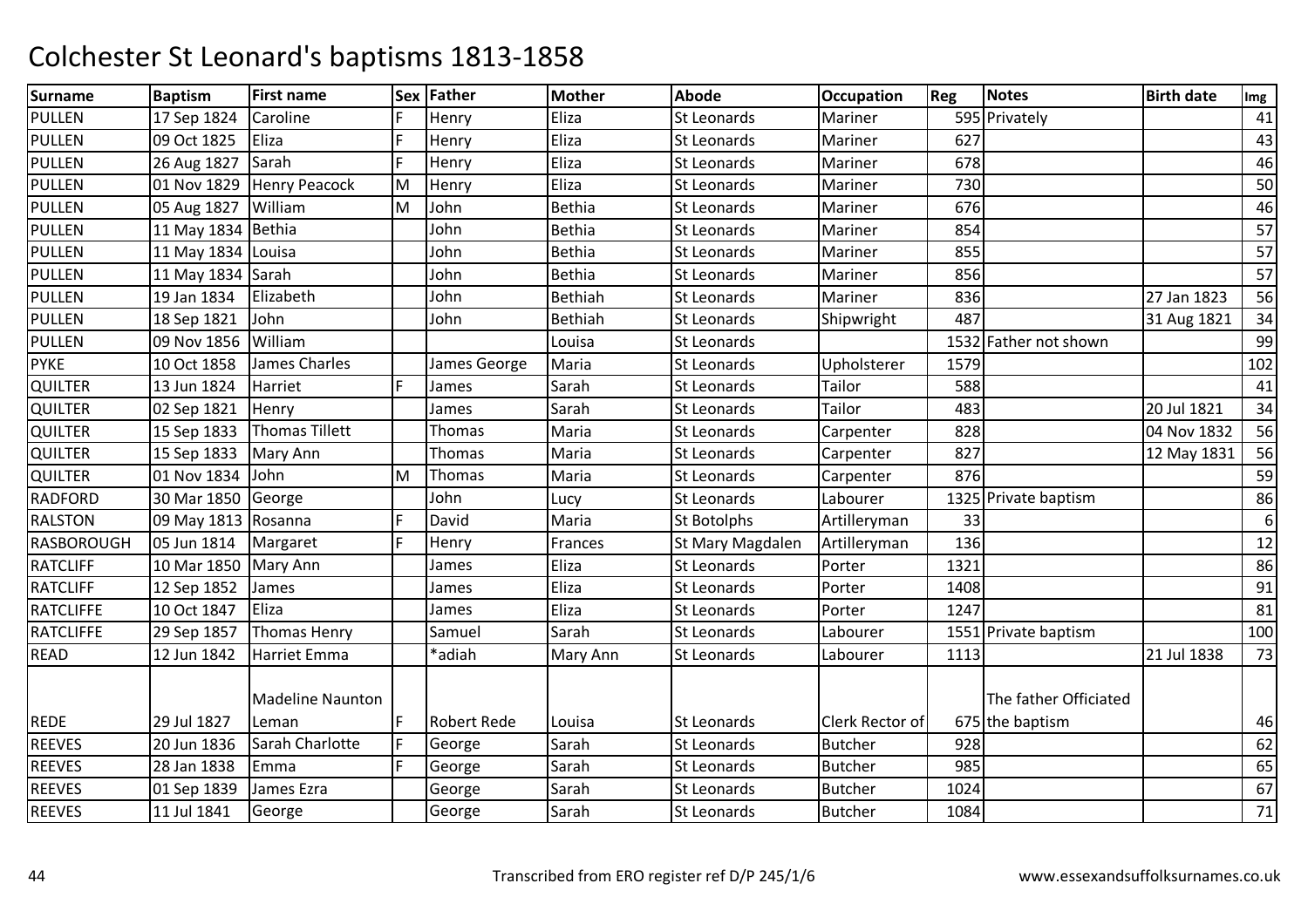| <b>Surname</b>   | <b>Baptism</b>         | <b>First name</b>                |     | Sex Father  | <b>Mother</b> | <b>Abode</b>       | <b>Occupation</b>    | Reg  | <b>Notes</b>                              | <b>Birth date</b> | Img            |
|------------------|------------------------|----------------------------------|-----|-------------|---------------|--------------------|----------------------|------|-------------------------------------------|-------------------|----------------|
| <b>REEVES</b>    |                        | 14 May 1843   Isabella Elizabeth |     | George      | Sarah         | <b>St Leonards</b> | <b>Butcher</b>       | 1127 |                                           |                   | 73             |
| <b>REEVES</b>    | 13 Apr 1845   Ann Jane |                                  |     | George      | Sarah         | St Leonards        | <b>Butcher</b>       | 1177 |                                           |                   | 77             |
| <b>REEVES</b>    | 08 Nov 1846            | <b>Charlotte Sarah</b>           |     | George      | Sarah         | St Leonards        | <b>Butcher</b>       | 1230 |                                           |                   | 80             |
| <b>REEVES</b>    | 06 Aug 1848            | George Christopher               |     | George      | Sarah         | St Leonards        | <b>Butcher</b>       | 1277 |                                           |                   | 83             |
| <b>REEVES</b>    | 10 Sep 1848            | Eliza Hephzibah                  |     | George      | Sarah         | St Leonards        | <b>Butcher</b>       | 1278 |                                           |                   | 83             |
| <b>REYNOLDS</b>  | 10 Jul 1814            | Elizasbeth Foster                | F   | John Foster | Elizabeth     | <b>St Giles</b>    | Conductor of St      | 145  |                                           |                   | 13             |
| $RI*$            | 13 Jun 1813            | David                            | M   | Peter       | Mary          | <b>St Botolphs</b> | Artilleryman         | 48   |                                           |                   | $\overline{7}$ |
| RICHARDSON       | 07 May 1815 Mary Ann   |                                  | F   | Willm       | Ann           | <b>St Botolphs</b> | Shoemaker            | 226  |                                           |                   | 17             |
| <b>RICHES</b>    | 03 Sep 1815            | <b>Thomas Garrod</b>             | İМ  | William     | Elizth        | <b>St Leonards</b> | Joiner               | 243  |                                           |                   | 19             |
| <b>RICHES</b>    | 20 Mar 1814            | James                            | M   | Wm          | Elizabeth     | St Mary Magdalen   | <b>Cabinet Maker</b> | 114  |                                           |                   | 11             |
| <b>RICHES</b>    | 20 Mar 1814 Harriet    |                                  |     | Wm          | Elizabeth     | St Mary Magdalen   | <b>Cabinet Maker</b> | 115  |                                           |                   | 11             |
| <b>RICHMOND</b>  | 26 Sep 1813            | Susan Charlotte                  | IF. | John        | Susannah      | St Leonards        | Sailor               | 78   |                                           |                   | 9              |
| <b>RICHMOND</b>  | 23 May 1824 Luke       |                                  | M   | Luke        | Mary          | <b>St Leonards</b> | Mariner              | 586  |                                           |                   | 41             |
| <b>RIDSELL</b>   |                        | 11 Nov 1832 William Cropper      |     | Thomas      | Elizanetj     | <b>St Leonards</b> | Officer of Excis     | 806  |                                           |                   | 54             |
| RILEY            | 29 Mar 1835            | James Evans                      | M   | James       | Mary Ann      | St Leonards        | Labourer             | 888  |                                           |                   | 59             |
| <b>RISBY</b>     | 19 Sep 1848            | Charles                          |     | Charles     | Mary Ann      | <b>St Leonards</b> | Farmer               |      | 1280 Private baptism                      |                   | 83             |
| <b>ROBERTON</b>  | 13 Jun 1813            | Cornelius                        | M   | Hames       | Rebecca       | <b>St Botolphs</b> | Artilleryman         | 47   |                                           |                   | $\overline{7}$ |
| <b>ROBERTON</b>  | 13 Jun 1813            | John David                       |     | James       | Rebecca       | <b>St Botolphs</b> | Artilleryman         |      | 45 Age 13 years                           |                   | $\overline{7}$ |
| <b>ROBERTON</b>  | 13 Jun 1813            | Frederick                        | M   | James       | Rebecca       | <b>St Botolphs</b> | Artilleryman         | 46   |                                           |                   | $\overline{7}$ |
| <b>ROBERTON</b>  | 27 Feb 1814            | George                           | M   | James       | Rebekah       | <b>St Botolphs</b> | Sergt Majr in th     | 105  |                                           |                   | 11             |
|                  |                        |                                  |     |             |               |                    |                      |      | Son of Edward<br><b>Robertson and Ann</b> |                   |                |
| <b>ROBERTSON</b> | 19 May 1822 John       |                                  | M   | Edward      | Ann           | <b>St Giles</b>    | Soldier              |      | 516 Nevill                                | 07 Sep 1799       | 36             |
| <b>RODGERS</b>   | 01 Aug 1813 Reuben     |                                  | M   | Robert      | Sarah         | St Botolphs        | Soldier              | 62   |                                           |                   | 8              |
| <b>ROGERS</b>    |                        | 12 Mar 1848 Charlotte Eliza      |     | Edward      | Charlotte     | <b>St Leonards</b> | Mariner              | 1261 |                                           |                   | 82             |
| <b>ROGERS</b>    | 14 Jul 1850            | Edward                           |     | Edward      | Charlotte     | St Leonards        | Mariner              | 1336 |                                           |                   | 86             |
| <b>ROGERS</b>    | 10 Oct 1852            | Mary Ann                         |     | Edward      | Charlotte     | St Leonards        | Mariner              | 1413 |                                           |                   | 91             |
| <b>ROGERS</b>    | 08 Apr 1855            | Eliza Matilda                    |     | Edward      | Charlotte     | <b>St Leonards</b> | Mariner              | 1483 |                                           |                   | 96             |
| <b>ROGERS</b>    | 10 Mar 1844            | Samuel John                      |     | Edward      | Charlotte     | St Leonards        | Porter               | 1142 |                                           |                   | 74             |
| <b>ROGERS</b>    | 08 Feb 1846 Caroline   | Avis Sarah Elliot                |     | Edward      | Charlotte     | <b>St Leonards</b> | Porter               | 1199 |                                           |                   | 78             |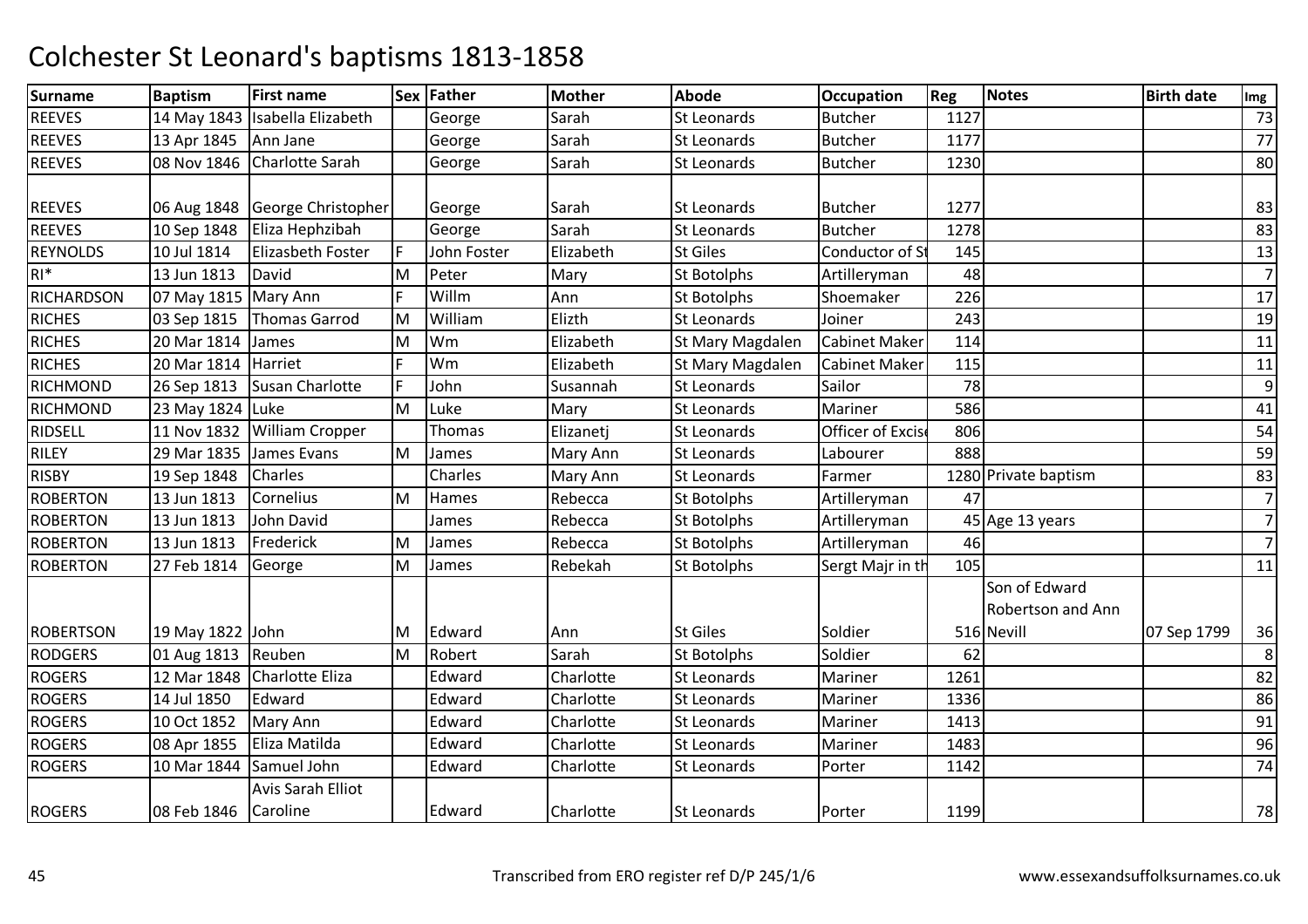| <b>Surname</b> | <b>Baptism</b>          | <b>First name</b>            |    | Sex Father    | <b>Mother</b> | <b>Abode</b>       | <b>Occupation</b>     | Reg  | <b>Notes</b>         | <b>Birth date</b> | Img |
|----------------|-------------------------|------------------------------|----|---------------|---------------|--------------------|-----------------------|------|----------------------|-------------------|-----|
| <b>ROGERS</b>  | 19 Apr 1840             | William                      |    | Edward        | Charlotte     | St Leonards        | Sailor                | 1049 |                      |                   | 69  |
| <b>ROGERS</b>  | 10 Apr 1842             | Edward James                 |    | Edward        | Charlotte     | St Leonards        | Sailor                | 1107 |                      |                   | 72  |
| <b>ROGERS</b>  |                         | 10 May 1857 Adelaide Eleanor |    | Edward        | Charlotte     | St Leonards        | Mariner               | 1540 |                      |                   | 99  |
| <b>ROLFE</b>   | 27 Nov 1831   Mary      |                              | F. | Henry         | Sophia        | <b>St Leonards</b> | <b>Merchants Cler</b> | 788  |                      | 05 Apr 1831       | 53  |
| <b>ROLFE</b>   | 18 Apr 1813             | Richard                      | M  | John          | Elizabeth     | St Leonards        | Malster               | 25   |                      |                   | 6   |
| <b>RONTREE</b> | 11 Sep 1842             | William                      |    | George        | Mary          | St Leonards        | Sergeant 95th I       | 1117 |                      |                   | 73  |
| <b>ROSE</b>    | 08 Dec 1850             | <b>Charles James</b>         |    | Charles       | Hannah        | <b>St Leonards</b> | Mariner               | 1356 |                      |                   | 88  |
| <b>ROSE</b>    | 06 Nov 1814             | Ann                          | F. | Edward        | Ann           | <b>St Botolphs</b> | Soldier               | 171  |                      |                   | 15  |
| <b>ROSE</b>    | 15 Jan 1855             | Catharine Maria              |    | George        | Sarah         | St Leonards        | Gardener              | 1477 |                      |                   | 95  |
| <b>ROSE</b>    | 28 Sep 1857             | Emma                         |    | George        | Sarah         | St Leonards        | Gardener              |      | 1549 Private baptism |                   | 100 |
| <b>ROWLAND</b> | 11 Jan 1852             | Sarah Ann                    |    | Daniel        | Hannah        | <b>St Leonards</b> | Haircutter            | 1386 |                      |                   | 90  |
| <b>ROWLAND</b> | 14 Nov 1847             | Sarah Ann                    |    | Daniel        | Hannah Ward   | <b>St Leonards</b> | Hairdresser           | 1253 |                      |                   | 81  |
| <b>ROWLAND</b> | 13 Jan 1850             | Eliza                        |    | Daniel        | Hannah Ward   | <b>St Leonards</b> | Hairdresser           | 1317 |                      |                   | 85  |
| <b>ROY</b>     | 16 Jan 1814             | James                        | M  | James         | Charlotte     | <b>St Leonards</b> | Artilleryman          | 96   |                      |                   | 10  |
| <b>ROY</b>     | 16 Jan 1814             | William                      | M  | James         | Charlotte     | St Leonards        | Artilleryman          | 97   |                      |                   | 10  |
| <b>RUSSELL</b> | 28 Mar 1813             | William                      | M  | John          | Elizabeth     | <b>St Leonards</b> | Artilleryman          | 17   |                      |                   | 5   |
| <b>RUSSELL</b> | 27 Feb 1814             | <b>Thomas Frederick</b>      | M  | William       | Elizabeth     | St Botolphs        | <b>Quarter Master</b> | 107  |                      |                   | 11  |
| <b>RUSSELL</b> | 01 Oct 1815             | Edward                       |    | William       | Eliz'th       | St Mary Magdalen   | Quarter Master        | 252  |                      |                   | 20  |
| <b>RUST</b>    | 14 Dec 1845             | Ann                          |    | William       | Ann           | <b>St Leonards</b> | Tailor                | 1195 |                      |                   | 78  |
| <b>RYMER</b>   | 17 Oct 1813             | Charles                      | M  | Robert        | Ann           | St Mary Magdalen   | Soldier               | 86   |                      |                   | 9   |
| S*ANY          | 28 Aug 1814 John Robert |                              | M  | Dennis        | Isabella      | St Mary Magdalen   | Soldier               | 161  |                      |                   | 14  |
| $S^*N^*ERS$    | 14 May 1815 Mary Ann    |                              | F. | Christopher   | Mary          | <b>St Botolphs</b> | Artilleryman          | 228  |                      |                   | 17  |
| SACH           | 20 May 1827 Isabella    |                              | F. | James         | Isabella      | St Leonards        | Grocer                | 669  |                      |                   | 46  |
| SAINTY         | 17 Jul 1844             | <b>Walter Robert</b>         |    | Philip        | Elizabeth     | <b>St Leonards</b> | Shipwright            | 1156 |                      |                   | 75  |
| SALMON         | 06 Nov 1857             | Alfred                       |    | George Alfred | Susan         | St Leonards        | Upholsterer           | 1555 |                      |                   | 100 |
| SALMON         | 08 Aug 1858   Mary Ann  |                              |    | Alfred        | Susan         | St Leonards        | Lighterman            | 1575 |                      |                   | 101 |
| SANDERS        | 17 Mar 1822             | Edward                       | M  | John          | Lydia         | St Leonards        | Servant               | 510  |                      |                   | 36  |
| SANDWICH       | 10 Jul 1814             | Sarah                        | F. | Joseph        | Mary          | St Mary Magdalen   | Artilleryman          | 148  |                      |                   | 13  |
| SANSOM         | 01 Nov 1829             | Abraham                      | M  | Abraham       | Phoebe        | <b>St Leonards</b> | Mariner               | 732  |                      |                   | 50  |
| SANSOM         | 28 Sep 1834             | Phoebe Martha                |    | Abraham       | Phoebe        | St Leonards        | Mariner               | 872  |                      |                   | 58  |
| SANSOM         | 13 Oct 1813             | John                         | M  | Abraham       | Sarah         | St Leonards        | Labourer              | 83   |                      |                   | 9   |
| SANSOM         | 14 Mar 1852             | John                         |    | John          | Jane Sophia   | St Leonards        | Mariner               | 1390 |                      |                   | 90  |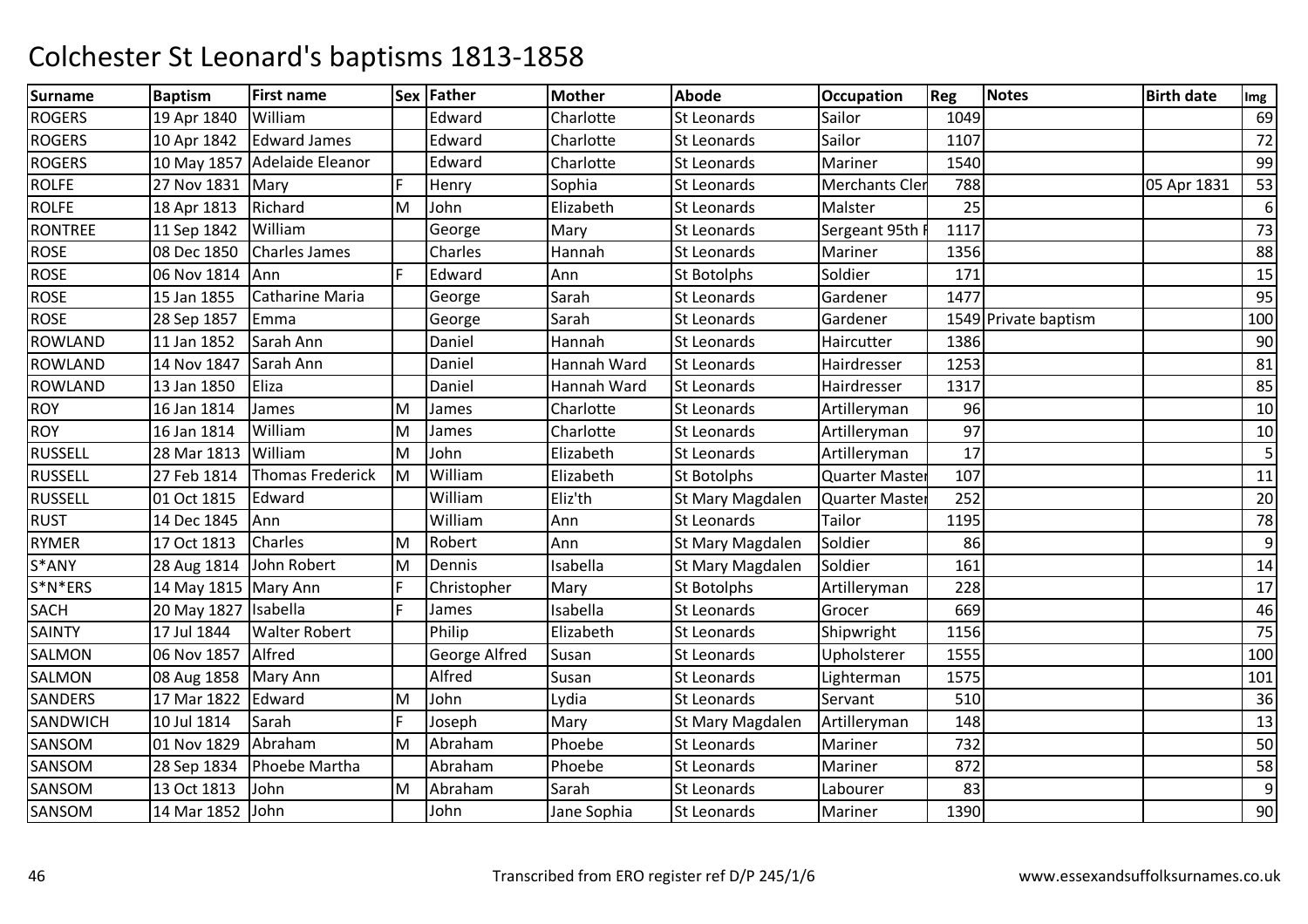| <b>Surname</b>  | <b>Baptism</b>         | <b>First name</b>               |    | Sex Father | <b>Mother</b> | <b>Abode</b>       | <b>Occupation</b> | Reg  | <b>Notes</b> | <b>Birth date</b> | Img            |
|-----------------|------------------------|---------------------------------|----|------------|---------------|--------------------|-------------------|------|--------------|-------------------|----------------|
| SANSOM          | 12 Jun 1853            | Charles                         |    | John       | Jane Sophia   | <b>St Leonards</b> | Mariner           | 1427 |              |                   | 92             |
| SANSOM          | 14 Jan 1855            | Jane                            |    | John       | Jane Sophia   | St Leonards        | Mariner           | 1474 |              |                   | 95             |
| SANSOM          | 13 Sep 1857            | Thomas                          |    | John       | Jane Sophia   | <b>St Leonards</b> | Mariner           | 1547 |              |                   | 100            |
| SANSUM          | 05 Feb 1832            | John                            | M  | Agraham    | Phoebe        | <b>St Leonards</b> | Mariner           | 794  |              |                   | 54             |
| <b>SAUNDERS</b> | 21 Apr 1816            | Timothy                         | M  | John       | Lydia         | St Botolphs        | Artilleryman      | 280  |              |                   | 21             |
| <b>SAUNDERS</b> | 27 Jun 1819            | Elizabeth                       | F. | John       | Lydia         | St Leonards        | Artilleryman      | 416  |              |                   | 30             |
| <b>SAUNDERS</b> | 06 Jul 1823            | Edward                          | M  | John       | Lydia         | St Leonards        | Artilleryman      | 557  |              |                   | 39             |
| <b>SAVEALL</b>  | 06 Jun 1813            | John                            | M  | John       | Sarah         | Grimstead          | Artillery         | 43   |              |                   | $\overline{7}$ |
| SAVELL          | 08 Mar 1846            | George                          |    | John       | Susanna       | St Leonards        | Mariner           | 1200 |              |                   | 78             |
| <b>SCARF</b>    | 18 Dec 1836            | Matilda Ann                     | F. | William    | Matilda       | <b>St Leonards</b> | Dealer in Earth   | 943  |              |                   | 63             |
| <b>SCARF</b>    | 30 Nov 1834            | William James                   | M  | William    | Matilda       | St Leonards        | Dealer in Earth   | 877  |              |                   | 59             |
| <b>SCARFF</b>   | 14 Apr 1844            | Louisa                          |    | Henry      | Mary Ann      | St Leonards        | Hawker            | 1147 |              |                   | 75             |
| <b>SCARFF</b>   | 25 Nov 1838            | <b>Charles Oliver</b>           | M  | William    | Matilda       | St Leonards        | Earthenware D     | 1008 |              |                   | 66             |
| <b>SCOTT</b>    | 21 Sep 1831            | Henry                           | M  | David      | Martha        | <b>St Leonards</b> | Malster           | 909  |              |                   | 61             |
| <b>SCOTT</b>    | 17 Apr 1849            | William Knight                  |    | James      | Emma          | St Leonards        | Gas*ker           | 1301 |              | 17 May 1845       | 84             |
| <b>SCOTT</b>    | 17 Apr 1849            | <b>Charles Walter</b>           |    | James      | Emma          | St Leonards        | Gas*ker           | 1302 |              |                   | 84             |
| <b>SCOTT</b>    | 15 Sep 1854            | Amos                            |    | Jason      | Hannah        | St Leonards        | Sawyer            | 1467 |              |                   | 95             |
| <b>SCOTT</b>    |                        | 08 Aug 1858   Elizabeth Sarah   |    | Robert     | Sarah         | <b>St Leonards</b> | <b>Baker</b>      | 1572 |              |                   | 101            |
| $SH^*$          | 21 Apr 1851            | Thomas William                  |    | George     | Maria         | St Leonards        | Whitesmith        | 1365 |              |                   | 88             |
| SHE*            | 18 Jun 1848            | <b>George Thomas</b>            |    | George     | Ann           | St Leonards        | Innkeeper         | 1269 |              |                   | 82             |
| <b>SHEAD</b>    | 07 Mar 1841            | James Robinson                  |    | James      | Elizabeth     | <b>St Leonards</b> | Mariner           | 1077 |              |                   | 70             |
| <b>SHEAD</b>    |                        | 12 Mar 1843   Mary Ann Robinson |    | James      | Elizabeth     | <b>St Leonards</b> | Mariner           | 1124 |              |                   | 73             |
| <b>SHEAD</b>    | 12 May 1844 Elizabeth  |                                 |    | James      | Elizabeth     | St Leonards        | Mariner           | 1149 |              |                   | 75             |
| <b>SHEAD</b>    |                        | 10 May 1846 Emma Robinson       |    | James      | Elizabeth     | St Leonards        | Mariner           | 1209 |              |                   | 79             |
| <b>SHEAD</b>    | 10 Dec 1848            | Jeanet                          |    | James      | Elizabeth     | <b>St Leonards</b> | Mariner           | 1293 |              |                   | 84             |
| <b>SHEAD</b>    | 11 Aug 1850            | Sarah Robinson                  |    | James      | Elizabeth     | <b>St Leonards</b> | Mariner           | 1340 |              |                   | 87             |
| <b>SHEAD</b>    | 14 Dec 1851            | Amelia Robinson                 |    | James      | Elizabeth     | St Leonards        | Mariner           | 1380 |              |                   | 89             |
| <b>SHEAD</b>    | 10 Jul 1853            | Myra Rabinson                   |    | James      | Elizabeth     | St Leonards        | Mariner           | 1430 |              |                   | 92             |
| <b>SHEAD</b>    | 12 Aug 1855            | <b>Esther Robinson</b>          |    | James      | Elizabeth     | St Leonards        | Mariner           | 1492 |              |                   | 96             |
| <b>SHEAD</b>    | 04 Jan 1835            | Emma                            |    | Robert     | Mary          | St Leonards        | Mariner           | 881  |              |                   | 59             |
| <b>SHEAD</b>    | 23 Aug 1829   Mary Ann |                                 |    | Robert     | Mary Ann      | St Leonards        | Mariner           | 721  |              |                   | 49             |
|                 |                        |                                 |    |            |               |                    |                   |      |              |                   |                |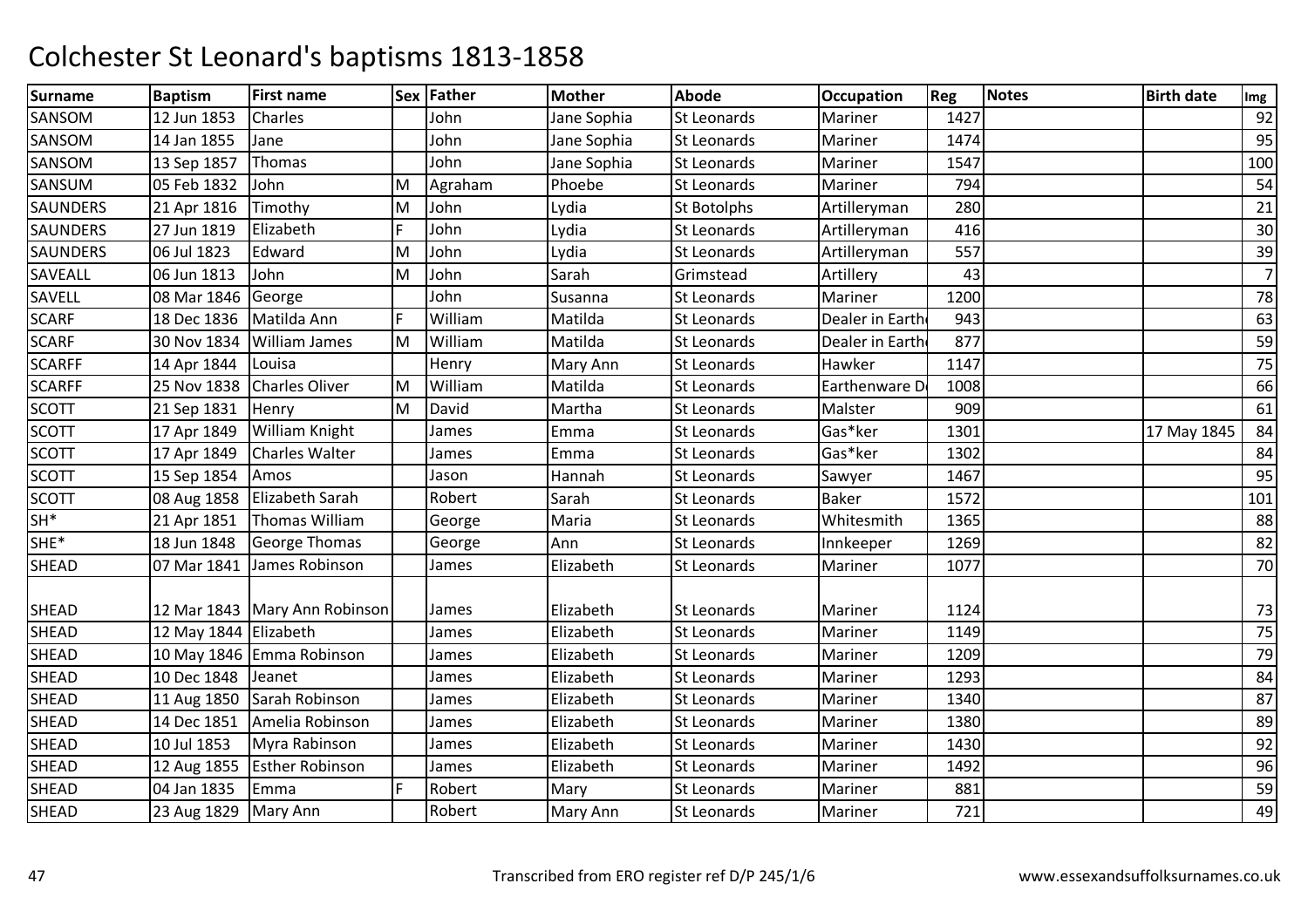| <b>Surname</b>  | <b>Baptism</b>         | <b>First name</b>         |    | Sex Father   | <b>Mother</b> | <b>Abode</b>       | <b>Occupation</b>    | Reg  | <b>Notes</b> | <b>Birth date</b> | Img |
|-----------------|------------------------|---------------------------|----|--------------|---------------|--------------------|----------------------|------|--------------|-------------------|-----|
| SHEAD           | 31 Jul 1831            | <b>Rboert William</b>     | M  | Robert       | Mary Ann      | St Leonards        | Mariner              | 777  |              |                   | 53  |
| <b>SHEAD</b>    | 17 Mar 1839            | James Edward              | M  | Robert       | Mary Ann      | <b>St Leonards</b> | Mariner              | 1011 |              | 12 Feb 1839       | 66  |
|                 |                        |                           |    |              |               |                    |                      |      |              |                   |     |
| SHEAD           | 19 Dec 1813            | Rummage William           | M  | Rummage      | Mary Ann      | <b>St Leonards</b> | Mariner              | 92   |              |                   | 10  |
| SHEAD           | 19 Dec 1813            | George Benjamin           | M  | Rummage      | Mary Ann      | St Leonards        | Mariner              | 93   |              |                   | 10  |
| <b>SHEAD</b>    | 14 Feb 1819            | Samuel                    | M  | Samuel       | Harriet       | <b>St Leonards</b> | Mariner              | 398  |              |                   | 29  |
| <b>SHEAD</b>    | 27 Oct 1822            | Robert                    |    | Samuel       | Harriet       | <b>St Leonards</b> | Mariner              | 531  |              |                   | 37  |
| SHEAD           | 17 Jan 1836            | Hannah                    | F  | William      | Hannah        | <b>St Leonards</b> | Mariner              | 917  |              |                   | 61  |
| SHEADD          | 15 Oct 1815            | James George              | M  | Rammage      | Mary Ann      | St Leonards        | Mariner              | 256  |              |                   | 20  |
| SHEADD          | 09 Sep 1821            | <b>Robert Philip</b>      |    | Rummage      | Mary Ann      | St Leonards        | Mariner              | 484  |              | 18 Aug 1821       | 34  |
| SHEADD          | 09 Jan 1842            | Hannah Eliza              |    | William      | Hannah        | St Leonards        | Sailor               | 1094 |              |                   | 71  |
| SHEED           | 25 Jan 1818            | Mary Ann Harriet          | F  | Samuel       | Harriet       | <b>St Leonards</b> | Sailor               | 364  |              |                   | 27  |
| <b>SHELTON</b>  | 12 Sep 1852            | Sanyek                    |    | Samuel Knoc* | Mary Ann      | St Leonards        | Labourer             | 1407 |              |                   | 91  |
| <b>SHENSON</b>  | 01 Aug 1813            | Sarah                     | F  | James        | Elizabeth     | St Mary Magdalen   | Soldier              | 65   |              |                   | 8   |
| <b>SHIMMONS</b> | 05 Mar 1815   Mary Ann |                           | F. | William      | Mary          | <b>St Leonards</b> | Labourer             | 206  |              |                   | 17  |
| <b>SHUTTLE</b>  |                        | 30 May 1819 Albert Thomas | M  | John         | Ann           | <b>St Botolphs</b> | <b>Cabinet Maker</b> | 408  |              |                   | 29  |
| <b>SIMMONS</b>  |                        | 13 Mar 1814 George Henry  | M  | William      | Mary          | St Leonards        | Artilleryman         | 113  |              |                   | 11  |
| <b>SIMONS</b>   | 12 Feb 1843            | John Henry                |    | James        | Emma          | St Leonards        | Mariner              | 1122 |              |                   | 73  |
| <b>SIMONS</b>   | 14 Dec 1845            | Emma Elizabeth            |    | James        | Emma          | St Leonards        | Mariner              | 1189 |              |                   | 77  |
| <b>SIMONS</b>   | 06 Aug 1848            | Jane                      |    | James        | Emma          | <b>St Leonards</b> | Mariner              | 1273 |              |                   | 83  |
| <b>SIMONS</b>   | 03 Mar 1822            | Sarah                     |    | James        | Sarah         | St Leonards        | Labourer             | 509  |              |                   | 36  |
| <b>SIMONS</b>   | 01 Aug 1825            | Mary Ann                  | F. | James        | Sarah         | St Leonards        | Mariner              | 622  |              |                   | 43  |
| <b>SIMONS</b>   | 27 Apr 1828            | Mary Ann                  | F  | James        | Sarah         | St Leonards        | Mariner              | 697  |              | 24 Jul 1825       | 48  |
| <b>SIMONS</b>   | 27 Apr 1828            | Eliza                     | F  | James        | Sarah         | St Leonards        | Mariner              | 698  |              |                   | 48  |
| <b>SIMONS</b>   | 17 Oct 1830            | John                      | M  | James        | Sarah         | St Leonards        | Mariner              | 759  |              |                   | 51  |
| <b>SIMONS</b>   | 15 Jan 1837            | Charlotte                 | F  | James        | Sarah         | <b>St Leonards</b> | Mariner              | 944  |              |                   | 63  |
| <b>SIMONS</b>   | 13 Apr 1838            | William                   | M  | James        | Sarah         | St Leonards        | Mariner              | 990  |              |                   | 65  |
| <b>SIMONS</b>   | 13 Apr 1838            | Emma                      | F  | James        | Sarah         | <b>St Leonards</b> | Mariner              | 991  |              |                   | 65  |
| <b>SIMONS</b>   | 11 Oct 1840            | Charlotte                 |    | James        | Sarah         | St Leonards        | Mariner              | 1057 |              |                   | 69  |
| <b>SKILLETT</b> | 08 Oct 1815            | Sarah                     | F. | Edward       | Ann           | St Botolphs        | Artilleryman         | 254  |              |                   | 20  |
| <b>SKINLEY</b>  | 04 Dec 1814            | Harriet                   | F. | Samuel       | Harriet       | St Botolphs        | Artilleryman         | 177  |              |                   | 15  |
| <b>SMITH</b>    | 11 Jul 1824            | <b>Benjamin Henry</b>     | M  | Benjamin     | Sophia        | St Leonards        | Smith                | 590  |              |                   | 41  |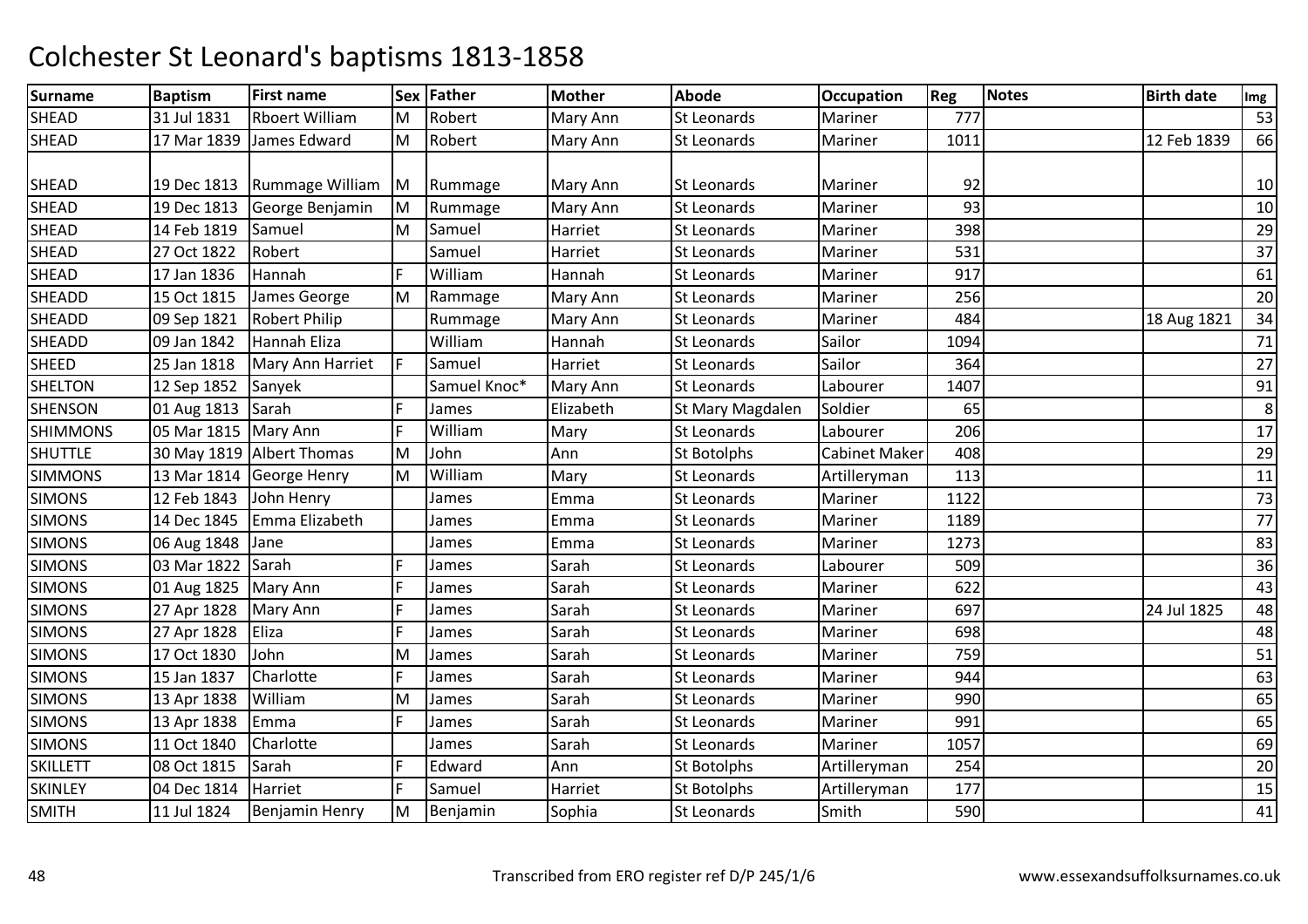| <b>Surname</b> | <b>Baptism</b> | <b>First name</b>           |    | Sex Father    | <b>Mother</b> | <b>Abode</b>       | <b>Occupation</b>     | <b>Reg</b> | <b>Notes</b>          | <b>Birth date</b> | Img |
|----------------|----------------|-----------------------------|----|---------------|---------------|--------------------|-----------------------|------------|-----------------------|-------------------|-----|
| <b>SMITH</b>   | 19 Apr 1846    | Mary Ann                    |    | Charles       | Susanna       | <b>St Leonards</b> | <b>Brickmaker</b>     | 1207       |                       |                   | 78  |
| <b>SMITH</b>   | 04 Dec 1814    | Sarah                       | F. | Edmund        | Margaret      | <b>St Botolphs</b> | Artilleryman          | 176        |                       |                   | 15  |
| <b>SMITH</b>   | 19 Jan 1823    | Edward                      |    | Edward        | Mary          | St Leonards        | Tailor                | 539        |                       |                   | 38  |
| <b>SMITH</b>   | 09 Apr 1830    | Catherine                   | F  | James         | $M^*$         | St Leonards        | Clerk of Custon       | 739        |                       |                   | 50  |
| <b>SMITH</b>   | 13 Feb 1820    | Anne                        | F. | James         | Susan         | St Leonards        | Labourer              | 437        |                       |                   | 31  |
| <b>SMITH</b>   | 11 Apr 1813    | Sarah                       | F. | James         | Susannah      | St Leonards        | Labourer              | 20         |                       |                   | 5   |
| <b>SMITH</b>   | 23 Feb 1817    | Thomas                      | M  | James         | Susannah      | <b>St Leonards</b> | Labourer              | 322        |                       |                   | 24  |
| <b>SMITH</b>   | 05 May 1813    | Sarah                       | F  | John          | Elizabeth     | St Mary Magdalen   | Artilleryman          | 36         |                       |                   | 6   |
| <b>SMITH</b>   | 28 Aug 1814    | Mary Ann                    | F  | John          | Frances       | <b>St Botolphs</b> | Artilleryman          | 162        |                       |                   | 14  |
| <b>SMITH</b>   | 13 Apr 1817    | Mary Ann                    | F. | John          | Judith        | <b>St Leonards</b> | Mariner               | 336        |                       |                   | 25  |
| <b>SMITH</b>   | 08 Apr 1823    | Jospeh                      |    | Joseph        | Sophia        | <b>St Leonards</b> | $B*er$                | 547        |                       |                   | 38  |
| <b>SMITH</b>   | 24 Apr 1839    | John                        | M  | Thomas        | Charlotte     | St Leonards        | Labourer              | 1015       |                       |                   | 66  |
| <b>SMITH</b>   | 14 Feb 1841    | Elizabeth                   |    | Thomas        | Charlotte     | <b>St Leonards</b> | Labourer              |            | 1074 Posthumous Child |                   | 70  |
| <b>SMITH</b>   | 08 Aug 1847    | <b>William Thomas</b>       |    | <b>Thomas</b> | Eliza         | St Leonards        | Mariner               | 1244       |                       |                   | 81  |
| <b>SMITH</b>   | 14 Oct 1849    | <b>Agnes Eliza</b>          |    | Thomas        | Eliza         | St Leonards        | Mariner               | 1312       |                       |                   | 85  |
|                |                |                             |    |               |               |                    |                       |            |                       |                   |     |
| <b>SMITH</b>   | 14 Nov 1852    | Christopher James           |    | Thomas        | Eliza         | <b>St Leonards</b> | Mariner               | 1415       |                       |                   | 91  |
| <b>SMITH</b>   | 04 Jul 1818    | William                     | M  | William       | Ann           | St Leonards        | Porter                | 375        |                       |                   | 27  |
| <b>SMITH</b>   | 26 Aug 1821    | William Chapman             |    | William       | Elizabeth     | <b>St Leonards</b> | Labourer              | 480        |                       | 19 Jul 1821       | 34  |
| <b>SMITH</b>   | 20 May 1827    | Robert Chapman              | M  | William       | Elizabeth     | St Leonards        | Lighter Man           | 668        |                       |                   | 46  |
| <b>SMITH</b>   | 06 Sep 1829    | Thomas Chapman              |    | William       | Elizabeth     | <b>St Leonards</b> | Lighter Man           | 724        |                       |                   | 49  |
| <b>SMITH</b>   | 17 Apr 1831    | George Chapman              |    | William       | Elizabeth     | <b>St Leonards</b> | Lighter Man           | 769        |                       |                   | 52  |
| <b>SMITH</b>   | 26 May 1833    | James Chapman               |    | William       | Elizabeth     | <b>St Leonards</b> | Lighter Man           | 816        |                       |                   | 55  |
| <b>SMITH</b>   |                | 08 May 1836 Mary Chapman *y |    | William       | Elizabeth     | <b>St Leonards</b> | Lighter Man           | 924        |                       |                   | 62  |
| <b>SMITH</b>   | 23 Jan 1825    | Eliza Chapman               |    | William       | Elizabeth     | St Leonards        | Mariner               | 610        |                       |                   | 42  |
| <b>SMITH</b>   | 02 Feb 1823    | Sarah Chapman               |    | William       | Elizabeth     | St Leonards        | Porter                | 541        |                       |                   | 38  |
|                |                |                             |    | William       |               |                    |                       |            |                       |                   |     |
| <b>SMITH</b>   | 09 Mar 1851    | Henrietta Susanna           |    | Chapman       | Sarah         | St Leonards        | <b>Merchants Cler</b> | 1359       |                       |                   | 88  |
| <b>SMITH</b>   | 12 Feb 1814    | Ann                         | F. | Wm            | Margaret      | St Mary Magdalen   | Soldier               | 102        |                       |                   | 10  |
| <b>SOTMAN</b>  | 08 Feb 1857    | Emma                        |    | Thomas        | Harriet       | <b>St Leonards</b> | Labourer              | 1536       |                       |                   | 99  |
| SOUTHGATE      | 25 May 1836    | John Frederic               | M  | Frederic      | Elizabeth     | Elmstead           | <b>Baker</b>          | 927        |                       |                   | 62  |
| SOUTHGATE      | 05 Oct 1834    | Elizabeth                   | F. | Frederick     | Elizabeth     | <b>St Leonards</b> | <b>Baker</b>          | 873        |                       |                   | 59  |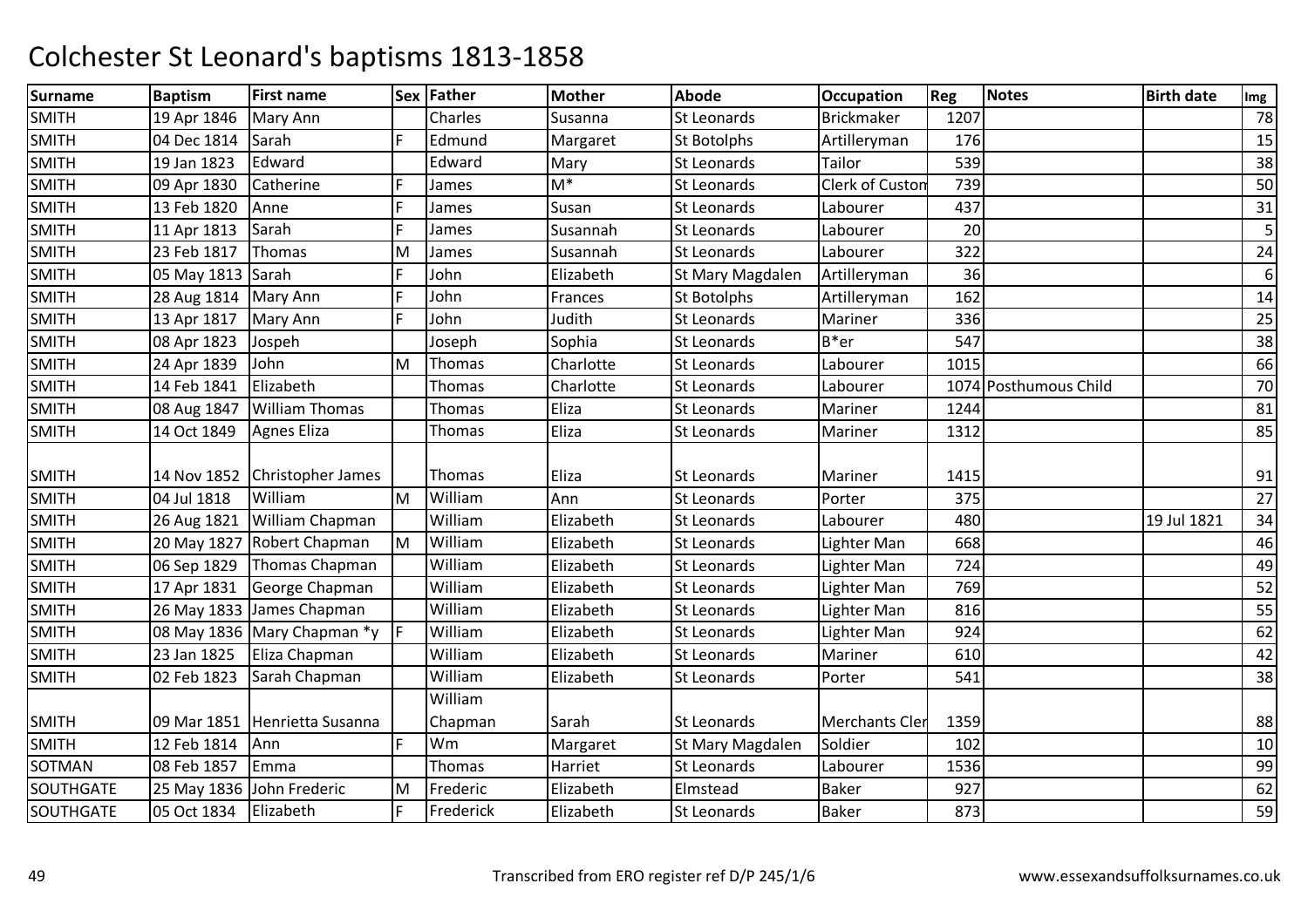| <b>Surname</b>     | <b>Baptism</b>   | <b>First name</b>        |    | Sex Father     | <b>Mother</b> | <b>Abode</b>        | Occupation      | Reg  | <b>Notes</b>               | <b>Birth date</b> | Img |
|--------------------|------------------|--------------------------|----|----------------|---------------|---------------------|-----------------|------|----------------------------|-------------------|-----|
| SOUTHGATE          | 19 Nov 1852      | Sarah                    |    | Thomas         | Ruth          | <b>St Leonards</b>  | Railway Porter  |      | 1417 Private baptism       |                   | 92  |
| <b>SPENCE</b>      | 29 Jan 1815      | Alexander                | M  | Alexander      | Marianne      | <b>St Botolphs</b>  | Artilleryman    | 192  |                            |                   | 16  |
| SQUIRRELL          | 26 Apr 1829      | William Jacob            | M  | Jacob          | Rachael       | St Leonards         | Gardener        | 718  |                            |                   | 49  |
| <b>STANDING</b>    | 11 Sep 1814      | Mary Ann                 | F  | William        | Hannah        | <b>St Giles</b>     | Artilleryman    | 167  |                            |                   | 14  |
| <b>STANLEY</b>     | 28 May 1826 Mary |                          | F. | Thomas         | Elizabeth     | <b>St Botolphs</b>  | Corporal in the | 639  |                            |                   | 44  |
| <b>STEOENS</b>     | 26 Mar 1827      | Sarah                    | F  | Thomas         | Sarah         | <b>St Leonards</b>  | Labourer        | 662  |                            |                   | 45  |
| <b>STEOENS</b>     | 26 Mar 1827      | Mary                     | F. | Thomas         | Sarah         | <b>St Leonards</b>  | Labourer        | 663  |                            |                   | 45  |
| <b>STONEBRIDGE</b> | 16 May 1824      | Eliza                    | F  | James          | Catherine     | St Leonards         | Merchant        | 585  |                            |                   | 41  |
| <b>STONEBRIDGE</b> | 16 Apr 1820      | Mary Ann                 | F. | James          | Kathy         | St Leonards         | Merchant        | 442  |                            |                   | 32  |
| <b>STRATHAM</b>    | 07 Aug 1814      | William                  | M  | James          | Mary          | <b>St Botolphs</b>  | Artilleryman    | 158  |                            |                   | 14  |
| <b>STUTTLE</b>     | 13 Dec 1829      | <b>William Westaby</b>   |    | William        | Sarah         | <b>St Leonards</b>  | Shipwright      | 734  |                            |                   | 50  |
| <b>STUTTLE</b>     | 03 Aug 1834      | <b>Emily Sophia</b>      |    | William        | Sarah         | St Leonards         | Shipwright      | 869  |                            |                   | 58  |
| <b>STUTTLE</b>     | 15 Jun 1828      | Sarah Ann                | F. | William *sloby | Sarah         | St Leonards         | Shipwright      | 701  |                            |                   | 48  |
|                    |                  |                          |    | William        |               |                     |                 |      |                            |                   |     |
| <b>STUTTLE</b>     | 29 Nov 1835      | Henry                    | M  | Westaby        | Sarah         | <b>St Leonards</b>  | Shipwright      | 914  |                            |                   | 61  |
|                    |                  |                          |    |                |               |                     |                 |      | Note in margin (           |                   |     |
|                    |                  |                          |    | William        |               |                     |                 |      | August 1832 (not           |                   |     |
| <b>STUTTLE</b>     | 11 Dec 1831      | <b>Elizabeth Everitt</b> |    | Wostaby        | Sarah         | <b>St Leonards</b>  | Shipwright      |      | 793 date of birth)         |                   | 54  |
| <b>SUMNER</b>      | 12 Feb 1814      | Eliz.th                  | F  | James          | Mary          | <b>St Botolphs</b>  | Artilleryman    | 103  |                            |                   | 10  |
| <b>SYKES</b>       | 10 Jul 1814      | Mary Ann                 | F  | Nathaniel      | Elizabeth     | St Leonards         | Artilleryman    | 147  |                            |                   | 13  |
| <b>SYRETT</b>      | 13 May 1849      | Edward                   |    | Edward         | Charlotte     | St Leonards         | Mariner         | 1305 |                            |                   | 85  |
| <b>SYRETT</b>      | 11 Sep 1853      | Charles                  |    | Edward         | Charlotte     | St Leonards         | Mariner         | 1435 |                            |                   | 93  |
| <b>SYRETT</b>      | 09 Mar 1856      | <b>Stephen Page</b>      |    | Edward         | Charlotte     | <b>St Leonards</b>  | Mariner         | 1512 |                            |                   | 97  |
| T*K                | 05 Mar 1815      | Thomas                   | M  | Thomas         | Mary          | <b>St Botolphs</b>  | Artilleryman    | 203  |                            |                   | 17  |
|                    |                  |                          |    |                |               |                     |                 |      |                            |                   |     |
|                    |                  |                          |    |                |               |                     |                 |      | Surname Talks or           |                   |     |
| TALKS?             | 05 Feb 1815      | Joseph                   | M  | William        | Elizabeth     | <b>St Botolphs</b>  | Artilleryman    |      | 194 Jalks - unclear which. |                   | 16  |
| <b>TAYLOR</b>      | 14 Dec 1851      | <b>Samuel Francis</b>    |    | Samuel         | Sarah         | St Leonards         | Porter          | 1381 |                            |                   | 89  |
| <b>TAYLOR</b>      | 21 Dec 1845      | Ellen Elizabeth          | F  | William        | Rebecca       | St Leonards         | Mariner         | 1197 |                            |                   | 78  |
| <b>TAYLOR</b>      | 14 Sep 1856      | Rebecca                  |    | Samuel         | Sarah         | <b>St Leonards</b>  | Porter          | 1528 |                            |                   | 98  |
| <b>TAYLOR</b>      | 21 Oct 1857      | Mary Ann Shead           |    |                | Jane          | Rowhedge            |                 |      | 1553 Father not shown      |                   | 100 |
| <b>THAINE</b>      | 03 Aug 1817      | George John              | M  | George         | Ruth          | <b>Holy Trinity</b> | Taylor          | 350  |                            |                   | 26  |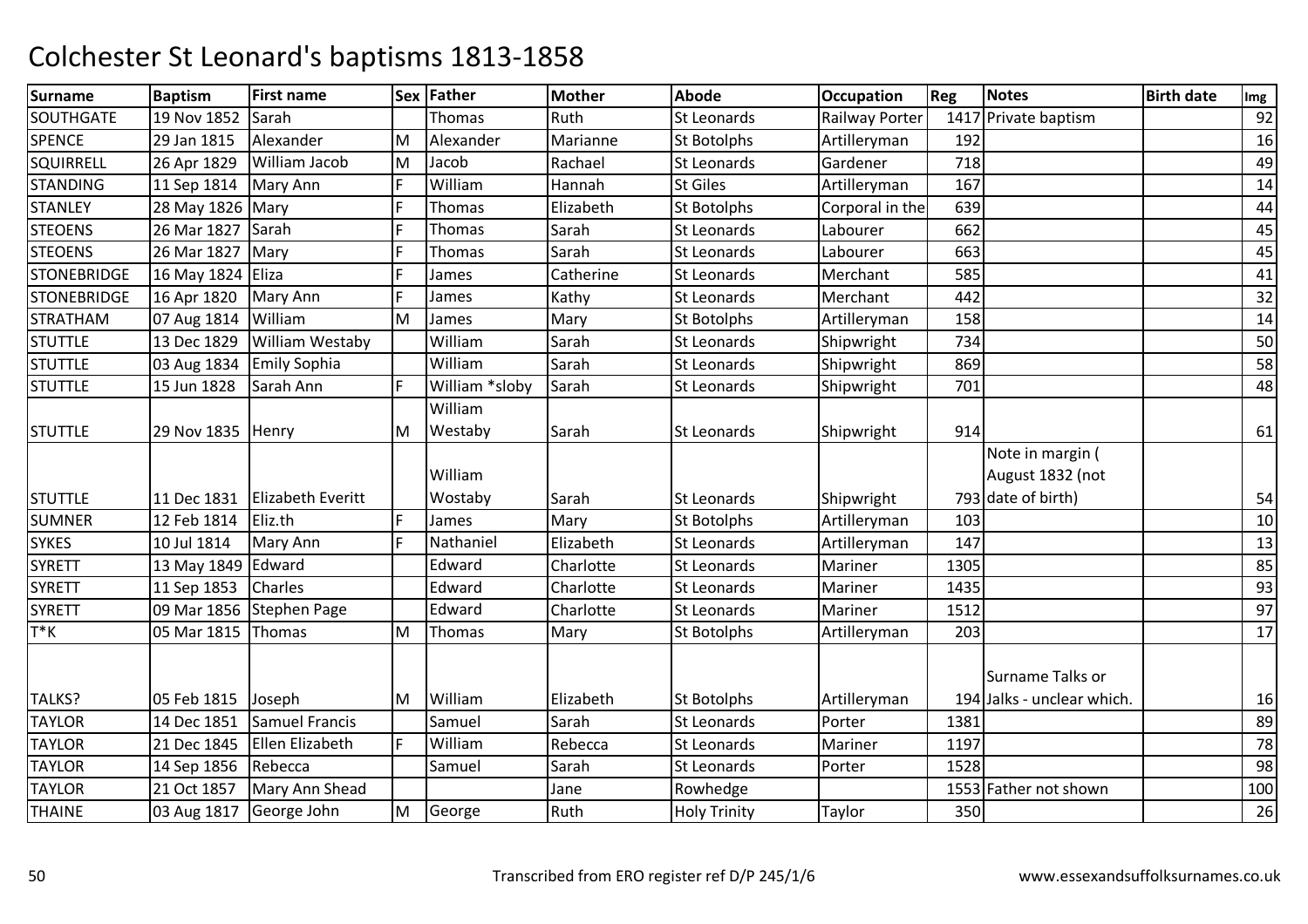| William<br><b>THEOBALD</b><br>04 Oct 1829<br>Maria<br>St Leonards<br>726<br>49<br>Maria<br>Mariner<br>William<br>Sarah Ann<br>53<br>09 Oct 1831<br>Maria<br>St Leonards<br>Mariner<br>786<br>William<br>829<br>15 Sep 1833<br>John<br>Maria<br>56<br>St Leonards<br>Mariner<br>Eliza<br>William<br>59<br>F<br>874<br>05 Oct 1834<br>Maria<br><b>St Leonards</b><br>Mariner<br>THEOBALD<br>William<br>63<br>06 Mar 1837<br>Maria<br>947<br>James<br>M<br>St Leonards<br>Porter<br>William<br>66<br>28 Sep 1838<br>George<br>M<br>Maria<br><b>St Leonards</b><br>Porter<br>1002<br>William<br>Robert<br>Maria<br>69<br>20 Sep 1840<br>St Leonards<br>Porter<br>1056<br>William<br>William<br>Sailor<br>47<br>20 Jan 1828<br>M<br>Maria<br>St Leonards<br>691<br><b>Robert Thomas</b><br><b>THOMPSON</b><br>14 Jul 1816<br>M<br>Isabella<br>Coporal in the<br>292<br>22<br>James<br>St Mary Magdalen<br><b>THOMPSON</b><br>F.<br>27 Feb 1814<br>Isabella<br>104<br>10<br>Mary Ann<br>St Botolphs<br>Corporal in Roy<br>James<br>10 Oct 1847<br>Mary<br>1248<br>TODD<br>Mary<br><b>St Leonards</b><br>Single woman<br>81<br>6<br><b>TOLMIE</b><br>32<br>09 May 1813<br>James<br>M<br>Elizabeth<br>St Botolphs<br>Artilleryman<br>James<br><b>TOMLINSON</b><br>16 Feb 1817<br>321<br>24<br>Thomas<br>M<br>Ann<br><b>St Botolphs</b><br>Artilleryman<br>James<br>10 Jun 1855<br>Harriet<br>Harriet<br>96<br>Thomas<br><b>St Leonards</b><br>Labourer<br>1489<br>John<br>96<br><b>TOTSMAN</b><br>10 Jun 1855<br>Harriet<br>St Leonards<br>Labourer<br>1490<br>Thomas<br><b>Daniel Fenning</b><br><b>William David</b><br><b>TRACY</b><br>14 Jan 1849<br>Elizabeth<br>1295<br>84<br>St Leonards<br><b>Baker</b><br><b>TRACY</b><br>12 Feb 1854<br><b>Rebecca Fenning</b><br><b>William David</b><br>Elizabeth<br><b>St Leonards</b><br>Baker<br>93<br>1442<br>Sarah Elizabeth<br>87<br><b>William David</b><br><b>Baker</b><br>1345<br>08 Sep 1850<br>Elizabeth Ann<br><b>St Leonards</b><br>Fenning<br><b>TRACY</b><br>98<br>11 May 1856 Joseph Perkins<br><b>William David</b><br>Elizabeth<br><b>Baker</b><br>St Leonards<br>1515<br>TRAIL<br>02 Apr 1815   Mary Ann<br>F<br>John<br>Elizth<br>17<br>Artilleryman<br>217<br><b>St Botolphs</b><br><b>Willliam Ellis</b><br><b>TRAVES</b><br>12 Mar 1815   Mary Ann<br>F<br>Mary<br>211<br>St Botolphs<br>Artilleryman<br>17<br>54<br>28 Oct 1832<br>F<br><b>TURNER</b><br>Mary Ann<br>Mary Ann<br><b>St Leonards</b><br>805<br>James<br>Mariner<br>Sarah<br><b>TURNER</b><br>56<br>22 Sep 1833<br>James<br>Mary Ann<br><b>St Leonards</b><br>Mariner<br>830<br><b>TURNER</b><br>William<br>62<br>10 Apr 1836<br>M<br>Mary Ann<br><b>St Leonards</b><br>Mariner<br>921<br>James<br>James Abraham<br>James Peter<br><b>TURNER</b><br>23 Sep 1838<br>1001<br>66<br>M<br>Mary Ann<br><b>St Leonards</b><br>Mariner<br>67<br><b>TURNER</b><br>10 Nov 1839<br>Sarah<br>James Peter<br>Mary Ann<br><b>St Leonards</b><br>1030<br>Mariner<br>F<br>John<br>Abigail<br>90<br>TURNER<br>19 Dec 1813<br>Mary Ann Fiona<br>10<br>St James<br>Artilleryman<br><b>TURNER</b><br>72<br>08 May 1842 Jane Susanna<br>Mariner<br>1110<br>Joseph<br>Jane<br>St Leonards<br>79<br><b>TURNER</b><br>09 Aug 1846 Eliza Ann<br>1219<br><b>St Leonards</b><br>Mariner<br>Joseph<br>Jane<br>79<br><b>TURNER</b><br>09 Aug 1846 Joseph Montague<br>1220<br>Joseph<br>St Leonards<br>Mariner<br>Jane<br>87<br>14 Jul 1850<br>Caroline<br><b>St Leonards</b><br>1337<br>Joseph<br>Jane<br>Mariner | <b>Surname</b>  | <b>Baptism</b> | <b>First name</b> | Sex Father | <b>Mother</b> | Abode | <b>Occupation</b> | Reg | <b>Notes</b> | <b>Birth date</b> | Img |
|-----------------------------------------------------------------------------------------------------------------------------------------------------------------------------------------------------------------------------------------------------------------------------------------------------------------------------------------------------------------------------------------------------------------------------------------------------------------------------------------------------------------------------------------------------------------------------------------------------------------------------------------------------------------------------------------------------------------------------------------------------------------------------------------------------------------------------------------------------------------------------------------------------------------------------------------------------------------------------------------------------------------------------------------------------------------------------------------------------------------------------------------------------------------------------------------------------------------------------------------------------------------------------------------------------------------------------------------------------------------------------------------------------------------------------------------------------------------------------------------------------------------------------------------------------------------------------------------------------------------------------------------------------------------------------------------------------------------------------------------------------------------------------------------------------------------------------------------------------------------------------------------------------------------------------------------------------------------------------------------------------------------------------------------------------------------------------------------------------------------------------------------------------------------------------------------------------------------------------------------------------------------------------------------------------------------------------------------------------------------------------------------------------------------------------------------------------------------------------------------------------------------------------------------------------------------------------------------------------------------------------------------------------------------------------------------------------------------------------------------------------------------------------------------------------------------------------------------------------------------------------------------------------------------------------------------------------------------------------------------------------------------------------------------------------------------------------------------------------------------------------------------------------------------------------------------------------------------------------------------------------------------------------------------------------------------------------------------------------------------------------------------------------------------------------------------------------------------------------------------------------------------|-----------------|----------------|-------------------|------------|---------------|-------|-------------------|-----|--------------|-------------------|-----|
|                                                                                                                                                                                                                                                                                                                                                                                                                                                                                                                                                                                                                                                                                                                                                                                                                                                                                                                                                                                                                                                                                                                                                                                                                                                                                                                                                                                                                                                                                                                                                                                                                                                                                                                                                                                                                                                                                                                                                                                                                                                                                                                                                                                                                                                                                                                                                                                                                                                                                                                                                                                                                                                                                                                                                                                                                                                                                                                                                                                                                                                                                                                                                                                                                                                                                                                                                                                                                                                                                                                 |                 |                |                   |            |               |       |                   |     |              |                   |     |
|                                                                                                                                                                                                                                                                                                                                                                                                                                                                                                                                                                                                                                                                                                                                                                                                                                                                                                                                                                                                                                                                                                                                                                                                                                                                                                                                                                                                                                                                                                                                                                                                                                                                                                                                                                                                                                                                                                                                                                                                                                                                                                                                                                                                                                                                                                                                                                                                                                                                                                                                                                                                                                                                                                                                                                                                                                                                                                                                                                                                                                                                                                                                                                                                                                                                                                                                                                                                                                                                                                                 | <b>THEOBALD</b> |                |                   |            |               |       |                   |     |              |                   |     |
|                                                                                                                                                                                                                                                                                                                                                                                                                                                                                                                                                                                                                                                                                                                                                                                                                                                                                                                                                                                                                                                                                                                                                                                                                                                                                                                                                                                                                                                                                                                                                                                                                                                                                                                                                                                                                                                                                                                                                                                                                                                                                                                                                                                                                                                                                                                                                                                                                                                                                                                                                                                                                                                                                                                                                                                                                                                                                                                                                                                                                                                                                                                                                                                                                                                                                                                                                                                                                                                                                                                 | <b>THEOBALD</b> |                |                   |            |               |       |                   |     |              |                   |     |
|                                                                                                                                                                                                                                                                                                                                                                                                                                                                                                                                                                                                                                                                                                                                                                                                                                                                                                                                                                                                                                                                                                                                                                                                                                                                                                                                                                                                                                                                                                                                                                                                                                                                                                                                                                                                                                                                                                                                                                                                                                                                                                                                                                                                                                                                                                                                                                                                                                                                                                                                                                                                                                                                                                                                                                                                                                                                                                                                                                                                                                                                                                                                                                                                                                                                                                                                                                                                                                                                                                                 | <b>THEOBALD</b> |                |                   |            |               |       |                   |     |              |                   |     |
|                                                                                                                                                                                                                                                                                                                                                                                                                                                                                                                                                                                                                                                                                                                                                                                                                                                                                                                                                                                                                                                                                                                                                                                                                                                                                                                                                                                                                                                                                                                                                                                                                                                                                                                                                                                                                                                                                                                                                                                                                                                                                                                                                                                                                                                                                                                                                                                                                                                                                                                                                                                                                                                                                                                                                                                                                                                                                                                                                                                                                                                                                                                                                                                                                                                                                                                                                                                                                                                                                                                 |                 |                |                   |            |               |       |                   |     |              |                   |     |
|                                                                                                                                                                                                                                                                                                                                                                                                                                                                                                                                                                                                                                                                                                                                                                                                                                                                                                                                                                                                                                                                                                                                                                                                                                                                                                                                                                                                                                                                                                                                                                                                                                                                                                                                                                                                                                                                                                                                                                                                                                                                                                                                                                                                                                                                                                                                                                                                                                                                                                                                                                                                                                                                                                                                                                                                                                                                                                                                                                                                                                                                                                                                                                                                                                                                                                                                                                                                                                                                                                                 | <b>THEOBALD</b> |                |                   |            |               |       |                   |     |              |                   |     |
|                                                                                                                                                                                                                                                                                                                                                                                                                                                                                                                                                                                                                                                                                                                                                                                                                                                                                                                                                                                                                                                                                                                                                                                                                                                                                                                                                                                                                                                                                                                                                                                                                                                                                                                                                                                                                                                                                                                                                                                                                                                                                                                                                                                                                                                                                                                                                                                                                                                                                                                                                                                                                                                                                                                                                                                                                                                                                                                                                                                                                                                                                                                                                                                                                                                                                                                                                                                                                                                                                                                 | <b>THEOBALD</b> |                |                   |            |               |       |                   |     |              |                   |     |
|                                                                                                                                                                                                                                                                                                                                                                                                                                                                                                                                                                                                                                                                                                                                                                                                                                                                                                                                                                                                                                                                                                                                                                                                                                                                                                                                                                                                                                                                                                                                                                                                                                                                                                                                                                                                                                                                                                                                                                                                                                                                                                                                                                                                                                                                                                                                                                                                                                                                                                                                                                                                                                                                                                                                                                                                                                                                                                                                                                                                                                                                                                                                                                                                                                                                                                                                                                                                                                                                                                                 | <b>THEOBALD</b> |                |                   |            |               |       |                   |     |              |                   |     |
|                                                                                                                                                                                                                                                                                                                                                                                                                                                                                                                                                                                                                                                                                                                                                                                                                                                                                                                                                                                                                                                                                                                                                                                                                                                                                                                                                                                                                                                                                                                                                                                                                                                                                                                                                                                                                                                                                                                                                                                                                                                                                                                                                                                                                                                                                                                                                                                                                                                                                                                                                                                                                                                                                                                                                                                                                                                                                                                                                                                                                                                                                                                                                                                                                                                                                                                                                                                                                                                                                                                 |                 |                |                   |            |               |       |                   |     |              |                   |     |
|                                                                                                                                                                                                                                                                                                                                                                                                                                                                                                                                                                                                                                                                                                                                                                                                                                                                                                                                                                                                                                                                                                                                                                                                                                                                                                                                                                                                                                                                                                                                                                                                                                                                                                                                                                                                                                                                                                                                                                                                                                                                                                                                                                                                                                                                                                                                                                                                                                                                                                                                                                                                                                                                                                                                                                                                                                                                                                                                                                                                                                                                                                                                                                                                                                                                                                                                                                                                                                                                                                                 |                 |                |                   |            |               |       |                   |     |              |                   |     |
|                                                                                                                                                                                                                                                                                                                                                                                                                                                                                                                                                                                                                                                                                                                                                                                                                                                                                                                                                                                                                                                                                                                                                                                                                                                                                                                                                                                                                                                                                                                                                                                                                                                                                                                                                                                                                                                                                                                                                                                                                                                                                                                                                                                                                                                                                                                                                                                                                                                                                                                                                                                                                                                                                                                                                                                                                                                                                                                                                                                                                                                                                                                                                                                                                                                                                                                                                                                                                                                                                                                 |                 |                |                   |            |               |       |                   |     |              |                   |     |
|                                                                                                                                                                                                                                                                                                                                                                                                                                                                                                                                                                                                                                                                                                                                                                                                                                                                                                                                                                                                                                                                                                                                                                                                                                                                                                                                                                                                                                                                                                                                                                                                                                                                                                                                                                                                                                                                                                                                                                                                                                                                                                                                                                                                                                                                                                                                                                                                                                                                                                                                                                                                                                                                                                                                                                                                                                                                                                                                                                                                                                                                                                                                                                                                                                                                                                                                                                                                                                                                                                                 |                 |                |                   |            |               |       |                   |     |              |                   |     |
|                                                                                                                                                                                                                                                                                                                                                                                                                                                                                                                                                                                                                                                                                                                                                                                                                                                                                                                                                                                                                                                                                                                                                                                                                                                                                                                                                                                                                                                                                                                                                                                                                                                                                                                                                                                                                                                                                                                                                                                                                                                                                                                                                                                                                                                                                                                                                                                                                                                                                                                                                                                                                                                                                                                                                                                                                                                                                                                                                                                                                                                                                                                                                                                                                                                                                                                                                                                                                                                                                                                 |                 |                |                   |            |               |       |                   |     |              |                   |     |
|                                                                                                                                                                                                                                                                                                                                                                                                                                                                                                                                                                                                                                                                                                                                                                                                                                                                                                                                                                                                                                                                                                                                                                                                                                                                                                                                                                                                                                                                                                                                                                                                                                                                                                                                                                                                                                                                                                                                                                                                                                                                                                                                                                                                                                                                                                                                                                                                                                                                                                                                                                                                                                                                                                                                                                                                                                                                                                                                                                                                                                                                                                                                                                                                                                                                                                                                                                                                                                                                                                                 | <b>TOTSMAN</b>  |                |                   |            |               |       |                   |     |              |                   |     |
|                                                                                                                                                                                                                                                                                                                                                                                                                                                                                                                                                                                                                                                                                                                                                                                                                                                                                                                                                                                                                                                                                                                                                                                                                                                                                                                                                                                                                                                                                                                                                                                                                                                                                                                                                                                                                                                                                                                                                                                                                                                                                                                                                                                                                                                                                                                                                                                                                                                                                                                                                                                                                                                                                                                                                                                                                                                                                                                                                                                                                                                                                                                                                                                                                                                                                                                                                                                                                                                                                                                 |                 |                |                   |            |               |       |                   |     |              |                   |     |
|                                                                                                                                                                                                                                                                                                                                                                                                                                                                                                                                                                                                                                                                                                                                                                                                                                                                                                                                                                                                                                                                                                                                                                                                                                                                                                                                                                                                                                                                                                                                                                                                                                                                                                                                                                                                                                                                                                                                                                                                                                                                                                                                                                                                                                                                                                                                                                                                                                                                                                                                                                                                                                                                                                                                                                                                                                                                                                                                                                                                                                                                                                                                                                                                                                                                                                                                                                                                                                                                                                                 |                 |                |                   |            |               |       |                   |     |              |                   |     |
|                                                                                                                                                                                                                                                                                                                                                                                                                                                                                                                                                                                                                                                                                                                                                                                                                                                                                                                                                                                                                                                                                                                                                                                                                                                                                                                                                                                                                                                                                                                                                                                                                                                                                                                                                                                                                                                                                                                                                                                                                                                                                                                                                                                                                                                                                                                                                                                                                                                                                                                                                                                                                                                                                                                                                                                                                                                                                                                                                                                                                                                                                                                                                                                                                                                                                                                                                                                                                                                                                                                 |                 |                |                   |            |               |       |                   |     |              |                   |     |
|                                                                                                                                                                                                                                                                                                                                                                                                                                                                                                                                                                                                                                                                                                                                                                                                                                                                                                                                                                                                                                                                                                                                                                                                                                                                                                                                                                                                                                                                                                                                                                                                                                                                                                                                                                                                                                                                                                                                                                                                                                                                                                                                                                                                                                                                                                                                                                                                                                                                                                                                                                                                                                                                                                                                                                                                                                                                                                                                                                                                                                                                                                                                                                                                                                                                                                                                                                                                                                                                                                                 |                 |                |                   |            |               |       |                   |     |              |                   |     |
|                                                                                                                                                                                                                                                                                                                                                                                                                                                                                                                                                                                                                                                                                                                                                                                                                                                                                                                                                                                                                                                                                                                                                                                                                                                                                                                                                                                                                                                                                                                                                                                                                                                                                                                                                                                                                                                                                                                                                                                                                                                                                                                                                                                                                                                                                                                                                                                                                                                                                                                                                                                                                                                                                                                                                                                                                                                                                                                                                                                                                                                                                                                                                                                                                                                                                                                                                                                                                                                                                                                 | <b>TRACY</b>    |                |                   |            |               |       |                   |     |              |                   |     |
|                                                                                                                                                                                                                                                                                                                                                                                                                                                                                                                                                                                                                                                                                                                                                                                                                                                                                                                                                                                                                                                                                                                                                                                                                                                                                                                                                                                                                                                                                                                                                                                                                                                                                                                                                                                                                                                                                                                                                                                                                                                                                                                                                                                                                                                                                                                                                                                                                                                                                                                                                                                                                                                                                                                                                                                                                                                                                                                                                                                                                                                                                                                                                                                                                                                                                                                                                                                                                                                                                                                 |                 |                |                   |            |               |       |                   |     |              |                   |     |
|                                                                                                                                                                                                                                                                                                                                                                                                                                                                                                                                                                                                                                                                                                                                                                                                                                                                                                                                                                                                                                                                                                                                                                                                                                                                                                                                                                                                                                                                                                                                                                                                                                                                                                                                                                                                                                                                                                                                                                                                                                                                                                                                                                                                                                                                                                                                                                                                                                                                                                                                                                                                                                                                                                                                                                                                                                                                                                                                                                                                                                                                                                                                                                                                                                                                                                                                                                                                                                                                                                                 |                 |                |                   |            |               |       |                   |     |              |                   |     |
|                                                                                                                                                                                                                                                                                                                                                                                                                                                                                                                                                                                                                                                                                                                                                                                                                                                                                                                                                                                                                                                                                                                                                                                                                                                                                                                                                                                                                                                                                                                                                                                                                                                                                                                                                                                                                                                                                                                                                                                                                                                                                                                                                                                                                                                                                                                                                                                                                                                                                                                                                                                                                                                                                                                                                                                                                                                                                                                                                                                                                                                                                                                                                                                                                                                                                                                                                                                                                                                                                                                 |                 |                |                   |            |               |       |                   |     |              |                   |     |
|                                                                                                                                                                                                                                                                                                                                                                                                                                                                                                                                                                                                                                                                                                                                                                                                                                                                                                                                                                                                                                                                                                                                                                                                                                                                                                                                                                                                                                                                                                                                                                                                                                                                                                                                                                                                                                                                                                                                                                                                                                                                                                                                                                                                                                                                                                                                                                                                                                                                                                                                                                                                                                                                                                                                                                                                                                                                                                                                                                                                                                                                                                                                                                                                                                                                                                                                                                                                                                                                                                                 |                 |                |                   |            |               |       |                   |     |              |                   |     |
|                                                                                                                                                                                                                                                                                                                                                                                                                                                                                                                                                                                                                                                                                                                                                                                                                                                                                                                                                                                                                                                                                                                                                                                                                                                                                                                                                                                                                                                                                                                                                                                                                                                                                                                                                                                                                                                                                                                                                                                                                                                                                                                                                                                                                                                                                                                                                                                                                                                                                                                                                                                                                                                                                                                                                                                                                                                                                                                                                                                                                                                                                                                                                                                                                                                                                                                                                                                                                                                                                                                 |                 |                |                   |            |               |       |                   |     |              |                   |     |
|                                                                                                                                                                                                                                                                                                                                                                                                                                                                                                                                                                                                                                                                                                                                                                                                                                                                                                                                                                                                                                                                                                                                                                                                                                                                                                                                                                                                                                                                                                                                                                                                                                                                                                                                                                                                                                                                                                                                                                                                                                                                                                                                                                                                                                                                                                                                                                                                                                                                                                                                                                                                                                                                                                                                                                                                                                                                                                                                                                                                                                                                                                                                                                                                                                                                                                                                                                                                                                                                                                                 |                 |                |                   |            |               |       |                   |     |              |                   |     |
|                                                                                                                                                                                                                                                                                                                                                                                                                                                                                                                                                                                                                                                                                                                                                                                                                                                                                                                                                                                                                                                                                                                                                                                                                                                                                                                                                                                                                                                                                                                                                                                                                                                                                                                                                                                                                                                                                                                                                                                                                                                                                                                                                                                                                                                                                                                                                                                                                                                                                                                                                                                                                                                                                                                                                                                                                                                                                                                                                                                                                                                                                                                                                                                                                                                                                                                                                                                                                                                                                                                 |                 |                |                   |            |               |       |                   |     |              |                   |     |
|                                                                                                                                                                                                                                                                                                                                                                                                                                                                                                                                                                                                                                                                                                                                                                                                                                                                                                                                                                                                                                                                                                                                                                                                                                                                                                                                                                                                                                                                                                                                                                                                                                                                                                                                                                                                                                                                                                                                                                                                                                                                                                                                                                                                                                                                                                                                                                                                                                                                                                                                                                                                                                                                                                                                                                                                                                                                                                                                                                                                                                                                                                                                                                                                                                                                                                                                                                                                                                                                                                                 |                 |                |                   |            |               |       |                   |     |              |                   |     |
|                                                                                                                                                                                                                                                                                                                                                                                                                                                                                                                                                                                                                                                                                                                                                                                                                                                                                                                                                                                                                                                                                                                                                                                                                                                                                                                                                                                                                                                                                                                                                                                                                                                                                                                                                                                                                                                                                                                                                                                                                                                                                                                                                                                                                                                                                                                                                                                                                                                                                                                                                                                                                                                                                                                                                                                                                                                                                                                                                                                                                                                                                                                                                                                                                                                                                                                                                                                                                                                                                                                 |                 |                |                   |            |               |       |                   |     |              |                   |     |
|                                                                                                                                                                                                                                                                                                                                                                                                                                                                                                                                                                                                                                                                                                                                                                                                                                                                                                                                                                                                                                                                                                                                                                                                                                                                                                                                                                                                                                                                                                                                                                                                                                                                                                                                                                                                                                                                                                                                                                                                                                                                                                                                                                                                                                                                                                                                                                                                                                                                                                                                                                                                                                                                                                                                                                                                                                                                                                                                                                                                                                                                                                                                                                                                                                                                                                                                                                                                                                                                                                                 |                 |                |                   |            |               |       |                   |     |              |                   |     |
|                                                                                                                                                                                                                                                                                                                                                                                                                                                                                                                                                                                                                                                                                                                                                                                                                                                                                                                                                                                                                                                                                                                                                                                                                                                                                                                                                                                                                                                                                                                                                                                                                                                                                                                                                                                                                                                                                                                                                                                                                                                                                                                                                                                                                                                                                                                                                                                                                                                                                                                                                                                                                                                                                                                                                                                                                                                                                                                                                                                                                                                                                                                                                                                                                                                                                                                                                                                                                                                                                                                 |                 |                |                   |            |               |       |                   |     |              |                   |     |
|                                                                                                                                                                                                                                                                                                                                                                                                                                                                                                                                                                                                                                                                                                                                                                                                                                                                                                                                                                                                                                                                                                                                                                                                                                                                                                                                                                                                                                                                                                                                                                                                                                                                                                                                                                                                                                                                                                                                                                                                                                                                                                                                                                                                                                                                                                                                                                                                                                                                                                                                                                                                                                                                                                                                                                                                                                                                                                                                                                                                                                                                                                                                                                                                                                                                                                                                                                                                                                                                                                                 |                 |                |                   |            |               |       |                   |     |              |                   |     |
|                                                                                                                                                                                                                                                                                                                                                                                                                                                                                                                                                                                                                                                                                                                                                                                                                                                                                                                                                                                                                                                                                                                                                                                                                                                                                                                                                                                                                                                                                                                                                                                                                                                                                                                                                                                                                                                                                                                                                                                                                                                                                                                                                                                                                                                                                                                                                                                                                                                                                                                                                                                                                                                                                                                                                                                                                                                                                                                                                                                                                                                                                                                                                                                                                                                                                                                                                                                                                                                                                                                 | <b>TURNER</b>   |                |                   |            |               |       |                   |     |              |                   |     |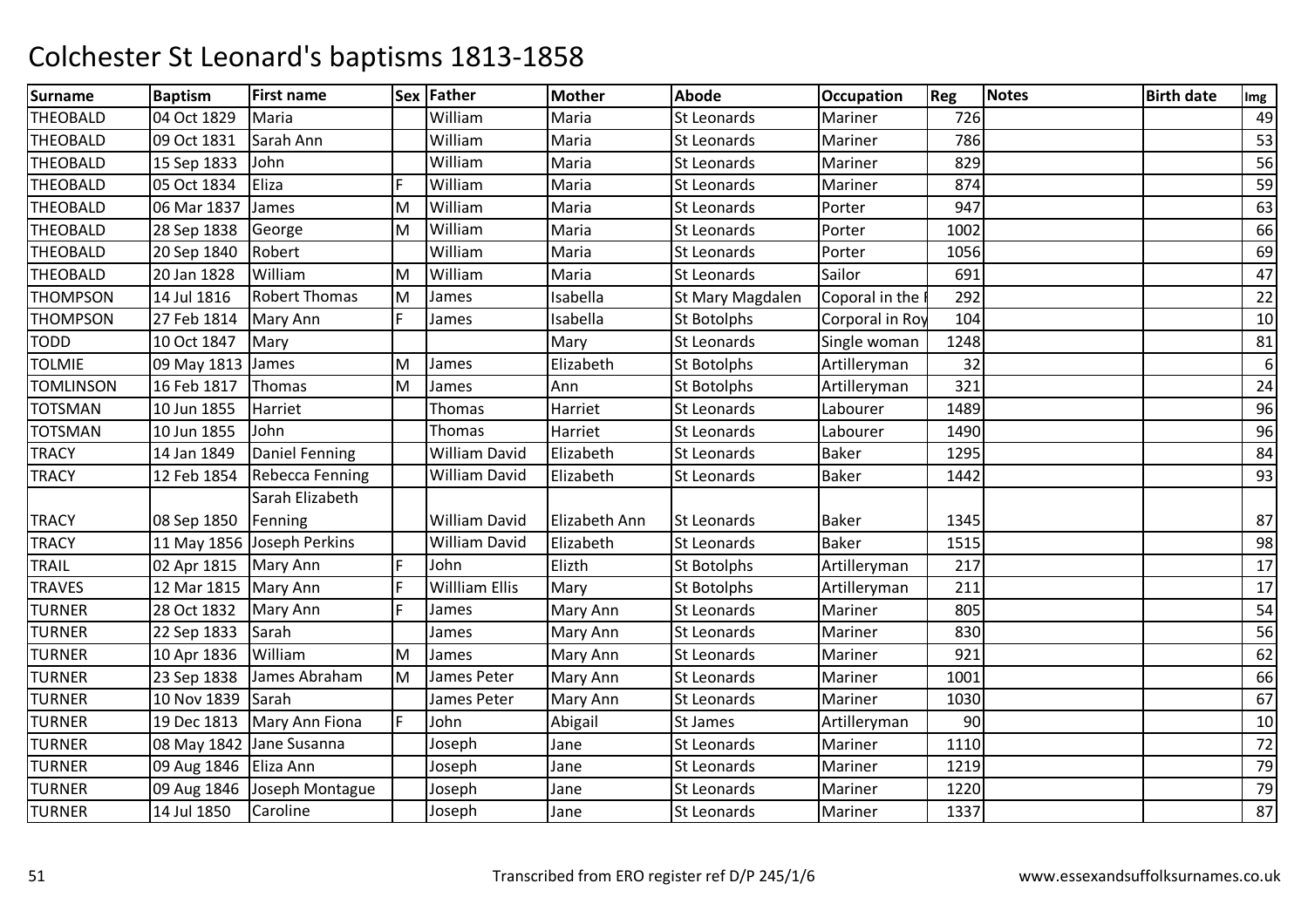| <b>Surname</b> | <b>Baptism</b>        | <b>First name</b>          |    | Sex Father | <b>Mother</b> | <b>Abode</b>       | Occupation            | Reg  | <b>Notes</b>          | <b>Birth date</b> | Img |
|----------------|-----------------------|----------------------------|----|------------|---------------|--------------------|-----------------------|------|-----------------------|-------------------|-----|
| <b>TURNER</b>  | 14 Jul 1850           | Maria                      |    | Joseph     | Jane          | St Leonards        | Mariner               | 1338 |                       |                   | 87  |
| <b>TURNER</b>  |                       | 09 May 1852 Joseph Abraham |    | Joseph     | Jane          | <b>St Leonards</b> | Mariner               | 1397 |                       |                   | 90  |
| <b>TURNER</b>  | 14 Dec 1851           | Mary Ann Baker             |    |            | Mary Ann      | <b>St Leonards</b> |                       |      | 1383 Father not shown |                   | 89  |
|                |                       |                            |    |            |               |                    |                       |      | Turner? Jurner?       |                   |     |
| TURNER?        | 26 Apr 1829           | <b>Mary Ann</b>            |    | James      | Mary Ann      | St Leonards        | Labourer              |      | 716 Unclear which.    |                   | 49  |
| <b>TYHURST</b> | 01 Mar 1835           | Elizabeth Jane             | E. | James      | Jane          | St Leonards        | <b>Revenue Office</b> | 885  |                       |                   | 59  |
| <b>VALE</b>    | 09 May 1852 Charles   |                            |    | George     | Sarah         | St Botolphs        | Baker                 | 1399 |                       |                   | 90  |
| VERNELL        | 06 Aug 1815           | Thomas                     | M  | George     | Elizth        | St Botolphs        | Artilleryman          | 238  |                       |                   | 19  |
| WA*FORD        | 02 Jun 1839           | James                      | M  | James      | Caroline      | St Leonards        | Miller                | 1018 |                       |                   | 67  |
| <b>WADE</b>    | 23 Aug 1855           | Frances                    |    | James      | Frances       | St Leonards        | Labourer              | 1499 |                       |                   | 97  |
| <b>WADE</b>    | 19 Apr 1840           | Ellen                      |    | John       | Charlotte     | St Leonards        | Labourer              | 1048 |                       |                   | 68  |
| <b>WADE</b>    | 09 May 1841           | William                    |    | John       | Charlotte     | St Leonards        | Labourer              | 1080 |                       |                   | 70  |
| <b>WADE</b>    | 14 Dec 1842           | <b>Henry Charles</b>       |    | John       | Charlotte     | St Leonards        | Labourer              | 1119 |                       |                   | 73  |
| <b>WADE</b>    | 25 Jan 1842           | Albert                     |    | William    | Elizabeth     | St Leonards        | Carter                | 1096 |                       |                   | 71  |
| <b>WADE</b>    | 08 Feb 1857           | James                      |    | James      | Fanny         | <b>St Leonards</b> | Carter                | 1535 |                       |                   | 99  |
| <b>WADE</b>    | 14 Nov 1858           | Louisa                     |    | James      | Fanny         | St Leonards        | Carter                | 1581 |                       |                   | 102 |
| WAKEFIELD      | 16 May 1813 Jane      |                            | F  | George     | Elizabeth     | St Mary Magdalen   | Soldier               | 38   |                       |                   | 6   |
| <b>WALE</b>    |                       | 13 May 1855 John Manyon    |    | George     | Sarah         | St Mary Magdalen   | <b>Baker</b>          | 1484 |                       |                   | 96  |
| <b>WARD</b>    | 02 Apr 1820           | Henry                      | M  | Robert     | Elizth        | St Leonards        | Labourer              | 440  |                       |                   | 31  |
| <b>WARREN</b>  | 11 Jan 1847           | Charles                    |    | Charles    | Timzim        | St Leonards        | Husbandman            |      | 1240 Private baptism  |                   | 80  |
| WARREN         | 27 Nov 1831           | Alfred                     | M  | George     | Hannah        | <b>St Leonards</b> | Labourer              | 789  |                       |                   | 53  |
| WARREN         | $11$ May 1834 William |                            |    | George     | Hannah        | St Leonards        | Labourer              | 857  |                       |                   | 58  |
| WARREN         | 11 Mar 1837           | Samuel                     | M  | George     | Hannah        | St Leonards        | Labourer              | 948  |                       |                   | 63  |
| <b>WARREN</b>  | 22 Apr 1838           | Hannah                     | F  | George     | Hannah        | St Leonards        | Labourer              | 993  |                       |                   | 65  |
| <b>WARREN</b>  | 14 Feb 1841           | Francis                    |    | George     | Hannah        | St Leonards        | Labourer              | 1072 |                       |                   | 70  |
| <b>WATSON</b>  | 27 Feb 1814           | George                     | M  | William    | Sarah         | St Botolphs        | Artilleryman          | 106  |                       |                   | 11  |
| <b>WATSON</b>  | 02 Mar 1817           | Henry                      | M  | William    | Sarah         | <b>ST Botolphs</b> | Corporal in Roy       | 323  |                       |                   | 24  |
| <b>WATSON</b>  | 30 Sep 1821           | Edward                     |    | William    | Sarah         | St Botolphs        | Labourer              | 488  |                       | 12 Sep 1821       | 34  |
| <b>WATSON</b>  | 20 Apr 1823           | Charles                    |    | William    | Sarah         | St Botolphs        | Labourer              | 552  |                       |                   | 38  |
| <b>WATSON</b>  | 22 Aug 1819           | Joshua                     | M  | William    | Sarah         | <b>St Botolphs</b> | Servant               | 424  |                       |                   | 30  |
| <b>WATTS</b>   | 20 Jun 1830           | Elizth                     |    | Robert     | Fanny Ann     | St Mary Magdalen   | Gardener              | 744  |                       |                   | 50  |
| <b>WATTS</b>   | 04 Dec 1831           | Lydia                      | F  | Robert     | Mary          | <b>St Leonards</b> | Gardener              | 792  |                       |                   | 53  |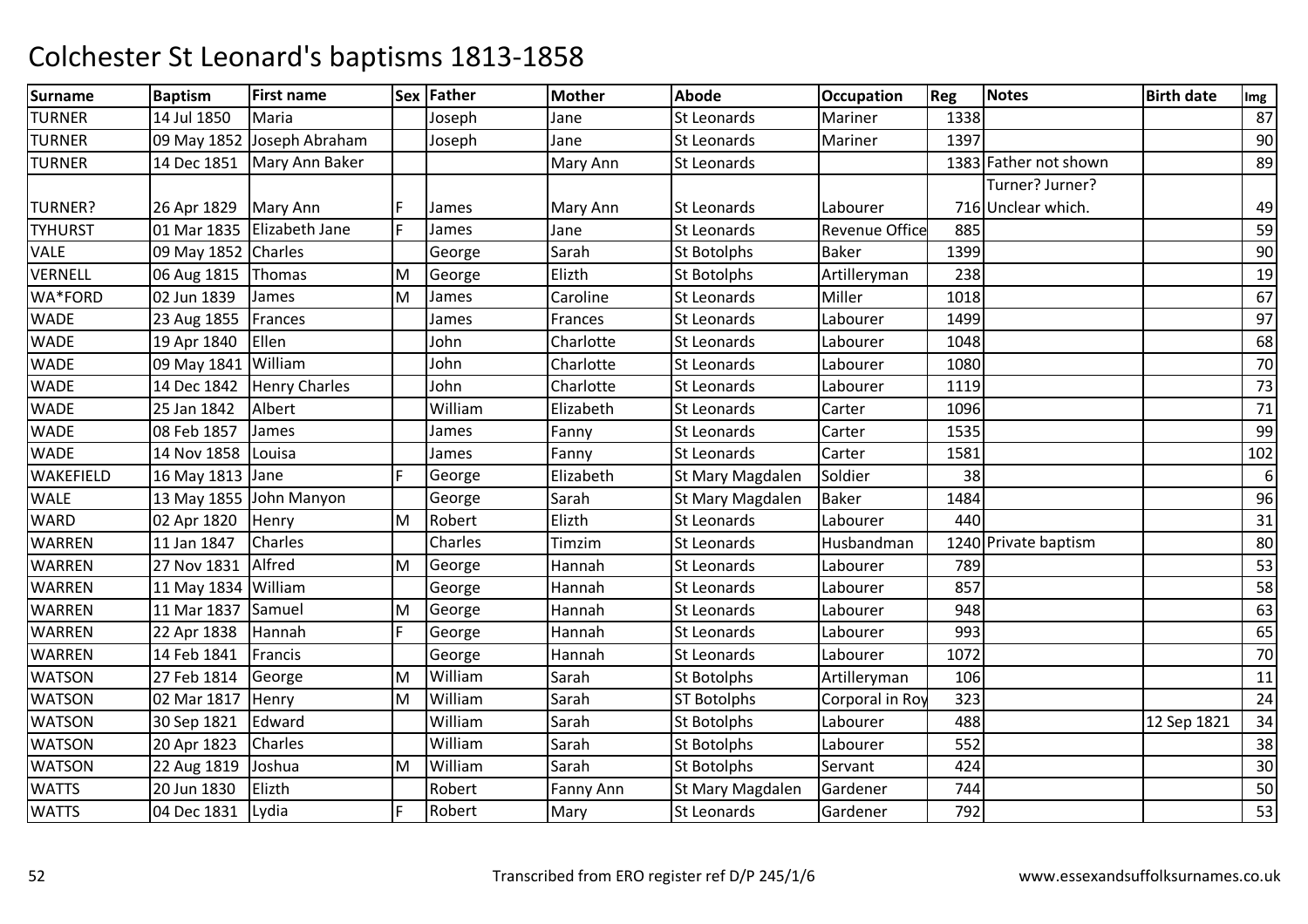| <b>Surname</b>   | <b>Baptism</b>     | <b>First name</b>        |   | Sex Father | <b>Mother</b> | Abode                         | <b>Occupation</b>     | Reg  | Notes                                                                                                                                                                                                                       | <b>Birth date</b> | Img             |
|------------------|--------------------|--------------------------|---|------------|---------------|-------------------------------|-----------------------|------|-----------------------------------------------------------------------------------------------------------------------------------------------------------------------------------------------------------------------------|-------------------|-----------------|
| <b>WEASER</b>    | 25 Jun 1826        | Thomas                   | M | William    | Ellen         | <b>St Botolphs</b>            | Sergeant in the       | 642  |                                                                                                                                                                                                                             |                   | 44              |
| <b>WENT</b>      | 10 Jan 1825        | William                  |   | John       | Maria         | St Leonards                   | Labourer              | 609  |                                                                                                                                                                                                                             |                   | 42              |
| <b>WHITE</b>     | 27 Mar 1814        | James                    | M | James      | Lucy          | <b>St Botolphs</b>            | Sergeant in the       | 120  |                                                                                                                                                                                                                             |                   | 11              |
|                  |                    |                          |   |            |               |                               |                       |      | The fathers name is<br>not shown but there<br>is a long note in the<br>margin (difficult to<br>read but looks like<br>one word is Drown<br>and another Samuel).<br>Unclear if White is<br>fathers name or<br>mothers maiden |                   |                 |
| <b>WHITE</b>     | 14 Jul 1822        | John                     | M | Samuel?    | Hannah        | St Leonards                   | Carpenter             |      | 522 name?                                                                                                                                                                                                                   |                   | 37              |
| WHITEFIELD       | 19 Apr 1840        | <b>Ellen Maria</b>       |   | William    | Maria         | St Leonards                   | <b>Excise Officer</b> | 1047 |                                                                                                                                                                                                                             |                   | 68              |
| <b>WHITLEY</b>   | 19 Sep 1813        | Mary                     | F | William    | Sarah         | St Botolphs                   | Artilleryman          | 77   |                                                                                                                                                                                                                             |                   | $\overline{9}$  |
| <b>WHITWORTH</b> | 03 Jan 1813        | Ann                      | F | Joseph     | Frances       | <b>St Leonards</b>            | Soldier               | Δ    |                                                                                                                                                                                                                             |                   | $\overline{4}$  |
| <b>WHYARD</b>    | 12 Mar 1848        | George Henry             |   | William    | Eliza         | St Leonards                   | Gardener              | 1260 |                                                                                                                                                                                                                             | 07 May 1845       | 82              |
| WHYARD           | 11 Mar 1849        | <b>Henry William</b>     |   | William    | Eliza         | St Leonards                   | Malster               | 1300 |                                                                                                                                                                                                                             |                   | 84              |
| <b>WILES</b>     | 30 Nov 1817        | Samuel                   | M | Samuel     | Elizth        | St Botolphs                   | Port Lad              | 361  |                                                                                                                                                                                                                             |                   | 27              |
| <b>WILKINS</b>   | 11 Sep 1814        | Edward                   | M | Edward     | Amy           | <b>St Giles</b>               | Artilleryman          | 166  |                                                                                                                                                                                                                             |                   | 14              |
| <b>WILLETT</b>   | 02 Feb 1834        | John                     |   | Everard    | Maria         | <b>St Leonards</b>            | Innkeeper             | 837  |                                                                                                                                                                                                                             |                   | 56              |
| <b>WILLETT</b>   | 02 Dec 1839        | Maria                    |   | Everard    | Maria         | St Leonards                   | Innkeeper             | 1031 |                                                                                                                                                                                                                             |                   | 67              |
| <b>WILLETT</b>   | 03 Mar 1837        | William                  | M | Everard    | Maria         | St Leonards                   | Victualler            | 946  |                                                                                                                                                                                                                             |                   | 63              |
| <b>WILLETT</b>   | 18 Apr 1830        | Sarah Ann                | F | Everard    | Sarah         | Ordinance Arms St Le Publican |                       | 740  |                                                                                                                                                                                                                             |                   | 50              |
| <b>WILLETT</b>   | 04 May 1835 George |                          | M | Everett    | Maria         | St Leonards                   | Publican              | 893  |                                                                                                                                                                                                                             |                   | 60              |
| <b>WILLETT</b>   | 08 Aug 1858        | John                     |   | John       | Eliza         | Greenstead                    | Milk *                | 1573 |                                                                                                                                                                                                                             |                   | 101             |
| <b>WILLIAMS</b>  | 20 Aug 1815        | John                     | M | Thomas     | Mary          | St Botolphs                   | Artilleryman          | 240  |                                                                                                                                                                                                                             |                   | 19              |
| <b>WILLIS</b>    | 25 Dec 1817        | Charles                  | M | Charles    | Ann           | St Leonards                   | Labourer              | 363  |                                                                                                                                                                                                                             |                   | $\overline{27}$ |
| <b>WILSON</b>    | 14 Apr 1822        | Elizth                   | F | James      | Mary          | St Botolphs                   | Gardener              | 513  |                                                                                                                                                                                                                             |                   | 36              |
| <b>WILSON</b>    |                    | 25 Aug 1833 James Howard |   | John       | Mary          | <b>St Leonards</b>            | <b>Butcher</b>        | 823  |                                                                                                                                                                                                                             |                   | 55              |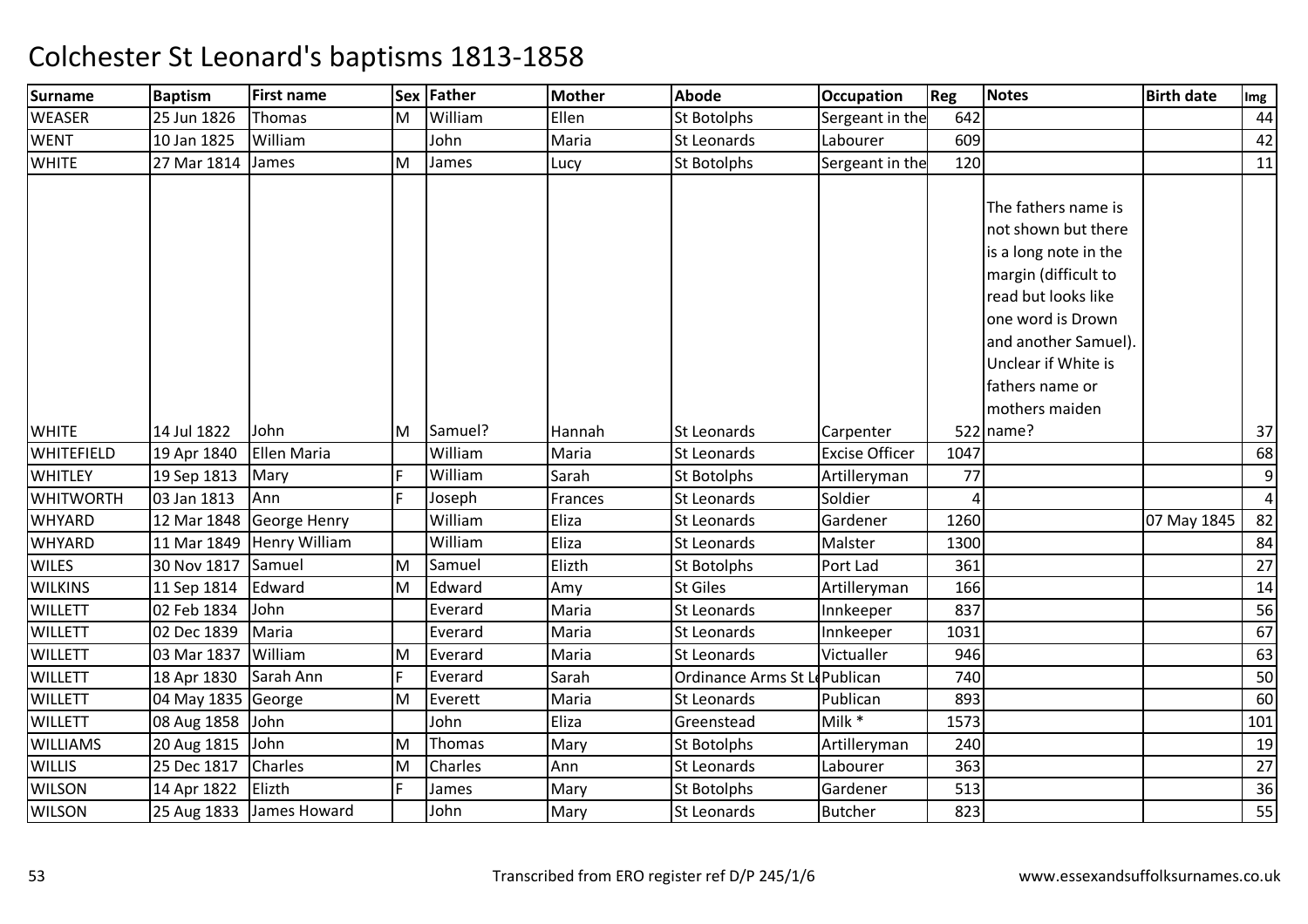| <b>Surname</b>   | <b>Baptism</b>      | <b>First name</b>     |    | Sex Father            | <b>Mother</b>  | <b>Abode</b>       | <b>Occupation</b>     | Reg  | Notes                | <b>Birth date</b> | Img |
|------------------|---------------------|-----------------------|----|-----------------------|----------------|--------------------|-----------------------|------|----------------------|-------------------|-----|
| <b>WILSON</b>    | 25 Aug 1833         | John Leveri*          |    | John                  | Mary           | <b>St Leonards</b> | <b>Butcher</b>        | 824  |                      |                   | 56  |
| <b>WILSON</b>    | 21 Oct 1835         | Mary Ann              | F. | John                  | Mary           | <b>St Leonards</b> | Drover                | 912  |                      |                   | 61  |
| <b>WILSON</b>    | 26 May 1837 James   |                       | M  | John                  | Mary           | <b>St Leonards</b> | Porter                | 952  |                      |                   | 63  |
|                  |                     |                       |    |                       |                |                    |                       |      |                      |                   |     |
| <b>WILSON</b>    | 13 Sep 1857         | <b>George Henry</b>   |    | James Ha*wood Harriet |                | <b>St Leonards</b> | Labourer              | 1548 |                      |                   | 100 |
| <b>WITHARD</b>   | 05 Mar 1815         | Maria                 | F  | John                  | Ann            | <b>St Botolphs</b> | Artilleryman          | 205  |                      |                   | 17  |
| <b>WITHEY</b>    | 12 Sep 1813         | Ann                   | F  | Thomas                | Harriet        | <b>West Mersea</b> | Shipwright            | 71   |                      |                   | 8   |
| <b>WITHEY</b>    | 12 Sep 1813         | Robert                | M  | Thomas                | Harriet        | <b>West Mersea</b> | Shipwright            | 72   |                      |                   | 8   |
| <b>WOLTON</b>    | 29 Aug 1813         | Sarah                 |    | Richard               | Lucy           | St Botolphs        | Artilleryman          | 68   |                      |                   | 8   |
| <b>WOOD</b>      | 15 Aug 1854         | Elizabeth Eliza       |    | Charles               | Mary Ann       | Mistley            | <b>Railway Porter</b> | 1464 |                      |                   | 94  |
| <b>WOOD</b>      | 11 Nov 1849         | Eliza                 |    | Joseph                | Eliza          | St Leonards        | Labourer              | 1314 |                      |                   | 85  |
|                  |                     | <b>Edward Charles</b> |    |                       |                |                    |                       |      |                      |                   |     |
| <b>WOOD</b>      | 09 Sep 1855         | Lewis                 |    | Joseph                | Eliza          | <b>St Leonards</b> | Labourer              | 1500 |                      |                   | 97  |
|                  |                     | <b>William George</b> |    |                       |                |                    |                       |      |                      |                   |     |
| <b>WOOD</b>      | 14 Aug 1853         | Warren                |    | Joseph Davis          | Eliza          | <b>St Leonards</b> | Labourer              | 1433 |                      |                   | 93  |
| <b>WOOD</b>      | 03 Oct 1824         | John                  | M  | Thomas                | Sarah          | <b>St Leonards</b> | Labourer              | 596  |                      |                   | 41  |
| <b>WOOD</b>      | 25 Mar 1827         | Charles               | M  | Thomas                | Sarah          | St Leonards        | Labourer              | 661  |                      |                   | 45  |
| <b>WOOD</b>      | 22 Mar 1829         | Sarah                 | F  | Thomas                | Sarah          | <b>St Leonards</b> | Labourer              | 713  |                      |                   | 49  |
| <b>WOOD</b>      | 17 Dec 1820         | Maria                 | E  | Thomas                | Sarah Rebeccah | <b>St Leonards</b> | Labourer              | 464  |                      |                   | 33  |
| <b>WOOD</b>      | 29 Sep 1822         | Joseph David          |    | Thomas <sup>*</sup>   | Sarah Rebecca  | <b>St Leonards</b> | Labourer              | 528  |                      |                   | 37  |
| <b>WOOD</b>      | 09 Mar 1845         | Joseph William        |    | William               | Mary           | <b>St Leonards</b> | Porter                | 1172 |                      |                   | 76  |
| <b>WOOD</b>      | 10 Jan 1858         | Charlotte             |    | John                  | Charlotte      | St Leonards        | Labourer              | 1558 |                      |                   | 100 |
| <b>WOODS</b>     | 08 Nov 1818         | Wm                    | M  | Thomas                | Sarah          | St Leonards        | Labourer              | 389  |                      |                   | 28  |
| <b>WOODS</b>     | 18 May 1817         | Sarah Rebeccah        | F. | Thos                  | Sarah          | St Leonards        | Labourer              | 342  |                      |                   | 25  |
|                  |                     |                       |    |                       |                |                    |                       |      | Father not shown,    |                   |     |
| <b>WOODS</b>     | 13 Feb 1842         | Henry                 |    |                       | Maria          | St Leonards        |                       |      | 1101 private baptism |                   | 72  |
| <b>WOOLNOUGH</b> | 12 Mar 1854         | Sarah Mary Ann        |    | Ezekiel               | Anna           | St Leonards        | Mariner               | 1446 |                      |                   | 93  |
| <b>WOOLNOUGH</b> | 11 Mar 1855         | Alice Hannah          |    | <b>Ezekiel</b>        | Hannah         | St Leonards        | Mariner               | 1480 |                      |                   | 95  |
| <b>WOOLSEY</b>   | 20 Jul 1834         | Lucy Elizabeth        |    | Robert                | Lucy           | <b>St Leonards</b> | Mariner               | 866  |                      |                   | 58  |
| <b>WORTH</b>     | 30 Aug 1829         | Martha Eliza          |    | Samuel                | Martha         | St Leonards        | Servant               | 722  |                      | 21 Jun 1829       | 49  |
|                  |                     | James William         |    |                       |                |                    |                       |      |                      |                   |     |
| <b>WRIGHT</b>    | 14 Nov 1847 Chapman |                       |    | James                 | Mary Ann       | <b>St Leonards</b> | Mariner               | 1251 |                      |                   | 81  |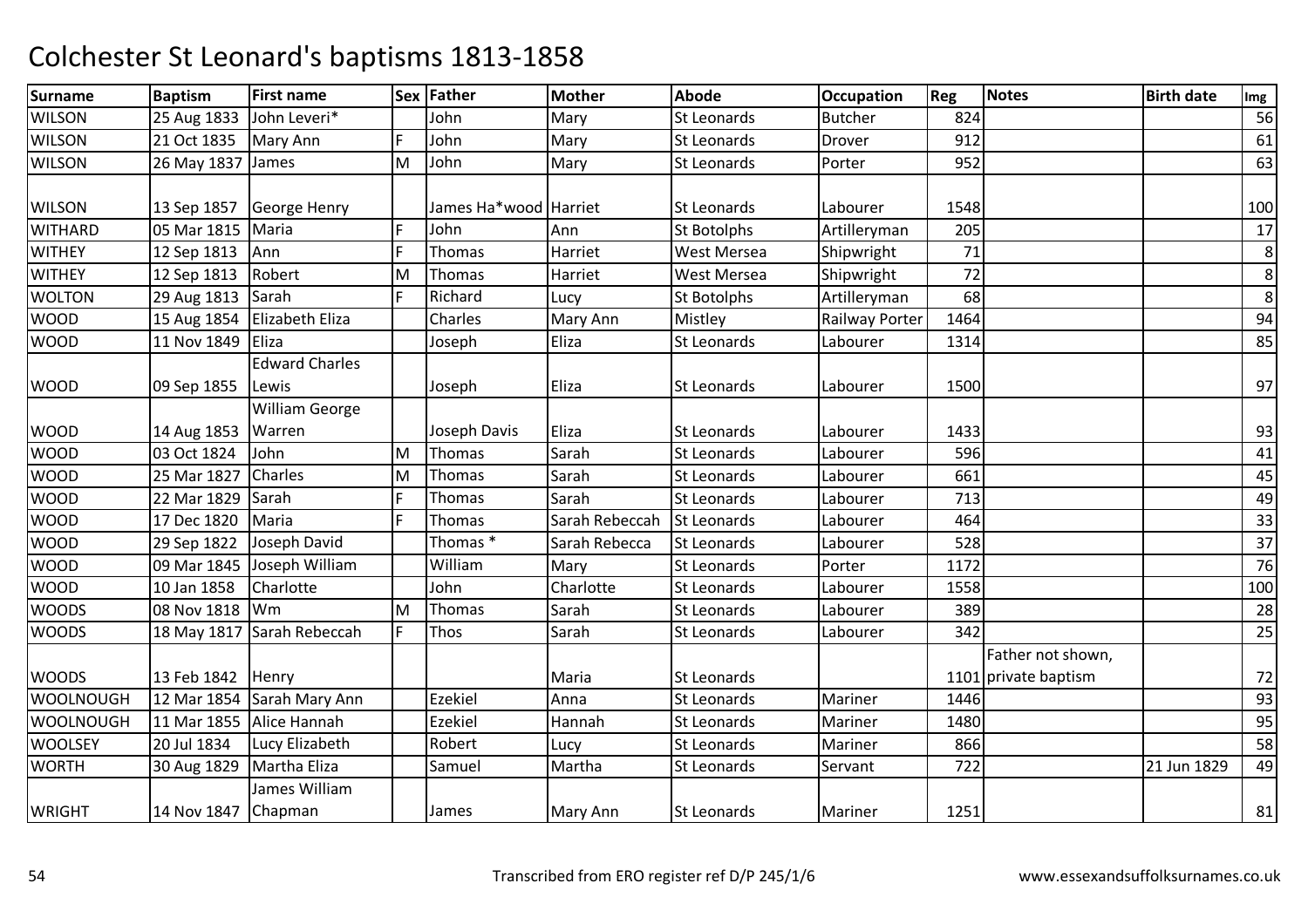| <b>Surname</b> | <b>Baptism</b>         | <b>First name</b>        |     | Sex Father   | Mother        | <b>Abode</b>                                     | <b>Occupation</b>  | Reg  | <b>Notes</b>         | <b>Birth date</b> | Img |
|----------------|------------------------|--------------------------|-----|--------------|---------------|--------------------------------------------------|--------------------|------|----------------------|-------------------|-----|
| <b>WRIGHT</b>  | 14 Jul 1850            | Robert Benjamin          |     | James        | Mary Ann      | St Leonards                                      | Mariner            | 1335 |                      |                   | 86  |
| <b>WRIGHT</b>  | 12 Dec 1852            | Caroline Elizabeth       |     | James        | Mary Ann      | <b>St Leonards</b>                               | Mariner            | 1419 |                      |                   | 92  |
| <b>WRIGHT</b>  | 08 Jul 1855            | Alice Eliza              |     | James        | Mary Ann      | St Leonards                                      | Mariner            | 1491 |                      |                   | 96  |
| <b>WRIGHT</b>  | 18 May 1845 Sarah Jane |                          |     | James        | Mary Ann      | <b>St Leonards</b>                               | Sailor             | 1178 |                      |                   | 77  |
| <b>WRIGHT</b>  | 12 Feb 1815            | John                     | M   | Richard      | Esther        | <b>St Botolphs</b>                               | Artilleryman       | 195  |                      |                   | 16  |
| <b>WRIGHT</b>  | 15 Oct 1848            | George Robert            |     | Robert       | Sarah Matilda | St Leonards                                      | Mariner            |      | 1286 Private baptism |                   | 83  |
| <b>WRIGHT</b>  | 14 Apr 1844            | Jane Matilda             |     | Robert       | Sarah Matilda | <b>St Leonards</b>                               | Seaman             | 1145 |                      |                   | 75  |
| <b>WRIGHT</b>  | 13 Aug 1857            | Frederic                 |     | David        | Susan         | St Leonards                                      | Carpenter          |      | 1546 Private baptism |                   | 100 |
| <b>WRIGHT</b>  | 14 Nov 1858            | <b>Walter Charles</b>    |     | James        | Mary Ann      | St Leonards                                      | Mariner            | 1583 |                      |                   | 102 |
| <b>YORK</b>    | 10 Apr 1842            | Caroline Jane            |     | Charles      | Jane          | <b>St Leonards</b>                               | <b>Book Binder</b> | 1108 |                      |                   | 72  |
| <b>YORK</b>    | 01 Aug 1813 Susannah   |                          | F.  | John         | Mary          | <b>St Leonards</b>                               | Labourer           | 64   |                      |                   | 8   |
| <b>YORK</b>    |                        | 14 May 1815 John Spencer | M   | John         | Mary          | <b>St Leonards</b>                               | Labourer           | 227  |                      |                   | 17  |
| <b>YORK</b>    | 26 Jan 1817            | William                  | M   | John         | Mary          | St Leonards                                      | Labourer           | 315  |                      |                   | 24  |
| <b>YORK</b>    | 08 Jul 1821            | Luke Spencer             | M   | John         | Mary          | St Leonards                                      | Labourer           | 476  |                      |                   | 34  |
| <b>YORK</b>    | 04 Jun 1826            | Mark                     | M   | John         | Sarah         | St Leonards                                      | Labourer           | 640  |                      |                   | 44  |
| <b>YORK</b>    | 01 Nov 1829            | Matthew                  | M   | John         | Sarah         | St Leonards                                      | Labourer           | 731  |                      |                   | 50  |
| <b>YORK</b>    | 11 Feb 1849            | Emma                     |     | Mark         | Emma          | <b>St Leonards</b>                               | Labourer           | 1298 |                      |                   | 84  |
| <b>YORK</b>    | 11 Apr 1852            | Elizabeth                |     | Mark         | Lucy          | <b>St Leonards</b>                               | Labourer           | 1392 |                      |                   | 90  |
| <b>YORK</b>    | 13 May 1855 Sarah Ann  |                          |     | Mark         | Lucy          | St Leonards                                      | Porter             | 1487 |                      |                   | 96  |
| <b>YOUNG</b>   | 03 Jun 1821            | Sarah                    | F   | George       | Sarah         | <b>St Leonards</b>                               | Labourer           | 474  |                      |                   | 34  |
|                |                        |                          |     |              |               |                                                  |                    |      | Not in margin Born & |                   |     |
|                |                        |                          |     |              |               |                                                  |                    |      | baptised at * * June |                   |     |
| <b>YOUNG</b>   | 16 Sep 1827            | Henrietta Sarah          | IF. | Nathan Lewis |               | Marianne Charlot Of the Island of Barb Physician |                    |      | 683 8th 1818         | 08 Jun 1818       | 47  |
|                |                        |                          |     |              |               |                                                  |                    |      | Illegitimate, father |                   |     |
| <b>YOUNGS</b>  | 24 Oct 1824            | John George              | M   |              | Ann           | St Leonards                                      |                    |      | 600 not shown        |                   | 41  |
| YOUNGS         | 10 Nov 1822            | <b>Eleanor Maria</b>     |     | Abraham Har* | Anne          | <b>St Leonards</b>                               | Mariner            | 532  |                      |                   | 37  |
| <b>YOUNGS</b>  | 31 Jul 1814            | Isaac                    | M   | George       | Elizabeth     | <b>St Leonards</b>                               | Sailor             | 155  |                      |                   | 14  |
| <b>YOUNGS</b>  | 31 Jul 1814            | John Terry               | M   | George       | Elizabeth     | <b>St Leonards</b>                               | Sailor             | 156  |                      |                   | 14  |
|                |                        | George Harvey            |     |              |               |                                                  |                    |      |                      |                   |     |
| <b>YOUNGS</b>  | 27 Jun 1825            | John                     |     | George       | Sarah         | <b>St Leonards</b>                               | Labourer           | 618  |                      |                   | 43  |
| <b>YOUNGS</b>  | 26 Aug 1827            | Mary Ann                 | E   | George       | Sarah         | <b>St Leonards</b>                               | Labourer           | 679  |                      |                   | 46  |